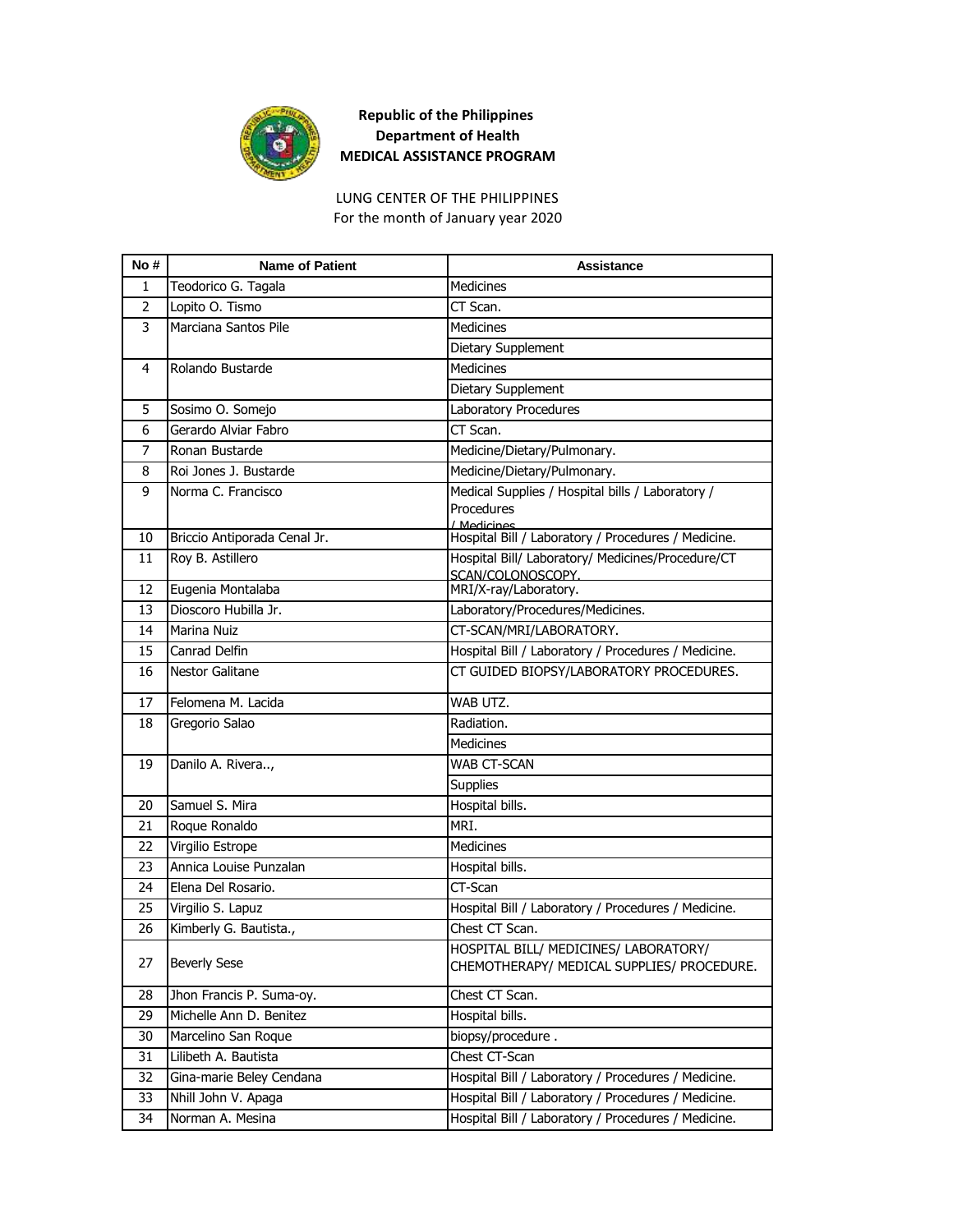| 35 | Benjamin Ibaan            | CT-Scan                                                                |
|----|---------------------------|------------------------------------------------------------------------|
| 36 | Lorna I. Villa,.          | Hospital bills / Medicines.                                            |
| 37 | Raul J. Sanchez,.         | Chest Ct-Scan With Contrast.                                           |
| 38 | Norily V. Salazar         | CT Scan and MRI                                                        |
| 39 | Mila Clarito              | WAB CT-Scan with Contrast/ Hospital Bill.                              |
| 40 | <b>Adoracion Clarino</b>  | Laboratory/Procedures/Medicines.                                       |
| 41 | Marissa De Leon San Pedro | Hospital bills.                                                        |
| 42 | Ferdie A. Garcia          | UTZ/LABORATORY PROCEDURE.                                              |
| 43 | Luciana G. Encomienda     | Hospital bills.                                                        |
| 44 | Orlando Gutaba            | Chemotherapy & Medicines                                               |
| 45 | Nelson Luna Jacob         | X-ray/Medicines.                                                       |
| 46 | Herminia Caballa          | Diagnostic & Lab. Procedures, Dialysis, Medicines &<br>Hospital Bills. |
| 47 | Clarina Natividad         | Hospital Bill / Laboratory / Procedures / Medicine.                    |
| 48 | Romel Castillo Abes       | Hospital Bills/Laboratory/Procedures.                                  |
| 49 | Roque C. Lasala           | Hospital Bill / Laboratory / Procedures / Medicine.                    |
| 50 | Mark Vincent L. Bauzon    | Hospital bills.                                                        |
| 51 | Regulo D. Eusebio         | Laboratory/Procedures/Medicines.                                       |
| 52 | Fernando Conales          | <b>Medicines</b>                                                       |
| 53 | Geron O. Ferolino         | Diagnostic Procedures.                                                 |
| 54 | Benjamin S. Mangabang     | CT-SCAN/LABORATORY.                                                    |
| 55 | Salic Itolay Comacasar    | Medicines                                                              |
| 56 | Pablo Delos Santos.       | Medicines                                                              |
| 57 | Alfredo Agana             | Hospital bills / Medicines.                                            |
| 58 | Mario C. Mago             | Medicines                                                              |
| 59 | Rica Mae Picones Ubalde   | CT Scan, laboratory, supply.                                           |
| 60 | Apolo S. Quina            | Laboratory/Procedures/Medicines.                                       |
| 61 | Marianne Dela Cruz        | Operation / Hospital Bill / Medicine / Laboratory<br>Procedure.        |
| 62 | Leonila G. Custodio       | Hospital Bill / Laboratory / Procedures / Medicine.                    |
| 63 | Dario Jacinto,.           | Diagnostic/Laboratory/Procedure/Hospital Bill.                         |
| 64 | Roger E. Puno             | Hospital bills.                                                        |
| 65 | <b>Adoracion Clarino</b>  | Radiation Therapy.                                                     |
| 66 | Vicente B. Tiberio        | CT-Scan/Procedures/Laboratory/Medicines.                               |
| 67 | Jaime Cereno Asis Jr.     | Hospital Bill / Laboratory / Procedures / Medicine.                    |
| 68 | Maricel Taccad            | Hospital Bill / Laboratory / Procedures / Medicine.                    |
| 69 | Teresita Soltura          | Hospital Bills/Laboratory Procedures/Medicines.                        |
| 70 | Babelyn Nolledo           | Hospital Bills/Laboratory Procedures/Medicines.                        |
| 71 | Judith G. Lamayo          | Biopsy/Procedures/Laboratory/Supplies.                                 |
| 72 | Maria Fe T. Mercado       | <b>Medicines</b>                                                       |
| 73 | Gerome M. Sampilo         | 2D Echo, Laboratory, Ultrasound, Medicines.                            |
| 74 | <b>Ritchelier Matias</b>  | Diagnostic & Lab. Procedures, Dialysis, Medicines &<br>Hospital Bills. |
| 75 | Alicia A. Billutes        | Hospital bills.                                                        |
| 76 | Sabino Sanchez            | Laboratory Procedures.                                                 |
| 77 | Lopito O. Tismo           | CT Scan with Contrast/Laboratory Procedures.                           |
| 78 | Marivic Lara,             | Medicines                                                              |
|    |                           | Dietary Supplement                                                     |
| 79 | Andrea Laine D. Espanola  | Ct-Scan / Laboratory.                                                  |
| 80 | Marcelino Din,.           | CT-SCAN/X-RAY/SUPPLIES.                                                |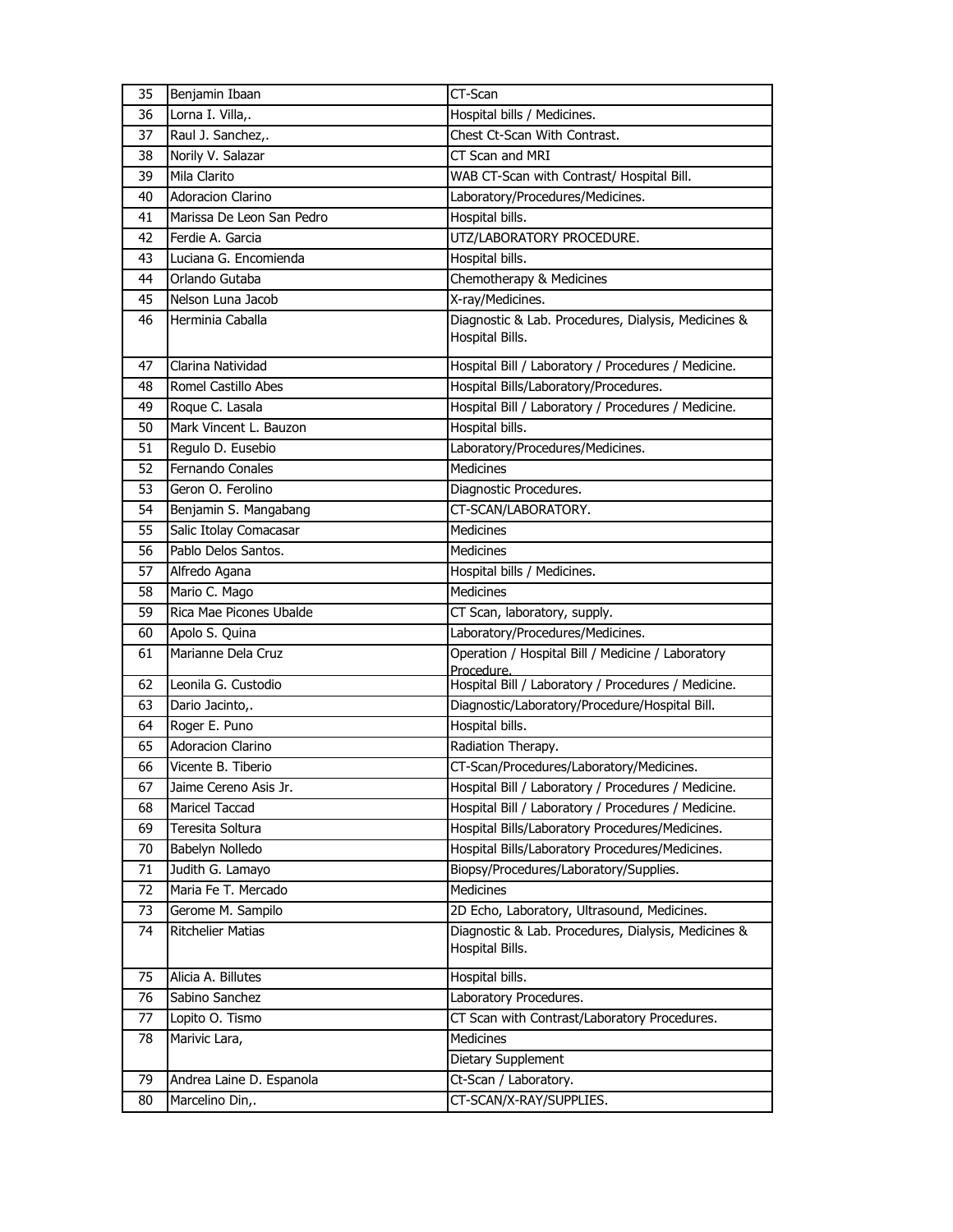| 81         | Alfonso Tabanda                            | Medicines                                                                         |
|------------|--------------------------------------------|-----------------------------------------------------------------------------------|
| 82         | Consolacion Manaog                         | Hospital bills.                                                                   |
| 83         | Edison Espinola                            | Hospital Bills/Laboratory/Procedures.                                             |
| 84         | Luciana G. Encomienda                      | Hospital bills.                                                                   |
| 85         | Christopher B. Lozada                      | Medicines                                                                         |
| 86         | Nerbeta Roaring Buella                     | Hospital bills.                                                                   |
| 87         | Rizalino A. Bertes                         | Hospital Bill / Laboratory / Procedures / Medicine.                               |
| 88         | Ambrocio D. Domingo                        | Medicines                                                                         |
| 89         | Alexander T. Laxamana                      | X-ray/Laboratory/Procedures/Medicines.                                            |
| 90         | Maricel L. Ong,                            | Hospital bills.                                                                   |
| 91         | Arnel P. Alvaro                            | Laboratory/Procedures.                                                            |
| 92         | Rowena M. Sudario                          | 2D ECHO.                                                                          |
| 93         | Susan A. Yamongan                          | Hospital bills.                                                                   |
| 94         | Rosanna Wang                               | Chemotherapy & Medicines                                                          |
| 95         | Alicia A. Billutes                         | Hospital Bill / Laboratory / Procedures / Medicine.                               |
| 96         | Marlon J. Jandusay                         | Dietary Supplement                                                                |
|            |                                            | CT-Scan.                                                                          |
| 97         | Ryan Campo                                 | Dietary Supplement                                                                |
|            |                                            | Laboratory/Procedures/Medicines.                                                  |
| 98         | Manuel Flores Ampuan                       | Dietary Supplement                                                                |
|            |                                            | <b>Medicines</b>                                                                  |
| 99         | Rosalinda U. Chua                          | Dietary Supplement                                                                |
|            |                                            | Medical Supply / Medicines / Laboratory.                                          |
| 100        | Virgilio U. Chua                           | Dietary Supplement                                                                |
|            |                                            | Medical Supply / Medicines / Laboratory.                                          |
| 101        | Hannah Grace V. Estrada                    | CHEST CT SCAN WITH                                                                |
|            |                                            | CONTRAST/SUPPLIES/LAB.PROCEDURES.                                                 |
|            |                                            |                                                                                   |
| 102        | Feliciano Gabitan Sr.                      | Hospital bills.                                                                   |
| 103        | Terencio D. Soyosa                         | CHEMOTHERAPY/HOSPITAL                                                             |
| 104        | Ana Manuntag Saladaga                      | BILL/LABORATORY/MEDICINES.<br>Hospital Bill / Laboratory / Procedures / Medicine. |
| 105        | Rolando Dabi Moral                         | Laboratory/Procedures/Medicines.                                                  |
| 106        | Alejandro A. Pascual                       | Hospital bills / Medicines.                                                       |
| 107        | Norman A. Mesina                           | Laboratory/Procedures/Medicines.                                                  |
| 108        | Nhill John V. Apaga                        | Hospital Bill / Laboratory / Procedures / Medicine.                               |
| 109        | Rachelle Burce                             | CT-Scan/Hospital bills/medicines                                                  |
| 110        | Jocelyn R. Plantilla                       | Hospital bills.                                                                   |
| 111        | Shaira Kristele Ramirez                    | <b>Medicines</b>                                                                  |
| 112        | Roy B. Astillero                           | CT SCAN/COLONOSCOPY/Hospital Bill/ Laboratory/                                    |
|            |                                            | Medicines/Procedure.                                                              |
|            |                                            |                                                                                   |
| 113        | Vicente Clapis Jr.                         | Laboratory/Procedures.                                                            |
| 114        | Junar San Juan Pedrasa                     | Hospital Bill / Laboratory / Procedures / Medicine.                               |
| 115        | Reynaldo J. Bandiola                       | Hospital bills / Medicines.                                                       |
| 116        | Virgilio U. Chua                           | Laboratory/Procedures/Medicines.                                                  |
|            |                                            | Dietary Supplement                                                                |
| 117        | Shiela Grace C. Alinab                     | Laboratory/Procedures.                                                            |
| 118        | Nestor Galitane,                           | Laboratory/Procedures/Medicines.                                                  |
| 119        | Marilou J. Samson.                         | Operation / Hospital Bill / Medicine / Laboratory<br>Procedure.                   |
| 120<br>121 | Eden L. Encinares<br>Ana Manuntag Saladaga | Hospital bills.<br>Hospital Bill / Laboratory / Procedures / Medicine.            |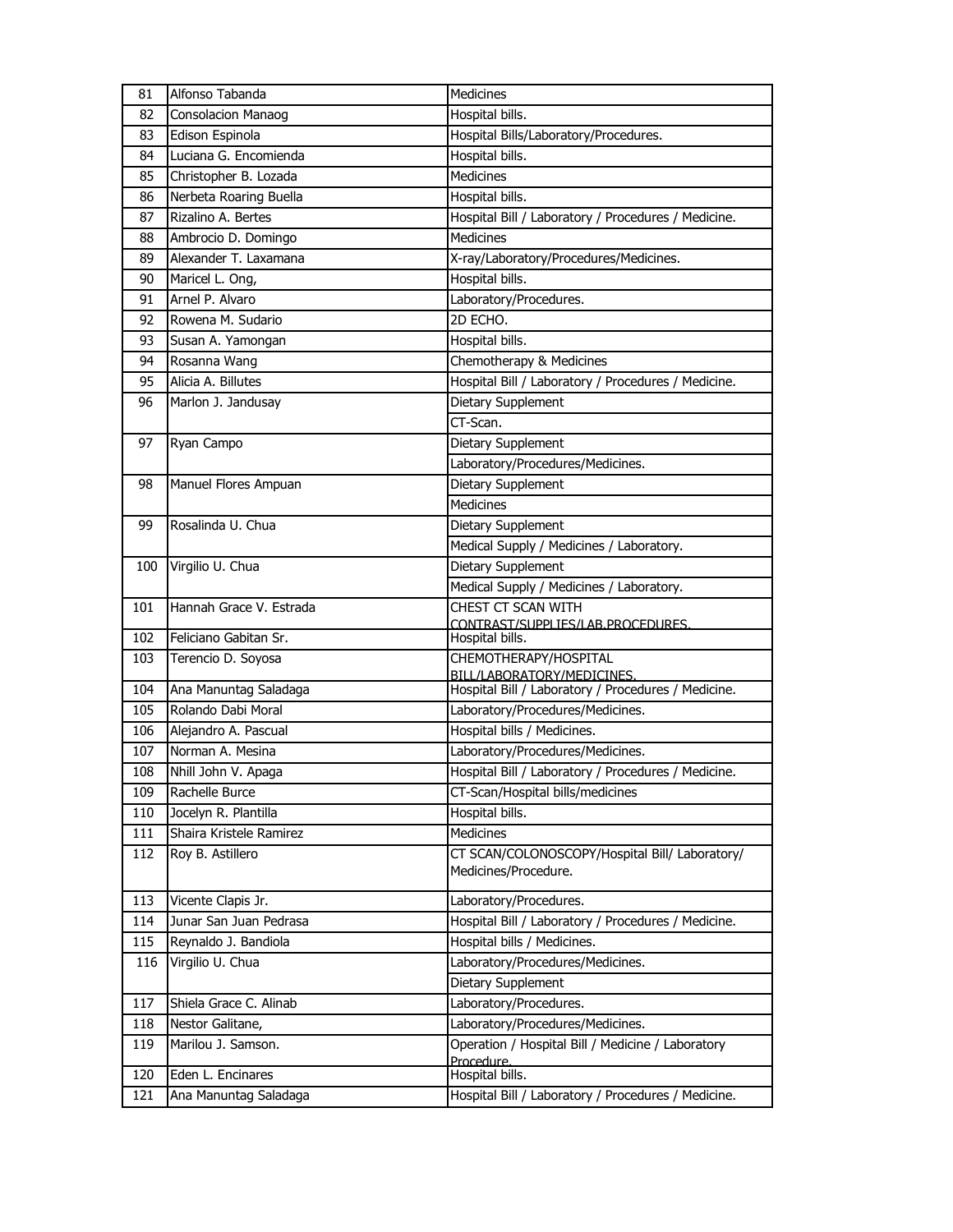| 122        | Marilou J. Samson.                      | Operation / Hospital Bill / Medicine / Laboratory<br>Procedure.        |
|------------|-----------------------------------------|------------------------------------------------------------------------|
| 123        | Bernardita T. Mercado                   | Ct-scan/Laboratory/Procedures.                                         |
| 124        | Marissa De Leon San Pedro               | Hospital bills.                                                        |
| 125        | Eduardo M. Viray                        | Operation / Hospital Bill / Medicine / Laboratory                      |
| 126        | Elorde Micayas                          | Procedure.<br>Operation / Hospital Bill / Medicine / Laboratory        |
| 127        | Susan A. Yamongan                       | Procedure.<br>Hospital bills.                                          |
| 128        | Nerbita R. Buella                       | Hospital bills.                                                        |
| 129        | Arlene T. Banzuelo                      | Laboratory/Procedures/Medicines.                                       |
| 130        | Joan G. Peraan                          | Laboratory/Procedures/Medicines.                                       |
| 131        | Mark Vincent L. Bauzon                  | Hospital bills.                                                        |
| 132        | Linda Cuizon.                           | Laboratory/Procedures/Medicines.                                       |
| 133        | Ernesto Andoyo Felias Jr.               | Operation / Hospital Bill / Medicine / Laboratory                      |
|            |                                         | Procedure.                                                             |
| 134        | Jisel Cachuela                          | Cranial MRI.                                                           |
| 135        | Pascual De Leon San Pedro.              | Hospital bills.                                                        |
| 136        | Sosimo O. Somejo                        | HOSPITAL BILLS/MEDICINES/LABORATORY                                    |
| 137        | John Kenneth Enoc                       | PROCEDURES.<br>Operation / Hospital Bill / Medicine / Laboratory       |
|            |                                         | Procedure.                                                             |
| 138        | Jisel Cachuela,                         | Cranial MRI.                                                           |
| 139        | Briccido Antiporada Cenal Jr.           | Hospital Bill / Laboratory / Procedures / Medicine.                    |
| 140        | Dario Jacinto,.                         | Laboratory/Procedures/Medicines.                                       |
| 141        | Josefina Redoma Paras,                  | CT-SCAN/BIOPSY/PROCEDURES.                                             |
| 142        | Nerberta R. Buella                      | Hospital bills / Medicines.                                            |
| 143        | Teodorico Isunza Jr                     | CT-SCAN/XRAY/LABORATORY PROCEDURES.                                    |
|            |                                         |                                                                        |
| 144        | Nina M. Grajo                           | Laboratory/Procedures/Medicines.                                       |
| 145        | Rosalinda M. Ilagan                     | Hospital Bill / Laboratory / Procedures / Medicine.                    |
| 146        | Generaldo H. Leonor                     | X-RAY/LABORATORY PROCEDURE.                                            |
| 147        | Manny A. De Luna                        | Hospital Bill / Laboratory / Procedures / Medicine.                    |
| 148        | Luzviminda R. Fuentes                   | CT-SCAN/LABORATORY.                                                    |
| 149        | Armando G. Guisadio                     | <b>DIAGNOSTC &amp; LABORATORY</b>                                      |
| 150        | Mansueto M. Evaldez                     | Hospital bills / Medicines.                                            |
| 151        | George Roxas Ruiz, Iii                  | Hospital Bill / Laboratory / Procedures / Medicine.                    |
| 152        | Nina M. Grajo                           | Laboratory/Procedures/Medicines.                                       |
| 153        | Noly A. Tablate                         | Laboratory/Procedures/Medicines.                                       |
| 154        | Pablo Dela Cruz Obiena Jr.              | Hospital bills / Medicines.                                            |
| 155        | Edgardo Danganan Castro                 | Laboratory/Procedures/Medicines.                                       |
| 156        | Maria Lovedorial                        | bone scan & immuno chemistry.                                          |
| 157        | Teodorico Isunza Jr                     | CT-Scan/X-ray/Lab.                                                     |
| 158        | Daisy N. Ramos,.,                       | Hospital Bill / Laboratory / Procedures / Medicine.                    |
| 159        | Leticia Clerigo Torrente                | Hospital bills.                                                        |
| 160        | Joan G. Peraan                          | Laboratory/Procedures/Medicines.                                       |
| 161        | Mark Vincent L. Buanzon                 | Hospital bills.                                                        |
| 162        | Magno M. Galgana                        | Laboratory/Procedures/Medicines.                                       |
| 163        | Conchita C. Vicente                     | Medicines                                                              |
| 164        | Mark Vincent L. Bauzon                  | Therapy.                                                               |
| 165        | Renato Sangalang                        | Hospital bills.                                                        |
| 166        | Jonel B. Canubida                       | Hospital Bill / Laboratory / Procedures / Medicine.                    |
| 167<br>168 | Aicel A. Sanchez<br>Bernard S. Lenchico | Hospital Bill / Laboratory / Procedures / Medicine.<br>Hospital bills. |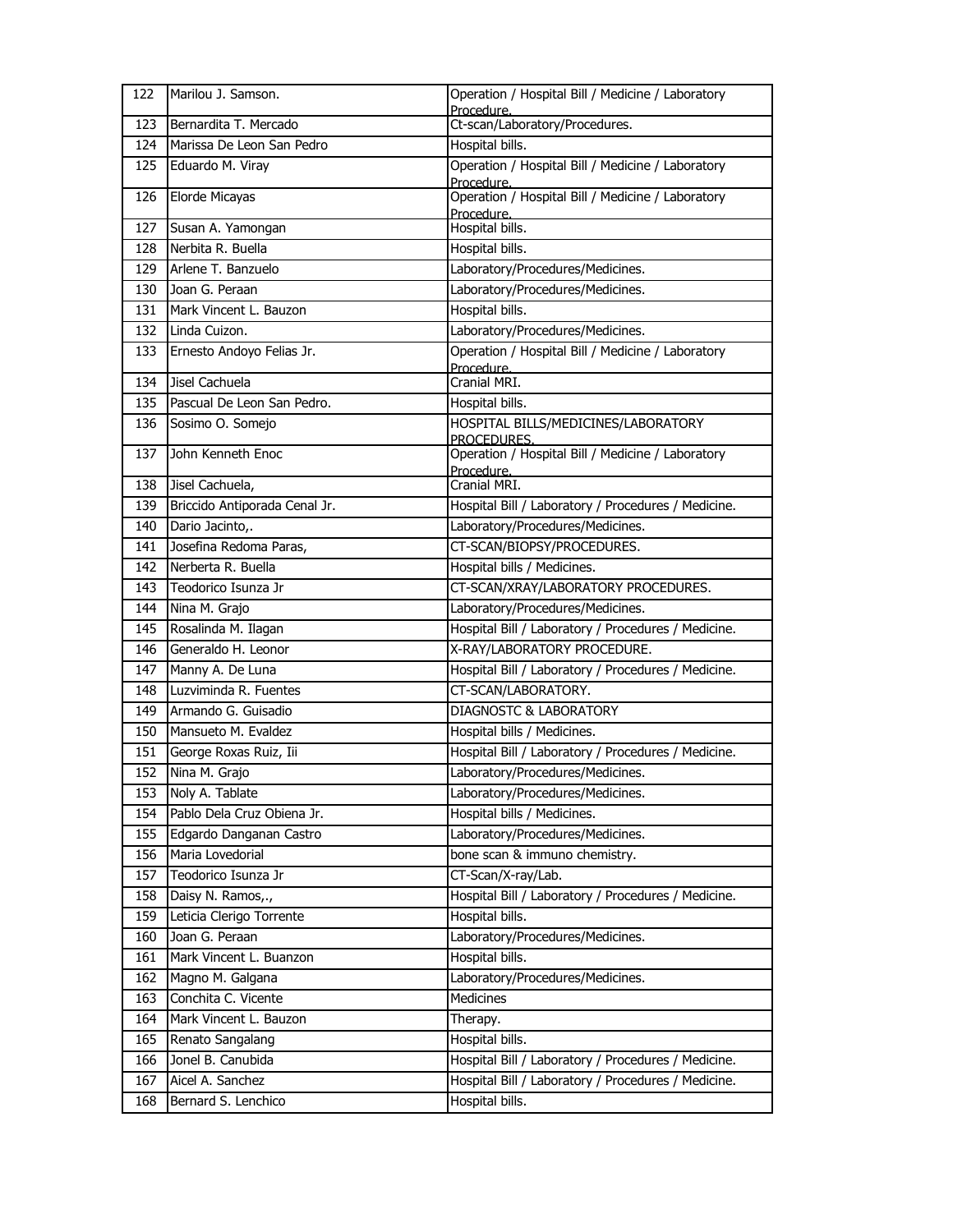| 169 | Rosalina B. Vergara          | Hospital bills.                                                                    |
|-----|------------------------------|------------------------------------------------------------------------------------|
| 170 | Eusebia P. Frigillano        | <b>Medicines</b>                                                                   |
| 171 | Rosario Amatorio             | HOSPITAL BILLS/MEDICINES/DIAGNOSTIC<br>PROCEDURES/MEDICAL SUPPLIES/LAB.PROCEDURES. |
| 172 | Lovelyn Razon                | Hospital Bills/Medicines.                                                          |
| 173 | Marilou B. Rodrigo           | Ct Scan/Laboratories.                                                              |
| 174 | Judith Cordero               | Laboratory/Procedures/Medicines.                                                   |
| 175 | Annica Louise Punzalan       | Hospital bills.                                                                    |
| 176 | Jopia Bueno                  | Chemotherapy & Medicines                                                           |
| 177 | Pablo Aviena Jr.             | Hospital bills.                                                                    |
| 178 | Rudy G. Dimson               | Hospital bills.                                                                    |
| 179 | Marilou Laborera             | Laboratory/Procedures/Medicines.                                                   |
| 180 | Orlando Viray                | Hospital Bill / Laboratory / Procedures / Medicine.                                |
| 181 | Jose T. Tanon.               | CT Scan.                                                                           |
| 182 | Catherine F. Niegas          | CT Scan.                                                                           |
| 183 | Dominga G. Raagas            | Dietary Supplement                                                                 |
|     |                              | Medicines                                                                          |
| 184 | Olimpio Rucio                | Hospital bills.                                                                    |
| 185 | Socorro Morales,             | Chemotherapy.                                                                      |
| 186 | Faustina Robles Miranda      | Laboratory Procedures                                                              |
| 187 | Simplicio Dino Jr.           | Hospital bills.                                                                    |
| 188 | Rafael G. Lorenzo Sr.        | Diagnostic & Lab. Procedures, Dialysis, Medicines &<br>Hospital Bills.             |
| 189 | Simplicio Dino Jr.           | Hospital bills.                                                                    |
| 190 | Aldwin Villanueva Cabanganan | <b>HOSPITAL BILL/ MEDICINES / CT</b>                                               |
| 191 | Lovelyn Razon                | SCAN/CHEMOTHERAPY.<br>Hospital bills.                                              |
| 192 | Jhon Francis P. Suma-oy.     | Chest CT Scan.                                                                     |
| 193 | Villamor G. Batangan         | <b>Medicines</b>                                                                   |
| 194 | <b>Emmanuel Patino</b>       | XRAY/PROCEDURES/LAB.PROCEDURES/MEDICINES.                                          |
|     |                              |                                                                                    |
| 195 | Adelina Letada               | Diagnostic & Lab. Procedures, Dialysis, Medicines &<br>Hospital Bills.             |
| 196 | Pablo S. Magat               | Hospital bills.                                                                    |
| 197 | Frederick D. Borreo          | Laboratory/Procedures/Medicines.                                                   |
| 198 | Emma M. Ng                   | Laboratory/Procedures/Medicines.                                                   |
| 199 | Justin N. Bayani.            | CT-Scan                                                                            |
| 200 | Alejandro Pacual             | Hospital Bill / Laboratory / Procedures / Medicine.                                |
| 201 | Pablo S. Magat               | Hospital Bill / Laboratory / Procedures / Medicine.                                |
| 202 | Pablo S. Magat               | Hospital bills.                                                                    |
| 203 | Magno M. Galgana             | Laboratory/Procedures/Medicines.                                                   |
| 204 | Julio P. Agluba              | Hospital Bill / Laboratory / Procedures / Medicine.                                |
| 205 | Rolando S. Morales           | CT-Scan.                                                                           |
| 206 | Linda Cuizon.                | Laboratory/Procedures/Medicines.                                                   |
| 207 | Noly A. Tablate              | Laboratory/Procedures/Medicines.                                                   |
| 208 | Aldwin Villanueva Cabanganan | Chemotherapy & Medicines                                                           |
| 209 | Norman Mesina                | Diagnostic & Lab. Procedures, Dialysis, Medicines &<br>Hospital Bills.             |
| 210 | Alejandro A. Pascual         | Hospital Bill / Laboratory / Procedures / Medicine.                                |
| 211 | Nhill John V. Apaga          | Hospital bills.                                                                    |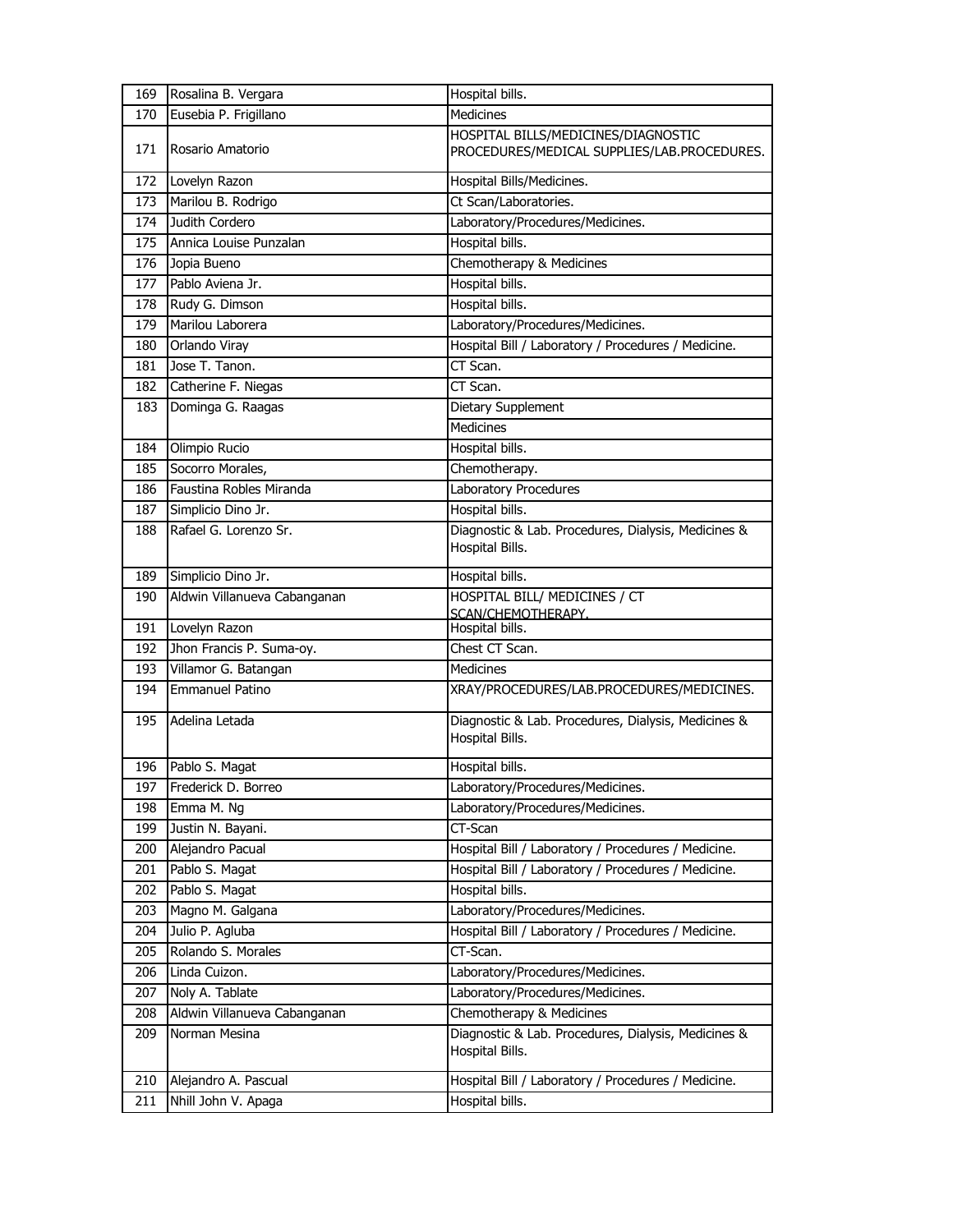|     | 212 Edralin Manuel Arriesgado | Hospital bills.                                      |
|-----|-------------------------------|------------------------------------------------------|
| 213 | Pablo S. Magat                | Diagnostic & Lab. Procedures, Dialysis, Medicines &  |
|     |                               | Hospital Bills.                                      |
| 214 | Lovelyn Razon                 | hospital bill/laboratory/medicines.                  |
| 215 | Jenny Ann F. Billones         | THERAPY, HOSPITAL BILLS, OPERATION, MEDICINE,        |
|     |                               | AND LABORATORY PROCEDURES.                           |
| 216 | Gil P. Angulo Jr.             | MRI.                                                 |
| 217 | Ludivinia D. Roque            | CHEST cT scan With Contrast.                         |
| 218 | Annica Louise Punzalan        | Hospital bills.                                      |
| 219 | Federico Resuma Yparosa Jr.   | Hospital Bill/Laboratory/Procedure.                  |
| 220 | Rosalinda U. Chua             | Dietary/Procedures.                                  |
| 221 | Rene Boy Abanis               | MRI/PROCEDURE.                                       |
| 222 | Ernesto Andoyo Felias Jr.     | Laboratory/Procedures/Medicines.                     |
| 223 | Ildefonso C. Alcoy            | Laboratory/Procedures/Medicines.                     |
| 224 | Norma G. Rabang               | Hospital Bill / Laboratory / Procedures / Medicine.  |
| 225 | Rolan M. Monteron             | Dietary/Medicines/Laboratory Procedures.             |
| 226 | Jaeno Deo S. Canlas           | Hospital bills.                                      |
| 227 | Pablo S. Magat                | Hemodialysis/Hospital bill/laboratory/medicines      |
| 228 | Orlando T. Domingo,           | Hospital bills / Medicines.                          |
| 229 | Benson A. Gacus               | <b>Medicines</b>                                     |
| 230 | Alwyn N. Abril                | Hospital bills / Medicines.                          |
| 231 | Nora Cerbito                  | Medicines                                            |
| 232 | Alfredo Escala Besa           | Hospital bills.                                      |
| 233 | Christian Labasano Cleofas    | Radiation/Hospital bill/Laboratory                   |
| 234 | Edison Espinola               | Ct-Scan with Triple Contrast / Laboratory Procedures |
| 235 | Alejandro A. Pascual          | Hospital bills.                                      |
| 236 | Jon Vincent Rabang Milanes    | Hospital bills.                                      |
| 237 | Marissa De Leon San Pedro     | Hospital bills.                                      |
| 238 | Alfredo M. Espiritu           | MRI/LABORATORY/MEDICINES                             |
| 239 | Emma M. Ng                    | Dietary Supplement                                   |
|     |                               | Laboratory/Procedures/Medicines.                     |
| 240 | Annica Louise Punzalan        | Hospital bills.                                      |
| 241 | Lani S. Baldemor              | Laboratory/Procedures/Medicines.                     |
| 242 | Ricardo C. Valderama          | CT Scan.                                             |
| 243 | Danilo Tulabut                | Medicines                                            |
| 244 | Bernard S. Lenchico           | Hospital bills.                                      |
| 245 | Rizalino A. Bertes            | Hospital bills.                                      |
| 246 | Alwyn N. Abril                | Hospital bills.                                      |
| 247 | Pablo S. Magat                | Hospital Bill / Laboratory / Procedures / Medicine.  |
| 248 | Virgilio P. Cabuenas          | Biopsy/Pet Scan/Laboratory.                          |
| 249 | Saturnina V. Butial           | Laboratory/Procedures/Medicines.                     |
| 250 | Glenn P. Gaspi.               | Hospital Bill / Laboratory / Procedures / Medicine.  |
| 251 | Delia Ibe Fortuno             | <b>Hospital Bills</b>                                |
| 252 | Pedro Villanueva.             | Hospital Bill / Laboratory / Procedures / Medicine.  |
| 253 | Randy A. Atanante             | Laboratory Procedures                                |
| 254 | Lovelyn Razon                 | Hospital bills.                                      |
| 255 | John Kyle Arcega Capili       | Medical Supplies and Medicines                       |
| 256 | Leonardo Villaruz             | Hospital Bill / Laboratory / Procedures / Medicine.  |
| 257 | Abraham Guillermo Calica      | Hospital Bill / Laboratory / Procedures / Medicine.  |
|     |                               |                                                      |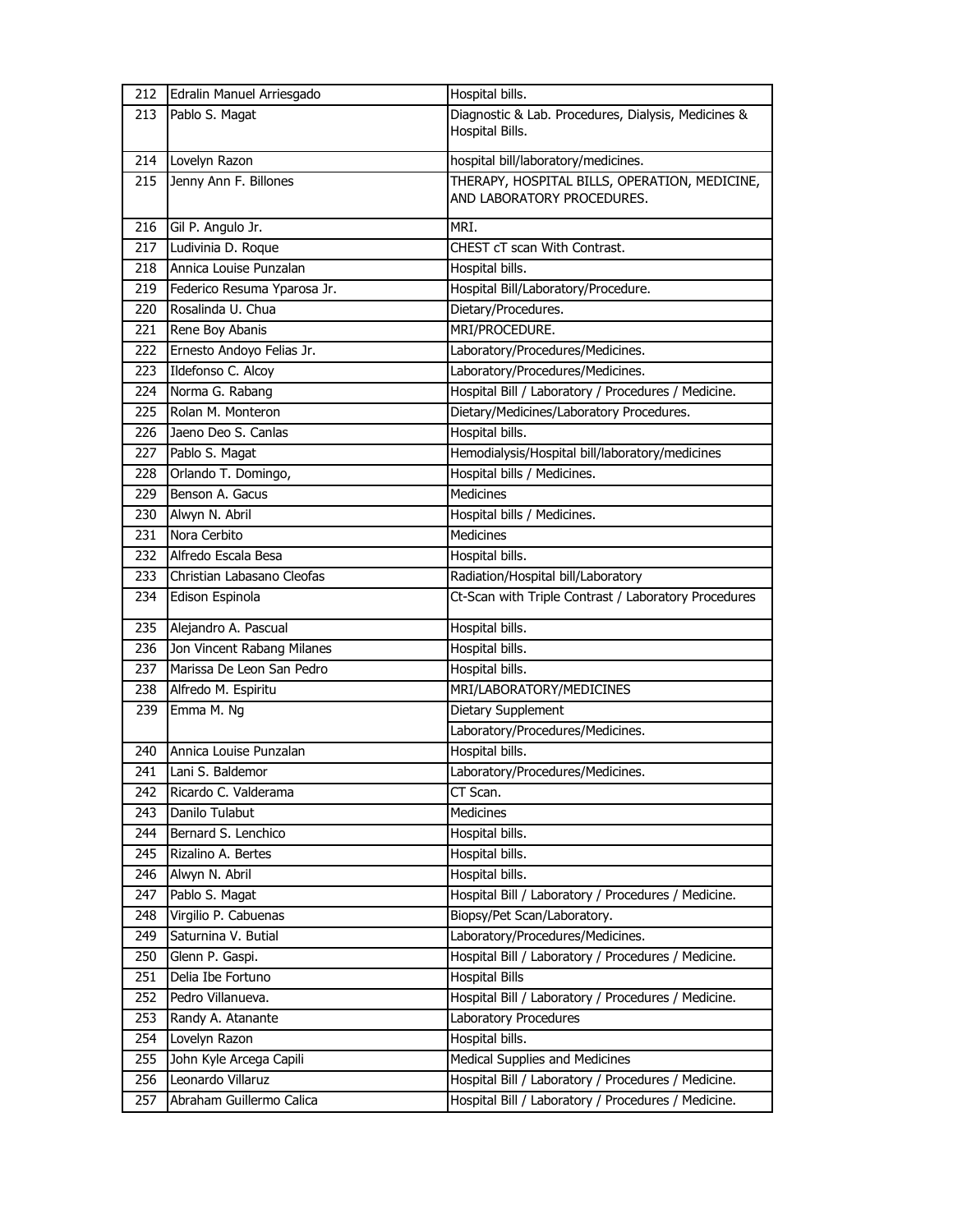| 258        | Marissa De Leon San Pedro                 | Hospital bills.                                                 |
|------------|-------------------------------------------|-----------------------------------------------------------------|
| 259        | Imelda B. Gumogda                         | Hospital Bill / Laboratory / Procedures / Medicine.             |
| 260        | Concepcion Lopez Amazona                  | Hospital Bill / Laboratory / Procedures / Medicine.             |
| 261        | Mira Lopez Torio,,                        | Hospital Bill / Laboratory / Procedures / Medicine.             |
| 262        | Teodorita V. Rubio                        | Hospital Bill / Laboratory / Procedures / Medicine.             |
| 263        | Allan Caballa                             | Hospital bills.                                                 |
| 264        | Paul Albert C. Chenilla                   | Hospital bills.                                                 |
| 265        | Norma G. Rabang                           | Hospital bills.                                                 |
| 266        | Marissa De Leon San Pedro                 | Hospital bills.                                                 |
| 267        | Danny L. Labordo                          | Hospital bills.                                                 |
| 268        | Maricel L. Ong,                           | Laboratory/Procedures/Medicines.                                |
| 269        | Efren N. Abrizaldo                        | Dietary Supplement                                              |
|            |                                           | <b>Medicines</b>                                                |
| 270        | Jadel Marc R. Carreon                     | Hospital Bill / Laboratory / Procedures / Medicine.             |
| 271        | Ma. Cecilia Brillo Lansang                | 2D ECHO W/ DOPPLER / 12LECG / LABORATORY /                      |
|            |                                           | PROCEDURES.                                                     |
| 272        | Junar San Juan Pedrasa                    | Hospital bills / Medicines.                                     |
| 273        |                                           | Laboratory/Procedures/Medicines.                                |
|            | Edgardo Castro<br>Jean Bernard G. Maminta | Hospital bills.                                                 |
| 274        |                                           |                                                                 |
| 275        | Gilberto Brizuela Margallo                | Laboratory/Procedures/Medicines.                                |
| 276        | John Loyd Gonzales Pauyo                  | Hospital Bill / Laboratory / Procedures / Medicine.             |
| 277        | Cristeta C. Packing                       | Dietary Supplement                                              |
|            |                                           | Medical Supply / Medicines / Laboratory.                        |
| 278        | Evelyn L. Carrasco                        | Operation / Hospital Bill / Medicine / Laboratory<br>Procedure. |
| 279        | Marites S. Duran.                         | CT Scan/2D Echo/Laboratory Procedures.                          |
| 280        | Ricardo C. Valderama                      | CT-Scan.                                                        |
| 281        | Meliza Manuel                             | Radiation Therapy.                                              |
|            |                                           | MRI/HOSPITAL                                                    |
| 282        | Jesan Marie T. Penilla                    | BILLS/PROCEDURES/LAB.PROCEDURES/MEDICINES.                      |
| 283        | Marytess Dacula                           | SPIROMETRY WITH PRE AND POST BP AND                             |
|            |                                           | MEDICINES.                                                      |
| 284        | Bernard S. Lenchico                       | Hospital bills.                                                 |
| 285        | Saturnino Sardoncillo Mancera             | CT-GUIDED BIOPSY / LABORATORY / PROCEDURES.                     |
| 286        | Rudy G. Dimson                            | Hospital bills.                                                 |
| 287        | Julio P. Agluba                           | Hospital bills.                                                 |
| 288        | Junar San Juan Pedrasa                    | Hospital Bill / Laboratory / Procedures / Medicine.             |
| 289        | Olivia F. Santos,                         | MRI/CT SCAN/MEDICINES.                                          |
| 290        | Edgardo Lim.                              | Hospital bills.                                                 |
| 291        | Alejandro A. Pascual                      | Hospital bills.                                                 |
| 292        | Fe Marapao                                | Hospital bills.                                                 |
|            | Ligaya De Guzman                          | Hospital bills.                                                 |
| 293<br>294 | Regulo D. Eusebio                         | Laboratory/Procedures/Medicines.                                |
| 295        | Leonardo Orongan Fababaer                 | CT-SCAN/MEDICINES/LABORATORY                                    |
|            |                                           |                                                                 |
| 296        | Nestor Dela Paz Balmoris                  | Dietary Supplement                                              |
|            |                                           | Laboratory/Procedures/Medicines.                                |
| 297        | Lilia A. Cerdena                          | Dietary Supplement                                              |
|            |                                           | Laboratory/Procedures/Medicines.                                |
| 298        | Eduardo Rivera Santos,.                   | Laboratory/Procedures/Medicines.                                |
| 299        | Florencia De Jesus Argel                  | Laboratory/Procedures/Medicines.                                |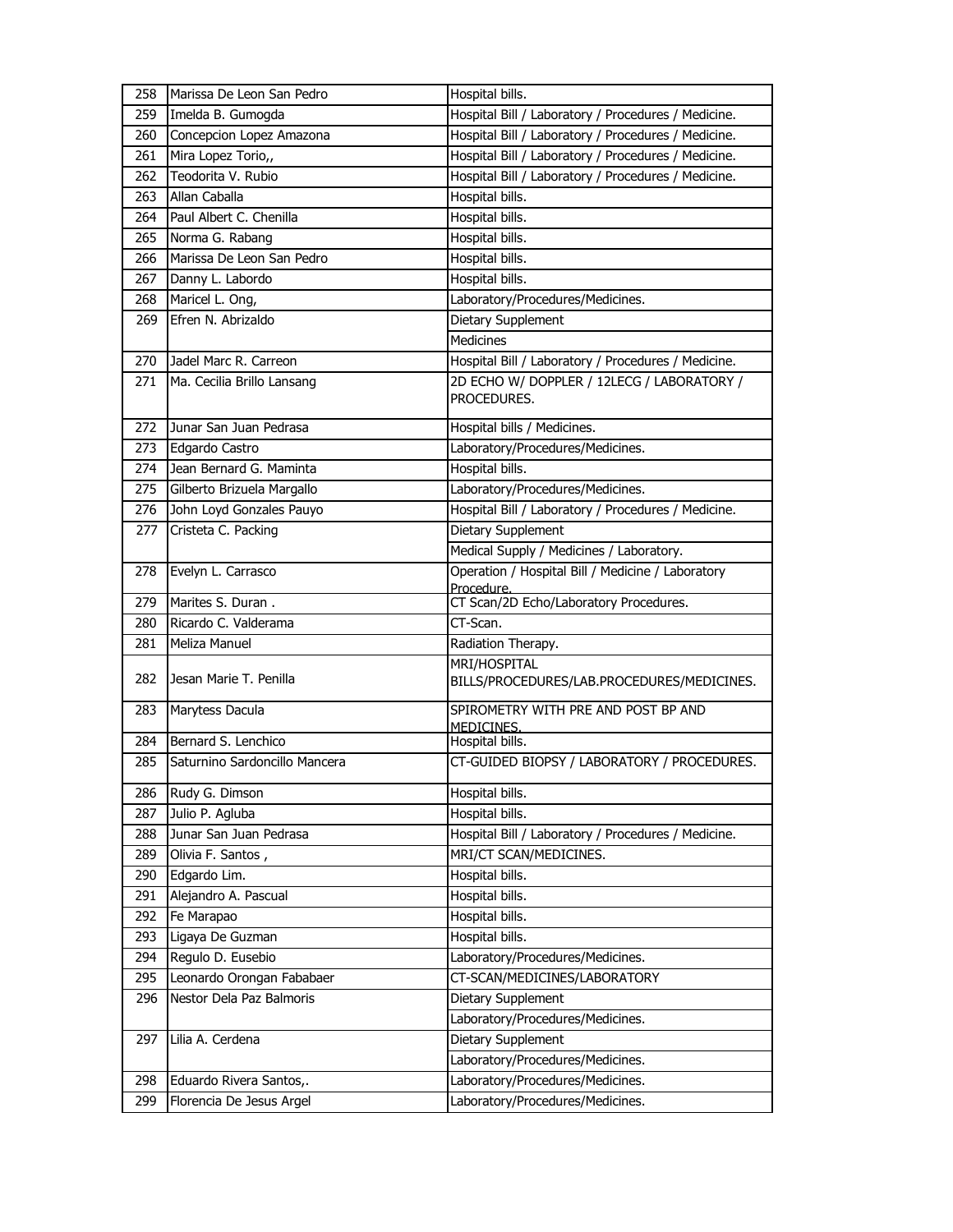| 300 | James Carlo L. Salarda        | Chest Ct-Scan With Contrast.                                                |
|-----|-------------------------------|-----------------------------------------------------------------------------|
|     |                               | Dietary Supplement                                                          |
| 301 | Virgilio U. Chua              | Medical Supply/ Hospital Bills/ Laboratory Procedures/<br>Medicines.        |
| 302 | Rose Marie Azurin             | CT-SCAN WITH CONTRAST.                                                      |
| 303 | Judy C. Balingcos Jr.         | Hospital Bill / Laboratory / Procedures / Medicine.                         |
| 304 | Wilson S. Domingo             | Biopsy/Hospital Bills.                                                      |
| 305 | Luciana G. Encomienda         | Hospital bills.                                                             |
| 306 | Ed Patrick Oredo Quinto       | LABORATORY PROCEDURES/MEDICINES/SUPPLIES.                                   |
|     |                               | Dietary Supplement                                                          |
| 307 | Ricardo B. Butalid            | Hospital Bill / Laboratory / Procedures / Medicine.                         |
| 308 | Alteresito P. Gorres          | Hospital bills.                                                             |
| 309 | Denison F. Lupanggue Sr.      | Medicines                                                                   |
| 310 | Pablo S. Magat                | Hospital Bill / Laboratory / Procedures / Medicine.                         |
| 311 | Rolando De Guzman Hortizuela  | Hospital Bill / Laboratory / Procedures / Medicine.                         |
| 312 | Alex Abejero                  | 1. Diagnostic/Radiology/Laboratories/Medicines/Hospital<br>Bill/Procedures. |
|     |                               | Dietary Supplement                                                          |
| 313 | Virgilio U. Chua              | Medical                                                                     |
|     |                               | Supply/Therapy/Laboratory/Procedure/Medicines.                              |
| 314 | Danielle Alexandra M. Fajardo | Hospital Bill / Laboratory / Procedures / Medicine.                         |
| 315 | Nancy A. Pamintuan            | <b>HOSPITAL</b><br>BILLS/RADIATION/LAB.PROCEDURES/MEDICINES.                |
| 316 | Alteresito P. Gorres          | Hospital bills.                                                             |
| 317 | Cesar A. Atienza              | Hospital Bill / Laboratory / Procedures / Medicine.                         |
| 318 | Prescila R. Gragasin          | Mammogram / Spirometry /2D Echo.                                            |
| 319 | Rose Marie Azurin             | CT-SCAN WITH CONTRAST.                                                      |
| 320 | Roberto Brillo Jr             | 2D Echo / Procedures                                                        |
| 321 | Agnes Bailen                  | 2D ECHO W/ DOPPLER / SPIROMETRY PRE & POST<br>W/<br><u>IV / PROCEDURES</u>  |
| 322 | Nenita A. Vaquilar            | PLAIN CHEST CT-SCAN / PROCEDURES.                                           |
| 323 | <b>Fe Gonzales</b>            | Hospital bills.                                                             |
| 324 | Leah B. Alayon                | CT-SCAN/LABORATORY.                                                         |
| 325 | Charito Santos                | Medicines                                                                   |
| 326 | Rosita P. Velasco             | Theraphy/Hospital Bills/Laboratory/Medicines.                               |
| 327 | Allan Caballa                 | Hospital bills.                                                             |
| 328 | Edgardo Lim                   | Hospital bills / Medicines.                                                 |
| 329 | Roberto F. Isidro Jr.         | Procedure/Biopsy.                                                           |
| 330 | Charles Vincent Valbuena      | Laboratory/Procedures/Medicines.                                            |
| 331 | Melchor C. Delosmo            | Laboratory/Procedures/Medicines.                                            |
| 332 | Alfredo P. Villanueva         | Hospital bills.                                                             |
| 333 | Ricardo Labrador              | Hospital bills.                                                             |
| 334 | Florencio Agreg               | Laboratory/Procedures/Medicines.                                            |
| 335 | Luciana G. Encomienda         | Hospital bills / Medicines.                                                 |
| 336 | Editha Radam                  | Hospital bills.                                                             |
| 337 | Myrna M. Tolentino,           | Laboratory/Procedures.                                                      |
| 338 | Jeffrey De Castro             | Hospital Bill / Laboratory / Procedures / Medicine.                         |
| 339 | Lydia N. Dela Torre           | Chemotherapy & Medicines                                                    |
| 340 | Clarina Manahan Natividad     | Hospital bills.                                                             |
|     |                               |                                                                             |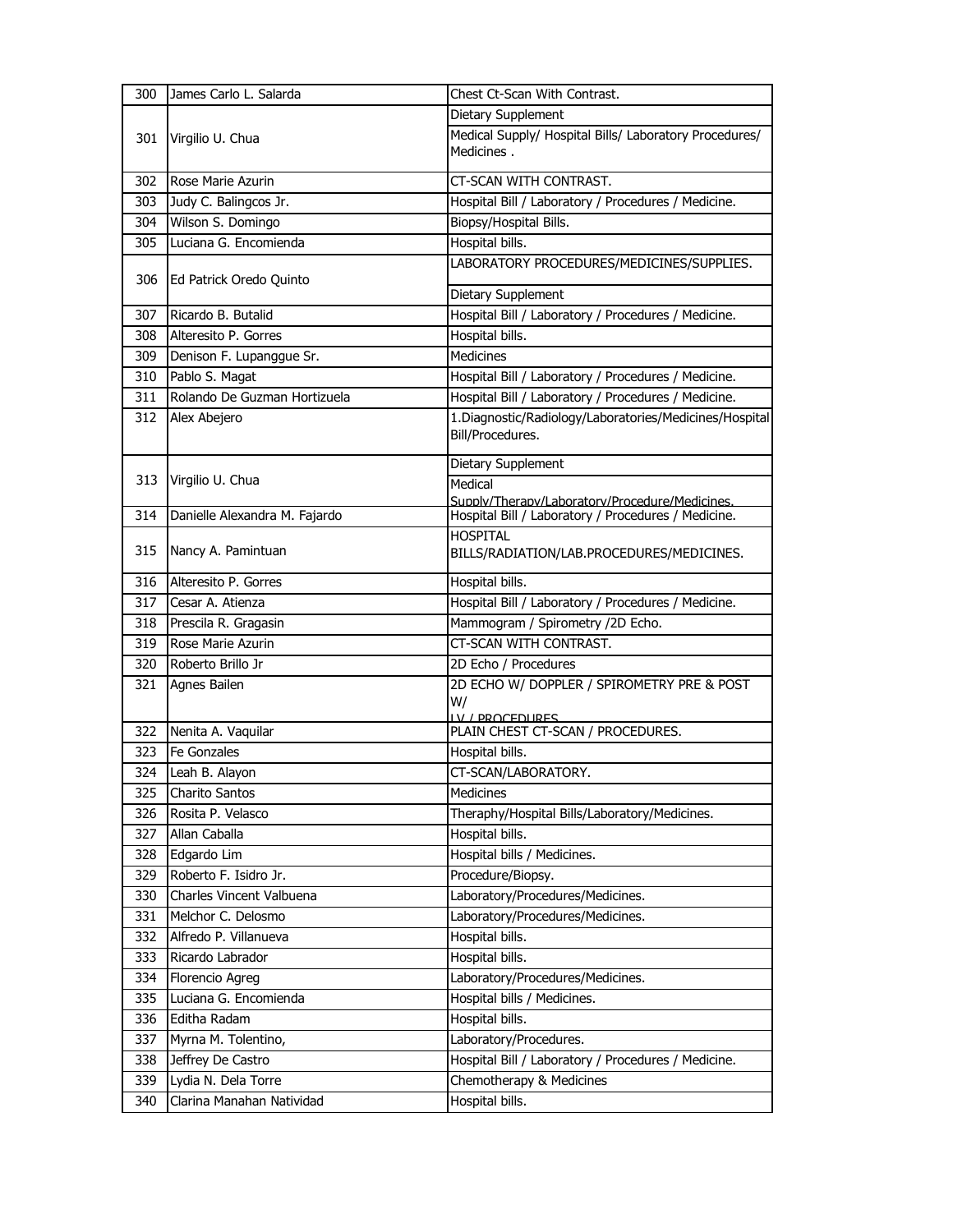| 341 | Allan Caballa              | Hospital Bill / Laboratory / Procedures / Medicine.                          |
|-----|----------------------------|------------------------------------------------------------------------------|
| 342 | Ernesto Berroya            | Hospital bills.                                                              |
| 343 | <b>Beverly Sese</b>        | Chemotherapy & Medicines                                                     |
| 344 | Fe Macapagal               | Hospital bills.                                                              |
| 345 | Jonar San Juan Pedresa     | Hospital Bill / Laboratory / Procedures / Medicine.                          |
| 346 | Pascual De Leon San Pedro. | Hospital bills.                                                              |
| 347 | Marilou Laborera           | Laboratory/Procedures/Medicines.                                             |
| 348 | Rowena F. Hugo             | Laboratory Procedures.                                                       |
| 349 | Remedios Dela Cueva        | Hospital bills.                                                              |
| 350 | Flordeliza Basas Seguros   | Hospital bill/Operation and Medicines.                                       |
| 351 | Allan Caballa              | Hospital bills.                                                              |
| 352 | Michelle Y. Hugo           | LABORATORY AND SPIROMETRY WITH PRE & POST<br><b>BRONCHODILATOR.</b>          |
| 353 | Julieta Ileto              | Chemotherapy & Medicines                                                     |
| 354 | Edgardo Danganan Castro    | Hospital Bill / Laboratory / Procedures / Medicine.                          |
| 355 | Jon Vincent Rabang Milanes | Hospital Bill / Laboratory / Procedures / Medicine.                          |
| 356 | Marissa De Leon San Pedro  | Hospital Bill / Laboratory / Procedures / Medicine.                          |
| 357 | Ildefonso C. Alcoy         | Laboratory/Procedures/Medicines.                                             |
| 358 | Jesus M. Inzon Jr.         | Laboratory/Procedures/Medicines.                                             |
| 359 | Arthur V. Binongcal        | Hospital Bill / Laboratory / Procedures / Medicine.                          |
| 360 | Pablo Dela Cruz Obiena Jr. | Hospital Bill / Laboratory / Procedures / Medicine.                          |
| 361 | Alfredo Escala Besa        | Hospital Bill / Laboratory / Procedures / Medicine.                          |
| 362 | Ernesto Andoyo Felias Jr.  | Hospital Bill / Laboratory / Procedures / Medicine.                          |
| 363 | Norma G. Rabang            | Hospital bills.                                                              |
| 364 | Mark Kenneth P. Obogne     | Ct scan/Laboratory Procedures.                                               |
| 365 | Larry Botalon              | MEDICINES/DIAGNOSTIC PROCEDURES/HOSPITAL<br>BILLS/LAB.PROCEDURES/PROCEDURES. |
| 366 | Carlo C. Rosal.            | Hospital bills.                                                              |
| 367 | Lilian Ebabacol Malicse    | Laboratory/Procedures/Medicines.                                             |
| 368 | Editha Radam               | Hospital bills.                                                              |
| 369 | Lea Francisco              | CT SCAN/LABORATORY PROCEDURES/MEDICINES.                                     |
| 370 | Fe Matuguinas              | CT Guided Biopsy.                                                            |
| 371 | Edgardotria Limjoco        | Hospital Bill / Laboratory / Procedures / Medicine.                          |
| 372 | Annica Louise Punzalan     | Hospital Bill / Laboratory / Procedures / Medicine.                          |
| 373 | Julieta Ye Burce           | Hospital Bill / Laboratory / Procedures / Medicine.                          |
| 374 | Edgardo Lim                | Hospital Bill / Laboratory / Procedures / Medicine.                          |
| 375 | Flordeliza Basas Seguros   | OPERATION/HOSPITAL BILLS/MEDICINES                                           |
| 376 | Roger E. Puno              | Hospital Bill / Laboratory / Procedures / Medicine.                          |
| 377 | Dandy B. Luneta            | Laboratory/Procedures.                                                       |
| 378 | Fortibillar Z. Zapues      | Medicines                                                                    |
| 379 | William D. Urbano          | Medicines                                                                    |
| 380 | Adelina Letada             | Hospital bills / Medicines.                                                  |
| 381 | Edgardo E. Lim             | Hospital bills.                                                              |
| 382 | Romeo V. Sagad             | Hospital bills.                                                              |
| 383 | Nora B. Mendaza            | CT-Stonogram.                                                                |
| 384 | Analyn G. Mendaza          | CT-Scan.                                                                     |
| 385 | Patrocinio Rafallo         | CT-Scan.                                                                     |
| 386 | Orlando Pajares            | Hospital bills.                                                              |
| 387 | Jesica A. Atal             | Ultrasound/Laboratory Procedures/Medicine.                                   |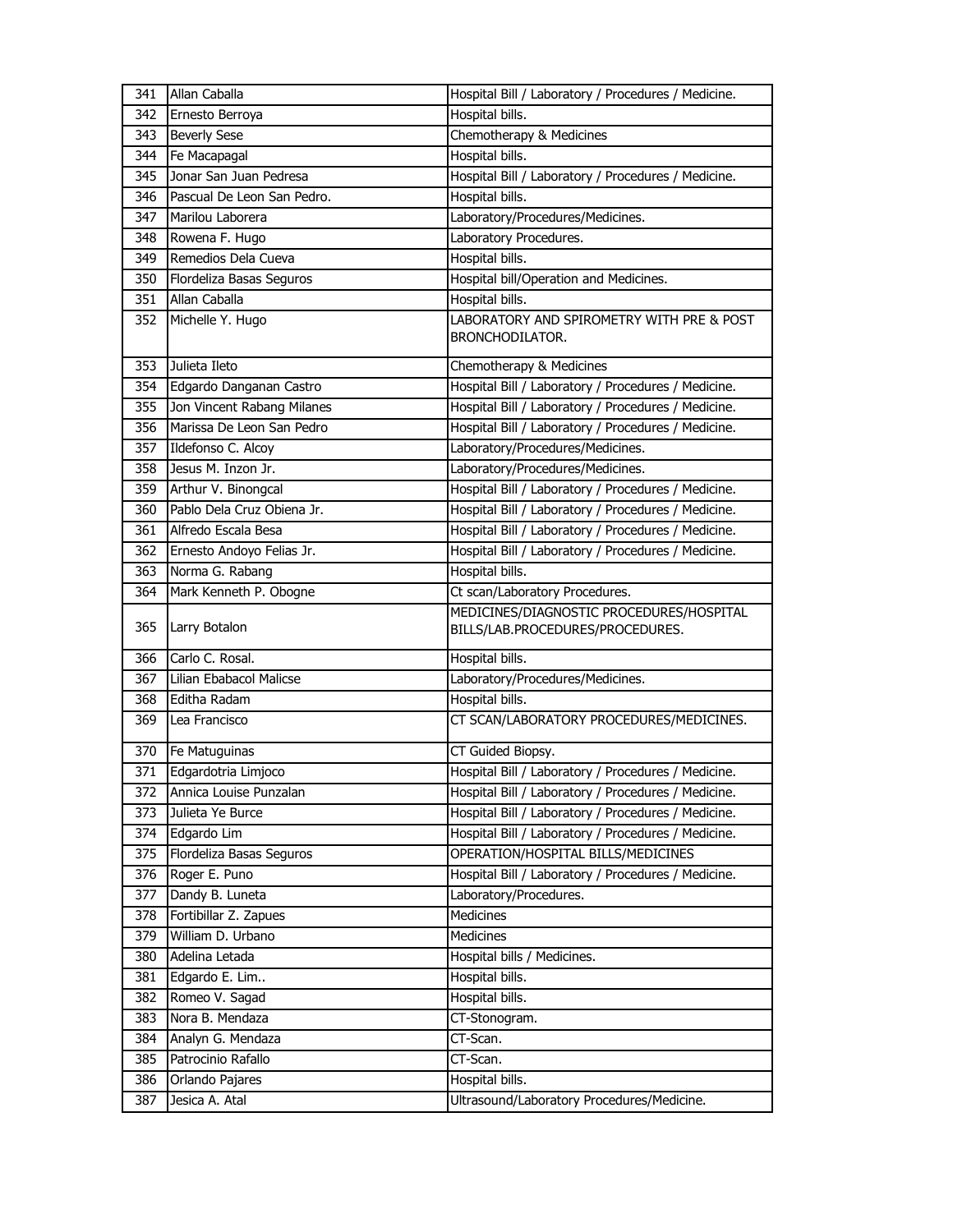| 388 | Norma G. Rabang               | Hospital Bill / Laboratory / Procedures / Medicine.                    |
|-----|-------------------------------|------------------------------------------------------------------------|
| 389 | Lovelyn Razon                 | Hospital bills.                                                        |
| 390 | Evelyn L. Carrasco            | Hospital bills.                                                        |
| 391 | Onofre G. Tiongson            | Hospital bills.                                                        |
| 392 | Janet L. Lugtu                | Chemotherapy.                                                          |
| 393 | Ma. Richelle Tabuzo           | CHEST CT SCAN WITH CONTRAST/SUPPLIES.                                  |
| 394 | Aldrian Doma                  | Diagnostic & Lab. Procedures, Dialysis, Medicines &<br>Hospital Bills. |
| 395 | Ricardo B. Butalid            | Hospital Bill / Laboratory / Procedures / Medicine.                    |
| 396 | Nerissa Tiongson              | Laboratory/Procedures/Medicines.                                       |
| 397 | Chester Idanan                | Laboratory/Procedures/Medicines.                                       |
| 398 | Marilou Laborera              | Laboratory/Procedures/Medicines.                                       |
| 399 | Gumersindo Vivo Sr.           | <b>Medicines</b>                                                       |
| 400 | Josephine S. Estepa           | Chemotherapy & Medicines                                               |
| 401 | Norma G. Rabang               | Hospital Bill / Laboratory / Procedures / Medicine.                    |
| 402 | Clarina Natividad             | Hospital Bill / Laboratory / Procedures / Medicine.                    |
| 403 | Onofre G. Tiongson            | Hospital Bill / Laboratory / Procedures / Medicine.                    |
| 404 | Normita M. Panoy              | Hospital Bill / Laboratory / Procedures / Medicine.                    |
| 405 | Mark Louie Cadorna            | EEG/Laboratory.                                                        |
| 406 | Angel Rose C. Isidro          | Dietary Supplement                                                     |
|     |                               | Supply / Laboratory / Medicines.                                       |
| 407 | Marylou C. Zepeda             | biopsy/procedure.                                                      |
| 408 | Gene Eugenio M. Mijares       | Hospital bills.                                                        |
| 409 | Shirley B. Miranda            | Laboratory/Procedures/Medicines.                                       |
| 410 | Clarina Manahan Natividad     | Hospital bills.                                                        |
| 411 | Janette Antonio Pabitero      | Hospital Bill / Laboratory / Procedures / Medicine.                    |
| 412 | Evelyn Acong                  | Chemotherapy & Medicines                                               |
| 413 | Chester Idanan                | Laboratory/Procedures/Medicines.                                       |
| 414 | Luciana G. Encomienda         | Hospital Bill / Laboratory / Procedures / Medicine.                    |
| 415 | Orlando T. Domingo Sr.        | Hospital bills.                                                        |
| 416 | Helen Valmoria Agito          | Hospital Bill / Laboratory / Procedures / Medicine.                    |
| 417 | Richard B. Celestial          | Chest CT Scan with Contrast/Laboratory/Medicines.                      |
| 418 | Ernesto. A. Enriquez.         | Chest CT Scan with Contrast/Laboratory/Medicines.                      |
| 419 | Ma. Richelle Tabuzo           | SUPPLIES/CHEST CT SCAN WITH CONTRAST.                                  |
| 420 | Eloisa Del Rosario Muldong    | Diagnostic Procedures, chemo medicine, full abdomen<br>CT              |
| 421 | Lorna C. Decena               | Scan<br>Chemo Medicine, Diagnostic Procedures, Medical<br>Supply.      |
| 422 | Ma. Consolacion M. Tordecilla | DAIGNOSTIC/LABORATORY/PROCEDURES.                                      |
| 423 | Aljen Grace O. Almonia        | Chemotherapy/ Laboratory                                               |
| 424 | Federico R. Yparosa Jr.       | Hospital Bill / Laboratory / Procedures / Medicine.                    |
| 425 | Julio P. Agluba               | Hospital bills / Medicines.                                            |
| 426 | Michael Joel C. Fajutrao      | Hospital bills / Medicines.                                            |
| 427 | Remedios Dela Cueva           | Hospital bills / Medicines.                                            |
| 428 | Alicia A. Billutes            | Hospital Bill / Laboratory / Procedures / Medicine.                    |
| 429 | Roberto F. Isidro Jr.         | Ct-Scan/Procedures/Laboratory Procedures.                              |
| 430 | Jessica Tayco,                | Hospital bills.                                                        |
| 431 | Jocelyn M. Rapacon            | Medicines                                                              |
| 432 | Teresita M. Quintinta         | UTZ/CT-SCAN/LABORATORY/MEDICINES.                                      |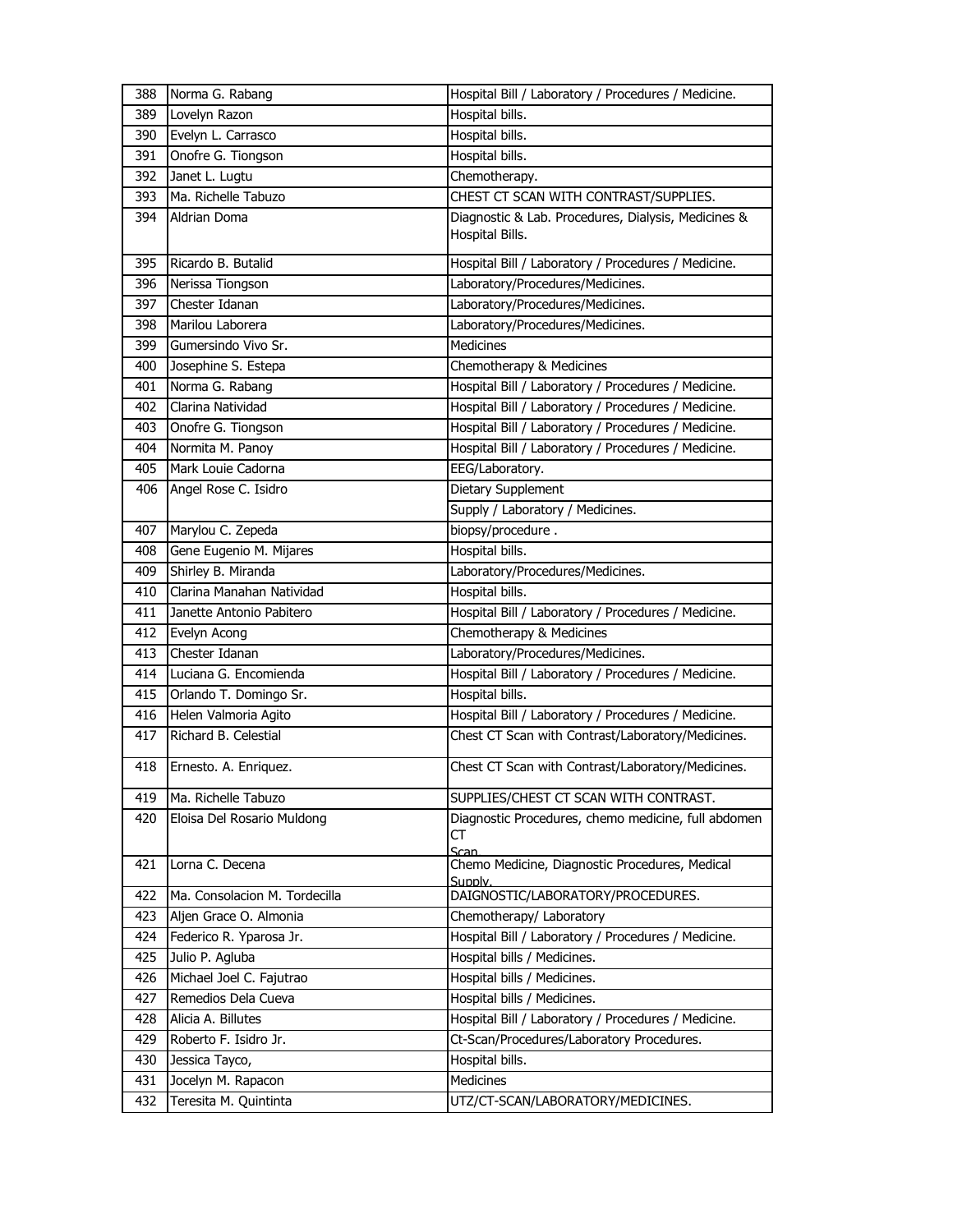| 433 | Luciana G. Encomienda | hospital bills/medicines/chemotherapy/laboratory<br>procedure/diagnostic procedure/ultrasound. |
|-----|-----------------------|------------------------------------------------------------------------------------------------|
| 434 | Editha S. Abejuela    | WAB CT SCAN W/ IV CONTRAST.                                                                    |
| 435 | Ricardo Labrador      | Hospital bills.                                                                                |
| 436 | Cesar A. Atienza      | Hospital Bill / Laboratory / Procedures / Medicine.                                            |
| 437 | Domingo S. Wilson     | Hospital bills.                                                                                |
| 438 | Ethan Josh Taganas    | CT-Scan.                                                                                       |
| 439 | Cresencia M. Mercado  | Diagnostic & Lab. Procedures, Dialysis, Medicines &<br>Hospital Bills.                         |
| 440 | Glecita Dela Cruz     | Hospital bills.                                                                                |

Total Patient: 440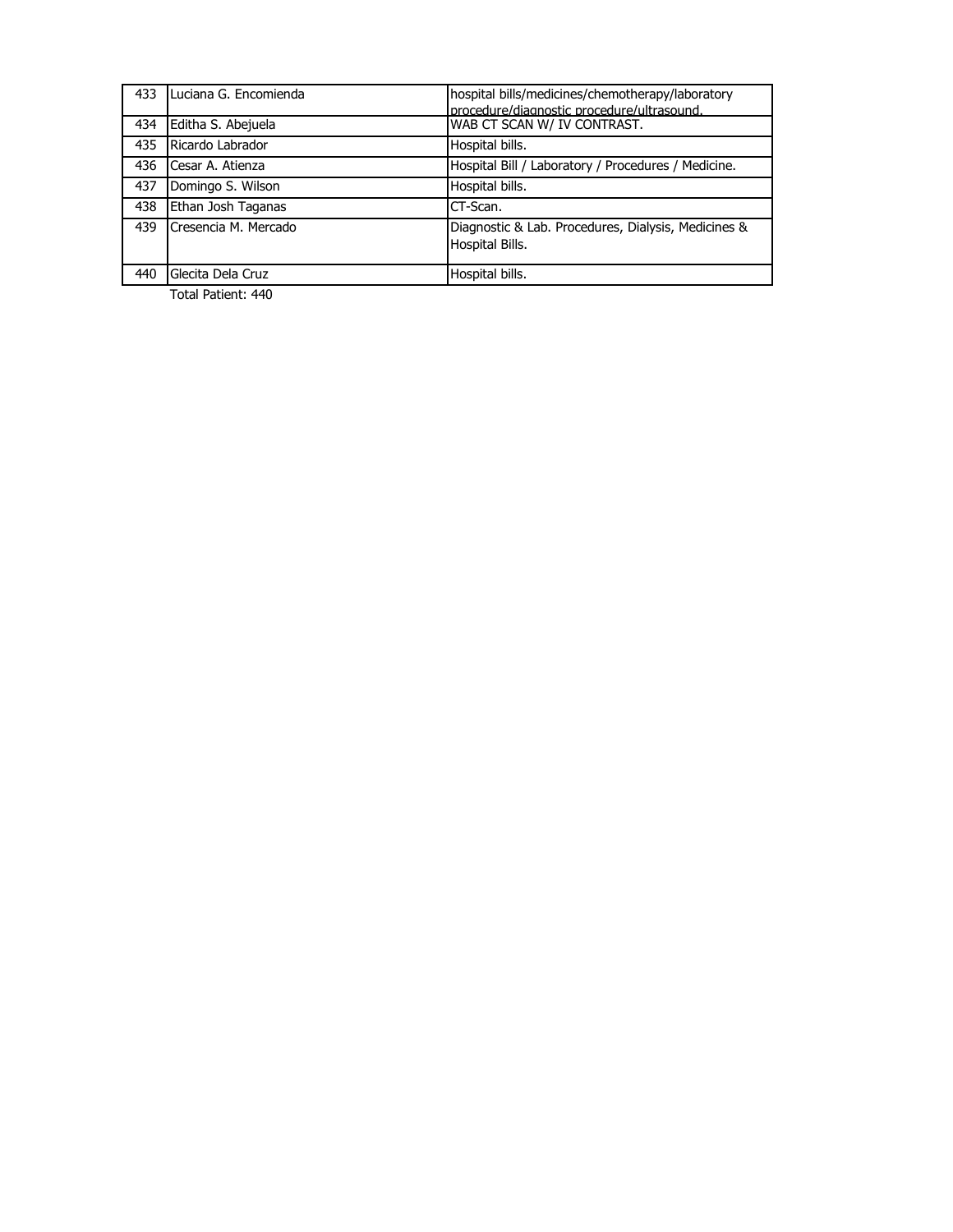

## **Republic of the Philippines Department of Health MEDICAL ASSISTANCE PROGRAM**

For the month of February year 2020 LUNG CENTER OF THE PHILIPPINES

| No#            | <b>Name of Patient</b>          | <b>Assistance</b>                                                     |
|----------------|---------------------------------|-----------------------------------------------------------------------|
| 1              | Francis Quinones Licup          | Hospital Bill / Laboratory / Procedures / Medicine.                   |
| $\overline{2}$ | Pablo S. Magat                  | Hospital bills.                                                       |
| 3              | Edgardo Danganan Castro         | Biopsy / CT-Scan                                                      |
| 4              | Alfredo P. Villanueva           | Hospital bills.                                                       |
| 5              | Lydia N. Dela Torre             | Chemotherapy & Medicines                                              |
| 6              | Editha Radam                    | Chemotherapy & Medicines                                              |
| 7              | Remedios Dela Cueva             | Hospital bills.                                                       |
| 8              | Edgardo Lim                     | Hospital bills.                                                       |
| 9              | Jaeno Deo S. Canlas             | Hospital bills.                                                       |
| 10             | Maria Corazon C. Dimaano        | Laboratory/Procedures/Medicines.                                      |
| 11             | Evelyn Isorena                  | Medicines/Dialysis.                                                   |
| 12             | Jose Wilson S. Nieto            | Hospital bills/Diagnostic procedures/Medicines.                       |
| 13             | Armando Toledo.,                | HOSPITAL BILLS/PROCEDURES.                                            |
| 14             | Danilo T. De Dios               | Hospital Bill / Laboratory / Procedures / Medicine.                   |
| 15             | Ricardo Labrador                | Hospital bills.                                                       |
| 16             | Medita F. Famini                | PROCEDURES/HOSPITAL BILLS/LAB.PROCEDURES.                             |
| 17             | Flordeliza Basas Seguros        | Hospital Bill / Laboratory / Procedures / Medicine.                   |
| 18             | Aura Managuing                  | Laboratory/Procedures/Medicines.                                      |
| 19             | Roger E. Puno                   | Hospital Bill / Laboratory / Procedures / Medicine.                   |
| 20             | Cherisse May Manantan De Guerto | Procedure/Medicines.                                                  |
| 21             | Gina-marie Beley Cendana        | Hospital Bill / Laboratory / Procedures / Medicine.                   |
| 22             | Luzviminda C. Papna             | <b>Medicines</b>                                                      |
| 23             | Julieta Temoteo Soqueina        | Laboratory Procedures                                                 |
| 24             | Vidiamor Bambo                  | Hospital Bill / Laboratory / Procedures / Medicine.                   |
| 25             | Evelyn Benamir                  | Laboratory/Procedures/Medicines.                                      |
| 26             | Glen Corpuz                     | Laboratory/Procedures/Medicines.                                      |
| 27             | Calixto Cruz                    | Laboratory/Procedures/Medicines.                                      |
| 28             | Teresita Quintinta              | DIAGNOSTIC PROCEDURES/HOSPITAL<br>BILLS/MEDICINES/LAB.PROCEDURES.     |
| 29             | <b>Teodora Camins</b>           | Hospital Bill / Laboratory / Procedures / Medicine.                   |
| 30             | Alander A. Latigay              | RADIATION<br>THERAPY/MEDICINES/LABORATORY/BONE<br><b>SCINTIGRAPHY</b> |
| 31             | Leticia I. Agapay               | Hospital bills.                                                       |
| 32             | Emerenciana Natividad Reyes     | Hospital bills / Medicines.                                           |
| 33             | Bueno M. Jopia                  | Laboratory/Procedures/Medicines.                                      |
| 34             | Virgilio P. Cabuenas            | Hospital Bill / Laboratory / Procedures / Medicine.                   |
| 35             | Domingo L. Del Castillo         | Hospital bills.                                                       |
| 36             | Carmencita Manuel,.             | Chest CT Scan/Laboratory.                                             |
| 37             | Alfredo P. Villanueva           | Hospital bills / Medicines.                                           |
| 38             | Ma. Christina G. Dela Cruz      | Breast UTZ / Laboratory                                               |
| 39             | Lolita Delos Santos             | Chemotherapy/ Laboratory                                              |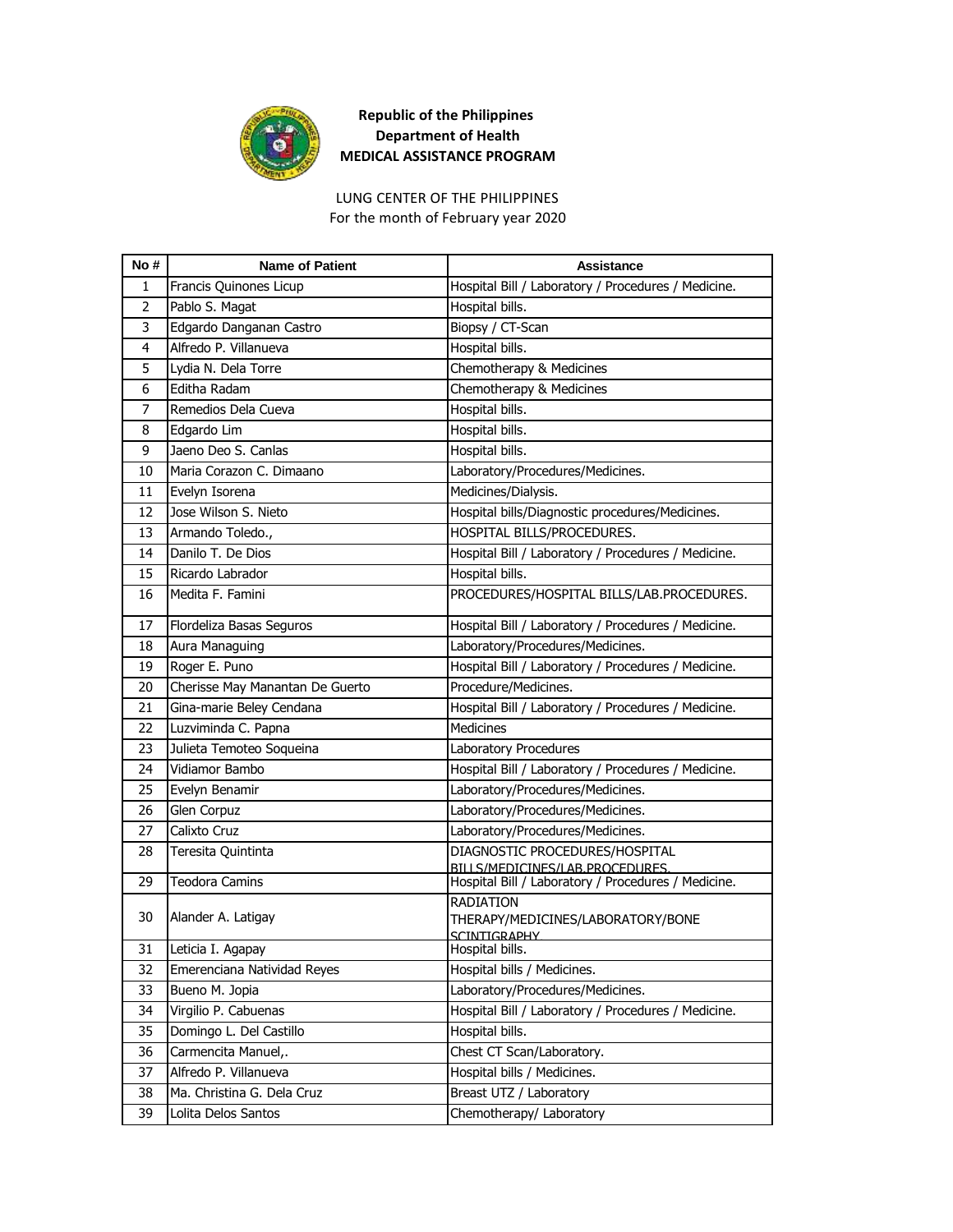| 40 | Isagani Santos Contreras    | Hospital bills.                                                             |
|----|-----------------------------|-----------------------------------------------------------------------------|
| 41 | John Kyle Arcega Capili     | Supplies / Radiotherapy / Laboratory / Medicines                            |
| 42 | Virgilio Cabuenas           | Hospital Bill / Laboratory / Procedures / Medicine.                         |
| 43 | Ma. Lourdes R. Madrilejo    | CT-SCAN WITH CONTRAST.                                                      |
| 44 | Rosita Sumipo               | Laboratory/Procedures/Medicines.                                            |
| 45 | Salome Sevilla Santos.      | Hospital bills / Medicines.                                                 |
| 46 | Emerenciana Natividad Reyes | Hospital Bill / Laboratory / Procedures / Medicine.                         |
| 47 | Manuel A. Abiog             | Hospital Bill / Laboratory / Procedures / Medicine.                         |
| 48 | Julita Baylon Quindiagan    | Hospital bills / Medicines.                                                 |
| 49 | Romeo R. Isabelo Jr.        | 1. Diagnostic/Radiology/Laboratories/Medicines/Hospital<br>Bill/Procedures. |
| 50 | Adelina Dimatera Letada     | Hospital bills / Medicines.                                                 |
| 51 | Leonardo A. Baria           | Laboratory/Procedures/Medicines.                                            |
| 52 | Rihanna Danielle Mayamaya   | Hospital bills / Medicines.                                                 |
| 53 | Adelina Letada              | Hospital Bill / Laboratory / Procedures / Medicine.                         |
| 54 | Ricardo B. Butalid          | Hospital Bill / Laboratory / Procedures / Medicine.                         |
| 55 | Eduardo A. Antillon         | Ct-Scan with Contrast/Laboratory Procedures.                                |
| 56 | Glecita Dela Cruz           | Hospital bills.                                                             |
| 57 | Jellita B. Bunzalan         | <b>Medicines</b>                                                            |
| 58 | Leticia Agapay              | Hospital Bill / Laboratory / Procedures / Medicine.                         |
| 59 | Lydia N. Dela Torre         | chemotherapy/laboratory/medicines.                                          |
| 60 | Flordeliza Basas Seguros    | Hospital bills.                                                             |
| 61 | Alander A. Latigay          | Hospital Bill/Radio Therapy/Medicines/Laboratory.                           |
| 62 | Benedicto G. Macatangay     | Hospital Bill / Laboratory / Procedures / Medicine.                         |
| 63 | Florencio Chan De Vera      | Hospital bills.                                                             |
| 64 | Virgilio P. Cabuenas        | Hospital Bill / Laboratory / Procedures / Medicine.                         |
| 65 | Corazon Bernardino Lorenzo  | Dietary Supplement                                                          |
| 66 | Virgilio P. Cabuenas        | Hospital Bill / Laboratory / Procedures / Medicine.                         |
| 67 | Daisy T. Revestido          | Hospital Bill / Laboratory / Procedures / Medicine.                         |
| 68 | Eden A. Dano.               | Diagnostic & Lab. Procedures, Dialysis, Medicines &<br>Hospital Bills.      |
| 69 | Aldrian Doma                | Hospital Bill / Laboratory / Procedures / Medicine.                         |
| 70 | Bueno M. Jopia              | Laboratory/Procedures/Medicines.                                            |
| 71 | Alfredo P. Villanueva       | Hospital bills / Medicines.                                                 |
| 72 | Christian Acuna             | Hospital Bill / Laboratory / Procedures / Medicine.                         |
| 73 | Edwin C. Mercado,           | CT-SCAN/MEDICINES                                                           |
| 74 | <b>Erick Marco Flores</b>   | Hospital Bill / Laboratory / Procedures / Medicine.                         |
| 75 | Ricardo B. Butalid          | Hospital bills.                                                             |
| 76 | Virgilio P. Cabuenas        | Hospital bills / Medicines.                                                 |
| 77 | <b>Teodora Camins</b>       | Hospital Bill / Laboratory / Procedures / Medicine.                         |
| 78 | Cielito L. Santor           | Hospital bills.                                                             |
| 79 | Mario Concepcion            | Laboratories/Procedures/Medicines/Xray/Hospital<br><b>Bills/Supplies.</b>   |
| 80 | Faustina Robles Miranda     | CT SCAN/XRAY/LAB.PROCEDURES.                                                |
| 81 | Luciana G. Encomienda       | Hospital bills.                                                             |
| 82 | Florentino L. Madrid        | Hospital bills.                                                             |
| 83 | Alicia Bringas Buenavista   | Hospital bills.                                                             |
| 84 | Emily T. Salazar            | Laboratory/Procedures/Medicines.                                            |
| 85 | Estrella Lopez Concepcion   | Hospital Bill / Laboratory / Procedures / Medicine.                         |
| 86 | rosita De Jesus             | Hospital Bill / Laboratory / Procedures / Medicine.                         |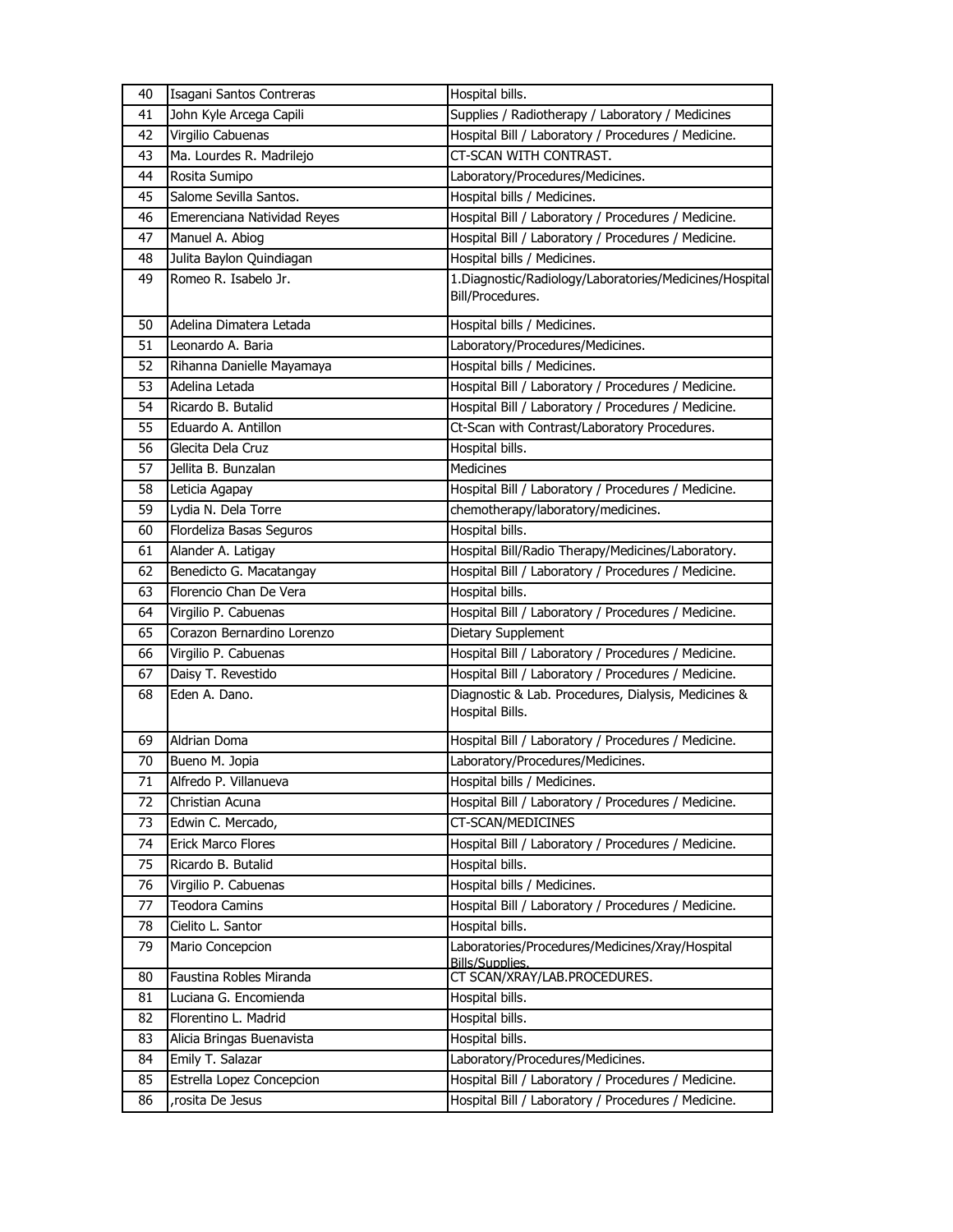| 87         | Alfredo P. Villanueva                            | Hospital bills.                                                                         |
|------------|--------------------------------------------------|-----------------------------------------------------------------------------------------|
| 88         | Zach Asher Capiral                               | Hospital Bill / Laboratory / Procedures / Medicine.                                     |
| 89         | Joy Angelie L. Samson                            | hospital bills/supplies/lab.procedures.                                                 |
| 90         | Daisy T. Revestido                               | Hospital bills.                                                                         |
| 91         | Isagani Santos Contreras                         | <b>HOSPITAL BILLS/DIAGNOSTIC</b>                                                        |
|            |                                                  | PROCEDURES/MEDICINES/LAB.PROCEDURES.<br>Laboratory/Procedures/Medicines.                |
| 92         | Antonio Bueno Burce                              |                                                                                         |
| 93<br>94   | Bernardino Anacion<br>Ma. Veronica Nobio         | Hospital Bill / Laboratory / Procedures / Medicine.<br>Laboratory/Procedures/Medicines. |
|            |                                                  | UTZ/LAB.PROCEDURES/XRAY.                                                                |
| 95         | Amelita E. Barzaga                               |                                                                                         |
| 96         | Eloisa Del Rosario Muldong                       | CT-Scan                                                                                 |
| 97         | Apolonio B. Nagbuya                              | <b>Medicines</b>                                                                        |
| 98         | Paul Andrew D. Guerrero                          | Hospital bills.                                                                         |
| 99         | Rody C. Panaligan                                | Laboratory/Procedures/Medicines.                                                        |
| 100        | Edgardo Tolentino.                               | <b>Medicines</b>                                                                        |
| 101        | Maria Isabelita F. Tolentino                     | <b>Medicines</b>                                                                        |
| 102        | Ernesto A. Venicario                             | <b>Medicines</b>                                                                        |
| 103        | John Kyle Arcega Capili                          | Laboratory/Procedures/Medicines.                                                        |
| 104        | Salome S. Santos                                 | Laboratory/Procedures/Medicines.                                                        |
| 105        | Lydia N. Dela Torre                              | Laboratory/Procedures/Medicines.                                                        |
| 106        | William Ayson Escasinas                          | Laboratory/Procedures/Medicines.                                                        |
| 107        | Bueno M. Jopia                                   | MEDICINES/ LABORATORY/ PROCEDURES/ CHEMO                                                |
|            |                                                  | DRUGS.                                                                                  |
| 108        | Jesan Marie Penilla,                             | LABORATORIES / CRANIAL AND WHOLE SPINE MRI.                                             |
| 109        | Joshua S. Tejero                                 | Laboratory/Procedures/Medicines.                                                        |
| 110        | Adelina Dimatera Letada                          | Hospital bills.                                                                         |
| 111        | Emerenciana Natividad Reyes                      | Hospital bills.                                                                         |
|            |                                                  |                                                                                         |
| 112        | Paul Andrew D. Guerrero                          |                                                                                         |
| 113        |                                                  | Hospital bills.<br>Hospital bills.                                                      |
| 114        | Virgilio P. Cabuenas<br>Marialita B. Borbe       | Medicines                                                                               |
| 115        |                                                  |                                                                                         |
| 116        | Virgilio P. Cabuenas<br>Bonifacio S. Caralde     | Hospital bills.<br>CT-Scan                                                              |
| 117        | Virgilio P. Cabuenas                             | Laboratory/Procedures/Medicines.                                                        |
| 118        | Normita M. Panoy                                 | Hospital bills.                                                                         |
| 119        |                                                  | Laboratory/Procedures/Medicines.                                                        |
|            | Winyssa Marihon Sevilla<br>Reynaldo R. Dela Cruz |                                                                                         |
| 120<br>121 | Luciana G. Encomienda                            | Medicines/Dialysis.<br>Hospital bills / Medicines.                                      |
| 122        | Bernardino Anacion                               | Hospital bills / Medicines.                                                             |
| 123        |                                                  | Hospital bills / Medicines.                                                             |
| 124        | Julita Baylon Quindiagan                         |                                                                                         |
|            | Dixie Ralph Gador Gadian                         | <b>Hospital Bills</b>                                                                   |
| 125        | Marilou Cameros Barcenas<br>Antonio Bueno Burce  | UTZ/LABORATORY PROCEDURE.<br><b>Hospital Bills</b>                                      |
| 126<br>127 | Shientiniel Lee                                  | Hospital bills.                                                                         |
| 128        |                                                  |                                                                                         |
| 129        | Virgilio P. Cabuenas                             | Hospital Bill / Laboratory / Procedures / Medicine.                                     |
|            | Jan Dennis Andal Ilagan                          | <b>Dialysis</b>                                                                         |
| 130        | Lourdes Poliapoy                                 | CT-Scan.                                                                                |
| 131        | John Carl Nasayao Palantig                       | Diagnostic Procedure, Laboratory, Hospital Bill,<br>Medicines                           |
|            |                                                  | and Sunnlies                                                                            |
| 132<br>133 | Virgilio P. Cabuenas<br>Benjamin Rollo Israel    | Hospital Bill / Laboratory / Procedures / Medicine.<br>Medicines                        |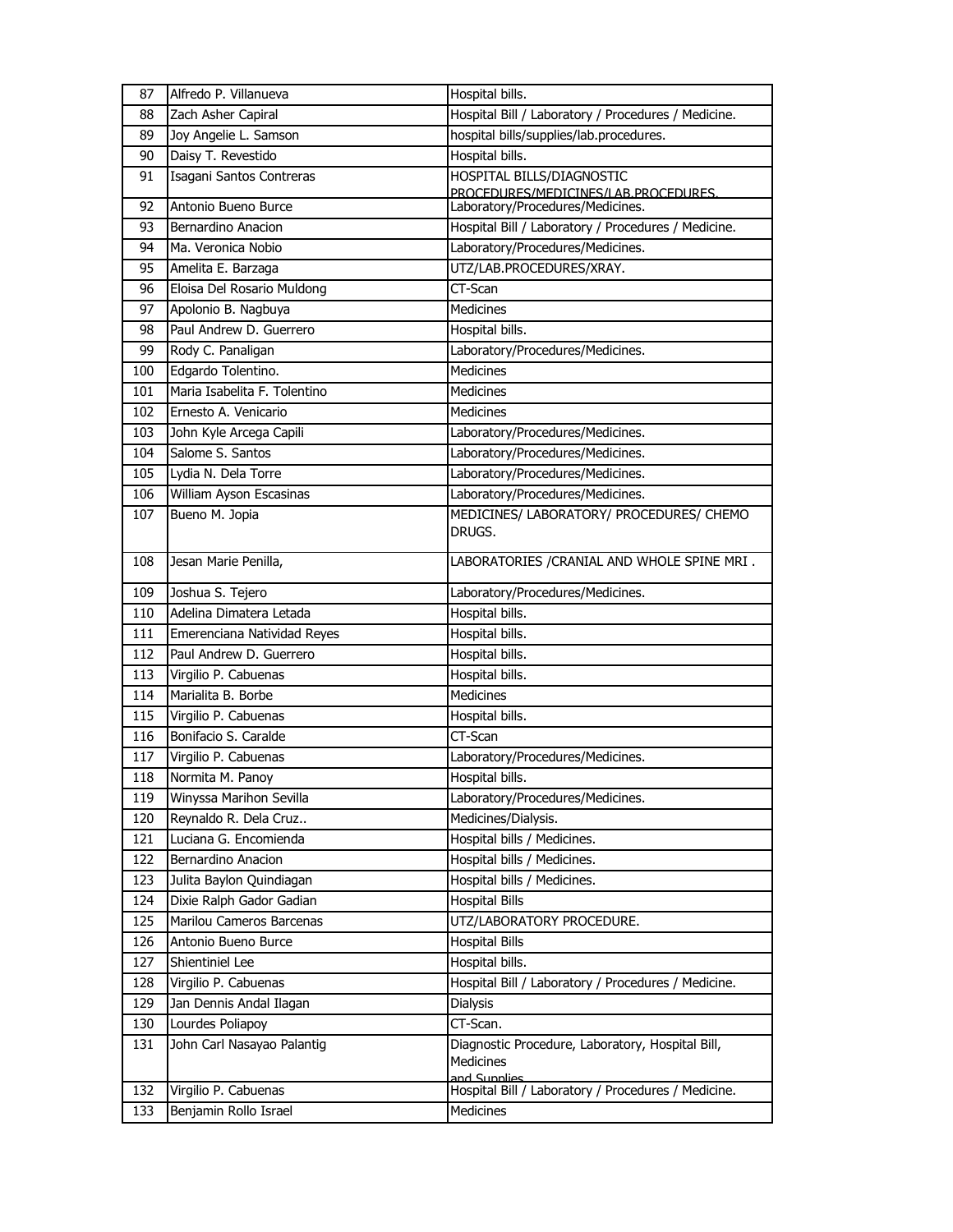| 134        | Jellie C. Calvez                   | Ct-Scan/MRI.                                                                            |
|------------|------------------------------------|-----------------------------------------------------------------------------------------|
| 135        | Adelina B. Sumayod                 | <b>Medicines</b>                                                                        |
| 136        | Joyce Angeles Espenida             | Hospital bills.                                                                         |
| 137        | Nelita A. Quinto                   | Hospital bills.                                                                         |
| 138        | Armando Dela Cruz Castillo         | $CT-Scan$                                                                               |
| 139        | Linda Obispo                       | Implant/Hospital Bill.                                                                  |
| 140        | Anecito Montelibano                | <b>Medicines</b>                                                                        |
| 141        | Junrey Zacares                     | FIBER OPTIC BRONCHOSCOPY.                                                               |
| 142        | Kimberly G. Bautista.,             | CHEST CT SCAN WITH IV CONTRAST                                                          |
| 143        | Ismael Baracas                     | Hospital Bills/Medicines.                                                               |
| 144        | Crisostomo Bulanier                | <b>Medicines</b>                                                                        |
| 145        | Carolina R. Peret                  | Hospital bills.                                                                         |
| 146        | Bueno M. Jopia                     | Chemotherapy Medicines.                                                                 |
| 147        | Maximo Lansang Cortez Jr.          | Hospital bills / Medicines.                                                             |
| 148        | Evelyn Benamir                     | Hospital Bill / Laboratory / Procedures / Medicine.                                     |
| 149        | Eladio Masigla Pulido              | Hospital Bill / Laboratory / Procedures / Medicine.                                     |
| 150        | Gina-marie Beley Cendana           | Hospital Bill / Laboratory / Procedures / Medicine.                                     |
| 151        | Rochelle Relatado                  | CHEST CT SCAN WITH IV CONTRAST.                                                         |
| 152        | Leonardo A. Baria                  | Laboratory/Procedures/Medicines.                                                        |
| 153        | Virgilio U. Chua                   | Dietary Supplement                                                                      |
|            |                                    | Supply / Medicines.                                                                     |
| 154        | Benson A. Gacus                    | Hospital Bills / Medicines                                                              |
| 155        | Oliver C. Bernardino               | Chemotherapy & Medicines                                                                |
| 156        | Vilper Palmerola                   | Dietary Supplement                                                                      |
|            |                                    | <b>Medicines</b>                                                                        |
|            |                                    |                                                                                         |
|            |                                    |                                                                                         |
| 157        | Joannes O. Ablog                   | <b>DIAGNOSTIC</b><br>PROCEDURES/LAB.PROCEDURES/MEDICINES/HOSPIT                         |
|            |                                    | <b>RTIIS</b>                                                                            |
| 158        | John Kyle Arcega Capili            | Diagnostic Procedures / Laboratory / Medicines And                                      |
|            |                                    | Hospital Bills.                                                                         |
| 159        | Joaquin Kaiser B. Calayag          | Hospital bills.                                                                         |
| 160        | Manuel A. Abiog                    | Laboratory Procedures/Hospital Bills.                                                   |
| 161        | Danilo T. Indon.                   | Hospital Bill / Laboratory / Procedures / Medicine.                                     |
| 162        | Virgilio P. Cabuenas               | Hospital Bill / Laboratory / Procedures / Medicine.                                     |
| 163        | Ryan B. Budy                       | Hospital bills.                                                                         |
| 164        | Jose R. Barribal                   | Hospital bills.                                                                         |
| 165        | Genevie C. Viray                   | Laboratories/Procedures/Medicines/Xray/Hospital                                         |
|            |                                    | <b>Bills/Supplies.</b>                                                                  |
| 166        | Benilda Galvez                     | Hospital bills.                                                                         |
| 167        | Joaquin Kaizer Calayag             | Operation/Hospital Bills.                                                               |
| 168        | Luciana G. Encomienda              | Hospital bills.                                                                         |
| 169        | Jose Wilson S. Nieto               | Hospital bills.                                                                         |
| 170        | Rolando Mecono                     | Medicines                                                                               |
| 171        | Melanie T. Paragatos               | Hospital bills.                                                                         |
| 172        | Joshua Tejero                      | Chemotherapy & Medicines                                                                |
| 173        | Cernan Gumisad Ayo                 | Hospital Bill / Laboratory / Procedures / Medicine.                                     |
| 174        | Carolina R. Peret                  | Hospital bills.                                                                         |
| 175        | Joyce Angeles Espenida             | Hospital bills.                                                                         |
| 176        | Marcelina Familara                 | <b>Medicines</b>                                                                        |
| 177<br>178 | Fatima I. Cruz,<br>Xydale Zaldivar | Laboratory/Procedures/Medicines.<br>Hospital Bill / Laboratory / Procedures / Medicine. |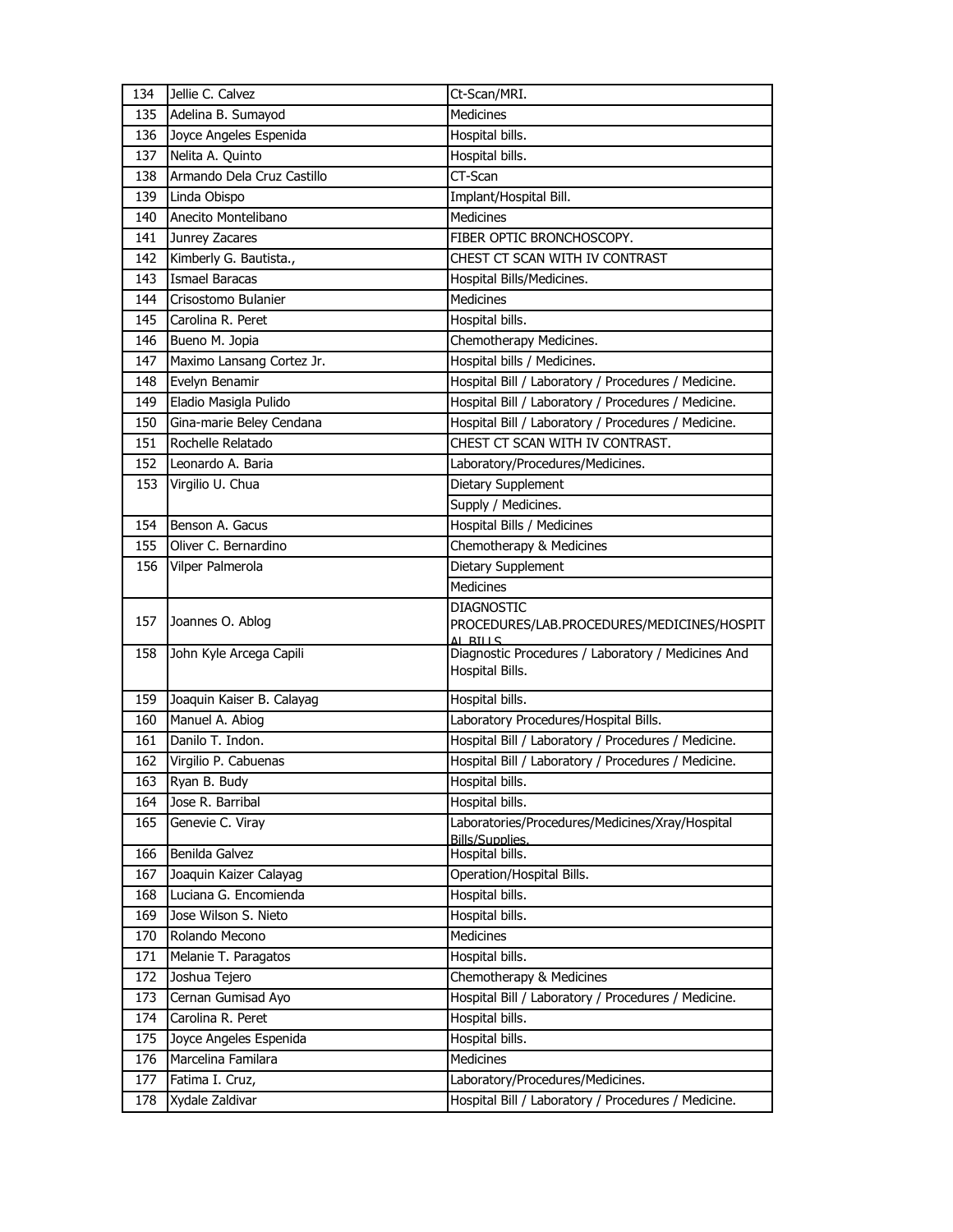| 179 | Christian Acuna              | Hospital Bill / Laboratory / Procedures / Medicine.                                                |
|-----|------------------------------|----------------------------------------------------------------------------------------------------|
| 180 | Rizalino A. Bertes           | Hospital Bill / Laboratory / Procedures / Medicine.                                                |
| 181 | Marialita B. Borbe           | Laboratory/Procedures/Medicines.                                                                   |
| 182 | Villamor Batangan            | Laboratory/Procedures/Medicines.                                                                   |
| 183 | Alejandro A. Pascual         | Hospital bills / Medicines.                                                                        |
| 184 | Virgilio Cabuenas            | Hospital Bill / Laboratory / Procedures / Medicine.                                                |
| 185 | Ma. Evangeline R. Ditoito    | Chemotherapy/Laboratory Procedure/Medicine.                                                        |
| 186 | Mary Ann Rita O. Rodriguez   | CT-Scan.                                                                                           |
| 187 | Marytess Dacula              | Medicines                                                                                          |
| 188 | Jocelyn M. Pinto,            | <b>Medicines</b>                                                                                   |
| 189 | Janette Antonio Pabitero     | Laboratory/Procedures/Medicines.                                                                   |
| 190 | Emilia Garcia                | Hospital Bill / Laboratory / Procedures / Medicine.                                                |
| 191 | Maria Lovedorial             | Hospital Bill / Laboratory / Procedures / Medicine.                                                |
| 192 | Melanie T. Paragatos         | Hospital bills.                                                                                    |
| 193 | Joyce Angeles Espenida       | Hospital bills.                                                                                    |
| 194 | Daniel Agtotobo              | Hospital bills.                                                                                    |
| 195 | <b>Adoracion Clarino</b>     | RADIOTHERAPY/LABORATORY                                                                            |
|     |                              | PROCEDURES/MEDICINE.                                                                               |
| 196 | Eddie Jalandoni Absin        | Medicines                                                                                          |
| 197 | Francisco Gajete Pascual Jr. | PET Scan/Procedure.                                                                                |
| 198 | Arsenia Clarino              | Radiotherapy / Laboratory / Medicines / Diagnostic<br>Procedures.                                  |
| 199 | Marialita Borbe              | Laboratory/Procedures/Medicines.                                                                   |
| 200 | Raquel J. Vicente            | <b>Medicines</b>                                                                                   |
| 201 | <b>Aldrin Doma</b>           | Hospital bills.                                                                                    |
| 202 | Aileen L. Villadore          | Biopsy.                                                                                            |
| 203 | Vicenta Ruth V. Yu           | Therapy/Hospital Bills.                                                                            |
| 204 | Oliver C. Bernardino         | Chemotherapy & Medicines                                                                           |
| 205 | Luciana G. Encomienda        | Hospital bills.                                                                                    |
| 206 | Reynaldo Gabas               | Laboratory/Procedures/Medicines.                                                                   |
| 207 | Angel Miko R. Sollesta       | chemotherapy/laboratory/medicines.                                                                 |
|     |                              | Dietary Supplement                                                                                 |
| 208 | Nerissa Tiongson             | <b>Dietary Supplement</b>                                                                          |
|     |                              | Medicines                                                                                          |
| 209 | Pablo S. Magat               | Hospital bills.                                                                                    |
| 210 | Onofre Tiongson              | <b>Medicines</b>                                                                                   |
|     |                              | Dietary Supplement                                                                                 |
| 211 | Isagani Santos Contreras     | Hospital bills.                                                                                    |
| 212 | Ruvelyn Macasinag            | HOSPITAL BILLS/CHEMOTHERAPY/DIAGNOSTIC<br>PROCEDURES/MEDICAL<br>SLIPPLIES/LAR PROCEDURES/MEDICINES |
| 213 | Jose Gerardo S. Laurora      | Supplies/Lab. Procedures/Medicines/Hospital Bills.                                                 |
| 214 | Violeta Paguio Ocson         | <b>Medicines</b>                                                                                   |
| 215 | Romeo M. Meteoro             | Hospital Bill/Medicine/Laboratory Procedure/Central<br>Supplies.                                   |
|     |                              |                                                                                                    |
| 216 | Juanita Abrea                | EBUS/LABORATORY/PROCEDURES.                                                                        |
| 217 | Edgardo Banaga               | Diagnostic & Lab. Procedures, Dialysis, Medicines &<br>Hospital Bills.                             |
| 218 | Raylan Paul Espinosa         | <b>Medicines</b>                                                                                   |
| 219 | Christian Labasano Cleofas   | Chemotheraphy/Hospital Bills/Medicines/Laboratory<br>Procedures.                                   |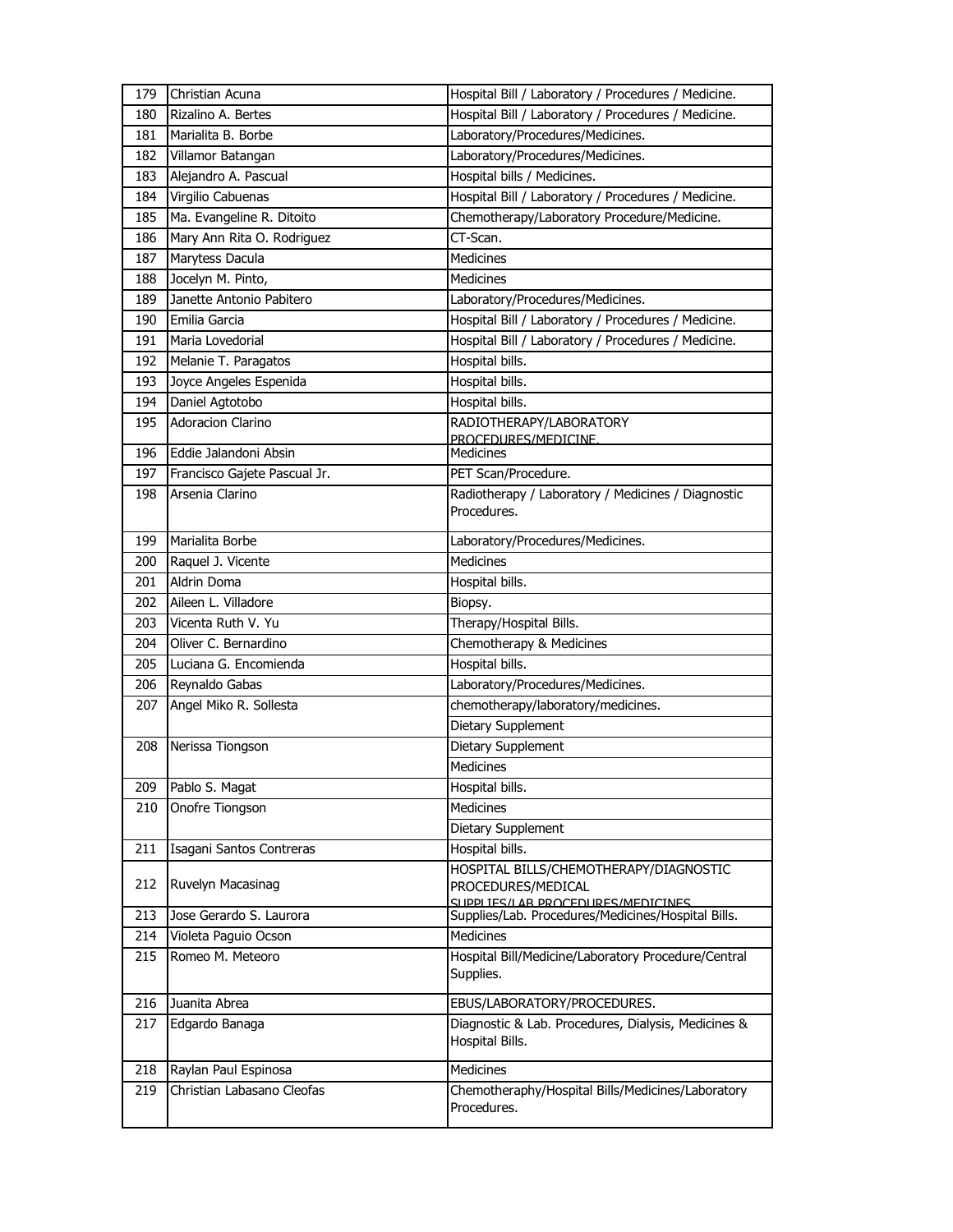| 220        | Rosalinda U. Chua                       | Laboratory/Procedures/Medicines.                                                        |
|------------|-----------------------------------------|-----------------------------------------------------------------------------------------|
| 221        | Renefredo S. Joaquino                   | <b>Medicines</b>                                                                        |
| 222        | Pablo S. Magat                          | Hospital bills.                                                                         |
| 223        | Jose C. Delos Santos                    | Hospital bills.                                                                         |
| 224        | Aldrian Doma                            | LAB.PROCEDURES/HOSPITAL                                                                 |
|            |                                         | BILLS/MEDICINES/DIAGNOSTIC PROCEDURES.                                                  |
| 225<br>226 | Pilar E. Bagalanon<br>Regulo D. Eusebio | Hospital Bill / Laboratory / Procedures / Medicine.<br>Laboratory/Procedures/Medicines. |
|            |                                         | <b>Dietary Supplement</b>                                                               |
|            | Danilo R. Baniqued                      |                                                                                         |
| 227        | Albino Corre                            | Dialysis/Hospital bills.                                                                |
| 228        | Jennifer Gile Banares                   | CT Scan/Laboratory/Procedures/Medicines.<br><b>Medicines</b>                            |
| 229        |                                         |                                                                                         |
|            |                                         | Dietary Supplement                                                                      |
| 230        | Queency P. Banagodos                    | Hospital bills.                                                                         |
| 231        | April Joy Aquino Miranda                | Hospital Bill / Laboratory / Procedures / Medicine.                                     |
| 232        | Maria Paz Ramos Nepomuceno              | HOSPITAL BILL/OPERATION/PROCEDURES.                                                     |
| 233        | Pablo S. Magat                          | LAB.PROCEDURES/HOSPITAL<br>BILLS/MEDICINES/DIAGNOSTIC PROCEDURES.                       |
| 234        | Marina S. Casimiro.                     | $M$ edicines                                                                            |
| 235        | Aldrian Doma                            | Hospital bills.                                                                         |
| 236        | Isagani Santos Contreras                | Hospital Bills/Medicines.                                                               |
| 237        | Joel L. Ticar                           | Hospital bills.                                                                         |
| 238        | Luciana G. Encomienda                   | Hospital bills.                                                                         |
| 239        | Luciana G. Encomienda                   | Hospital bills.                                                                         |
| 240        | Onofre G. Tiongson                      | Laboratory/Procedures/Medicines.                                                        |
| 241        | Gilberto Brizuela Margallo              | Laboratory/Procedures/Medicines.                                                        |
| 242        | Dominador N. Cabello                    | Ct Scan/Laboratories.                                                                   |
| 243        | Teodorico G. Tagala                     | <b>Medicines</b>                                                                        |
| 244        | Tita Boy                                | Laboratory/Procedures/Medicines.                                                        |
| 245        | Ricardo B. Butalid                      | Hospital Bill / Laboratory / Procedures / Medicine.                                     |
| 246        | Melanie T. Paragatos                    | Hospital Bill/Operation.                                                                |
| 247        | Danilo B. Senio.                        | Hospital Bill / Laboratory / Procedures / Medicine.                                     |
| 248        | <b>Ed Patrick Quinto</b>                | Laboratory/Procedures/Medicines.                                                        |
| 249        | Julius Ian M. Borlongan                 | CTSCAN/BIOPSY.                                                                          |
| 250        | Miguel Corona                           | Hospital bills / Medicines.                                                             |
| 251        | Ramon Cir V. Cruz                       | Hospital Bill / Chemotherapy / Medicine.                                                |
|            |                                         | SUPPLIES/2D ECHO/LABORATORY                                                             |
| 252        | Reynaldo D. Cruz Jr.                    | PROCEDURE/MEDICINES.                                                                    |
|            |                                         | Dietary Supplement                                                                      |
| 253        | Noly A. Tablate                         | Hospital Bill / Laboratory / Procedures / Medicine.                                     |
| 254        | Marilou Queroljico                      | <b>Medicines</b>                                                                        |
| 255        | Letecia R. Irinco                       | Laboratory/Procedures/Medicines.                                                        |
| 256        | Diosdado T. Rojas                       | Medicines                                                                               |
| 257        | Jayson Bestes                           | CT SCAN/LABORATORY/PROCEDURE.                                                           |
| 258        | Rosario C. Gardoce                      | <b>Medicines</b>                                                                        |
| 259        | Danilo G. Hecto                         | Medicines                                                                               |
| 260        | Mitchelle Martinez Pagayunan            | Medicines                                                                               |
| 261        | Marcelina Familara                      | REHABILITATION/MEDICINES/THERAPY.                                                       |
|            |                                         | Dietary Supplement                                                                      |
| 262        | Jocelyn H. Domingo,                     | CHEST cT scan With Contrast.                                                            |
| 263        | Rogelio. C. Ocampo                      | Hospital bills.                                                                         |
| 264        | Candida M. Ferariza                     | Hospital bills.                                                                         |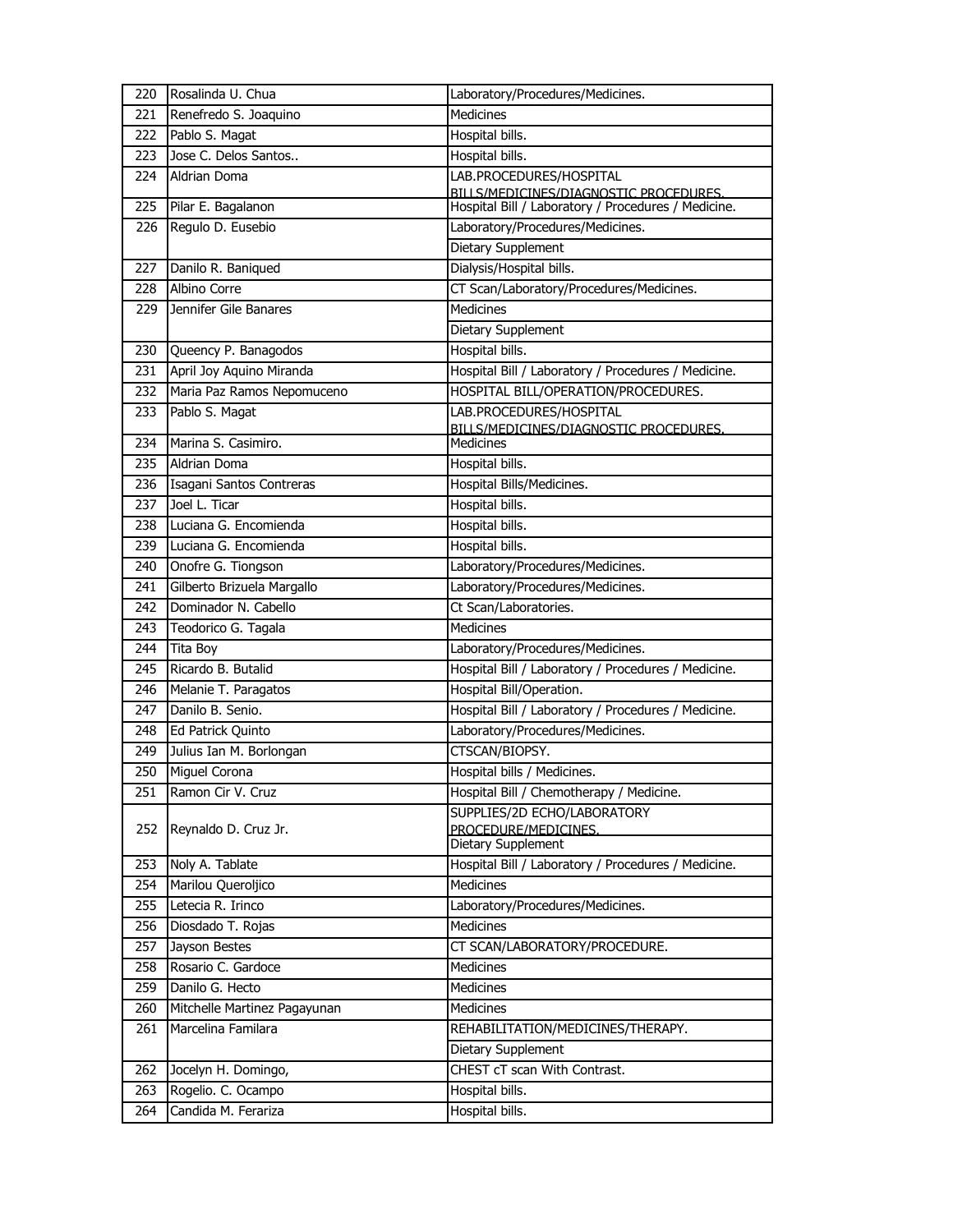| 265 | Teodorico G. Tagala      | Medicines                                           |
|-----|--------------------------|-----------------------------------------------------|
| 266 | Florentino L. Madrid     | Hospital bills.                                     |
| 267 | Lani F. Nopre            | MEDICAL SUPPLY/LAB.PROCEDURES/MEDICINES.            |
| 268 | Raquel J. Vicente        | Medicines                                           |
| 269 | Aldrian Doma             | Hospital bills.                                     |
| 270 | Arlene Roll Hugo         | Laboratory/Procedures/Medicines.                    |
| 271 | Ryan Colita Hindap       | Hospital bills.                                     |
| 272 | George M. Sta. Ana       | Medicines                                           |
| 273 | Norma G. Rabang          | Hospital bills.                                     |
| 274 | Evelyn Benamir           | 2d echo/Medicines.                                  |
| 275 | Liza Ramos               | <b>Medicines</b>                                    |
| 276 | Gerlita V. Repollo       | <b>Medicines</b>                                    |
| 277 | Teodorico G. Tagala      | Medicines                                           |
| 278 | George M. Sta. Ana       | Medicines                                           |
| 279 | Rosalina P. Sapungan     | Laboratory/Procedures/Medicines.                    |
| 280 | Joy Angellie L. Samson   | Hospital bill/medicines                             |
| 281 | Norma G. Rabang          | Hospital bill/medicines                             |
| 282 | Aldrian Doma             | Hospital bill/medicines                             |
| 283 | Florentino L. Madrid     | Hospital bill/medicines                             |
| 284 | Ryan Colita Hindap       | Hospital bill/medicines                             |
| 285 | Alejandro A. Pascual     | Hospital bill/medicines                             |
| 286 | Carolina R. Peret        | Hospital bill/medicines                             |
| 287 | Joyce Angeles Espenida   | Hospital bill/medicines                             |
| 288 | Raquel J. Vicente.       | Chemotherapy & Medicines                            |
| 289 | Dominador N. Cabello     | Chemotherapy/Chemotherapy Medicine/Medicine.        |
|     |                          |                                                     |
| 290 | Jun Linatoc Manaig       | Laboratory/Procedures/Medicines.                    |
| 291 | Arvin A. Santos          | MRI.                                                |
| 292 | Romulo B. Dinozo         | Biopsy.                                             |
| 293 | Alvin Joy A. Rocaberte   | Hospital Bill / Laboratory / Procedures / Medicine. |
| 294 | Jaeno Deo S. Canlas      | Hospital Bill / Laboratory / Procedures / Medicine. |
| 295 | Bernard S. Lenchico      | Hospital bills.                                     |
| 296 | Roger E. Puno            | Hospital bills.                                     |
| 297 | Marilou Laborera         | Biopsy / CT-Scan                                    |
| 298 | Nerissa Tiongson         | Laboratory/Procedures/Medicines.                    |
| 299 | Ruvelyn Macasinag        | Chemotherapy & Medicines                            |
| 300 | Villamor G. Batangan     | Medicines                                           |
| 301 | Marialita B. Borbe       | Medicines                                           |
| 302 | Evelyn Benamir           | Medicines                                           |
| 303 | Manuel F. Ampuan         | Dietary Supplement                                  |
|     |                          | <b>Medicines</b>                                    |
| 304 | Florentino L. Madrid     | Hospital bills.                                     |
| 305 | Alejandro A. Pascual     | Hospital bills.                                     |
| 306 | Alfredo Tongio Agana.    | Hospital bills.                                     |
| 307 | Carolina R. Peret        | Hospital bills / Medicines.                         |
| 308 | Joyce Angeles Espenida   | Hospital Bills / Medicines                          |
| 309 | Jose Cedino Delos Santos | Hospital bills.                                     |
| 310 | Asuncion Garin Rivor     | Hospital Bills                                      |
| 311 | Sheela M. Bongkinki      | RADIATION THERAPY/DIAGNOSTIC PROCEDURES.            |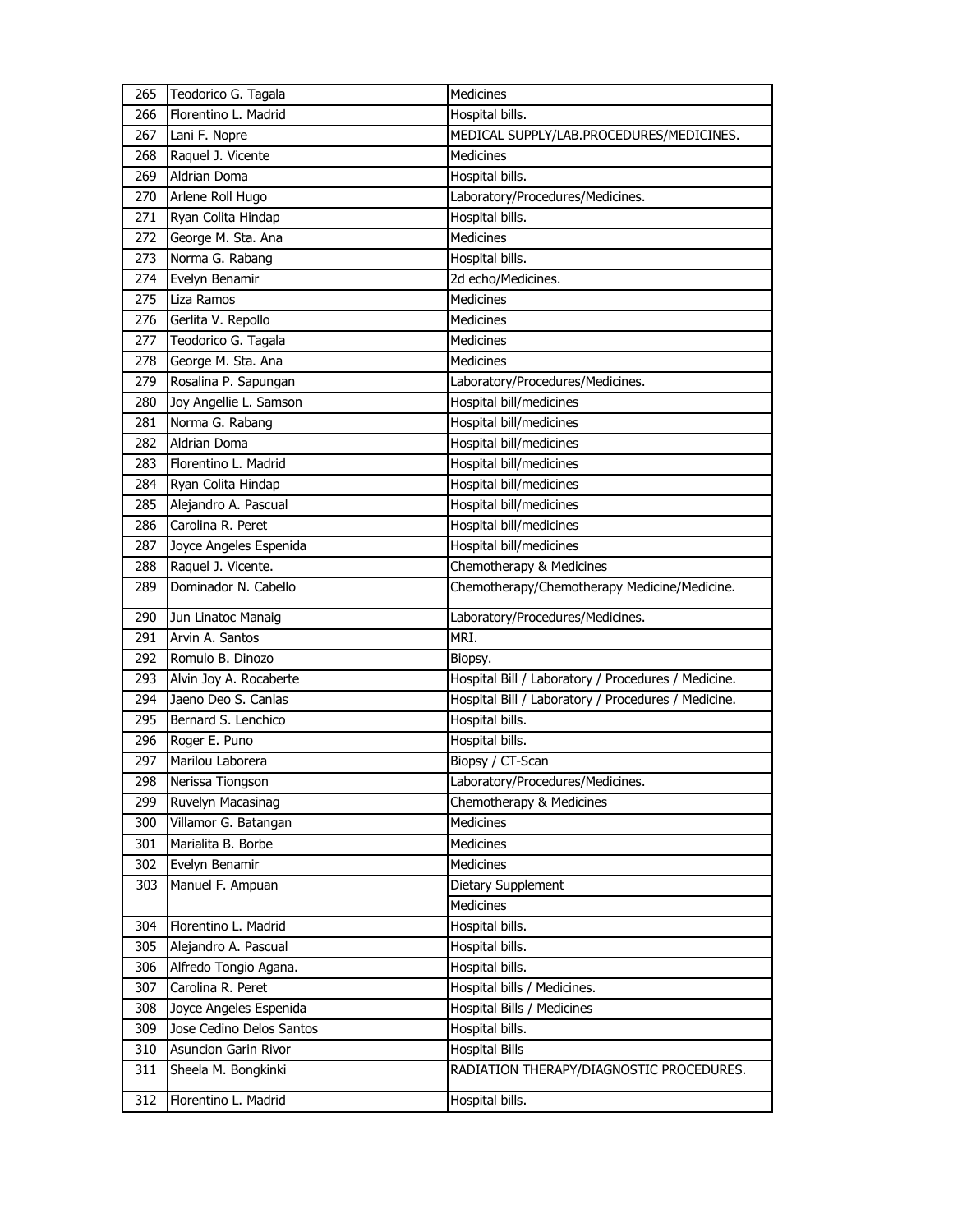|     |                               | <b>CT SCAN WITH</b>                                         |
|-----|-------------------------------|-------------------------------------------------------------|
| 313 | Ricardo Manzano Bernal        | CONTRAST/LAB.PROCEDURES/MEDICINES/HOSPITAL                  |
| 314 | Isagani Santos Contreras      | <b>RTIIS</b><br>Hospital bills.                             |
| 315 | Milagros M. Querijero.        | Hospital Bill / Laboratory / Procedures / Medicine.         |
| 316 | Juanito Jasmin                | Laboratory/Procedures/Medicines.                            |
| 317 | Wilfredo C. Morales           | Laboratory/Procedures/Medicines.                            |
| 318 | Miguela P. Navarro            | CHEMO INSERTION TOOLS.                                      |
| 319 | Elnora Conti                  | HOSPITAL BILLS/LAB/ MEDS/ CT SCAN/                          |
|     |                               | DIAGNOSTIC/UTZ                                              |
| 320 | Rey 1 M. Ygot                 | Laboratory/Procedures/Medicines.                            |
| 321 | Janet L. Lugtu                | Hospital Bill / Laboratory / Procedures / Medicine.         |
| 322 | Roger Puno.                   | Laboratory/Procedures/Medicines.                            |
| 323 | Eleazer Bernabe Laput         | Hospital bills.                                             |
| 324 | Josephine De Leon.,           | <b>Medicines</b>                                            |
| 325 | Deogracias D. Ballon          | biopsy/procedure.                                           |
| 326 | Flordeliza Basas Seguros      | OPERATION/DIETARY/ MEDICINES                                |
| 327 | Marilou Laborera              | Hospital Bill / Laboratory / Procedures / Medicine.         |
| 328 | Mitchelle Martinez Pagayunan  | Chemotherapy/Hospital Bills.                                |
| 329 | Onofre G. Tiongson            | Hospital bills.                                             |
| 330 | Raimundo C. Panis             | Hospital Bill / Laboratory / Procedures / Medicine.         |
| 331 | Allan Caballa                 | Hospital bills.                                             |
| 332 | Rolando Patio Mallari, Jr.    | Hospital bills.                                             |
| 333 | Veronica Gariguez De Guzman   | CT-Scan                                                     |
| 334 | Arlene Bacongan Gajardo       | Chemotherapy & Medicines                                    |
| 335 | Terencio D. Soyosa            | Laboratory/Procedures/Medicines.                            |
| 336 | Ricardo Manzano Bernal        | Hospital bills.                                             |
| 337 | Clarina Natividad             | Chemotherapy & Medicines                                    |
| 338 | Allan Caballa                 | Hospital Bill / Laboratory / Procedures / Medicine.         |
| 339 | Asuncion Garin Rivor          | <b>Medicines</b>                                            |
| 340 | Heidie Azucena                | CT-Scan.                                                    |
| 341 | Ricardo Manzano Bernal        | Operation/Hospital Bills.                                   |
| 342 | Raimundo C. Panis             | Hospital Bill / Laboratory / Procedures / Medicine.         |
| 343 | Pablo S. Magat                | Hospital bills.                                             |
| 344 | <b>Eduardo Miguel Morales</b> | Laboratory/Procedures/Medicines.                            |
| 345 | Aldwin Villanueva Cabanganan  | Radiation / Laboratory Procedure / Medicines.               |
| 346 | Nelita A. Quinto              | Hospital Bill / Laboratory / Procedures / Medicine.         |
| 347 | Paul Harvey Sayenga           | Hospital Bill / Laboratory / Procedures / Medicine.         |
| 348 | Shirley B. Miranda            | Hospital Bill / Laboratory / Procedures / Medicine.         |
| 349 | Ricardo Manzano Bernal        | Hospital bills.                                             |
| 350 | Ricardo Manzano Bernal        | Hospital bills.                                             |
|     |                               | LAB.PROCEDURES/HOSPITAL                                     |
| 351 | Norie D. Nodora               | BILLS/MEDICINES/DIAGNOSTIC                                  |
| 352 | Wally G. Hilutin              | PROCEDURES/PROCEDURES<br>Hospital bills / Medicines.        |
| 353 | Antonio Laluan Regaspi        | Laboratory/Procedures/Medicines.                            |
| 354 | Elida Villa                   | Diagnostic & Lab. Procedures, Dialysis, Medicines &         |
|     |                               | Hospital Bills.                                             |
|     |                               |                                                             |
| 355 | Alve A. Alejandria            | Endoscopy/Colonoscopy Hospital Bills/Supplies<br>Medicines. |
| 356 | Ma. Lourdes T. Tobias         | CT-SCAN/BIOPSY/PROCEDURES.                                  |
| 357 | Ligaya De Guzman.             | Hospital bills.                                             |
| 358 | Lorna Lebrilla                | Laboratory Procedures                                       |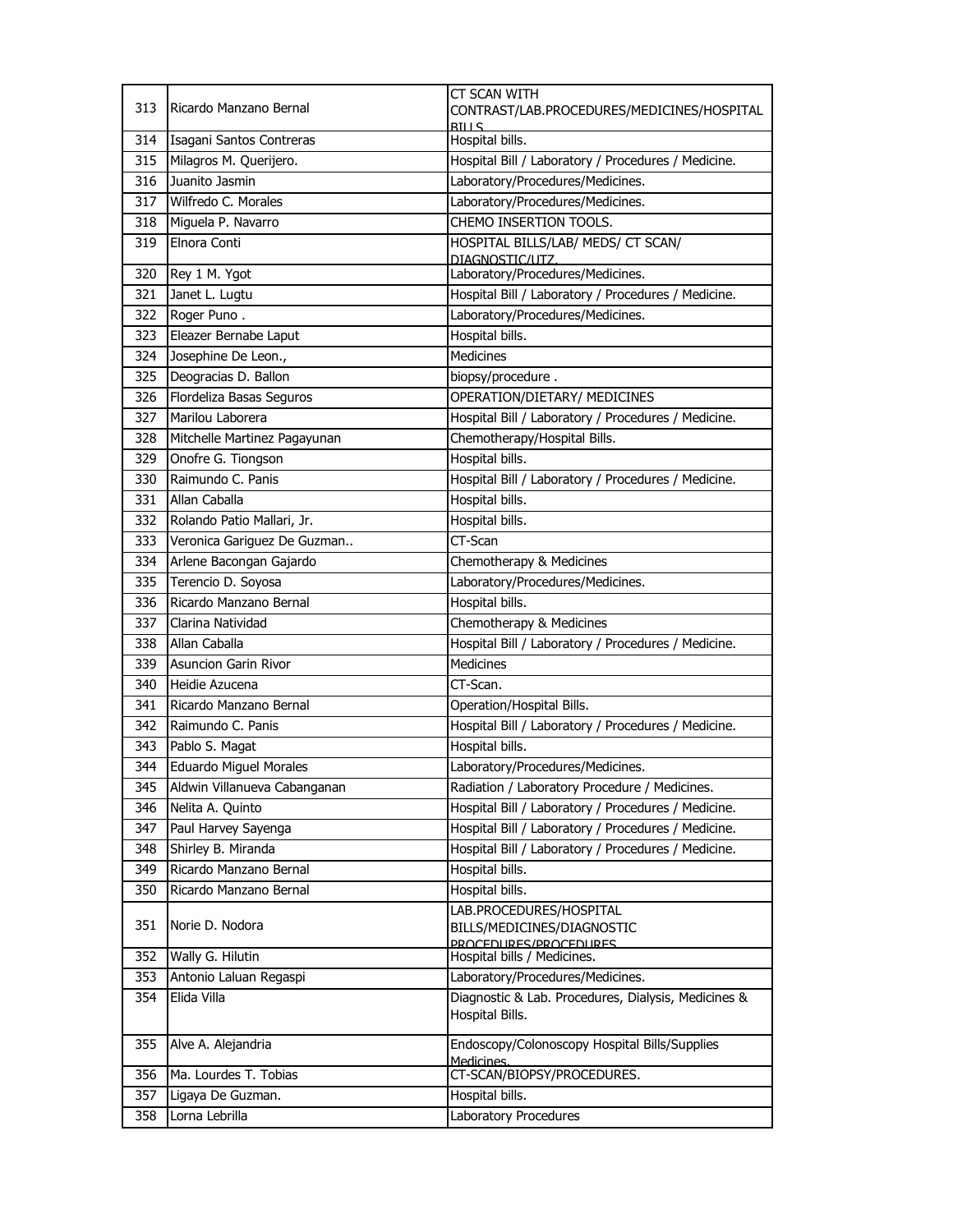| 359 | Nelson Luna Jacob            | Hospital Bill / Laboratory / Procedures / Medicine.                                    |
|-----|------------------------------|----------------------------------------------------------------------------------------|
| 360 | Carolina Aguinaldo           | CT-Scan                                                                                |
| 361 | Belen M. Toledo              | Hospital Bill / Laboratory / Procedures / Medicine.                                    |
| 362 | Medita F. Famini             | Hospital Bill / Laboratory / Procedures / Medicine.                                    |
| 363 | Johann Ross B. Dobra         | <b>Medicines</b>                                                                       |
| 364 | Abegail H. Gaurano           | Radiation Therapy.                                                                     |
| 365 | Ludicia Sanmocte             | Laboratory/Procedures/Medicines.                                                       |
| 366 | Alfonso David Jr.            | Laboratory/Procedures/Medicines.                                                       |
| 367 | Adolfo Bargo Diamante        | Hospital bills.                                                                        |
| 368 | Paul Harvey Sayenga          | Hospital bills.                                                                        |
| 369 | Antonio Laluan Regaspi       | Hospital bills.                                                                        |
| 370 | Alicia A. Billutes           | Diagnostic & Lab. Procedures, Dialysis, Medicines &<br>Hospital Bills.                 |
| 371 | Maridel B. Burgos            | Chemotherapy & Medicines                                                               |
| 372 | Evangeline C. Bantayaon      | BIOPSY/MEDICINES/LAB.PROCEDURES/DIAGNOSTIC<br>PROCEDURES.                              |
| 373 | Raimundo C. Panis            | Hospital Bill / Laboratory / Procedures / Medicine.                                    |
| 374 | Alberto Abadillo             | Biopsy.                                                                                |
| 375 | Ed Patrick Oredo Quinto      | Dieatry Supplements / Laboratory / Medicines.                                          |
| 376 | Rosalinda Paras              | CHEMOTHERAPY/MEDICINES/SUPPLIES/LAB.PROCED<br><b>UR</b><br>ES.                         |
| 377 | Ma. Adelaida Cabrera         | Deitary supplement and medicines, laboratory,                                          |
| 378 | Nenita Alegado               | procedure<br>Hospital bills.                                                           |
| 379 | Jean Pagdilao Dela Cruz      | HOSPITAL BILLS/PROCEDURES.                                                             |
| 380 | Consolacion R. Canlas        | Hospital Bill / Laboratory / Procedures / Medicine.                                    |
| 381 | Luciana G. Encomienda        | Hospital bills.                                                                        |
| 382 | Roger E. Puno                | Hospital bills.                                                                        |
| 383 | Dianito Carig                | 2 D echo.                                                                              |
| 384 | Annelyn Parangue             | Chemotherapy / Medicines.                                                              |
| 385 | Dwayne Jafel Emerson Morales | Hospital bills.                                                                        |
| 386 | Rey 1 M. Ygot                | <b>Medicines</b>                                                                       |
| 387 | Jeffrey De Castro            | Hospital Bill/Laboratory Exams/Diagnostic                                              |
|     |                              | Procedure/Medicine.                                                                    |
| 388 | Oscar Villanueva.            | Radiotherapy.                                                                          |
| 389 | Roger E. Puno                | Shoulder MRI (Plain), Laboratories, Diagnostic<br>Procedures.Medicines. Hospital Bill. |
| 390 | Wally G. Hilutin             | Laboratory/Procedures/Medicines.                                                       |
| 391 | Emil Ramos Castillo          | Hospital Bill / Laboratory / Procedures / Medicine.                                    |
| 392 | Maria G. Barlongay           | Hospital Bill / Laboratory / Procedures / Medicine.                                    |
| 393 | Aldwin Villanueva Cabanganan | Radiotheraphy/Medicines.                                                               |
| 394 | Diamante Adolfo              | Hospital Bill / Laboratory / Procedures / Medicine.                                    |
| 395 | Conrad Delfin,               | Hospital Bill / Laboratory / Procedures / Medicine.                                    |
| 396 | Amalia D. Yumul              | Hospital bills.                                                                        |
| 397 | Nelita A. Quinto             | Hospital bills.                                                                        |
| 398 | Pablo S. Magat               | Hospital bills / Medicines.                                                            |
| 399 | Ma. Nonita Maglaque David    | Chemotheraphy/Hospital Bills/Medicines/Laboratory<br>Procedures.                       |
| 400 | Conrad Delfin,               | Hospital Bill / Laboratory / Procedures / Medicine.                                    |
| 401 | J-r P. Lanuzo                | CT-SCAN/LABORATORY.                                                                    |
| 402 | Nerbeta Roaring Buella       | Hospital bills.                                                                        |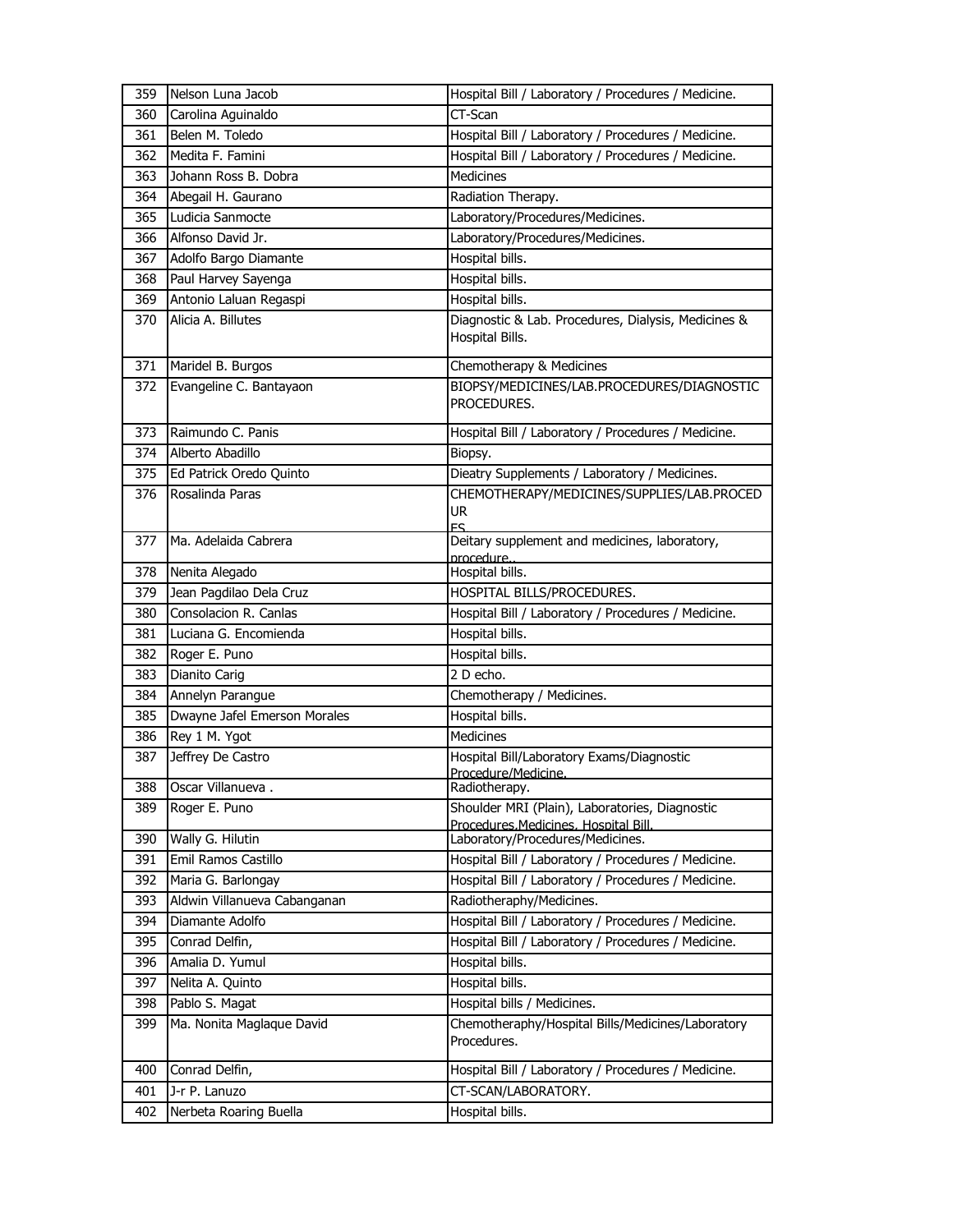| 403 | Raimundo C. Panis           | Hospital Bill / Laboratory / Procedures / Medicine.                                             |
|-----|-----------------------------|-------------------------------------------------------------------------------------------------|
| 404 | Genaro Qoudala              | Radiology/Laboratory.                                                                           |
| 405 | Paul Harvey Sayenga         | Hospital Bill / Laboratory / Procedures / Medicine.                                             |
| 406 | Virgilio U. Chua            | <b>Medicines</b>                                                                                |
| 407 | Glenn Culanag Cardoza       | $\overline{\text{CT}}$ -Scan.                                                                   |
| 408 | Julita Baylon Quindiagan    | Diagnostic & Lab. Procedures, Dialysis, Medicines &<br>Hospital Bills.                          |
| 409 | Luciana Encomienda          | Hospital Bill / Laboratory / Procedures / Medicine.                                             |
| 410 | George R. Asiert            | Hospital bills.                                                                                 |
| 411 | Christopher M. Abiog,       | Ct-scan/Laboratory/Procedures.                                                                  |
| 412 | Rogelio C. Nepalis          | Hospital Bill / Laboratory / Procedures / Medicine.                                             |
| 413 | Guillerma B. Vinar,         | Hospital bills.                                                                                 |
| 414 | Romeo M. Meteoro            | Supplies/Hospital Bills/Lab. Procedures/Medicines.                                              |
| 415 | J-r P. Lanuzo               | CT-SCAN, MRI, LABORATORY PROCEDURES                                                             |
| 416 | Paul Albert C. Chenilla     | Hospital bills.                                                                                 |
| 417 | Janine Abigail Solomon      | Hospital bills.                                                                                 |
| 418 | Ruvily Macasinag            | <b>HOSPITAL</b><br>BILLS/MEDICINES/LAB.PROCEDURES/CHEMOTHERAP<br>Y/ PROCEDURES/MEDICAL SUPPLIES |
| 419 | <b>Asuncion Garin Rivor</b> | Hospital Bills / Medicines                                                                      |
| 420 | Romeo R. Tanedo             | Hospital Bill / Operation / Kidney Transplant /<br>Laboratory<br>/ Diagnostic / Procedures      |
| 421 | Julius Ermitanio            | Hospital bills.                                                                                 |
| 422 | Salvacion M. Veluz          | Laboratory/Procedures/Medicines.<br>Dietary Supplement                                          |
| 423 | <b>Asuncion Garin Rivor</b> | Hospital bills.                                                                                 |
| 424 | Rogelio. C. Ocampo          | Hospital bills.                                                                                 |
| 425 | Carina Cao Valerio          | <b>Medicines</b>                                                                                |
|     |                             | Dietary Supplement                                                                              |
| 426 | Romeo Dela Cruz             | Laboratory/Procedures/Medicines.                                                                |
| 427 | Guillerma B. Vinar,         | Hospital bills / Medicines.                                                                     |
| 428 | Ligaya De Guzman            | <b>Hospital Bills / Medicines</b>                                                               |
| 429 | Analyn G. Mendaza,,         | Ct-Scan and Laboratory                                                                          |
| 430 | <b>Asuncion Garin Rivor</b> | Hospital Bill / Laboratory / Procedures / Medicine.                                             |
| 431 | Aldrian Doma                | Hospital bills / Medicines.                                                                     |
| 432 | Ryan Colita Hindap          | Hospital bills / Medicines.                                                                     |
| 433 | Edgardo F Lorenzo           | Hospital bills.                                                                                 |
| 434 | Hobert V. Advento           | Hospital bills / Medicines.                                                                     |
| 435 | Nora B. Mendaza,,           | Ct-Scan and Laboratory                                                                          |
| 436 | Joy Angellie L. Samson      | Hospital bills / Medicines.                                                                     |
| 437 | Eleazer Bernabe Laput       | Hospital bills.                                                                                 |
| 438 | Crisanto Enriquez Alquetra  | Laboratory/Procedures/Medicines.                                                                |
| 439 | Norma G. Rabang             | Hospital bills / Medicines.                                                                     |
| 440 | Adelina Letada              | Hospital bills.                                                                                 |
| 441 | Rafael G. Lorenzo           | Hospital bills / Medicines.                                                                     |
| 442 | Nelita A. Quinto            | Hospital bills.                                                                                 |
| 443 | Amalia D. Yumul             | Hospital bills.                                                                                 |
| 444 | Alfredo Escala Besa         | Hospital bills.                                                                                 |
| 445 | Luna Bullungan Bumatay      | Laboratory Procedures/Hospital Bills.                                                           |
| 446 | Jay Lhord Tarriela          | HOSPITAL BILLS/PROCEDURES.                                                                      |
| 447 | Susan Roy Bulanadi          | MRI.                                                                                            |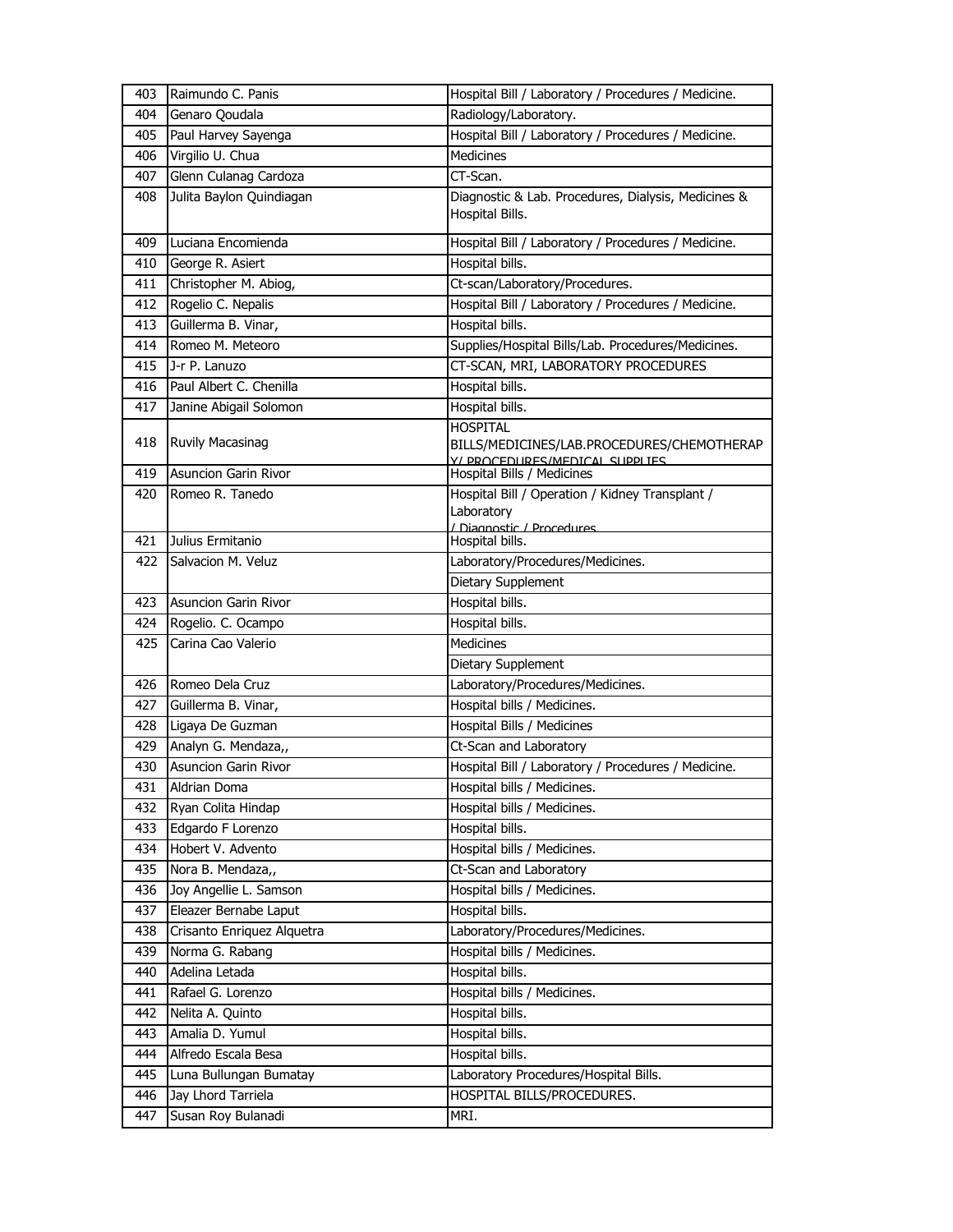| 448 | Ziann Carl De Guzman         | Laboratory, Surgery, Medicines, Dietary Supplements,<br>Hospital bills.          |
|-----|------------------------------|----------------------------------------------------------------------------------|
| 449 | Alfredo M. Espiritu          | MRI / CT SCAN / MEDICINES.                                                       |
| 450 | Morito S. Estante            | <b>Medicines</b>                                                                 |
| 451 | Jennifer Gile Banares        | Dietary Supplement and Medicines.                                                |
| 452 | Janine Abigail Solomon       | Hospital Bill / Laboratory / Procedures / Medicine.                              |
| 453 | Hobert V. Advento            | Hospital Bill / Laboratory / Procedures / Medicine.                              |
| 454 | Renato C. Sagum              | DIAGNOSTIC/LABORATORY/PROCEDURES                                                 |
| 455 | Rogelio Cruz Ocampo          | Hospital bills.                                                                  |
| 456 | Salvita Garcia Lozano        | Chest Ct-Scan With Contrast.                                                     |
| 457 | Ma. Veronica Nobio.          | chemotherapy/laboratory/medicines.                                               |
| 458 | Ma. Veronica Nobio.          | chemotherapy/laboratory/medicines.                                               |
| 459 | Raimundo C. Panis            | Hospital bills.                                                                  |
| 460 | Melchie D. Zaide             | Chemotheraphy/Hospital Bills/Medicines/Laboratory<br>Procedures.                 |
| 461 | Carlos V. Reyes.             | CT Scan/Hospital Bill/Laboratory/Medicines.                                      |
| 462 | Raimundo C. Panis            | Hospital bills / Medicines.                                                      |
| 463 | Evelyn Benamir               | CHEMOTHERAPY/HOSPITAL                                                            |
| 464 | Domingo Patulin              | BILL/LABORATORY/MEDICINES/PROCEDURES.<br>Ctscan/Laboratory Procedures/Medicines. |
| 465 | Francisco Simangan           | Hospital Bill / Laboratory / Procedures / Medicine.                              |
| 466 | Jeffrey De Castro            | Hospital Bill / Laboratory / Procedures / Medicine.                              |
| 467 | Demetrio G. Roman            | Hospital Bill / Laboratory / Procedures / Medicine.                              |
| 468 | Vandulph L. Geraldez         | Laboratory/Procedures/Medicines.                                                 |
| 469 | Lovelyn Razon                | Hospital bills.                                                                  |
| 470 | Ma. Benaida Bonto Sevilla    | Ct scan/Laboratory Procedures.                                                   |
| 471 | Rolando De Guzman Hortizuela | Hospital Bill / Laboratory / Procedures / Medicine.                              |
| 472 | Antonio Laluan Regaspi       | Hospital bills.                                                                  |
| 473 | Amalia D. Yumul              | Laboratory/Procedures/Medicines.                                                 |
| 474 | Roger Venancio Salcedo       | Hospital Bill / Laboratory / Procedures / Medicine.                              |
| 475 | Ernesto Andoyo Felias Jr.    | Hospital Bill / Laboratory / Procedures / Medicine.                              |
| 476 | Carolina R. Peret            | <b>Medicines</b>                                                                 |
| 477 | Jene Paul Gedang             | Hospital Bill / Laboratory / Procedures / Medicine.                              |
| 478 | Silverio Santos              | <b>Medicines</b>                                                                 |
|     |                              | Dietary Supplement.                                                              |
| 479 | Victorina Flores Santos      | Hospital Bill / Laboratory / Procedures / Medicine.                              |
| 480 | Marciana Pile                | <b>Medicines</b>                                                                 |
|     |                              | Dietary Supplement                                                               |
| 481 | Hobert V. Advento            | Hospital bills.                                                                  |
| 482 | Rizaldy Dela Cruz            | Hospital Bill / Laboratory / Procedures / Medicine.                              |
| 483 | Richard Batrina              | Hospital Bill / Laboratory / Procedures / Medicine.                              |
| 484 | Perfecto Viola De Belen      | Laboratory/Procedures/Medicines.                                                 |
| 485 | Joel L. Ticar                | Medicines                                                                        |
| 486 | Romeo M. Meteoro             | Hospital bills.                                                                  |
| 487 | Noel Marquez Vergara         | Laboratory/Procedures/Medicines.                                                 |
| 488 | Carolina Tambis              | Laboratory/Procedures/Medicines.                                                 |
| 489 | Reymundo Vidad               | Laboratory/Procedures/Medicines.                                                 |
|     |                              |                                                                                  |
| 490 | John Carlo C. Flores         | Hospital bills.                                                                  |
| 491 | Evelyn Benamir               | Laboratory/Procedures/Medicines.                                                 |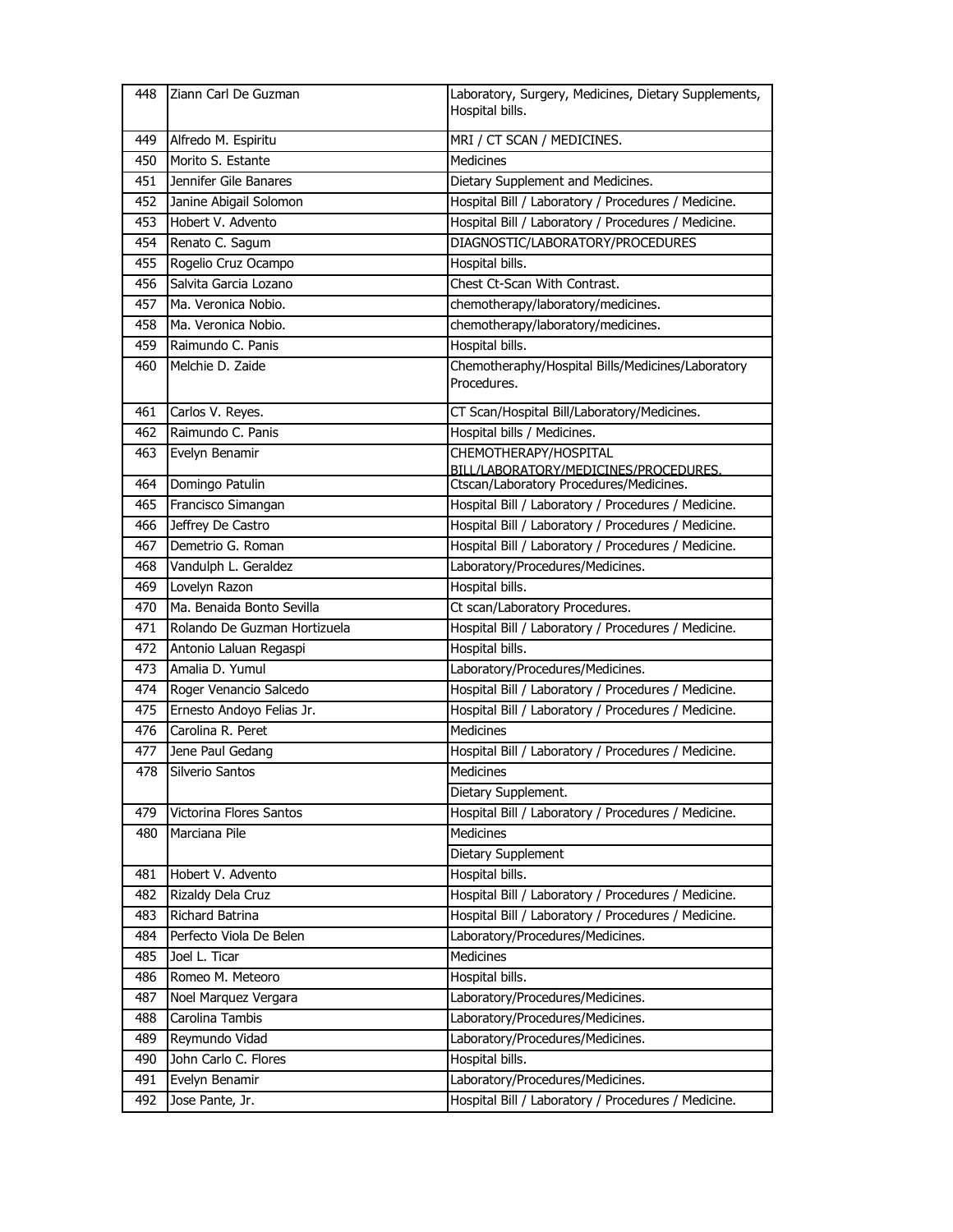| 493 | Dionesia Guliman         | Hospital Bill / Laboratory / Procedures / Medicine.                      |
|-----|--------------------------|--------------------------------------------------------------------------|
| 494 | Imelda O. Zorca          | Hospital Bill / Laboratory / Procedures / Medicine.                      |
| 495 | Luciana Enconmienda      | Hospital bills.                                                          |
| 496 | Ronnie Tulagan           | Radiation Therapy.                                                       |
| 497 | Lydia Fernandez          | <b>Medicines</b>                                                         |
| 498 | Norman A. Mesina         | Hospital Bill / Laboratory / Procedures / Medicine.                      |
| 499 | Ricardo Cheng            | RADIATION THERAPY/HOSPITAL BILLS/PROCEDURES.                             |
| 500 | Dicky Acebar             | CT GUIDED BIOPSY/PROCEDURES/DIAGNOSTIC                                   |
|     |                          | PROCEDURES/LAB.PROCEDURES.                                               |
| 501 | Lolita Delos Santos      | <b>Medicines</b>                                                         |
| 502 | Teresita Soltura         | Hospital Bill / Laboratory / Procedures / Medicine.                      |
|     |                          | Dietary Supplement                                                       |
| 503 | Matgarett Joy T. Gemira  | Hospital Bill / Laboratory / Procedures / Medicine.                      |
| 504 | Jose Johnny E. Delavin   | Hospital bills.                                                          |
| 505 | Ricardo Manzano Bernal   | Hospital Bill / Laboratory / Procedures / Medicine.                      |
| 506 | Ricardo Manzano Bernal   | Hospital Bill / Laboratory / Procedures / Medicine.                      |
| 507 | Geron O. Ferolino        | Laboratory/Procedures/Medicines.                                         |
| 508 | Nelson Luna Jacob        | Hospital Bill / Laboratory / Procedures / Medicine.                      |
| 509 | Lorna Cantor             | Hospital Bill / Laboratory / Procedures / Medicine.                      |
| 510 | Marina T. Delos Reyes    | Cranial CT Scan with Contrast.                                           |
| 511 | Hermito Tenedero Lluz    | Supplies/Medicines.                                                      |
| 512 | Reynaldo Delmar Cruz Jr. | Hospital Bill / Laboratory / Procedures / Medicine.                      |
| 513 | Ricardo Manzano Bernal   | OPERATION/HOSPITAL                                                       |
|     |                          | BILLS/MEDICINES/LABORATORY                                               |
| 514 | Francisco N. Moreno      | <b>PROCEDURES</b><br>Hospital Bill / Laboratory / Procedures / Medicine. |
| 515 | Geron O. Ferolino        | Hospital Bill / Laboratory / Procedures / Medicine.                      |
| 516 | Erlinda D. Gallenero     | Laboratory/Procedures.                                                   |
| 517 | Efren R. Reyes           | Laboratory/Procedures.                                                   |
| 518 | Reynaldo G. Gallenero    | Laboratory/Procedures.                                                   |
| 519 | Gemma D. Antonio         | Hospital bills.                                                          |
| 520 | Susan Roy Bulanadi       | MRI.                                                                     |
| 521 | Edgardo Esguerra         |                                                                          |
|     |                          | <b>Hospital Bills</b>                                                    |
| 522 | Dyna M. Tolentino        | Medicines                                                                |
| 523 | Sigfredo Subol           | Hospital Bill / Laboratory / Procedures / Medicine.                      |
| 524 | Rafael G. Lorenzo Sr.    | Diagnostic Procedure/ Laboratory Procedures/<br>Medicines/               |
|     |                          | Hosnital Rill                                                            |
| 525 | Jay Lhord Tarriela       | Hospital Bill / Laboratory / Procedures / Medicine.                      |
| 526 | Rogelio C. Nepalis       | Dietary Supplement                                                       |
|     |                          | Hospital Bill / Laboratory / Procedures / Medicine.                      |
| 527 | Dennis Madalang          | HOSPITAL BILLS/PROCEDURES/CARDIAC CORO.                                  |
| 528 | Andres Macas Jr.         | Hospital bills.                                                          |
| 529 | Ricardo Manzano Bernal   | OPERATION/HOSPITAL BILLS/MEDICINES                                       |
| 530 | John Mark Monilla        | Hospital bills.                                                          |
| 531 | Eduardo Miguel Morales   | Medicines                                                                |
| 532 | Sofio Rubio              | Hospital bills.                                                          |
| 533 | Arnulfo Tormino Eligado  | HOSPITAL BILL.                                                           |
| 534 | Maridel B. Burgos        | Chemotherapy & Medicines                                                 |
| 535 | Virgilio U. Chua         | Diagnostic & Lab. Procedures, Dialysis, Medicines &<br>Hospital Bills.   |
|     |                          | Dietary Supplement                                                       |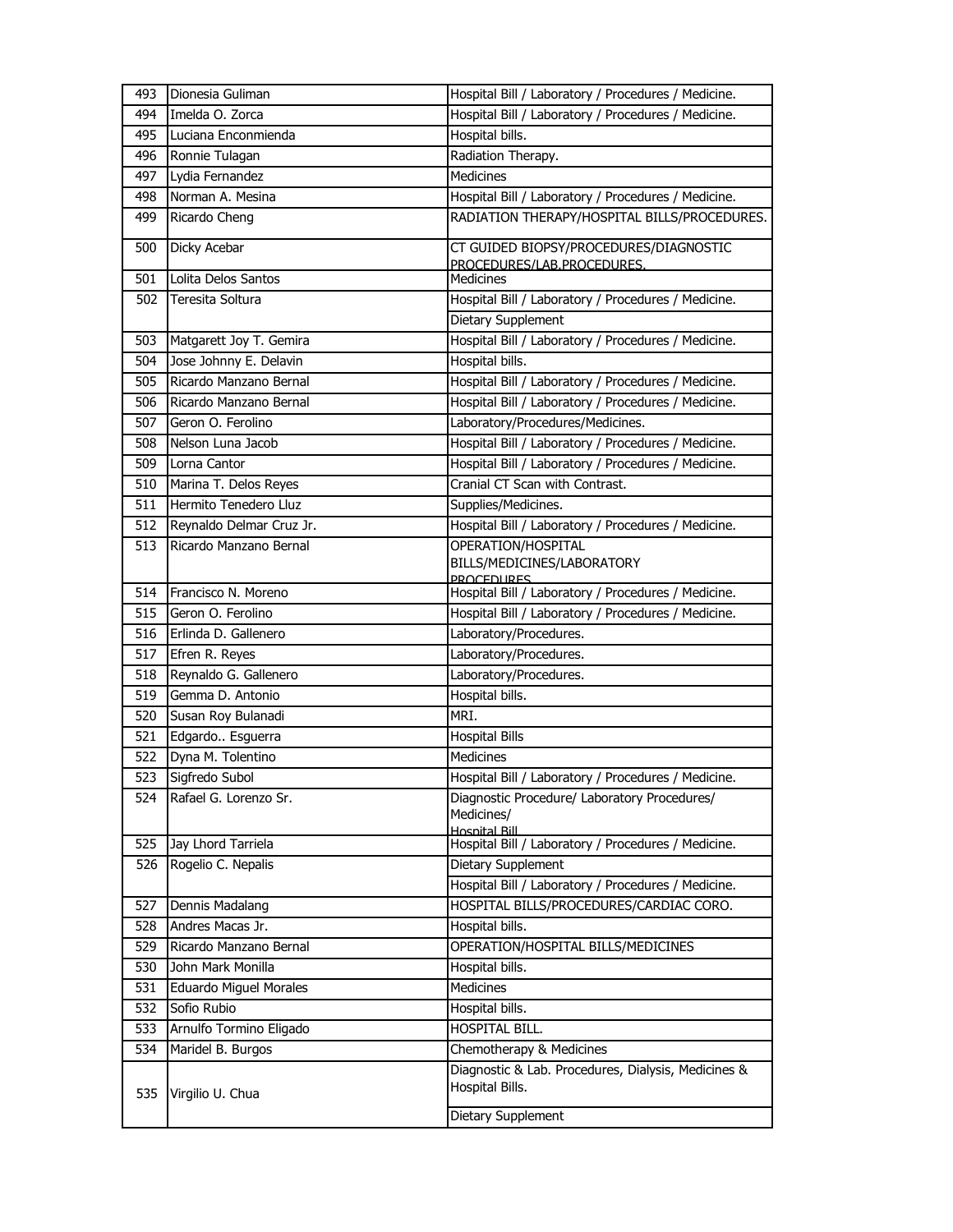| 536 | Sergio Jimenez Castro Sr.    | <b>Medicines</b>                                                 |
|-----|------------------------------|------------------------------------------------------------------|
| 537 | Ma. Veronica Nobio           | <b>Medicines</b>                                                 |
| 538 | Zenie Vergara Delos Santos   | MRI/LABORATORY/MEDICINES                                         |
| 539 | Asuncion Valdezco            | <b>Hospital Bills</b>                                            |
| 540 | Anthony Mar A. Gaces         | Hospital Bill / Laboratory / Procedures / Medicine.              |
| 541 | Asuncion Valdezco            | Hospital bills.                                                  |
| 542 | Marites Quilang              | Medicines/Diagnostics/ Laboratory Procedures.                    |
| 543 | Isidro Maloloy-on            | Hospital bills.                                                  |
| 544 | Gloria Angelio Baguna        | Hospital bills.                                                  |
| 545 | Clarina Manahan Natividad    | Chemotheraphy/Hospital Bills/Medicines/Laboratory<br>Procedures. |
| 546 | Erwin Rodriguez              | Ct Scan/Laboratories.                                            |
| 547 | Melanie T. Paragatos         | Hospital Bill / Laboratory / Procedures / Medicine.              |
| 548 | Virgilio D. Cruz             | Hospital bills.                                                  |
| 549 | Ricardo Bernal               | Hospitalization/Operation                                        |
| 550 | Adolfo Manao                 | Radiotheraphy/Hospital Bills/Lab. Procedures.                    |
| 551 | Mary Jane S. Waje            | Hospital Bill / Laboratory / Procedures / Medicine.              |
| 552 | Nicanora D. Magnaye          | X-ray/Medicines.                                                 |
| 553 | Al K. Magnaye,               | CT-SCAN/Medicines.                                               |
| 554 | Evelyn Cruz                  | Hospital Bill / Laboratory / Procedures / Medicine.              |
| 555 | Hobert V. Advento            | Hospital bills.                                                  |
| 556 | Gliceria M. Caylao           | Hospital Bill / Laboratory / Procedures / Medicine.              |
| 557 | Clarina Natividad            | <b>Hospital Bills</b>                                            |
| 558 | <b>Asuncion Valdezco</b>     | Hospital bills / Medicines.                                      |
| 559 | Haydea Reyes                 | Hospital bills.                                                  |
| 560 | Ma. Veronica M. Ilagan       | WAB CT-Scan with Contrast/ Hospital Bill.                        |
| 561 | Alfredo A. Villanueva        | Hospital bills.                                                  |
| 562 | Alejandro A. Pascual         | Hospital bills.                                                  |
| 563 | Isagani Santos Contreras     | Hospital Bill / Laboratory / Procedures / Medicine.              |
| 564 | Asuncion Valdezco            | <b>Hospital Bills</b>                                            |
| 565 | Antonio Laluan Regaspi       | Chemotherapy / Laboratory / Medicines / Hospital Bills.          |
| 566 | Ma. Evangeline R. Ditoito    | Hospital Bill / Laboratory / Procedures / Medicine.              |
| 567 | Carlos V. Reyes.             | Hospital Bill / Laboratory / Procedures / Medicine.              |
| 568 | Aldwin Villanueva Cabanganan | Radiation therapy, medicines, Laboratory & hospital bill.        |
| 569 | Rommel B. Rodriguez          | Laboratory/Procedures/Medicines.                                 |
| 570 | <b>Edwin Morales</b>         | Dietary Supplement                                               |
|     |                              | Hospital Bill / Laboratory / Procedures / Medicine.              |
| 571 | <b>Beverly Sese</b>          | HOSPITAL BILL/ MEDICINES/ CHEMOTHERAPY/<br>MEDICAL SUPPLIES.     |
| 572 | Joyce Angeles Espenida       | Hospital bills / Medicines.                                      |
| 573 | Reynaldo M. Morada           | Hospital Bill / Laboratory / Procedures / Medicine.              |
| 574 | Eduardo Miguel Morales       | Medicines                                                        |
| 575 | Ester T. Manalo.             | Hospital Bill / Laboratory / Procedures / Medicine.              |
| 576 | Jaime Talle                  | Hospital Bill / Laboratory / Procedures / Medicine.              |
| 577 | Ester Manalo                 | Hospital Bill / Laboratory / Procedures / Medicine.              |
| 578 | Emmanuel Doce Bagtas,,       | Hospital Bill / Laboratory / Procedures / Medicine.              |
| 579 | Luzviminda C. Papna          | Medicines                                                        |
| 580 | Wilson S. Domingo            | Hospital bills.                                                  |
| 581 | Jerry B. Yao,                | Laboratory/Procedures/Medicines.                                 |
| 582 | Hobert V. Advento            | Operation/Hospital Bills.                                        |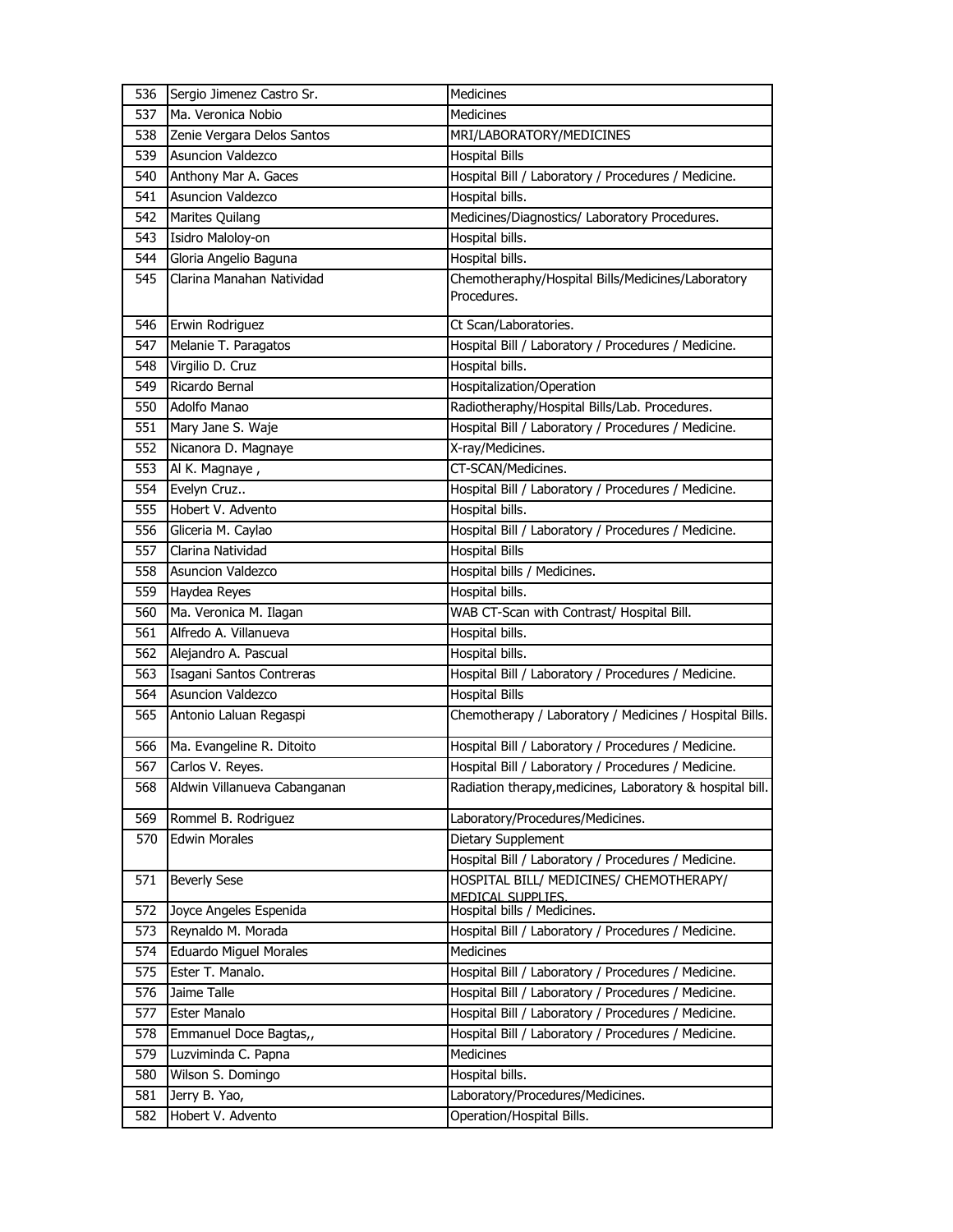| 583 | Arnulfo C. Adis              | Chemotherapy                                        |
|-----|------------------------------|-----------------------------------------------------|
| 584 | Elma V. Kaw                  | Hospital Bill / Laboratory / Procedures / Medicine. |
| 585 | Ricardo Manzano Bernal       | <b>OPERATION/HOSPITAL BILLS</b>                     |
| 586 | Pablo S. Magat               | Hospital Bill / Laboratory / Procedures / Medicine. |
| 587 | Rosalinda Agcaoili           | Hospital bills.                                     |
| 588 | Romeo M. Meteoro             | Hospital bills.                                     |
| 589 | Jaeno Deo S. Canlas          | Hospital Bill / Laboratory / Procedures / Medicine. |
| 590 | Genevie C. Viray             | Dietary Supplement                                  |
|     |                              | Hospital Bill / Laboratory / Procedures / Medicine. |
| 591 | Jaeno Deo S. Canlas          | Hospital bills.                                     |
| 592 | Xydale Ajesta Zaldivar       | Hospital bills.                                     |
| 593 | Jerry D. Parao,              | Ct-scan/Laboratory/Procedures.                      |
| 594 | Esperanza D. Llena           | <b>Medicines</b>                                    |
| 595 | Mary Jane S. Waje            | Procedures/Hospital Bills.                          |
| 596 | Jerry De Leon.               | Biopsy.                                             |
| 597 | Rolando De Guzman Hortizuela | Hospital Bill / Laboratory / Procedures / Medicine. |
| 598 | Rivor Asuncion Garin         | Hospital bills.                                     |
| 599 | Salvita Garcia Lozano        | Laboratory/Procedures.                              |
| 600 | Lourdes Borcelis Parto,      | Hospital bills.                                     |
| 601 | Salvacion Rebamba            | <b>Hospital Bills</b>                               |
|     |                              | Diagnostic procedures/Laboratory/Medicines/Hospital |
| 602 | Ricardo Manzano Bernal       | bills and Dialysis.                                 |
| 603 | Elma V. Kaw                  | Lab. Procedures/Diagnostic                          |
|     |                              | Procedures/Medicines/Dialysis/Hospital Bills.       |
| 604 | Ricardo Manzano Bernal       | Diagnostic & Lab. Procedures, Dialysis, Medicines & |
|     |                              | Hospital Bills.                                     |
| 605 | Rosalinda U. Chua            | Laboratory/Procedures/Medicines.                    |
|     |                              | Dietary Supplement                                  |
| 606 | Mummar De Asis               | Diagnostic & Lab. Procedures, Dialysis, Medicines & |
|     |                              | Hospital Bills.                                     |
| 607 | Virgilio U. Chua             | Laboratory/Procedures/Medicines.                    |
|     |                              | Dietary Supplement                                  |
| 608 | Elma V. Kaw                  | LABORATORY, DIAGNOSTIC PROCEDURES,                  |
|     |                              | <b>MEDICINES</b>                                    |
| 609 | Rolando Cabrera Domingo      | Laboratory/Procedures.                              |
| 610 | Rosalinda U. Chua            | Laboratory/Medicines/Dietary Supplement             |
| 611 | Rosalinda Agcaoili           | Hospital bills.                                     |
| 612 | Alejandro A. Pascual         | Hospital bills.                                     |
| 613 | Romeo M. Meteoro             | Hospital bills.                                     |
| 614 | Virgilio U. Chua             | Laboratory/Medicines/Dietary Supplement             |
| 615 | Jose Pante Jr.               | Medicines                                           |
| 616 | <b>Edwin Morales</b>         | Operation / Hospital Bill / Medicine / Laboratory   |
| 617 | <b>Edwin Morales</b>         | Procedure.<br>Hospital Bill / Operation / Medicine. |
|     |                              | Dietary Supplement                                  |
| 618 | Luciana G. Encomienda        | <b>Hospital Bills</b>                               |
| 619 | Anecio Milan                 | Hospital bills / Medicines.                         |
| 620 | Normita M. Panoy             | Hospital bills.                                     |
| 621 | Veronica Gariguez De Guzman  | CT-SCAN/LABORATORY.                                 |
| 622 | Sherwin Rivera               | Hospital bills.                                     |
| 623 | Simeona C. Mendoza,          | Hospital Bill / Laboratory / Procedures / Medicine. |
|     |                              |                                                     |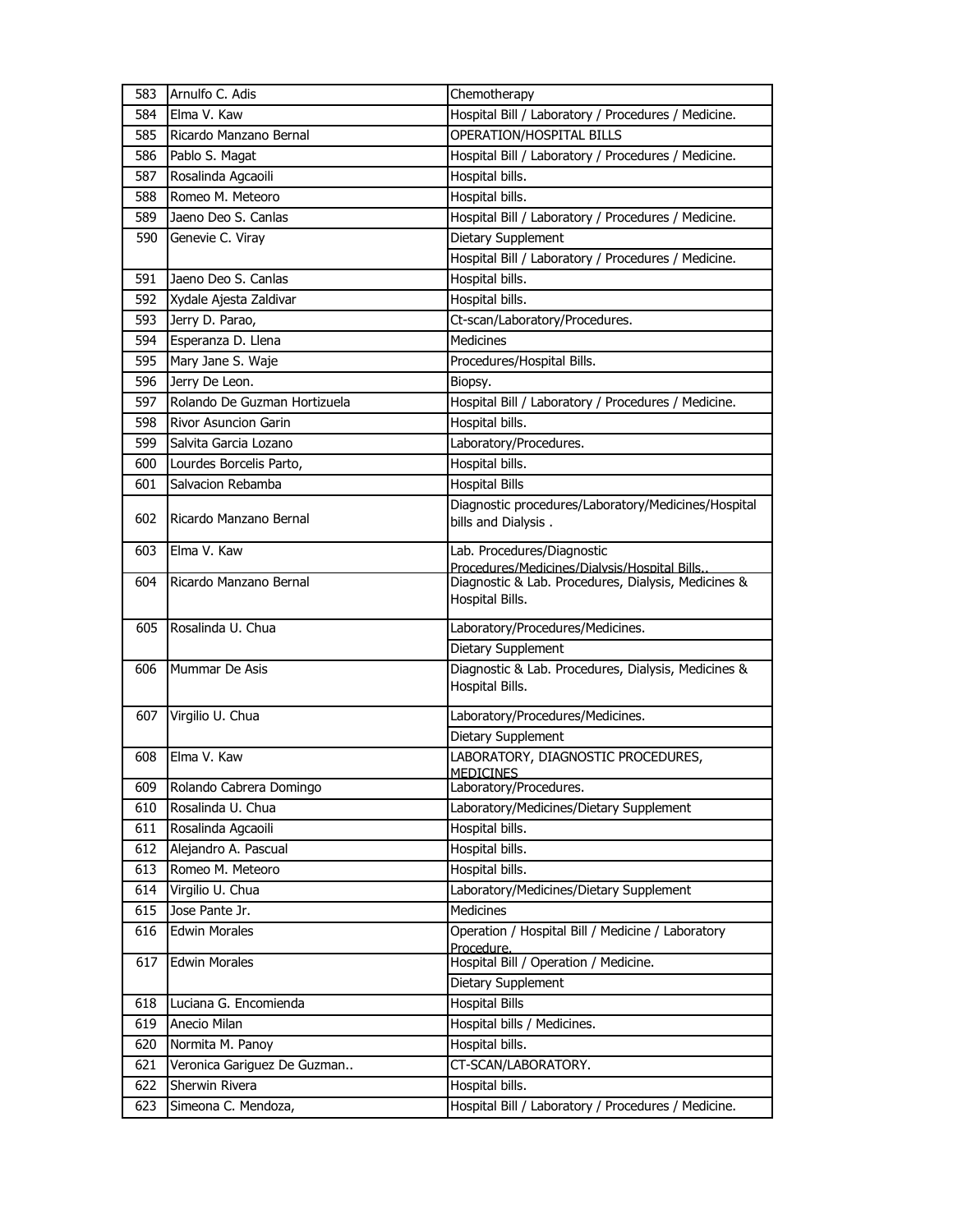Total Patient: 623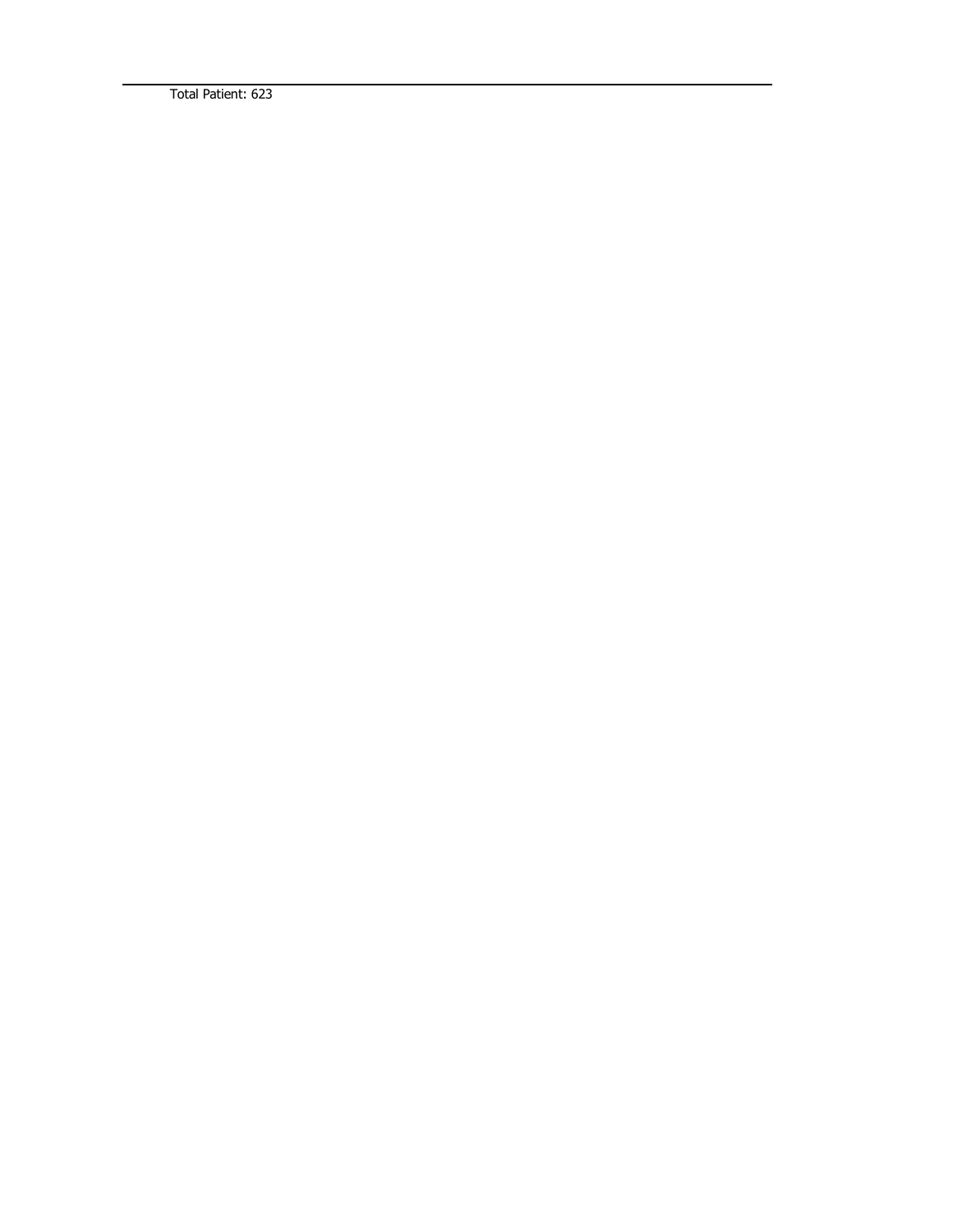

## **Republic of the Philippines Department of Health MEDICAL ASSISTANCE PROGRAM**

For the month of March year 2020 LUNG CENTER OF THE PHILIPPINES

| No# | <b>Name of Patient</b>       | Assistance                                                                                    |
|-----|------------------------------|-----------------------------------------------------------------------------------------------|
| 1   | Rolando De Guzman Hortizuela | Hospital Bill / Laboratory / Procedures / Medicine.                                           |
| 2   | Dennis De Jesus Antonio,     | Laboratory/Procedures.                                                                        |
| 3   | Ma. Evangeline R. Ditoito    | Chemotherapy/Laboratory Procedure/Medicine.                                                   |
| 4   | Josephine M. Dela Pena       | 2D ECHO/CT SCAN/PROCEDURES/MEDICINES.                                                         |
| 5   | Maria Yancha.                | Hospital Bill / Laboratory / Procedures / Medicine.                                           |
| 6   | Joseph Malabed               | Bone Therapy/Hospital                                                                         |
| 7   | Julita Baylon Quindiagan     | Bills/Laboratory/Procedures/Medicines.<br>Hospital Bill / Laboratory / Procedures / Medicine. |
| 8   | Johnny Fajardo               | Hospital Bill / Laboratory / Procedures / Medicine.                                           |
| 9   | Ester Manalo                 | Hospital Bill / Laboratory / Procedures / Medicine.                                           |
| 10  | Gerardo P. Santiago          | <b>Medicines</b>                                                                              |
| 11  | Lita S. Balisi               | Radiation Therapy/Chemotherapy/Laboratory                                                     |
|     |                              | Procedure/Medicine.                                                                           |
| 12  | Jason O. Piquero             | Hospital Bill / Laboratory / Procedures / Medicine.                                           |
| 13  | Jose Gonzales                | Hospital bills.                                                                               |
| 14  | Rizalina B. Puchero          | Dietary Supplement                                                                            |
|     |                              | Medicines                                                                                     |
| 15  | Pablo S. Magat               | Hospital Bill / Laboratory / Procedures / Medicine.                                           |
|     |                              | <b>Dietary Supplement</b>                                                                     |
| 16  | Xydale Ajesta Zaldivar       | Dietary Supplement                                                                            |
|     |                              | Hospital Bill / Laboratory / Procedures / Medicine.                                           |
| 17  | Xydale Ajesta Zaldivar       | Dietary Supplement                                                                            |
|     |                              | Hospital Bill / Laboratory / Procedures / Medicine.                                           |
| 18  | Edgardo Banaga               | Hospital bills.                                                                               |
| 19  | Delia Ibe Fortuno            | Hospital bills.                                                                               |
| 20  | Marife Q. Hernandez          | Hospital bills.                                                                               |
| 21  | <b>Trinidad Alinsub</b>      | CHEMOTHRAPY/MEDICINE/LABORATORY.                                                              |
| 22  | Angel Miko R. Sollesta       | Laboratory/Procedures/Medicines.                                                              |
| 23  | Romeo R. Tanedo              | Ct-Scan with Triple Contrast / Laboratory Procedures                                          |
| 24  | Rodolfo Alberca              | ct scan with contrast/laboratory & radiological<br>procedures.                                |
| 25  | Antonio Laluan Regaspi       | Hospital bills / Medicines.                                                                   |
| 26  | Ferdinand Alvarez            | IMRT CHEST; LABORATORY; PROCEDURE;<br>MEDICINES.                                              |
| 27  | Nenita Acollador             | Hospital Bill / Laboratory / Procedures / Medicine.                                           |
| 28  | Romeo R. Tanedo              | CT-Scan.                                                                                      |
| 29  | Xydale Ajesta Zaldivar       | Dietary Supplement                                                                            |
|     |                              | Hospital Bill / Laboratory / Procedures / Medicine.                                           |
| 30  | Ester Manalo                 | Hospital bills.                                                                               |
| 31  | Paul Harvey Sayenga          | Hospital bills / Medicines.                                                                   |
| 32  | Amalia D. Yumul              | Hospital bills / Medicines.                                                                   |
| 33  | Elma V. Kaw                  | Laboratory/Procedures/Medicines.                                                              |
| 34  | Virginia Duterte Masa        | Hospital bills.                                                                               |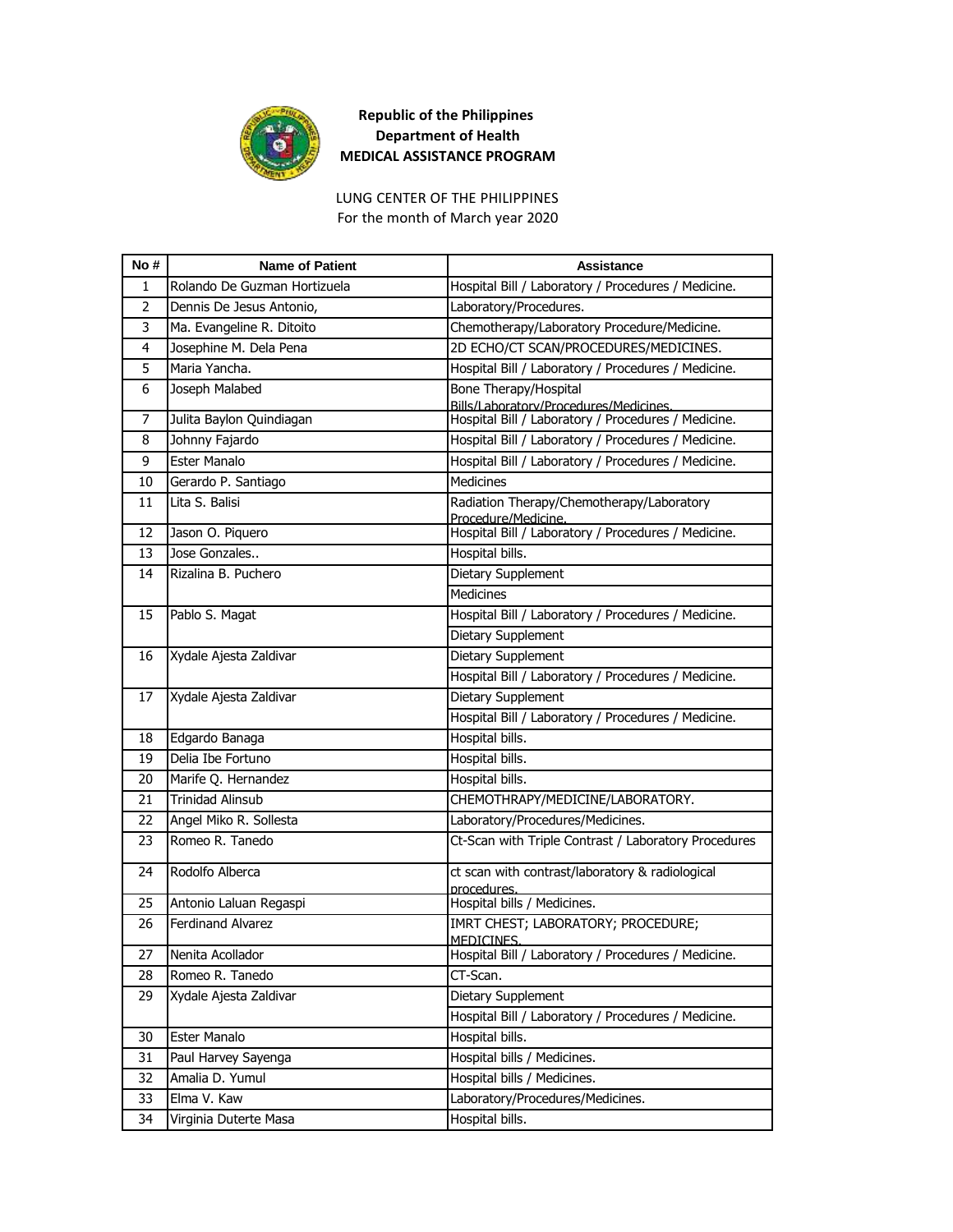| 35 | Alicia A. Billutes                     | Hospital bills.                                     |
|----|----------------------------------------|-----------------------------------------------------|
| 36 | Jeffrey De Castro                      | Hospital bills.                                     |
| 37 | Edmundo Manico Delfin                  | Chest Ct-Scan.                                      |
| 38 | Ruben Lactao                           | CT-SCAN/MEDICINES                                   |
| 39 | Sergio J. Castro Sr.                   | Hospital bills / Medicines.                         |
| 40 | Estela Delumen                         | CT-Scan.                                            |
| 41 | Hobert V. Advento                      | Hospital bills.                                     |
| 42 | Arlene C. Alvarez                      | CT-SCAN/LABORATORY.                                 |
| 43 | Jose Johnny E. Delavin                 | Hospital Bill / Laboratory / Procedures / Medicine. |
| 44 | Joshua S. Tejero                       | Chemotherapy & Medicines                            |
| 45 | <b>William Escasinas</b>               | Chemotherapy & Medicines                            |
| 46 | Alfredo P. Villanueva                  | Hospital Bill / Laboratory / Procedures / Medicine. |
| 47 | Sonny S. Valencia                      | Hospital Bill / Laboratory / Procedures / Medicine. |
| 48 | George R. Asierto                      | Hospital bills.                                     |
| 49 | Editha E. Saligumba                    | Medicines                                           |
| 50 | Nerbeta Roaring Buella                 | Hospital bills.                                     |
| 51 | Eduardo M. Viray                       | Hospital Bill / Laboratory / Procedures / Medicine. |
| 52 | Remegias Sabellita                     | Hospital bills.                                     |
| 53 | Rivah J. Villalon                      | Hospital bills.                                     |
| 54 | Noel Marquez Vergara                   | Medicines                                           |
| 55 | <b>Glen Corpuz</b>                     | Biopsy/Laboratory Procedure/Medicine.               |
| 56 | Rosalinda Agcaoili                     | Hospital bills.                                     |
| 57 | Verna S. Raymundo                      | SPIROMETRY/LABORATORY/MEDICINE/CT-SCAN.             |
| 58 | Venus Ramos                            | Laboratories/Procedures/Medicines/Xray/Hospital     |
|    |                                        | Bills/Supplies.                                     |
| 59 | Josephine P. Mayormita-cubar           | Diagnostic & Lab. Procedures, Dialysis, Medicines & |
|    |                                        | Hospital Bills.                                     |
| 60 | Rodolfo Mariano Domingo,               | Radiotheraphy/Hospital Bill.                        |
| 61 | Rosalinda Agcaoili                     | Hospital bills / Medicines.                         |
| 62 | Glen Corpuz                            | Laboratory/Procedures/Medicines.                    |
| 63 | Noel Marquez Vergara                   | Medicines                                           |
|    |                                        | Dietary Supplement                                  |
| 64 | Hobert V. Advento                      | Hospital Bills/Medicines.                           |
| 65 | Romeo R. Tanedo                        | Laboratory Procedures                               |
| 66 | Pablo S. Magat                         | Hospital bills.                                     |
| 67 | Marcelina Pabro Tausa                  | Chest Ct-Scan.                                      |
| 68 | Allan Caballa                          | Diagnostic & Lab. Procedures, Dialysis, Medicines & |
|    |                                        | Hospital Bills.                                     |
| 69 | Jose Cortez                            | Hospital bills.                                     |
| 70 | Liwanag P. Alino                       | Laboratory/Procedures/Medicines.                    |
| 71 | Salvacion M. Veluz                     | Dietary Supplement                                  |
| 72 | Enrico M. Cruz,                        | Dietary Supplement                                  |
| 73 | Ireneo Castillo                        | Hospital Bill / Laboratory / Procedures / Medicine. |
| 74 | Adelina Dimatera Letada                | Hospital Bill / Laboratory / Procedures / Medicine. |
| 75 |                                        | Laboratory/Procedures/Medicines.                    |
|    | Leonardo A. Baria<br>Asuncion Valdezco | Hospital Bill / Laboratory / Procedures / Medicine. |
| 76 |                                        |                                                     |
| 77 | Carina Cao Valerio                     | Laboratory/Procedures/Medicines.<br>Hospital bills. |
| 78 | Gemma D. Antonio                       |                                                     |
| 79 | Lolita Santos,,,                       | Chemotherapy & Medicines                            |
| 80 | Rihanna Danielle Mayamaya              | Hospital Bill / Laboratory / Procedures / Medicine. |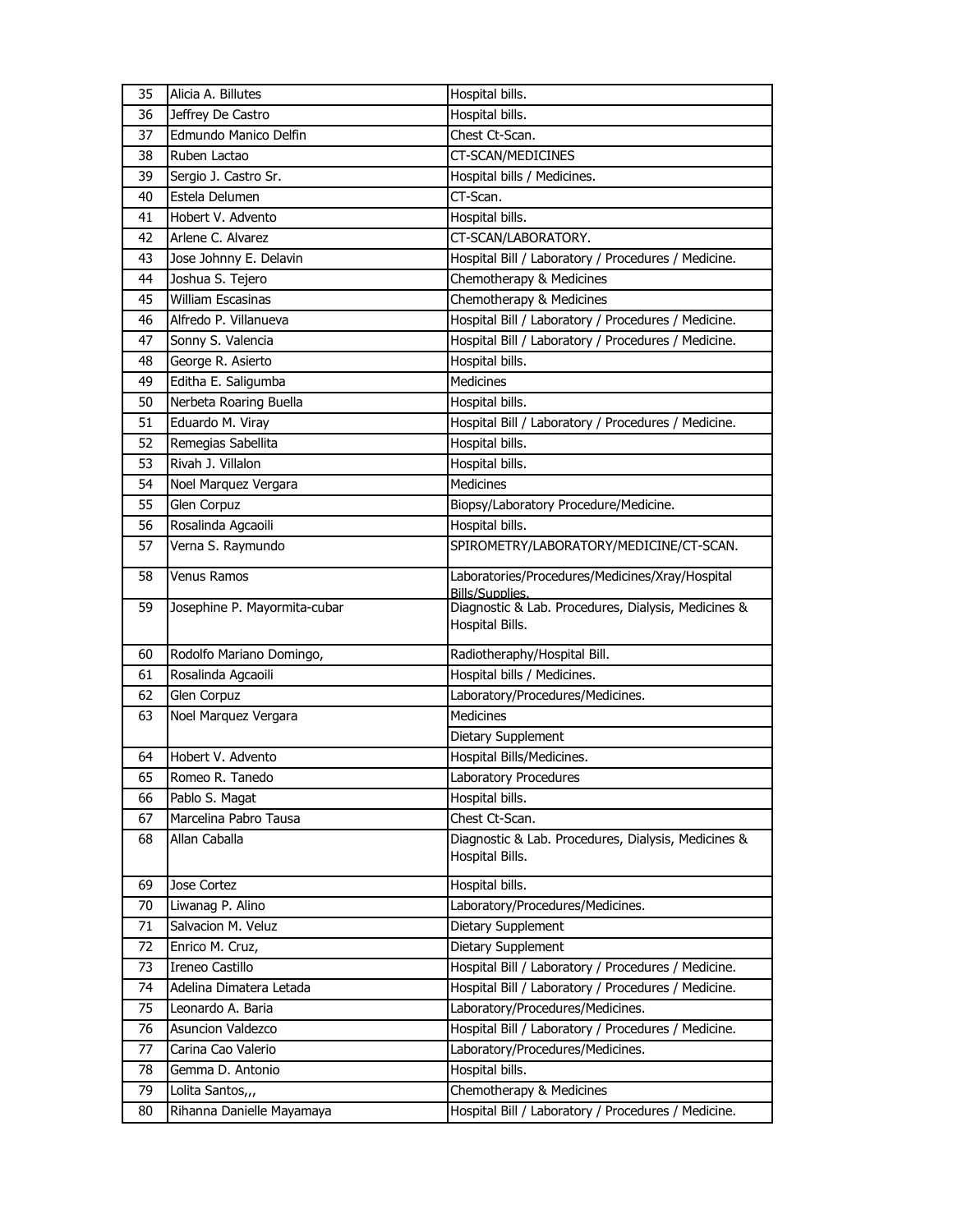| 81  | Noah Shem M. Rosales      | Hospital Bill / Laboratory / Procedures / Medicine.                                     |
|-----|---------------------------|-----------------------------------------------------------------------------------------|
| 82  | Abraham Lucernas          | Hospital Bill / Laboratory / Procedures / Medicine.                                     |
| 83  | Alander A. Latigay        | Laboratory/Procedures/Medicines.                                                        |
| 84  | Princess Lean Cornico     | Dietary Supplement                                                                      |
|     |                           | Laboratory/Procedures/Medicines.                                                        |
| 85  | Julita Baylon Quindiagan  | Hospital Bill / Laboratory / Procedures / Medicine.                                     |
| 86  | Evelyn L. Carrasco        | Chemotherpy/Hospital Bill/Lab/Meds                                                      |
| 87  | John Carl N. Palantig     | Hospital bills.                                                                         |
| 88  | Salome S. Santos          | Laboratory/Procedures/Medicines.                                                        |
| 89  | Bueno M. Jopia            | Laboratory/Procedures/Medicines.                                                        |
| 90  | Enrico Marquez Cruz       | Laboratory/Procedures/Medicines.                                                        |
|     |                           | Dietary Supplement                                                                      |
| 91  | Salvacion M. Veluz        | Laboratory/Procedures/Medicines.                                                        |
|     |                           | Dietary Supplement                                                                      |
| 92  | Reymundo Vidad            | CT Scan / Procedures / Laboratories & Medicines.                                        |
| 93  | Victor Repollo            | <b>Medicines</b>                                                                        |
| 94  | Eva Marie Estrada Palicte | Laboratory/Diagnostic Procedure                                                         |
| 95  | Remegias Sabellita        | Hospital bills.                                                                         |
| 96  | Roger E. Puno             | Diagnostic & Lab. Procedures, Dialysis, Medicines &<br>Hospital Bills.                  |
| 97  | Jose Cortez               | Hospital Bill / Laboratory / Procedures / Medicine.                                     |
| 98  | Pablo S. Magat            | 2D ECHO/LABORATORIES/MEDICINE/HOSPITAL BILL.                                            |
| 99  | Rolando Mecono            | Chemotherapy & Medicines                                                                |
| 100 | Dominador N. Cabello      | Chemotherapy & Medicines                                                                |
| 101 | Joyce Angeles Espenida    | Hospital Bill / Laboratory / Procedures / Medicine.                                     |
| 102 | Ryan Colita Hindap        | Hospital Bill / Laboratory / Procedures / Medicine.                                     |
| 103 | Teodorico G. Tagala       | Laboratory/Procedures/Medicines.                                                        |
| 104 | Florentino Madria,        | Hospital Bill / Laboratory / Procedures / Medicine.                                     |
| 105 | Raquel J. Vicente         | Chemotherapy & Medicines                                                                |
| 106 | Norma G. Rabang           | Hospital Bill / Laboratory / Procedures / Medicine.                                     |
| 107 | Leodegario Celis          | Laboratory/Procedures/Medicines.                                                        |
| 108 | Delia Ibe Fortuno         | <b>Hospital Bills</b>                                                                   |
| 109 | Rebecca Torres Saclolo    | Laboratory/Procedures.                                                                  |
| 110 | George M. Sta. Ana        | Laboratory/Procedures/Medicines.                                                        |
| 111 | Aldrian Roma              | Hospital Bill / Laboratory / Procedures / Medicine.                                     |
| 112 | Jose Gonzales             | Hospital bills.                                                                         |
| 113 | Soraya Datumanong         | <b>HOSPITAL BILL</b><br>/CHEMOTHERAPY/MRI/Diagnostic/Radiol;ogy/procedur<br>es<br>/Mode |
| 114 | Meden Ferolino            | Diagnostic & Lab. Procedures, Dialysis, Medicines &<br>Hospital Bills.                  |
| 115 | Rogelio C. Ocampo         | Hospital bills.                                                                         |
| 116 | Jose Gerardo S. Laurora   | Medicines                                                                               |
| 117 | Charmaine Sagapsapan      | Diagnostic & Lab. Procedures, Dialysis, Medicines &<br>Hospital Bills.                  |
| 118 |                           |                                                                                         |
|     | Estela Delumen            | CT-Scan.                                                                                |
| 119 | Anita Nibay               | Hospital bills.                                                                         |
| 120 | Lolita M. Oberes          | chemotherapy/laboratory/medicines.                                                      |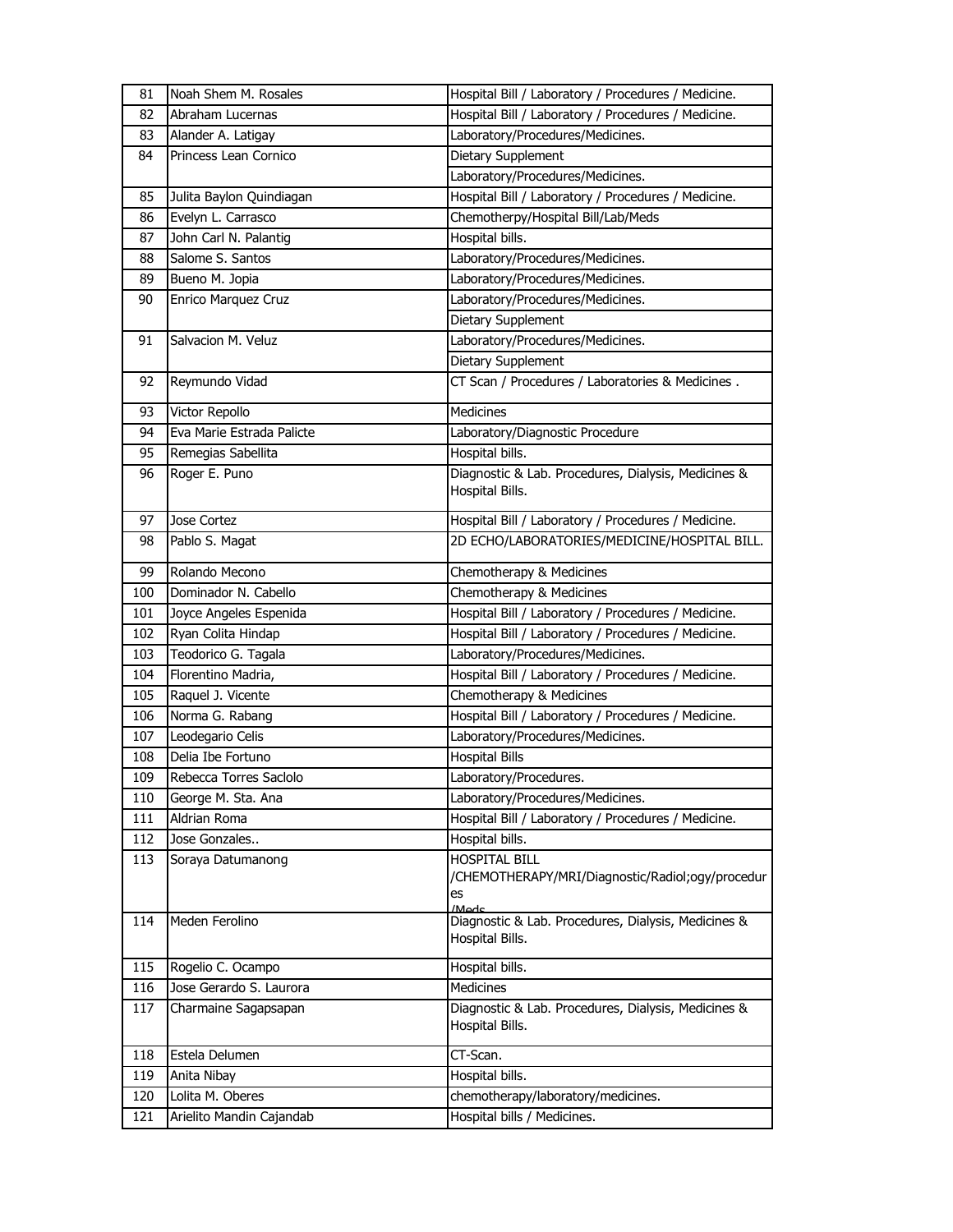| 122 | Arthur J. Zamora              | Laboratory/Procedures/Medicines.                                       |
|-----|-------------------------------|------------------------------------------------------------------------|
| 123 | Federico Yparosa Jr           | <b>Medicines</b>                                                       |
|     |                               | Dietary Supplement                                                     |
| 124 | Isabel L. Brucal              | Laboratory/Procedures.                                                 |
| 125 | Bueno M. Jopia                | Chemotherapy & Medicines                                               |
| 126 | Gemma M. Santos               | MRI, CHEST CT SCAN, THORACIC SPINE.                                    |
| 127 | Raquel J. Vicente             | Chemotherapy & Medicines                                               |
| 128 | Francisco Dauag Simangan      | Hospital bills / Medicines.                                            |
| 129 | <b>Eduardo Miguel Morales</b> | Laboratory/Procedures/Medicines.                                       |
| 130 | <b>Andres Macas</b>           | Hospital bills / Medicines.                                            |
| 131 | Emilia R. Morales             | <b>Hospital Bills</b>                                                  |
| 132 | Yoly A. Millon                | Chest Ct-Scan.                                                         |
| 133 | Armando De Jesus Ong          | Hospital Bill / Laboratory / Procedures / Medicine.                    |
| 134 | Jose Johnny E. Delavin        | Diagnostic & Lab. Procedures, Dialysis, Medicines &<br>Hospital Bills. |
| 135 | Marissa De Leon San Pedro     | <b>Hospital Bills</b>                                                  |
| 136 | Gloria D. Gantangco           | Hospital Bill / Laboratory / Procedures / Medicine.                    |
| 137 | Teresita Sultura              | Laboratory/Procedures/Medicines.                                       |
| 138 | Ryan Pascual Reyes,.          | Hospital Bill / Laboratory / Procedures / Medicine.                    |
| 139 | Evelyn A. Benamir             | Chemotherapy & Medicines                                               |
| 140 | Danilo T. Moreno              | <b>Medicines</b>                                                       |
| 141 | Crisanta D. Abad              | Hospital bills.                                                        |
| 142 | <b>Trinidad Alinsub</b>       | Laboratory/Procedures/Medicines.                                       |
| 143 | Michael De Leon               | Hospital bills.                                                        |
| 144 | Victor Desuyo Jr.             | Hospital bills.                                                        |
| 145 | Reynaldo Catamin              | Hospital bills.                                                        |
| 146 | Sonny S. Valencia             | Hospital bills.                                                        |
| 147 | Mel Francis Griego Gayoma     | <b>Hospital Bills</b>                                                  |
| 148 | Roqueta Diaz                  | Laboratory/Procedures/Medicines.                                       |
| 149 | Reynaldo Catamin              | Hospital bills.                                                        |
| 150 | Lydia N. Dela Torre           | Hospital Bill / Laboratory / Procedures / Medicine.                    |
| 151 | Alejandro A. Pascual          | <b>Hospital Bills</b>                                                  |
| 152 | Felomena M. Lacida            | Ct Scan with Contrast.                                                 |
| 153 | Nolasco Matuto                | Ct Scan with Contrast.                                                 |
| 154 | Hans Alvin Peter Paul Biltz   | Medicines                                                              |
| 155 | <b>Andres Macas</b>           | Hospital bills / Medicines.                                            |
| 156 | Mary Ann Salazar Sanguyo      | Hospital bills / Medicines.                                            |
| 157 | Remegias Sabellita            | Hospital bills / Medicines.                                            |
| 158 | Mark Carlo Cabico             | Hospital Bill / Laboratory / Procedures / Medicine.                    |
| 159 | Carlos P. Belardo             | Medicines                                                              |
| 160 | Maria C,. Pascua.             | BIOPSY/CT SCAN/ HOSPITAL BILL/ MEDICINES.                              |
| 161 | Corazon A Lozano.             | HOSPITAL BILL/CT SCAN.                                                 |
| 162 | Lydia N. Dela Torre           | Hospital Bill / Laboratory / Procedures / Medicine.                    |
| 163 | Alfonso T. Sy                 | Laboratory Procedures, Neuro Exam, CT Scan, Hospital<br><b>Bills</b>   |
| 164 | Federico E. Pasion            | Hospital Bill / Laboratory / Procedures / Medicine.                    |
| 165 | Vicenta Ruth V. Yu            | Hospital Bill / Laboratory / Procedures / Medicine.                    |
| 166 | Pablo Delos Santos            | Chemotherapy & Medicines                                               |
| 167 | Renato Calderon               | Laboratory/Procedures/Medicines.                                       |
| 168 | Roqueta Diaz                  | Laboratory/Procedures/Medicines.                                       |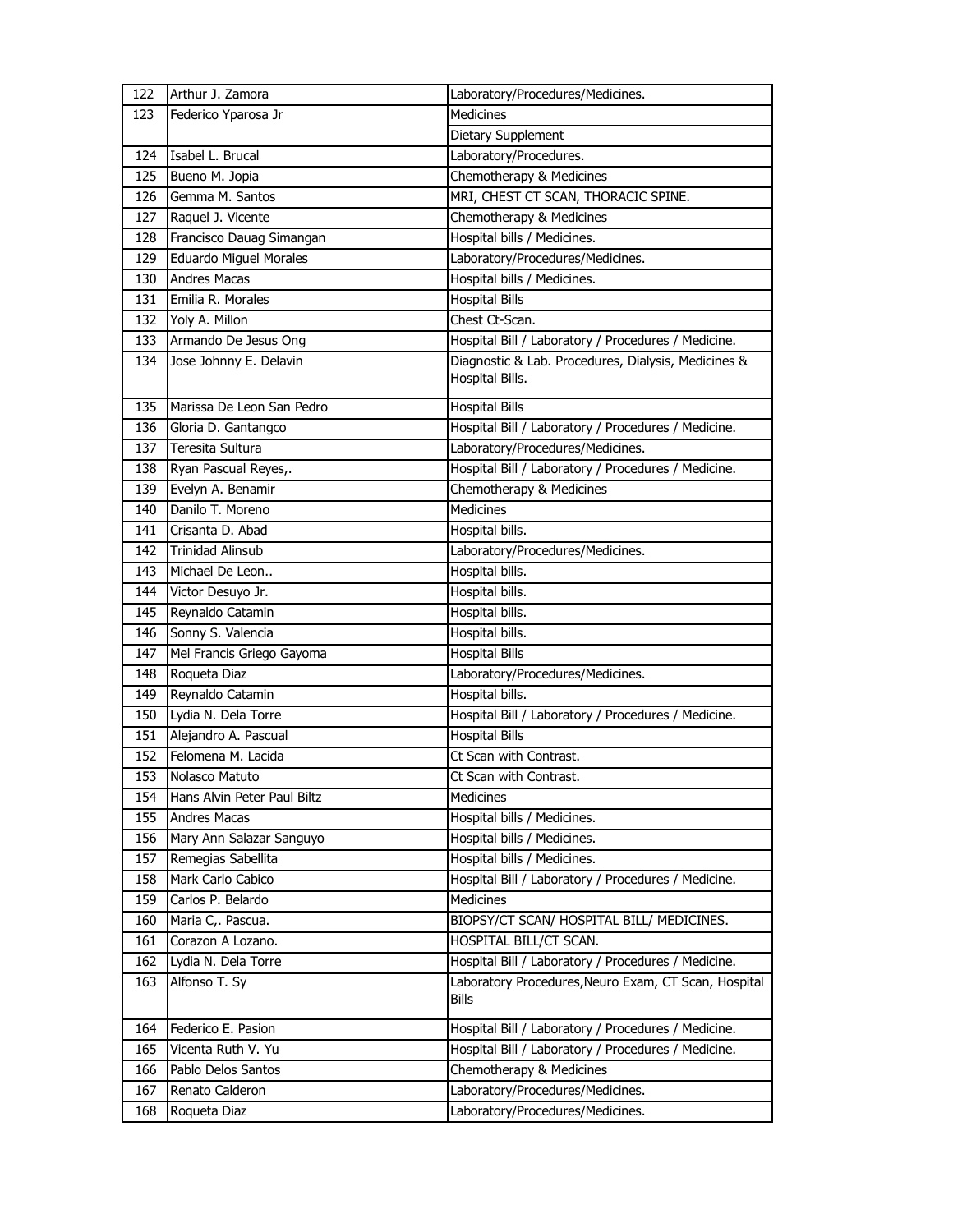| 169 | Milagros Panlaqui           | Diagnostic & Lab. Procedures, Dialysis, Medicines &<br>Hospital Bills. |
|-----|-----------------------------|------------------------------------------------------------------------|
| 170 | Lilybeth Lunas              | MRI/Procedures/Laboratory.                                             |
| 171 | Victor Desuyo Jr.           | Hospital bills.                                                        |
| 172 | Marlo R. Sigue              | Diagnostic & Lab. Procedures, Dialysis, Medicines &<br>Hospital Bills. |
| 173 | Javier Gloria               | CT SCAN/2D ECHO WITH DOPPLER                                           |
| 174 | Emilia R. Morales           | Diagnostic & Lab. Procedures, Dialysis, Medicines &<br>Hospital Bills. |
| 175 | Isidro M. Barrios Jr.       | Hospital Bill / Laboratory / Procedures / Medicine.                    |
| 176 | Abraham A. Antipolo         | Ultrasound/Laboratory/Medicines.                                       |
| 177 | Robert C. Villacampa        | Ct-scan/Laboratory/Procedures.                                         |
| 178 | Rivah J. Villalon           | Laboratory/Procedures/Medicines.                                       |
| 179 | Juliana C. Barinki          | Diagnostic & Lab. Procedures, Dialysis, Medicines &<br>Hospital Bills. |
| 180 | Jeanuel Eslava              | Laboratory/Procedures/Medicines.                                       |
| 181 | Danny D. Trigo              | Laboratory/Procedures/Medicines.                                       |
| 182 | Pedro Naraja                | <b>Medicines</b>                                                       |
| 183 | Rosalinda Agcaoili          | Hospital bills / Medicines.                                            |
| 184 | Adelina Dimatera Letada     | Hospital bills / Medicines.                                            |
| 185 | Eugene Serafica             | Hospital bills.                                                        |
| 186 | Noel Marquez Vergara        | Dietary Supplement                                                     |
|     |                             | Laboratory/Procedures/Medicines.                                       |
| 187 | Noel Marquez Vergara        | Dietary Supplement                                                     |
|     |                             | Medicines                                                              |
| 188 | Maria Cristina Ducanes      | <b>Medicines</b>                                                       |
| 189 | Josephine M. Dela Pena      | CT SCAN/PROCEDURES/2D ECHO/MEDICINES.                                  |
| 190 | Maria Berbosa Yancha        | Hospital Bill / Laboratory / Procedures / Medicine.                    |
| 191 | Zenaida N. Valencia         | Hospital Bill / Laboratory / Procedures / Medicine.                    |
| 192 | Raphael Torres              | Hospital Bill / Laboratory / Procedures / Medicine.                    |
| 193 | Joselito Lim                | Hospital bills.                                                        |
| 194 | Jose Cedino Delos Santos    | Hospital bills.                                                        |
| 195 | Marciana S. Pile            | Dietary Supplement                                                     |
|     |                             | Medicines                                                              |
| 196 | Nerissa Tiongson            | Dietary Supplement                                                     |
|     |                             | <b>Medicines</b>                                                       |
| 197 | Silverio Santos             | <b>Medicines</b>                                                       |
|     |                             | Dietary Supplement                                                     |
| 198 | Maria Marchessa Mae Malde   | MRI/LABORATORY/MEDICINES                                               |
| 199 | Nestor Valeriano            | Parositology / Bronchoscopy / Laboratory / Procedure.                  |
| 200 | Zenaida Magtalas            | Ct-Scan w/ Contrast / Angiogram / Protocol.                            |
| 201 | <b>Asuncion Garin Rivor</b> | Hospital bills.                                                        |
| 202 | Herculano Aspacio           | Hospital bills.                                                        |
| 203 | Isidro M. Barrios Jr.       | Hospital Bill / Laboratory / Procedures / Medicine.                    |
| 204 | Gregorio V. Baluyut         | Diagnostic & Lab. Procedures, Dialysis, Medicines &<br>Hospital Bills. |
| 205 | Sevilla A. De Mesa          | Hospital bills.                                                        |
| 206 | Feliciano Gabitan Sr.       | Hospital bills / Medicines.                                            |
| 207 | Miguela P. Navarro          | Chemotherapy & Medicines                                               |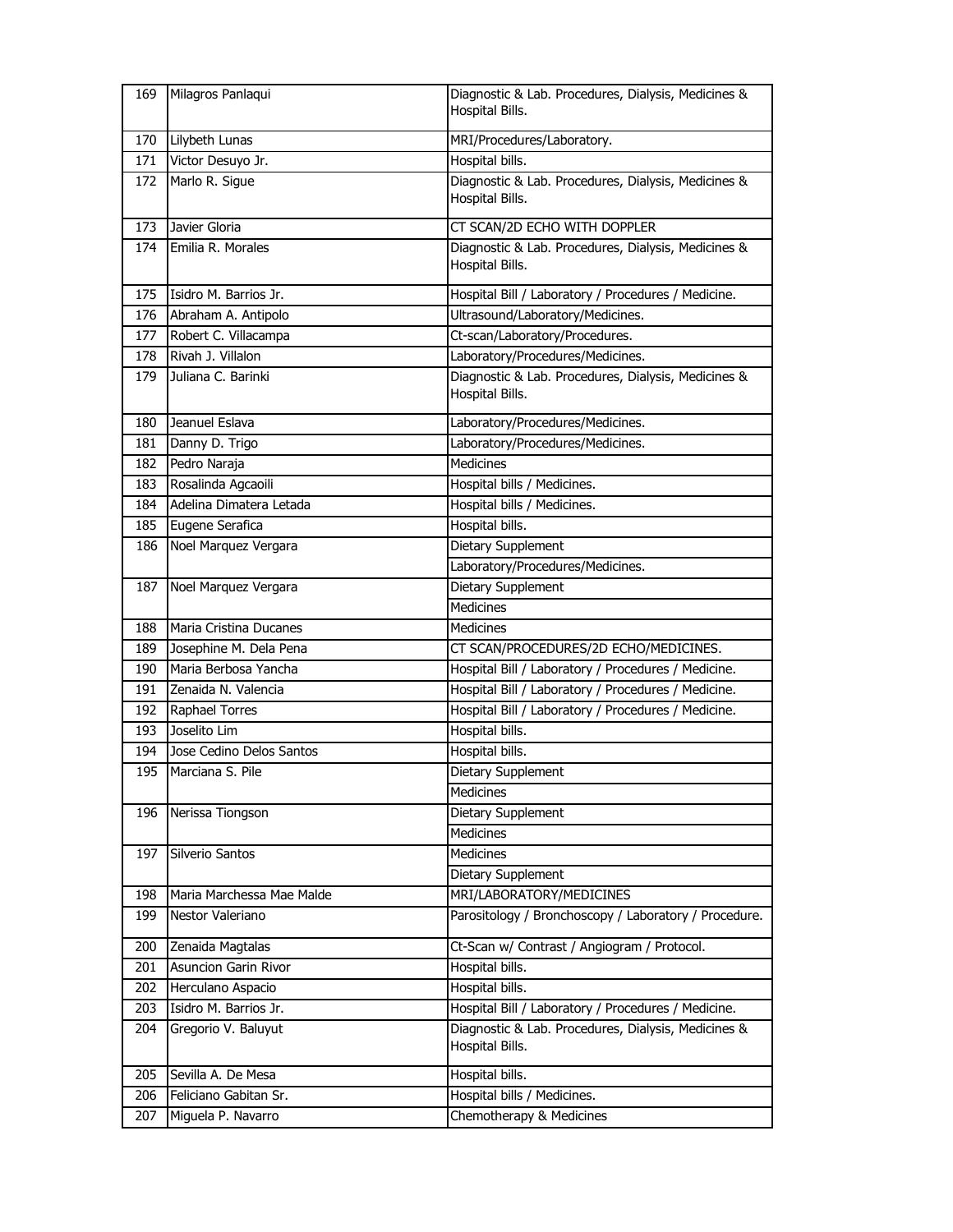| 208 | Ariel Agbalog                 | 2D Echo with Doppler.                                                          |
|-----|-------------------------------|--------------------------------------------------------------------------------|
| 209 | Jaime Talle                   | Hospital Bill / Laboratory / Procedures / Medicine.                            |
| 210 | Josephine Sotto               | Mammogram.                                                                     |
| 211 | Evelyn A. Benamir             | <b>Medicines</b>                                                               |
| 212 | Melchora Aguiling             | CT-Scan                                                                        |
| 213 | Fe Serrano Agcol              | Hospital Bill / Laboratory / Procedures / Medicine.                            |
| 214 | Edilberto Gelera              | CHEMOTHERAPY MEDICINES/LABORATORY<br>PROCEDURES/HOSPITAL BILLS                 |
| 215 | Marissa Ramos.                | Laboratory/Procedures/Medicines.                                               |
| 216 | Aurora Aguirre                | Hospital Bill / Laboratory / Procedures / Medicine.                            |
| 217 | Michaela Flores Codera        | Hospital Bills/Medicines/Diagnostic                                            |
|     |                               | Procedures/Laboratory Procedures.                                              |
| 218 | Olivia P. Bonaobra            | Chest CT-Scan / Laboratory / X-ray                                             |
| 219 | Federico Resuma Yparosa Jr.   | Trachestomy Tube/Diagnostic Procedure.                                         |
| 220 | Ronaldo Ortiz                 | Dietary Supplement                                                             |
|     |                               | Laboratory/Procedures/Medicines.                                               |
| 221 | Maridel B. Burgos             | Chemotherapy & Medicines                                                       |
| 222 | Crisanta D. Abad              | Diagnostic & Lab. Procedures, Dialysis, Medicines &<br>Hospital Bills.         |
| 223 | Joeben B. Asug                | <b>Medicines</b>                                                               |
| 224 | Arielito M. Cajandab          | <b>Hospital Bills</b>                                                          |
| 225 | Lolita M. Oberes              | Hospital Bill / Laboratory Procedures                                          |
| 226 | Janeta Villablanca            | Hospital bills.                                                                |
| 227 | Josephine J. Kimpo            | Hospital bills.                                                                |
| 228 | Antonio Burce.                | Hospital Bill / Laboratory / Procedures / Medicine.                            |
| 229 | Sarah Anne Mercado            | Hospital Billing / Medicine / Laboratory / Procedure /<br>Operation            |
| 230 | Gabriela F. Sarmiento         | Chemotherapy & Medicines                                                       |
| 231 | Evelyn Acong                  | Chemotherapy & Medicines                                                       |
| 232 | Alfredo Tongio Agana.         | <b>Hospital Bills</b>                                                          |
| 233 | Marieta Beldua                | Diagnostic & Lab. Procedures, Dialysis, Medicines &<br>Hospital Bills.         |
| 234 | Federico Yparosa Jr           | Hospital bills.                                                                |
| 235 | Ernesto Andoyo Felias Jr.     | Hospital bills.                                                                |
| 236 | Emma Manalang Ng              | DIETARY/ THERAPY/ MEDICINES/<br><b>I ABORATORY/PROCEDURE/ HB.</b>              |
| 237 | Evelyn A. Benamir             | Laboratory/Procedures/Medicines.                                               |
| 238 | Fatima O. Cotongan            | CT-SCAN/LABORATORY.                                                            |
| 239 | Sevilla A. De Mesa            | Hospital Bill / Laboratory / Procedures / Medicine.                            |
| 240 | Flordeliza Letran Domingo,    | Laboratory/Procedures/Medicines.                                               |
| 241 | Jazmine Princess S. Barrintos | Hospital Bill/Laboratory/Procedure/Radiotherapy.                               |
| 242 | Victor Desuyo Jr.             | Hospital bills / Medicines.                                                    |
| 243 | Mary Ann Salazar Sanguyo      | Hospital bills / Medicines.                                                    |
| 244 | <b>Andres Macas</b>           | Hospital bills / Medicines.                                                    |
| 245 | Ramillo Santiago              | MRI.                                                                           |
| 246 | Clarina Manahan Natividad     | Hospital Bill / Laboratory / Procedures / Medicine.                            |
| 247 | Raymond Raymundo              | <b>Hospital Bills</b>                                                          |
| 248 | Angelita L. Buling            | chemotherapy/laboratory/medicines.                                             |
| 249 | Jerome Jorojoro               | HOSPITAL BILL / MEDICINE / LABORATORY /                                        |
| 250 | Evelyn A. Benamir             | PROCEDURE / CT SCAN/ MRI.<br>Hospital Bill / Laboratory Procedures / Medicines |
|     |                               |                                                                                |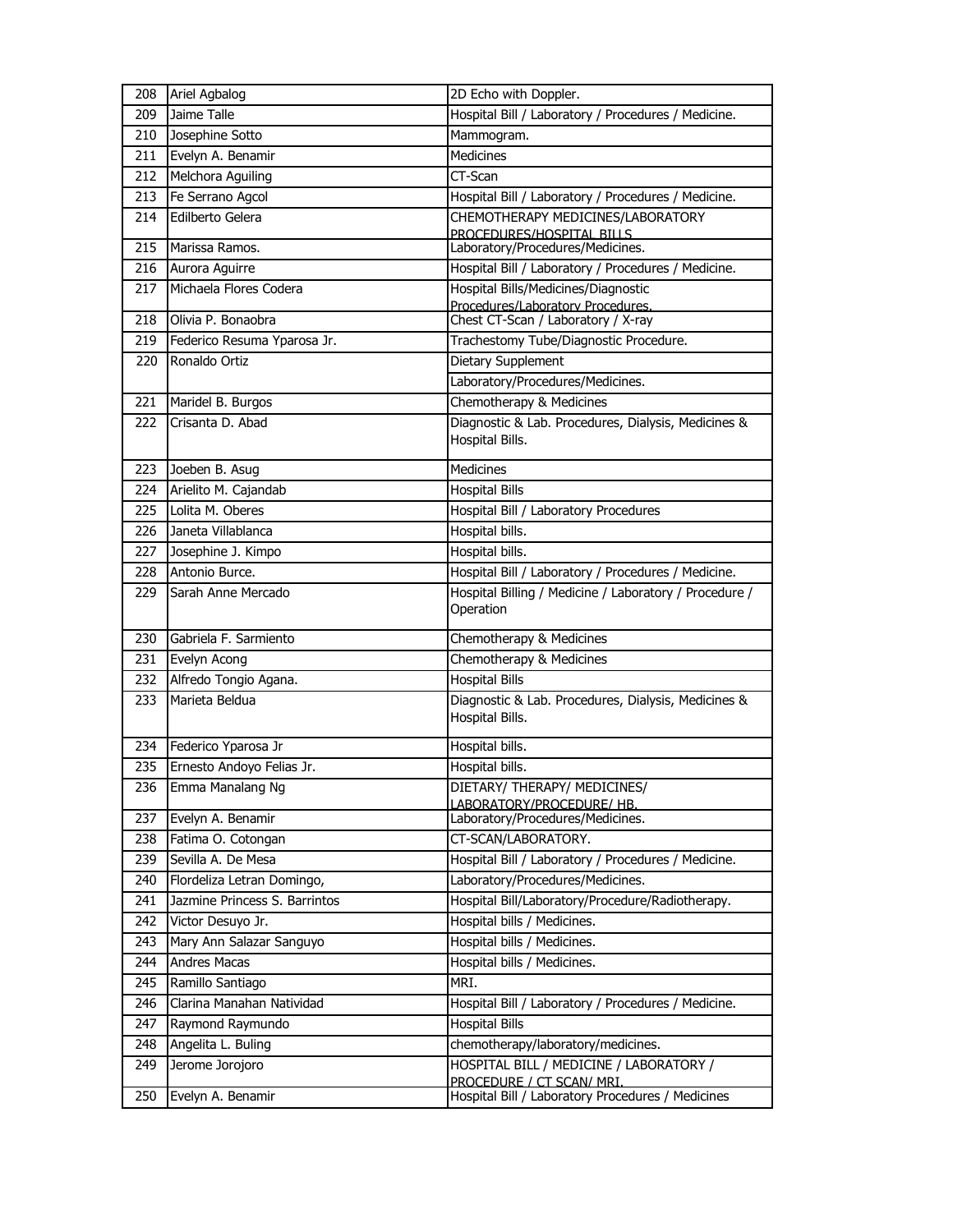| 251 | Ma. Evangeline R. Ditoito                  | Chemotherapy Drugs / Hospital Bills/ Medicines /           |
|-----|--------------------------------------------|------------------------------------------------------------|
| 252 | Gregorio V. Baluyut                        | Laboratory Procedures<br><b>Hospital Bills</b>             |
| 253 | Jose Cortez                                | Hospital Bill / Laboratory Procedures / Medicines          |
| 254 | Crisanta D. Abad                           | Diagnostic & Lab. Procedures, Dialysis, Medicines &        |
|     |                                            | Hospital Bills.                                            |
|     |                                            |                                                            |
| 255 | Adolfo Manao                               | Radiotherapy / Hospital bill.                              |
| 256 | Guillerma B. Vinar,<br><b>Ester Manalo</b> | Hospital bills / Medicines.<br>Hospital bills / Medicines. |
| 257 |                                            |                                                            |
| 258 | Rosalinda Agcaoili                         | Hospital bills / Medicines.                                |
| 259 | Arthur V. Binongcal                        | Dietary Supplement                                         |
|     |                                            | <b>Medicines</b>                                           |
| 260 | Edgardo Banaga                             | Hospital bills / Medicines.                                |
| 261 | Remegias Sabellita                         | Hospital bills / Medicines.                                |
| 262 | Angel Miko R. Sollesta                     | CHEMOTHRAPY/MEDICINE/LABORATORY.                           |
| 263 | Sonny S. Valencia                          | <b>Hospital Bills</b>                                      |
| 264 | Joselito Lim                               | <b>Hospital Bills</b>                                      |
| 265 | Danilo Almario                             | CT Scan/Diagnostic Procedure                               |
| 266 | Crisanta D. Abad                           | Diagnostic & Lab. Procedures, Dialysis, Medicines &        |
|     |                                            | Hospital Bills.                                            |
| 267 | Rogelio C. Ocampo                          | <b>Hospital Bills</b>                                      |
| 268 | Ryan F. Bonita                             | Hospital Bill / Laboratory / Procedures / Medicine.        |
| 269 | Rolan Macabulos Monteron,,                 | Dietary Supplement                                         |
|     |                                            | Laboratory/Procedures/Medicines.                           |
| 270 | Fedencio Merza Jr.                         | Hospital bills.                                            |
| 271 | Reyna Gicana                               | CT-SCAN/LABORATORY/PROCEDURES/2D-                          |
|     |                                            | ECHO/MEDICINES.                                            |
| 272 | Bienvenido Cabug                           | Laboratory/Procedures/Medicines.                           |
| 273 | Glenn D. Corpuz                            | CT Scan/Laboratory Procedure/Procedure.                    |
| 274 | Arlene C. Alvarez                          | CT SCAN/PROCEDURE/HOSPITAL BILL.                           |
| 275 | Caesar Pacio                               | Laboratory/Procedures/Medicines.                           |
| 276 | Merlin M. Bangayan                         | Laboratory/Procedures/Medicines.                           |
| 277 | Violeta Maniebo Garcia                     | Chemotherapy & Medicines                                   |
| 278 | Sonny Salientes Valencia                   | <b>Hospital Bills / Medicines</b>                          |
| 279 | Joselito Lim                               | <b>Hospital Bills / Medicines</b>                          |
| 280 | Victor Desuyo Jr.                          | Hospital Bills / Medicines                                 |
| 281 | Danilo Almario                             | CT-SCAN/MEDICINES/LABORATORY                               |
| 282 | Nerissa Tiongson                           | Laboratory and Medicines                                   |
| 283 | Onofre Tiongson                            | Laboratory/Procedures/Medicines.                           |
|     |                                            | Operation/Diagnostic                                       |
| 284 | Alvin Joy A. Rocaberte                     | Procedures/Laboratories/Medicines/Dialysis/Hospital        |
| 285 | Efren R. Reyes                             | hill<br>Laboratory/Procedures/Medicines.                   |
| 286 | Erlinda D. Gallenero                       | Laboratory/Procedures/Medicines.                           |
| 287 | Reynaldo G. Gallenero                      | Laboratory/Procedures/Medicines.                           |
| 288 | Hobert V. Advento                          | Hospital bills.                                            |
| 289 | Edgardo Narciso                            | Laboratory / Bonescan / UR.                                |
| 290 | Marlyn Gonzalgo                            | CT-Scan.                                                   |
| 291 | Diomedes Magtalas                          | Chemotherapy & Medicines                                   |
| 292 | Angel Rose C. Isidro                       | Dietary Supplement                                         |
|     |                                            | Medicines                                                  |
|     |                                            |                                                            |
| 293 | Amalia M. Malayao                          | UTZ/CT-SCAN/XRAY                                           |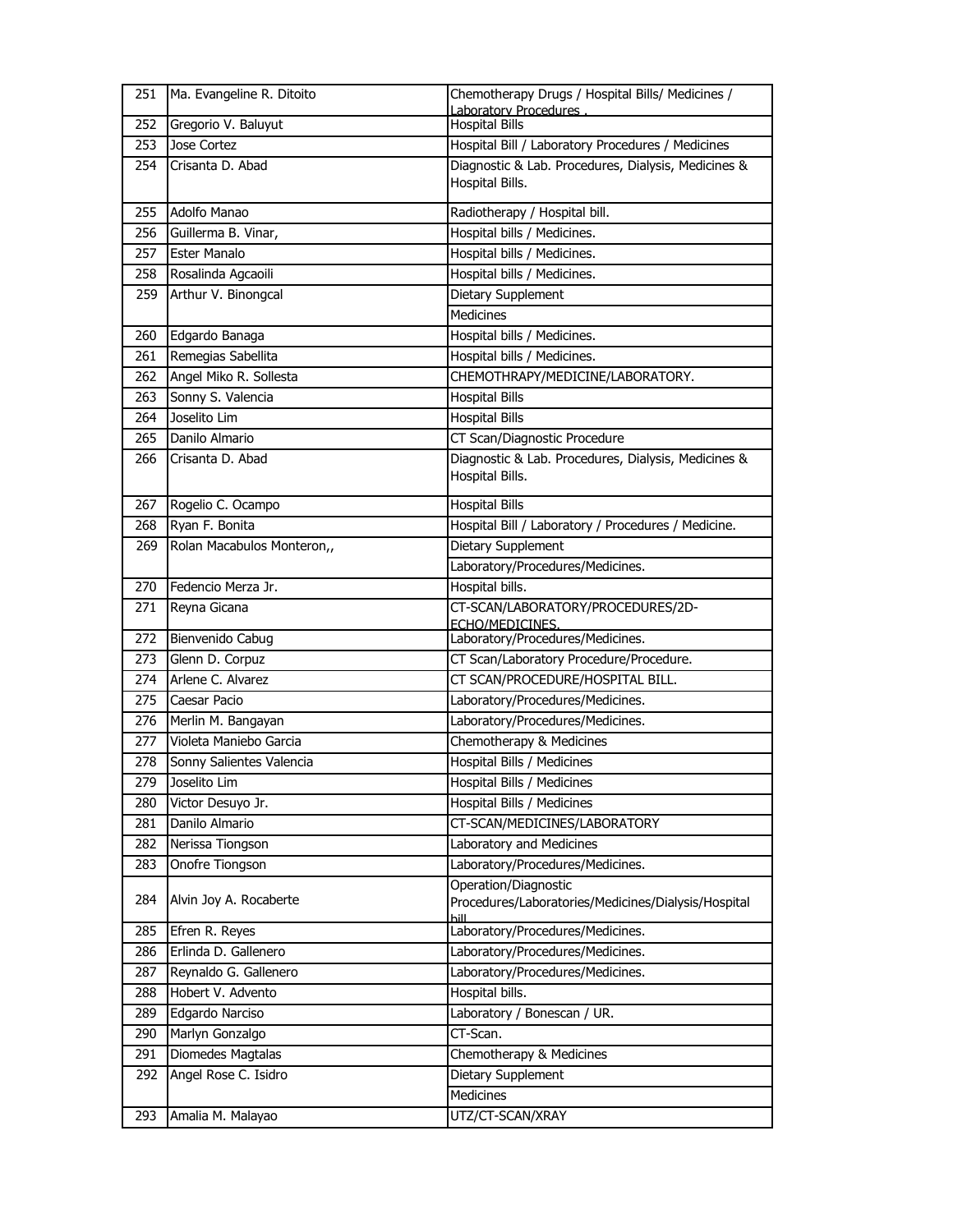| 294 | Mel Francis Griego Gayoma | Hospital bills / Medicines.                                                                  |
|-----|---------------------------|----------------------------------------------------------------------------------------------|
| 295 | Noly A. Tablate           | Medicines                                                                                    |
| 296 | Crisostomo Bulanier       | <b>Medicines</b>                                                                             |
| 297 | Vonn A. Velaquez          | Laboratory/Procedures/Medicines.                                                             |
| 298 | Romulo B. Lanang          | 2D ECHO/LABORATORY.                                                                          |
| 299 | <b>Erick Marco Flores</b> | Hospital Bill / Laboratory / Procedures / Medicine.                                          |
| 300 | Reymart Fernandez Castino | EEG.                                                                                         |
| 301 | Jose Cortez               | Diagnostic & Lab. Procedures, Dialysis, Medicines &<br>Hospital Bills.                       |
| 302 | Gregorio Vitug Baluyot    | Diagnostic & Lab. Procedures, Dialysis, Medicines &<br>Hospital Bills.                       |
| 303 | Mario B. Lasic            | Dietary Supplement                                                                           |
|     |                           | MEDICINES/SUPPLIES.                                                                          |
| 304 | Renato Valenzuela Herrero | Hospital bills / Medicines.                                                                  |
| 305 | Carlos P. Belardo         | Laboratory/Procedures/Medicines.                                                             |
| 306 | Jojit F. Morada           | Hospital bills.                                                                              |
| 307 | Dexter V. Magbagay        | DIAGNOSTIC/LABORATORY/PROCEDURES                                                             |
| 308 | Ed Atrick Quinto          | Dietary Supplement                                                                           |
|     |                           | <b>Medicines</b>                                                                             |
| 309 | Rosalinda Agcaoili        | <b>Hospital Bills</b>                                                                        |
| 310 | Ma. Evangeline R. Ditoito | 3. Chemotherapy / Hospital Bill / Laboratory /                                               |
|     |                           | Procedures<br>/ Medicines                                                                    |
| 311 | <b>Emilie Gonzales</b>    | Laboratory/Procedures/Medicines.                                                             |
| 312 | Efren Delos Reyes         | CT SCAN/PROCEDURE/HOSPITAL BILL.                                                             |
| 313 | <b>Wilbert Macotocruz</b> | Laboratory/Procedures/Medicines.                                                             |
| 314 | Olivia F. Santos,         | MRI/Laboratory/Medicines.                                                                    |
| 315 | Frederick F. Genovia      | Laboratory and Medicines                                                                     |
|     |                           |                                                                                              |
| 316 | Victor C. Fullon          | THERAPY/HOSPITAL BILLS/MEDICINES/DIAGNOSTIC<br>PROCEDURES/LABORATORY/SUPPLIES.               |
|     |                           | Dietary Supplement                                                                           |
| 317 | Jojo Y. Mendoza           | Hospital Bill / Laboratory / Procedures / Medicine.                                          |
| 318 | Mario C. Mago             | medicines and supplies                                                                       |
| 319 | Milagros Panlaqui         | Hospital bills.                                                                              |
| 320 | Karissa Blanche Sauva     | Hospital bills / Medicines.                                                                  |
| 321 | Danilo T. Indon.          | Chemotherapy & Medicines                                                                     |
| 322 | Rodolfo Lamboloto         | Hospital bills / Medicines.                                                                  |
| 323 | Mario B. Lasic            | Dietary Supplement                                                                           |
|     |                           | MEDICINES/SUPPLIES.                                                                          |
| 324 | Kim Paulo Santos          | Hospital bills.                                                                              |
| 325 | Josephine J. Kimpo        | Hospital bills.                                                                              |
| 326 | Rodel Obana               | Hospital bills.                                                                              |
| 327 | Gilbert H. Soco           | SUPPLIES/HOSPITAL BILLS/DIAGNOSTIC<br>PROCEDURES/LABORATORY/MEDICINES.<br>Dietary Supplement |
| 328 | Ramon Ayo                 | <b>Hospital Bills</b>                                                                        |
| 329 | Marilou Laborera          | Biopsy.                                                                                      |
| 330 | Maurita G. Refulgente     | Radiation Therapy.                                                                           |
| 331 | Redentor Masaganda        | Medicines                                                                                    |
| 332 | Raul Joshua Claveria      | Laboratory/Procedures/Medicines.                                                             |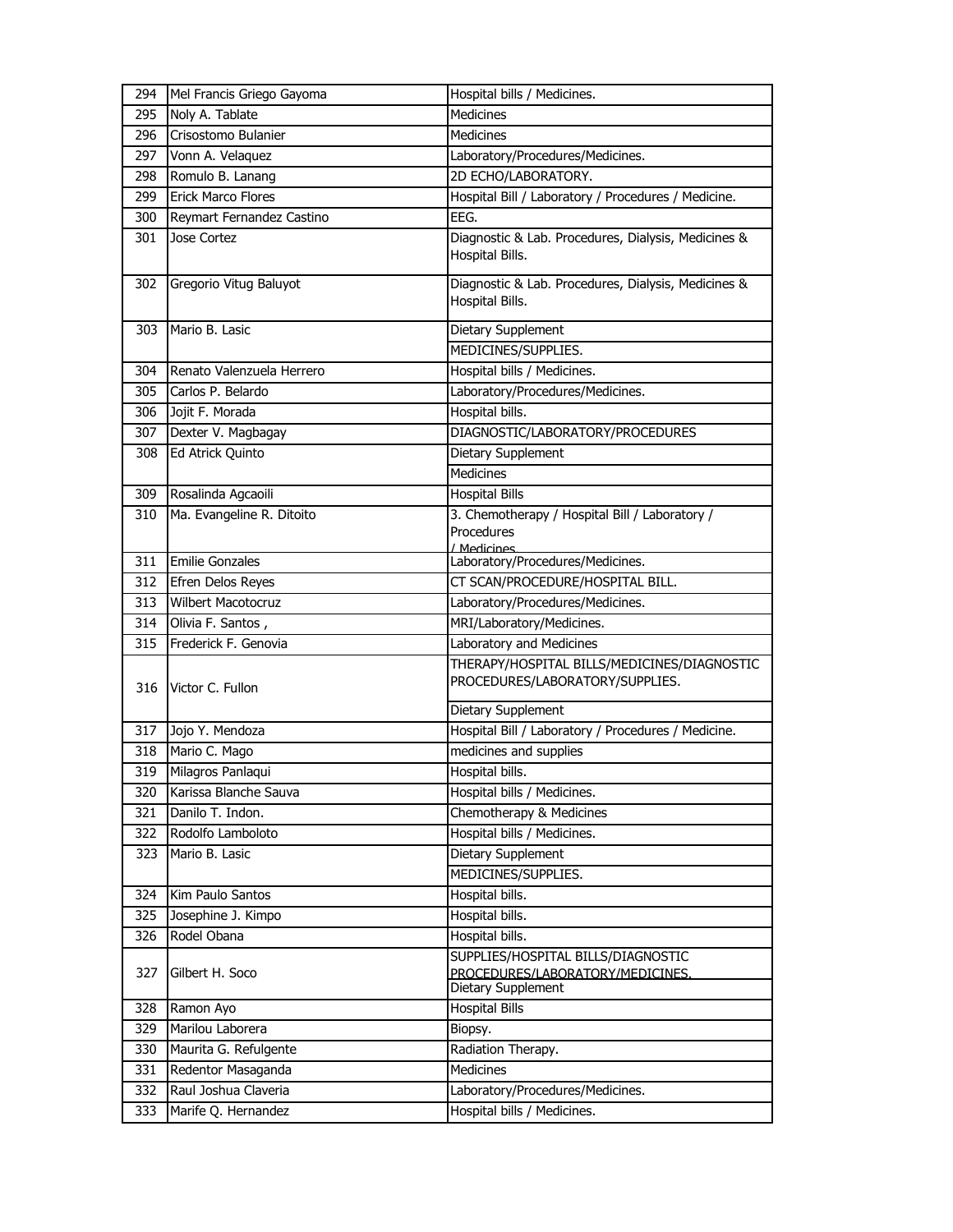| 334 | Leonardo Apalla               | Chest CT Scan/ Xray                                 |
|-----|-------------------------------|-----------------------------------------------------|
| 335 | Lydia N. Dela Torre           | Chemotherapy & Medicines                            |
| 336 | Helen Roselco                 | Hospital bills.                                     |
| 337 | Janna Villablanca             | Hospital bills.                                     |
| 338 | Raphael Torres                | Hospital bills.                                     |
| 339 | Minerva Isubol                | <b>Medicines</b>                                    |
| 340 | Reynaldo Catamin              | Hospital bills.                                     |
| 341 | Nemesio Bausin                | Hospital bills.                                     |
| 342 | Francisco Danilo Delos Santos | Hospital bills.                                     |
| 343 | Maximo Lansang Jr.            | Hospital bills.                                     |
| 344 | Marilou Modesto Recto         | Laboratory / Hospital Bills.                        |
| 345 | Julio P. Agluba               | Hospital bills.                                     |
| 346 | Alejandro A. Pascual          | Hospital bills.                                     |
| 347 | Rizalino A. Bertes            | Hospital bills.                                     |
| 348 | Lydia N. Dela Torre           | 3. Chemotherapy / Hospital Bill / Laboratory /      |
|     |                               | Procedures                                          |
| 349 | Mary Ann Salazar Sanguyo      | / Medicines<br>Hospital bills / Medicines.          |
| 350 | Francisco Dauag Simangan      | Hospital bills / Medicines.                         |
| 351 | Maria C. Dimailig             | Medicines                                           |
| 352 | Remedios Sabellita            | Hospital bills / Medicines.                         |
| 353 | Mel Francis Griego Gayoma     | Hospital Bill / Laboratory / Procedures / Medicine. |
| 354 | Raul Joshua Claveria          | Laboratory/Procedures/Medicines.                    |
| 355 | Marife Q. Hernandez           | Hospital bills / Medicines.                         |
| 356 | Edna S. Cabusao               | Hospital Bill / Laboratory / Procedures / Medicine. |
| 357 | Norma G. Rabang               | Hospital bills / Medicines.                         |
| 358 | Gina-marie Beley Cendana      | Hospital Bill / Laboratory / Procedures / Medicine. |
| 359 | George M. Sta. Ana            | <b>Medicines</b>                                    |
| 360 | Fortunato Cumla Doroteo       | Hospital Bills                                      |
| 361 | Alfredo P. Villanueva         | Hospital bills / Medicines.                         |
| 362 | Allan Caballa                 | Hospital bills / Medicines.                         |
| 363 | Edgardo Lim                   | Hospital bills / Medicines.                         |
| 364 | Adelina Dimatera Letada       | Hospital bills / Medicines.                         |
| 365 | Eduardo M. Viray              | Hospital Bill / Laboratory / Procedures / Medicine. |
| 366 | Luzviminda H. Cruz            | Laboratory/Procedures/Medicines.                    |
| 367 | Jovita D. Taquintic           | Medicines                                           |
| 368 | Jennifer M. Oliveros          | Laboratory/Procedures/Medicines.                    |
| 369 | Marciano Fernando Jr.         | <b>Medicines</b>                                    |
| 370 | Jose Wilson S. Nieto          | Hospital bills / Medicines.                         |
| 371 | Perfecto Viola De Belen       | Dietary Supplement                                  |
|     |                               | <b>Medicines</b>                                    |
| 372 | Anelito Cajandab              | Hospital bills / Medicines.                         |
| 373 | Evelyn A. Benamir             | Chemotherapy & Medicines                            |
| 374 | Jose Cortez                   | Hospital bills / Medicines.                         |
| 375 | Pablo S. Magat                | Hospital bills.                                     |
| 376 | Jose Gerardo S. Laurora       | Medicines                                           |
| 377 | Rogelio C. Ocampo             | Hospital bills / Medicines.                         |
| 378 | Raphael Torres                | Hospital bills / Medicines.                         |
| 379 | Florencia De Jesus Argel      | Diagnostic & Lab. Procedures, Dialysis, Medicines & |
|     |                               | Hospital Bills.                                     |
| 380 | Arthur J. Zamora              | Hospital bills.                                     |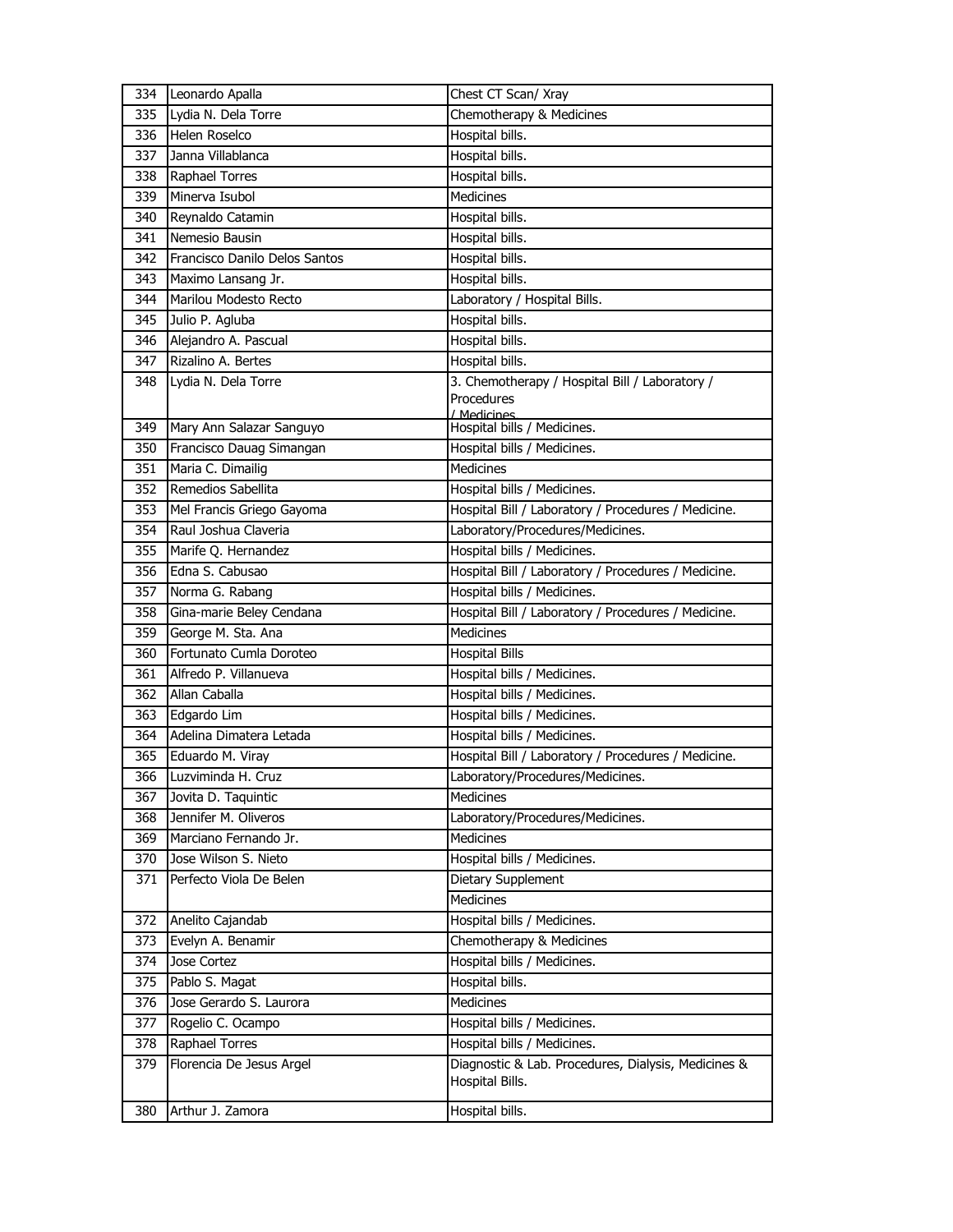Total Patient: 380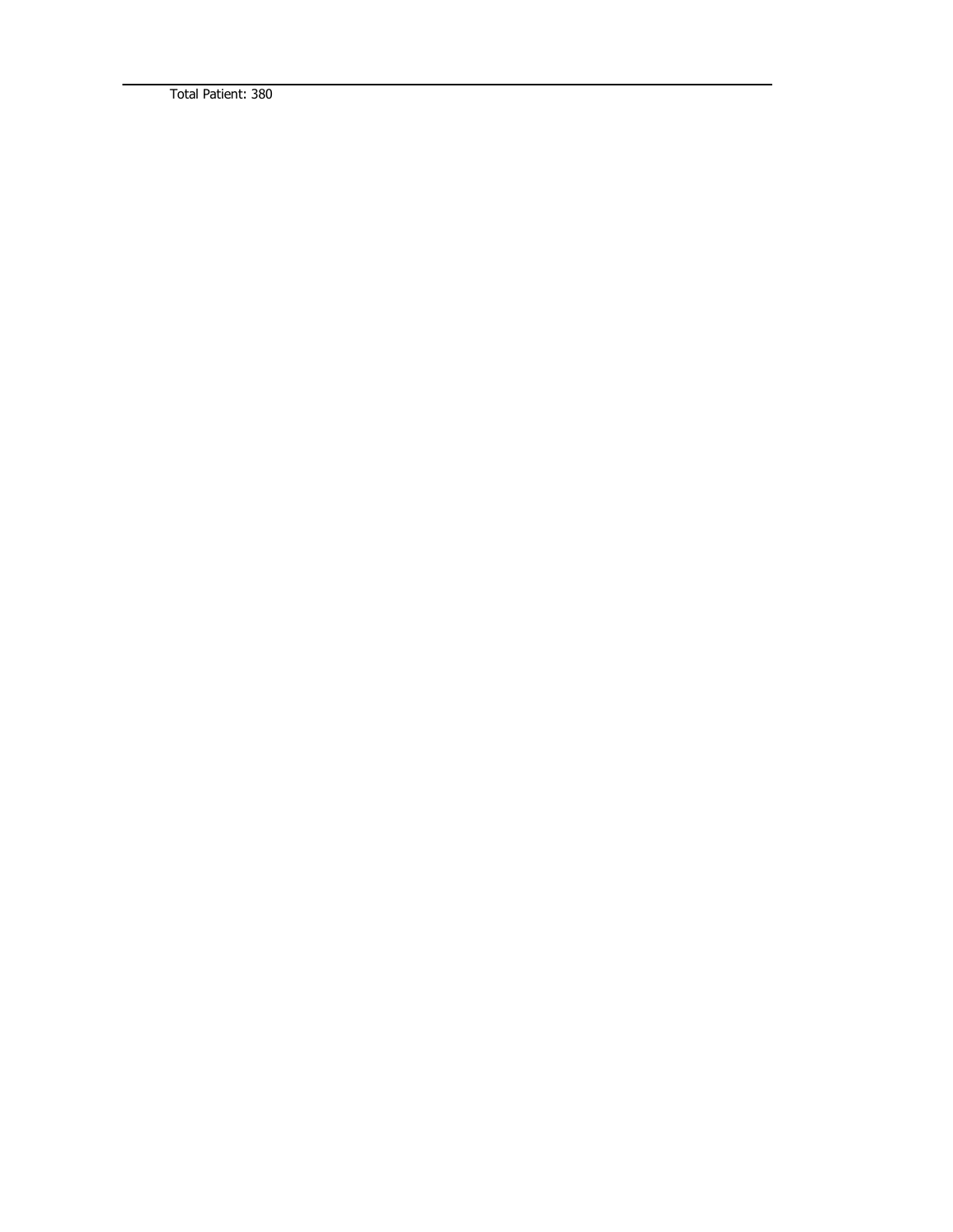

For the month of April year 2020 LUNG CENTER OF THE PHILIPPINES

| No #           | <b>Name of Patient</b>                          | <b>Assistance</b>                                                |
|----------------|-------------------------------------------------|------------------------------------------------------------------|
| 1              | Rosalina Madlangbayan                           | HOSPITAL BILL.                                                   |
| $\overline{2}$ | Arline Ibana                                    | HOSPITAL BILL.                                                   |
| 3              | Elizabeth Pacheco Villanueva.,                  | Chemotherapy                                                     |
| 4              | Nerberta R. Buella                              | HOSPITAL BILL.                                                   |
| 5              | Wally G. Hilutin                                | HOSPITAL BILL.                                                   |
| 6              | Diamante Adolfo                                 | HOSPITAL BILL.                                                   |
| $\overline{7}$ | Antonio Laluan Regaspi                          | HOSPITAL BILL.                                                   |
| 8              | Joyce Espeniola                                 | HOSPITAL BILL.                                                   |
| 9              | Evelyn Acong                                    | CHEMO DRUGS/LABORATORY                                           |
| 10             |                                                 | PROCEDURES/MEDICINES/CHEMOTHERAPY.<br>HOSPITAL BILL.             |
|                | Rihanna Danielle Mayamaya<br>Alicia A. Billutes | <b>HOSPITAL BILL.</b>                                            |
| 11             |                                                 |                                                                  |
| 12             | Emerenciana Natividad Reyes                     | Implant, Surgery, Hospital Bill.                                 |
| 13             | <b>Bhrayan Delos Santos</b>                     | hospital bills/Medicines/Laboratory Procedure/X-Ray/CT-<br>Scan. |
|                |                                                 |                                                                  |
| 14             | Rosemarie Berches                               | DIETARY SUPP/HEMODIALYSIS/MEDICINES.                             |
| 15             | Elizabeth O. Villanueva                         | Radio Theraphy / Dialysis / Hospital Bills / Medicines           |
| 16             | Elizabeth O. Villanueva                         | radiotherapy/chemo./lab./meds/hospital bills.                    |
| 17             | Gina Marie B. Cendaoa                           | BONE MARROW, HOSPITAL BILL & MEDICINE,                           |
| 18             | Jeffrey De Castro                               | PROCEDURES.<br>Surgery, Laboratory, Medicine, Hospital Bill, and |
|                |                                                 | Professional Fee.                                                |
| 19             | Gina-marie Beley Cendana                        | Diagnostic & Lab. Procedures, Dialysis, Medicines &              |
|                |                                                 | Hospital Bills.                                                  |
| 20             | Eduardo M. Viray                                | Hospital Bill / Laboratory / Procedures / Medicine.              |
| 21             | Julieta Alcantara Jaramilla                     | HOSPITAL BILL.                                                   |
| 22             | Carolina R. Peret                               | Hospital Bill / Laboratory / Procedures / Medicine.              |
| 23             | Florentino L. Madrid                            | <b>HOSPITAL BILL.</b>                                            |
| 24             | Alicia Bringas Buenavista                       | HOSPITAL BILL.                                                   |
| 25             | Roger Puno                                      | HOSPITAL BILL.                                                   |
| 26             | Alfredo Agana                                   | HOSPITAL BILL.                                                   |
| 27             | Xydale Ajesta Zaldivar                          | Hospital bills.                                                  |
| 28             | Anesia A. Balanse                               | HOSPITAL BILL.                                                   |
| 29             | Glecita Dela Cruz                               | <b>HOSPITAL BILL.</b>                                            |
| 30             | Michael De Leon                                 | HOSPITAL BILL.                                                   |
| 31             | Bueno M. Jopia                                  | CHEMOTHERAPY/CHEMO DRUGS                                         |
| 32             | Carolina R. Peret                               | <b>HOSPITAL BILL.</b>                                            |
| 33             | Lolita B. Bangayan                              | Laboratory/Procedures/Medicines.                                 |
| 34             | Joshua S. Tejero                                | CHEMOTHERAPY/CHEMO DRUGS/HOSPITAL BILL.                          |
| 35             | Shaira Kristelle C. Ramirez                     | Procedures                                                       |
| 36             | Noel Marquez Vergara                            | Dietary Supplement/Laboratory/Medicines.                         |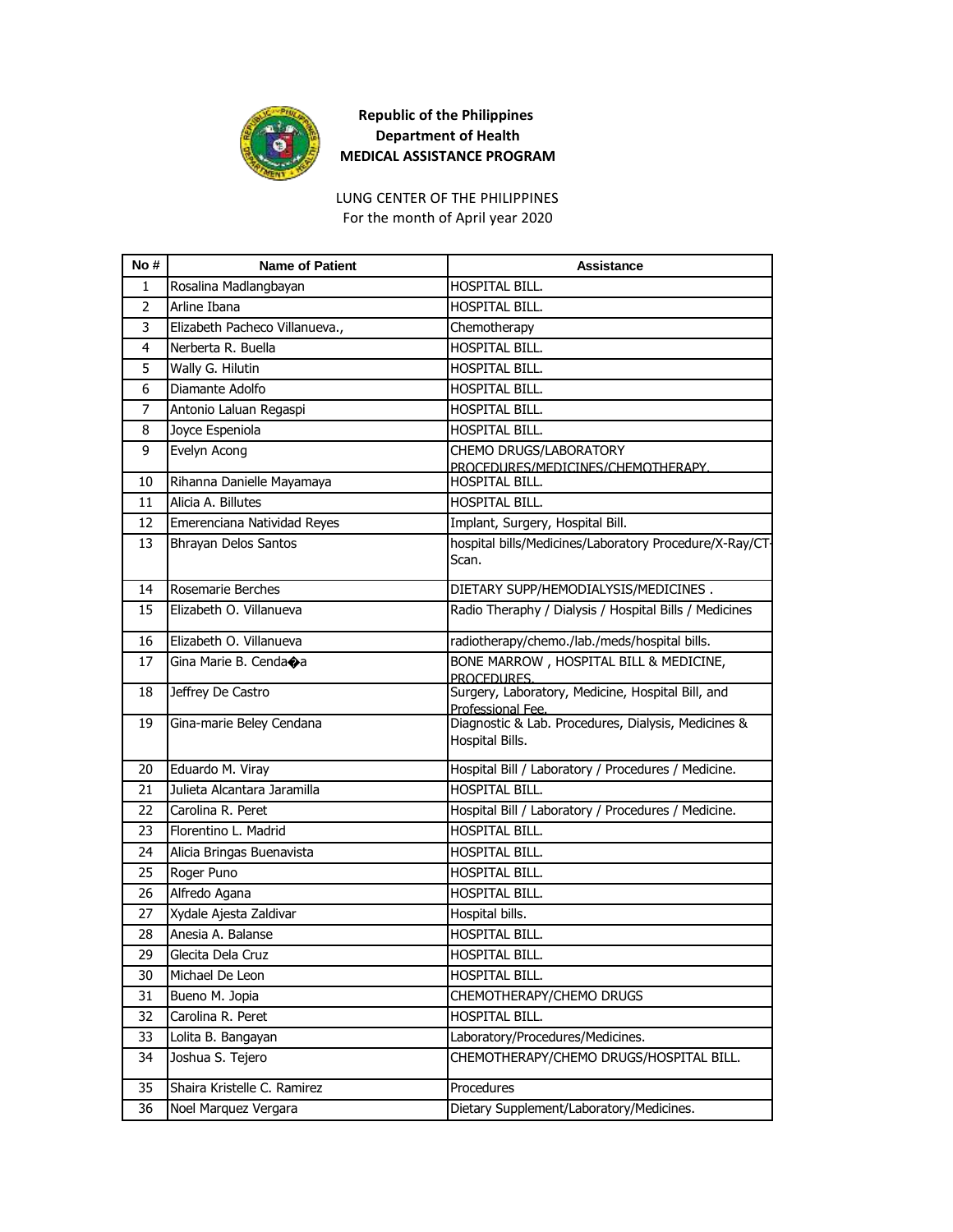| 37 | Albino Corre               | CT SCAN, HOSPITAL BILL, PROCEDURE, MEDICINES                                                 |
|----|----------------------------|----------------------------------------------------------------------------------------------|
| 38 | Lydia N. Dela Torre        | Chemo Drugs/Chemotherapy/ Hospital Bills.                                                    |
| 39 | Carmencita De Leon Aquilar | Biopsy, Laboratory Procedure, hospital bill.                                                 |
| 40 | Candido Santos             | <b>Medicines</b>                                                                             |
| 41 | Noly A. Tablate            | <b>Medicines</b>                                                                             |
| 42 | Elizabeth O. Villanueva    | Chemotherapy, Diagnostic Procedure & Chemo drugs                                             |
| 43 | Roberto F. Isidro Jr.      | Procedures                                                                                   |
| 44 | Nelita A. Quinto           | <b>HOSPITAL BILL.</b>                                                                        |
| 45 | Alfredo Escala Besa        | <b>HOSPITAL BILL.</b>                                                                        |
| 46 | Emmanuel Doce Bagtas       | HOSPITAL BILL.                                                                               |
| 47 | Melanie T. Paragatos       | Hospital Bill / Laboratory / Procedures / Medicine.                                          |
| 48 | Lito Perez Morada          | <b>DIETARY</b><br>SUPPLEMENTS/MEDICINES/LAB.PROCEDURES.                                      |
| 49 | Marilou Laborera           | Diagnostic Procedures, Laboratory Test and Medicines                                         |
| 50 | Deolito T. Tud             | <b>HOSPITAL BILL.</b>                                                                        |
| 51 | Arthur V. Binongcal        | <b>HOSPITAL</b><br>BILL/OPERATION/LABORATORY/DIAGNOSTIC<br>PROCEDURES/MEDICAL SUPPY/MEDICINE |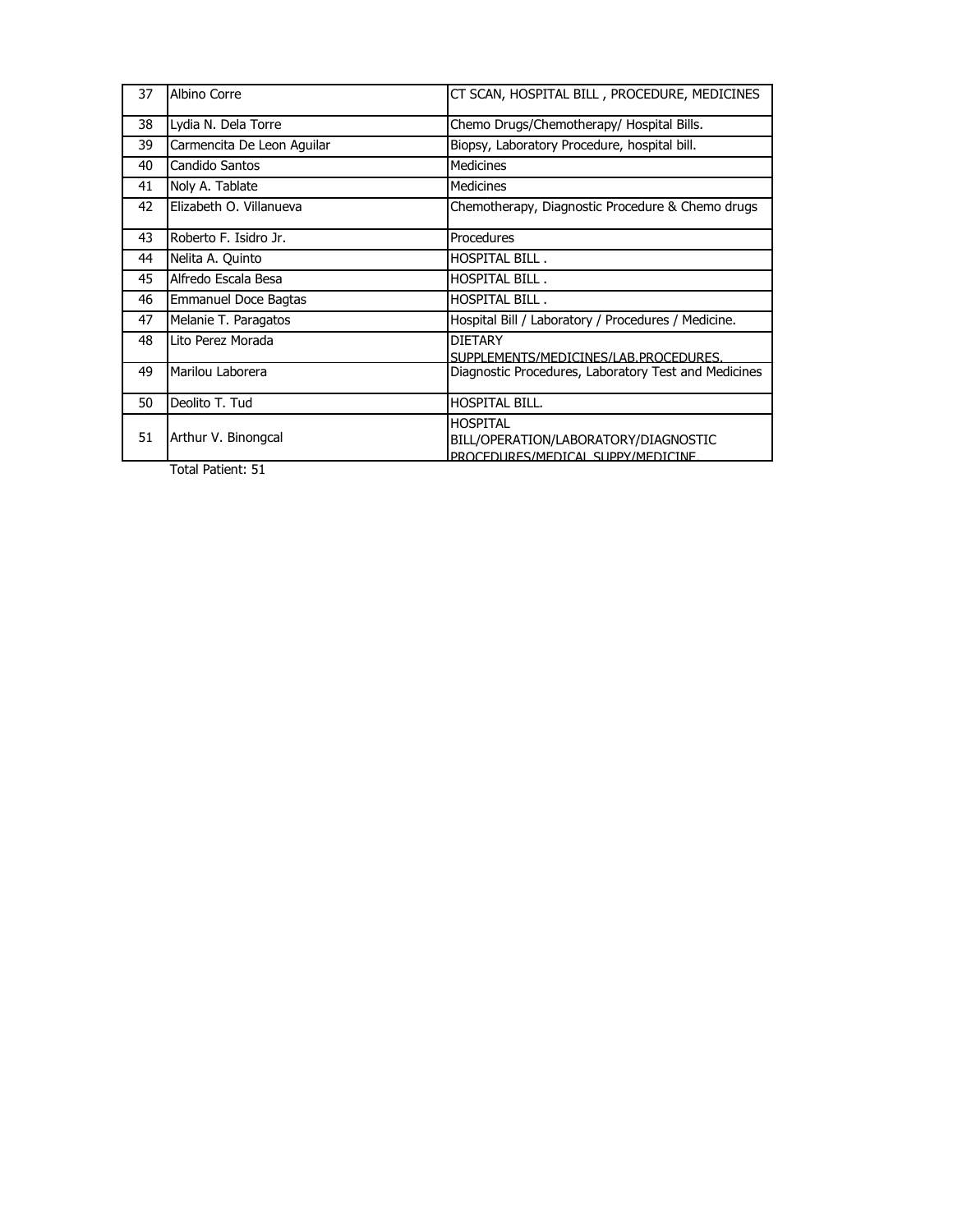

For the month of May year 2020 LUNG CENTER OF THE PHILIPPINES

| No#            | <b>Name of Patient</b>      | <b>Assistance</b>                                   |
|----------------|-----------------------------|-----------------------------------------------------|
| 1              | Cecilia Z. Suaiso           | Medicines/laboratory/diagnostic procedures          |
| $\overline{2}$ | Elias Saludario             | laboratory/medicines/central supplies.              |
| 3              | Rose Provido Mendoza        | Hospital Bill / Laboratory / Procedures / Medicine. |
| 4              | Carolina R. Peret           | HOSPITAL BILL.                                      |
| 5              | Feliciano Gabitan           | HOSPITAL BILL.                                      |
| 6              | <b>Andres Macas</b>         | <b>HOSPITAL BILL.</b>                               |
| 7              | John Carlo C. Flores        | HOSPITAL BILL.                                      |
| 8              | Amalia Yumol                | HOSPITAL BILL.                                      |
| 9              | Mark Lester H. Delos Reyes  | HOSPITAL BILL.                                      |
| 10             | Alvin V. Santiago.          | Hospital Bill / Laboratory Procedures               |
| 11             | Mila Orlina                 | <b>Medicines</b>                                    |
| 12             | Rose Provido Mendoza        | Hospital Bill / Laboratory / Procedures / Medicine. |
| 13             | Andres B. Britanico         | Hospital bills.                                     |
| 14             | Aurea R. Britanico          | Hospital bills.                                     |
| 15             | Ma. Divina Cruz Ortega      | Hospital Bill / Laboratory / Procedures / Medicine. |
| 16             | Ma. Divina Cruz Ortega      | Hospital Bill / Laboratory / Procedures / Medicine. |
| 17             | Jack Gabriel S. Dagusen     | Operation/Implant/Hospital bill.                    |
| 18             | Raymond Raymundo            | Hospital bills.                                     |
| 19             | Ma. Divina Cruz Ortega      | Hospital Bill / Laboratory / Procedures / Medicine. |
| 20             | Rivah J. Villalon           | CHEMOTHERAPY/LABORATORY/HOSPITAL BILL.              |
| 21             | Helen Roselco               | Hospital bills.                                     |
| 22             | Ma. Divina Cruz Ortega      | Hospital Bill / Laboratory / Procedures / Medicine. |
| 23             | Julieta Alcantara Jaramilla | Hospital bills.                                     |
| 24             | Lester Largado              | Hospital bills.                                     |
| 25             | Leonardo A. Baria           | Laboratory/Procedures/Medicines.                    |
| 26             | Jaypee Sebastian            | Hospital bills.                                     |
| 27             | Raymond Raymundo            | Hospital bills.                                     |
| 28             | Francis Belolo              | Hospital bills.                                     |
| 29             | Janeta Villablanca          | Hospital bills.                                     |
| 30             | Minerva Isubol              | <b>Medicines</b>                                    |
| 31             | Reynaldo Catamin            | Hospital bills.                                     |
| 32             | Eufelina C. Mariano         | Hospital bills.                                     |
| 33             | Mercidita L. Vallenas       | Hospital bills.                                     |
| 34             | Tarciana S. Taboso          | Hospital bills.                                     |
| 35             | Elizabeth O. Villanueva     | Chemotherapy & Medicines                            |
| 36             | Evelyn A. Benamir           | Chemotherapy/Laboratory/Medicines/Hospital bill.    |
| 37             | Sandy Sososco               | MEDICINES/BIOPSY/LAB.PROCEDURES.                    |
| 38             | Tarciana S. Taboso          | Hospital bills.                                     |
| 39             | Virgilio Reyes              | CT SCAN/LABORATORY PROCEDURES/MEDICINES.            |
| 40             | Maricel H. Antoy            | Laboratory/Procedures/Medicines.                    |
| 41             | <b>Flordeliz Aviles</b>     | Hospital Bill / Laboratory / Procedures / Medicine. |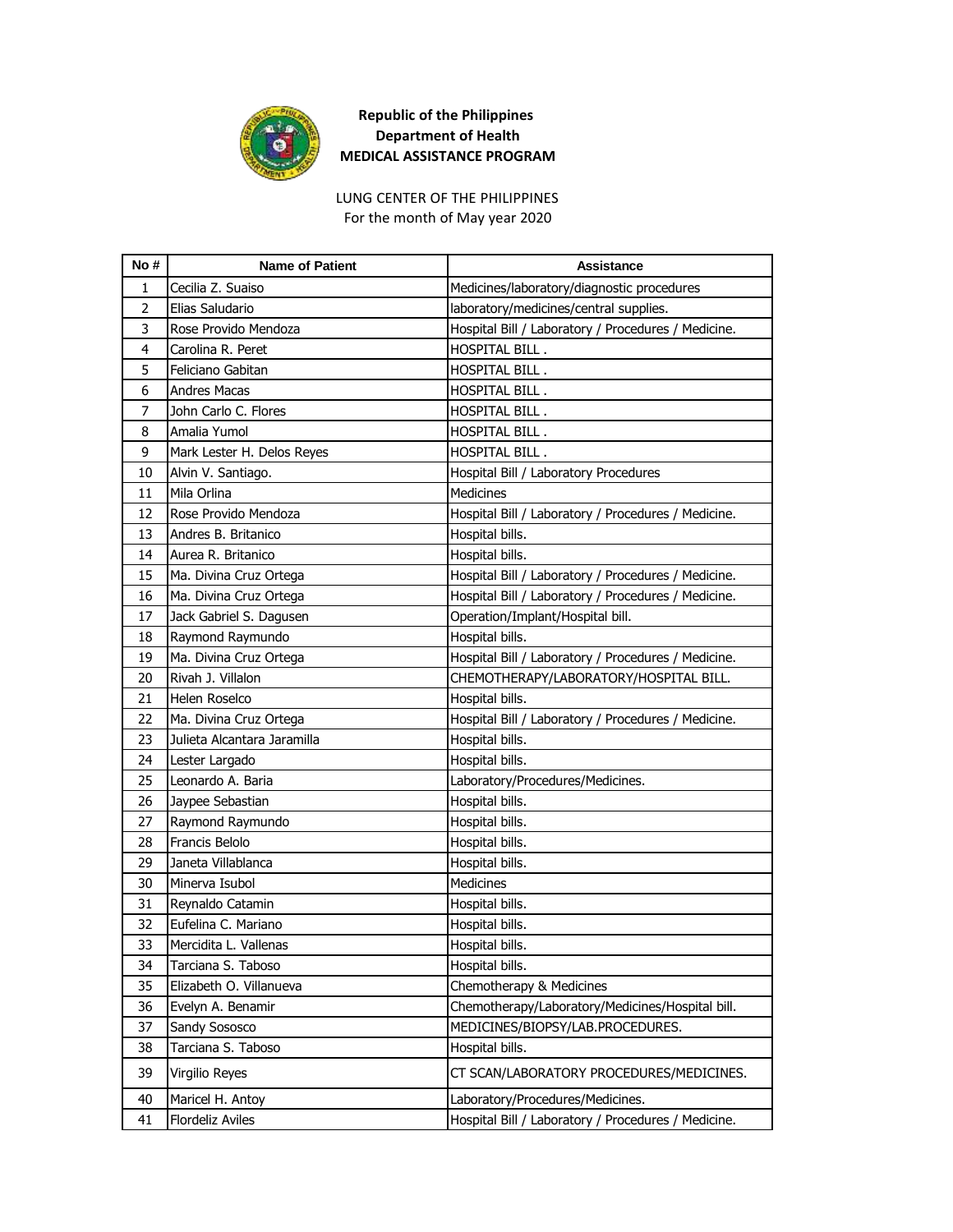| 42 | Florencio De Vera            | Chemotherapy & Medicines                                                  |
|----|------------------------------|---------------------------------------------------------------------------|
| 43 | Yeresita Soriano             | Laboratory/Procedures/Medicines.                                          |
| 44 | Daniel Abraham Mayor         | Hospital bill/Chemo therapy/Laboratory/Diagnostic<br>Procedure/Medicines. |
| 45 | Ma. Divina Cruz Ortega       | Hospital bills.                                                           |
| 46 | Benjamin Bernardino          | Hospital Bills/Medicines.                                                 |
| 47 | Elizbeth Villanueva          | Chemotherapy/Hospital                                                     |
|    |                              | bills/Laboratory/Procedure/Medicines,.                                    |
| 48 | Teresita F. Limos            | Medicines/Dietary Supplement                                              |
| 49 | Gemma Santos,                | CT Scan.                                                                  |
| 50 | Remedios Sanchez,.           | <b>Medicines</b>                                                          |
| 51 | Maria C,. Pascua.            | BIOPSY/CT SCAN/ HOSPITAL BILL/ MEDICINES.                                 |
| 52 | Maria Isabelita F. Tolentino | MEDICINES/XRAY/PROCEDURE.                                                 |
|    |                              | Dietary Supplement                                                        |
| 53 | Edgardo Tolentino.           | Procedures.                                                               |
|    |                              | Dietary Supplement                                                        |
| 54 | Tarciana S. Taboso           | Hospital bills.                                                           |
| 55 | John Carlo C. Flores         | Hospital bills.                                                           |
| 56 | <b>Asuncion Garin Rivor</b>  | Hospital bills.                                                           |
| 57 | Dominador N. Cabello         | diagnostic procedures/lab.procedures/chemo drugs.                         |
| 58 | Angelita Brequillo Agsalud   | CT-Scan                                                                   |
| 59 | Fermin Dugay Jr.             | CT-Scan                                                                   |
| 60 | Deolito T. Tud               | Hospital bills / Medicines.                                               |
| 61 | Vilper Palmerola             | Dietary Supplement                                                        |
|    |                              | Laboratory/Procedures/Medicines.                                          |
| 62 | Monalinda Agsalud            | Hospital bills.                                                           |
| 63 | Joy M. Vaflor                | Radiotheraphy/Laboratory/Medicines.                                       |
|    |                              | dialysis/chemotherapy/hospital                                            |
| 64 | Ma. Divina Cruz Ortega       | bills/laboratory/procedures/diagnostic<br>procedures/medicines.           |
|    |                              | dialysis/chemotherapy/hospital                                            |
| 65 | Ma. Divina Cruz Ortega       | bills/laboratory/procedures/diagnostic                                    |
|    |                              | procedures/medicines.                                                     |
| 66 | Rivah J. Villalon            | hospital bill/chemotheraphy/laboratory/medicine.                          |
| 67 | Gina-marie Beley Cendana     | Hospital Bill / Laboratory / Procedures / Medicine.                       |
| 68 | Raymond Raymundo             | Hospital bills / Medicines.                                               |
| 69 | Elizabeth O. Villanueva      | CHEMOTHERAPY / RADIOTHERAPY / PROCEDURES.                                 |
| 70 | Vilper Palmerola             | Dietary Supplement                                                        |
|    |                              | Medicines                                                                 |
| 71 | Vilper Palmerola             | Dietary Supplement                                                        |
|    |                              | Medicines                                                                 |
| 72 | Vilper Palmerola             | Dietary Supplement                                                        |
|    |                              | Medicines                                                                 |
| 73 | Vilper Palmerola             | Dietary Supplement                                                        |
|    |                              | Medicines                                                                 |
| 74 | Vilper Palmerola             | Dietary Supplement                                                        |
|    |                              | Medicines                                                                 |
| 75 |                              | Dietary Supplement                                                        |
|    | Vilper Palmerola             | Medicines                                                                 |
|    |                              | Dietary Supplement                                                        |
| 76 | Vilper Palmerola             | Medicines                                                                 |
|    |                              | Hospital Bill / Laboratory / Procedures / Medicine.                       |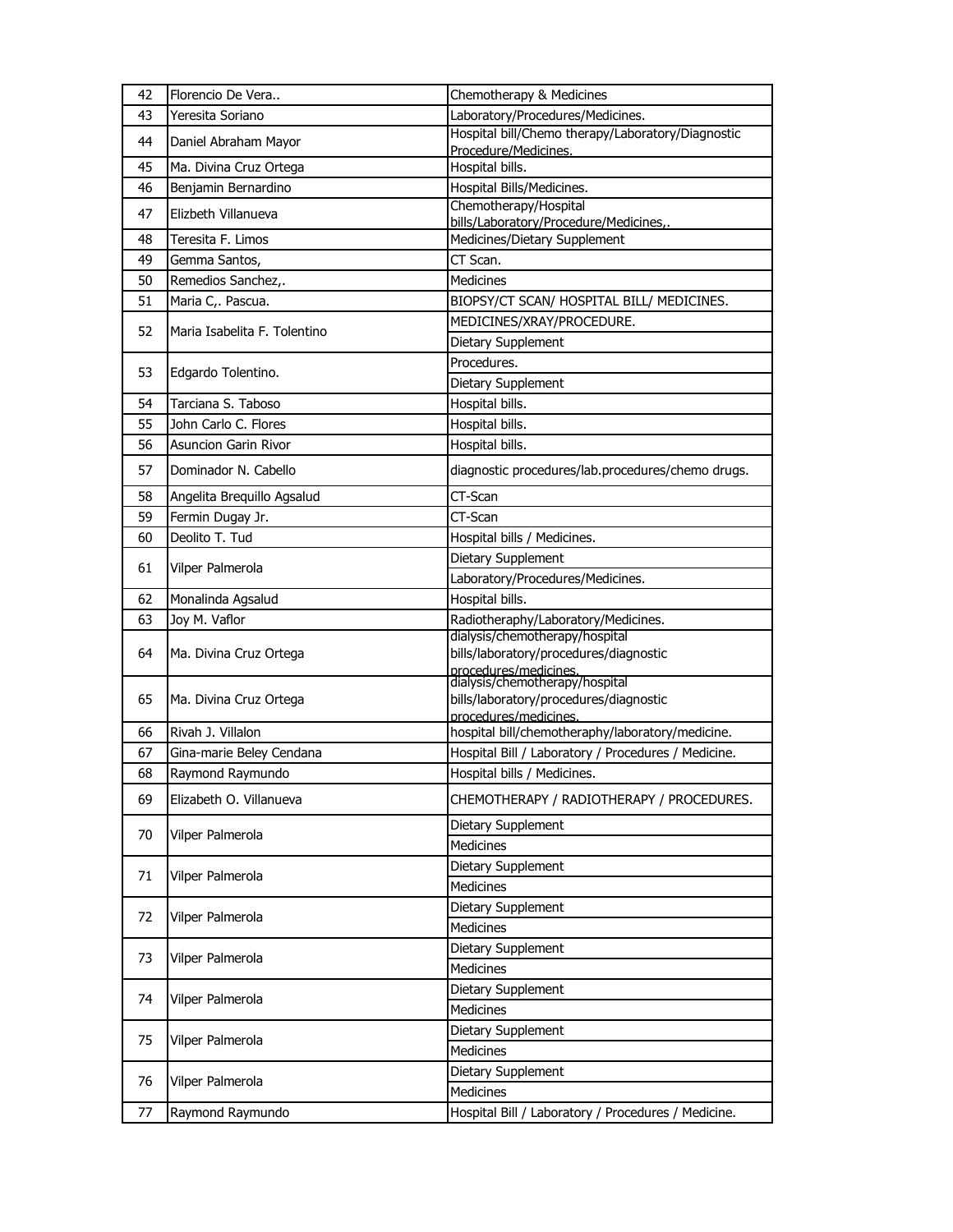| 78  | Benjamin Mandal Jr            | Hospital Bill / Laboratory / Procedures / Medicine.                       |
|-----|-------------------------------|---------------------------------------------------------------------------|
| 79  | Nemesio Bausin                | Hospital bills / Medicines.                                               |
| 80  | Francisco Danilo Delos Santos | Hospital bills / Medicines.                                               |
| 81  | Maximo Lansang Cortez Jr.     | Hospital bills / Medicines.                                               |
| 82  | Estela. P. Gonzales           | Hospital Bill / Laboratory / Procedures / Medicine.                       |
| 83  | Joven Ebarle                  | Chest Ct-Scan With Contrast.                                              |
| 84  | Domingo A. Gamban             | Ct-Scan/Procedures/Laboratory Procedures.                                 |
| 85  | Deolito T. Tud                | 3. Chemotherapy / Hospital Bill / Laboratory /<br>Procedures / Medicines. |
| 86  | Raymond Raymundo              | 3. Chemotherapy / Hospital Bill / Laboratory /<br>Procedures / Medicines. |
| 87  | Alfredo P. Villanueva         | Hospital bills / Medicines.                                               |
| 88  | Victor C. Fullon              | MEDICINES/SUPPLIES                                                        |
| 89  | Manuel Dela Cruz              | Hospital bills / Medicines.                                               |
| 90  | Virgilio U. Chua              | Laboratory/Procedures/Medicines.                                          |
| 91  | Evelyn A. Benamir             | Chemotherapy & Medicines                                                  |
| 92  | Christian L. Donguines        | Chemotherapy & Medicines                                                  |
| 93  | Christian L. Donguines        | CHEMOTHRAPY/MEDICINE/LABORATORY.                                          |
| 94  | Rodrigo F. Fayunan            | Hospital Bill / Laboratory / Procedures / Medicine.                       |
| 95  | Medardo Olivas                | Hospital bills / Medicines.                                               |
| 96  | Raymond Raymundo              | Hospital bills / Medicines.                                               |
| 97  | Lolita M. Oberes              | 3. Chemotherapy / Hospital Bill / Laboratory /<br>Procedures / Medicines. |
| 98  | Carlos P. Belardo             | Medicines                                                                 |
| 99  | Vilma Antivo                  | Hospital bills.                                                           |
| 100 | Maximo Bathan Jr              | Laboratory Procedures.                                                    |
| 101 | Danilo Torepalma Gomez*       | Hospital bills.                                                           |
| 102 | Zenaida N. Valencia           | Hospital bills.                                                           |
| 103 | Beda Espena De Leon           | Laboratory/Procedures/Medicines.                                          |
| 104 | Romeo Valmeo                  | Hospital bills.                                                           |
| 105 | Medardo Olivas                | Hospital Bills/Medicines.                                                 |
| 106 | Jose L. Platella              | Laboratory/Procedures.                                                    |
| 107 | Mercedes Del Mundo            | Hospital Bill / Laboratory / Procedures / Medicine.                       |
| 108 | Yuan Pacho                    | CHEMODRUGS/MEDICINES/HOSPITAL BILLS.                                      |
| 109 | Deborah A. Mangayan           | Hospital bills.                                                           |
| 110 | Joselito Lim                  | Hospital Bill / Laboratory / Procedures / Medicine.                       |
| 111 | Evelyn A. Benamir             | CHEMODRUGS/MEDICINES/HOSPITAL BILLS.                                      |
| 112 | Joel S Torres,                | Hospital bills.                                                           |
| 113 | Jeremy Benedict Villasan      | <b>Medical Procedures</b>                                                 |
| 114 | Jeffrey De Castro             | Hospital Bills/Surgery.                                                   |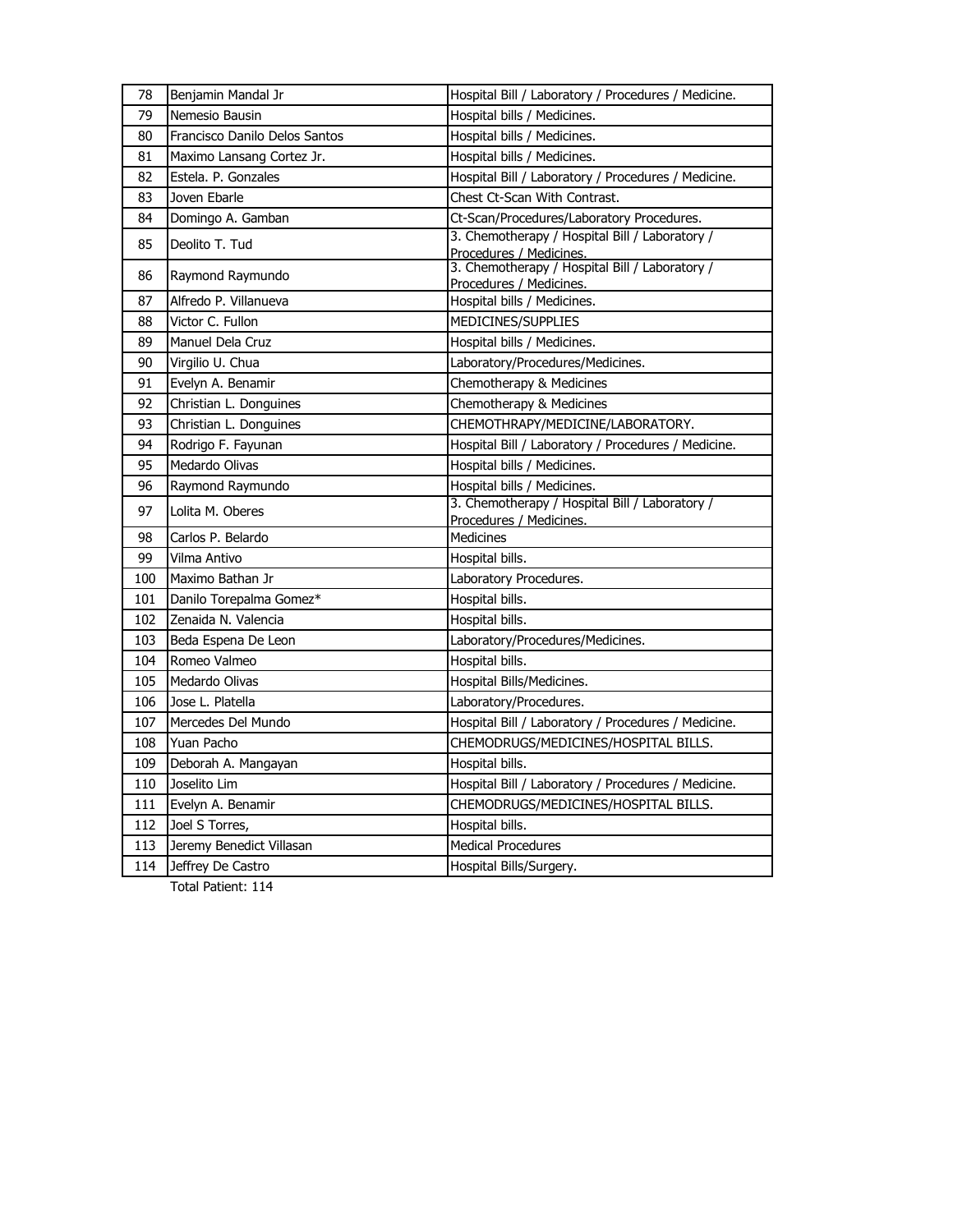

LUNG CENTER OF THE PHILIPPINES For the month of June year 2020

| No#            | <b>Name of Patient</b>      | <b>Assistance</b>                                                                                             |
|----------------|-----------------------------|---------------------------------------------------------------------------------------------------------------|
| 1              | Perfecto V. De Belen,       | Medicines & Dietary Supplement                                                                                |
| 2              | Deborah A. Mangayan         | Hospital bills.                                                                                               |
| 3              | Josephine M. Dela Pena      | Hospital Bill / Laboratory / Procedures / Medicine.                                                           |
| 4              | Maximo Lansang Cortez Jr.   | Hospital Bill / Laboratory / Procedures / Medicine.                                                           |
| 5              | Dominga Valera              | Medicines                                                                                                     |
| 6              | Emerenciana Natividad Reyes | Hospital bills.                                                                                               |
| $\overline{7}$ | Domingo Bautista            | Laboratory/Procedures/Medicines.                                                                              |
|                |                             | Dietary Supplement                                                                                            |
| 8              | Ed Patrick Oredo Quinto     | Laboratory/Procedures/Medicines.                                                                              |
| 9              | Ryan Trinidad               | Hospital Bill / Laboratory / Procedures / Medicine.                                                           |
| 10             | Jeffrey De Castro           | SURGERY/HOSPITAL BILLS.                                                                                       |
| 11             | Eddies J. Absin             | Hospital Bill / Laboratory / Procedures / Medicine.                                                           |
| 12             | Joel S Torres,              | Hospital bills.                                                                                               |
|                |                             | Dialysis, Dialyzer, PD Solution, Procedures, Medicines                                                        |
| 13             | Ed Patrick Quinto           | & Laboratory.                                                                                                 |
|                |                             | Dietary Supplement                                                                                            |
| 14             | Alfredo Bayaga Sevilla      | <b>Medicines</b>                                                                                              |
|                |                             | Dietary Supplement                                                                                            |
| 15             | Delfin D.g Miranda          | <b>Medicines</b>                                                                                              |
| 16             | John Kyle Arcega Capili     | Hospital bills.                                                                                               |
| 17             | Virgilio P. Cabuenas        | Hospital Bill / Laboratory / Procedures / Medicine.<br>Dialysis, Dialyzer, PD Solution, Procedures, Medicines |
| 18             | Adoracion Santos.           | & Laboratory.                                                                                                 |
| 19             | Renato C. Sagum             | Laboratory/Procedures/Medicines.                                                                              |
| 20             | Efren R. Reyes              | Laboratory/Procedures/Medicines.                                                                              |
| 21             | Hobert V. Advento           | Hospital bills.                                                                                               |
| 22             | Erlinda D. Gallenero        | Laboratory/Procedures/Medicines.                                                                              |
| 23             | Reynaldo G. Gallenero       | Laboratory/Procedures/Medicines.                                                                              |
| 24             | Ed Patrick Oredo Quinto     | Laboratory/Procedures/Medicines.                                                                              |
| 25             | Jomari Bedural              | Hospital bills.                                                                                               |
| 26             | Virgilio P. Cabuenas        | Hospital Bill / Laboratory / Procedures / Medicine.                                                           |
| 27             | Karissa Blance S. Sauva     | Hospital bills.                                                                                               |
| 28             | Genevieve S. Alcaraz        | 2D Echo / Ultrasound / X-Ray / Laboratory.                                                                    |
| 29             | Josephine D. Saliddin       | MEDICINES/ LABORATORY/ PROCEDURES/ HOSPITAL                                                                   |
|                |                             | BILLS/ CHEMO DRUGS/ CHEMOTHERAPY.                                                                             |
| 30             | Jomari Bedural              | Hospital bills.                                                                                               |
| 31             | Mary Ann L. Pedrosa         | Hospital Bills/Medicines.                                                                                     |
| 32             | Arthur J. Zamora            | Hospital Bill / Laboratory / Procedures / Medicine.                                                           |
| 33             | Ma. Divina Cruz Ortega      | Hospital bills.                                                                                               |
| 34             | Arthur J. Zamora            | ENDOBRONCHIAL ULTRASOUND WITH BIOPSY,<br><b>PROCEDURE</b>                                                     |
| 35             | Mary Ann L. Pedrosa         | Hospital bills / Medicines.                                                                                   |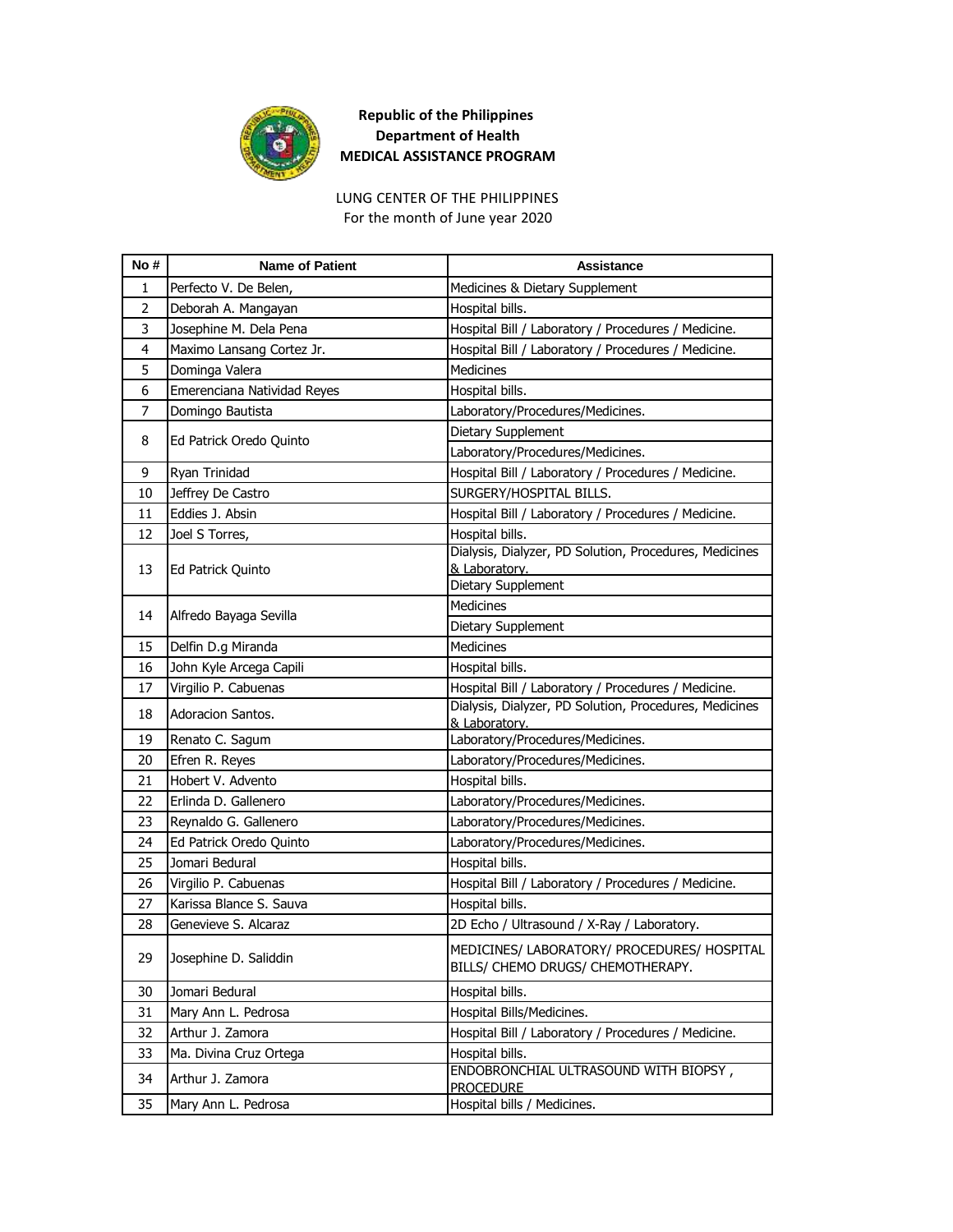| 36 | Teodorico G. Tagala             | <b>Medicines</b>                                                                            |
|----|---------------------------------|---------------------------------------------------------------------------------------------|
| 37 | Rolando Mecono                  | Chemotherapy & Medicines                                                                    |
| 38 | Glen Corpuz                     | Diagnostic & Lab. Procedures, Dialysis, Medicines &<br><b>Hospital Bills.</b>               |
| 39 | Ma. Divina Cruz Ortega          | Hospital bills / Medicines.                                                                 |
| 40 | Raquel Vicente                  | Chemotherapy & Medicines                                                                    |
| 41 | Luzviminda H. Cruz              | Diagnostic & Lab. Procedures, Dialysis, Medicines &<br><b>Hospital Bills.</b>               |
| 42 | Eduardo Miguel Morales          | Medicines                                                                                   |
| 43 | Domingo Simangan                | Hospital Bill / Laboratory / Procedures / Medicine.                                         |
| 44 | Andres Macas Jr.                | Hospital bills / Medicines.                                                                 |
| 45 | Amalia D. Yumul                 | Hospital bills / Medicines.                                                                 |
|    | Alden Gomez                     | Dietary Supplement                                                                          |
| 46 |                                 | <b>Medicines</b>                                                                            |
| 47 | Armando S. Cruz                 | Chemotherapy & Medicines                                                                    |
| 48 | <b>Trinidad Alinsub</b>         | Diagnostic & Lab. Procedures, Dialysis, Medicines &<br>Hospital Bills.                      |
| 49 | Rodney De Castro Dimalibot      | Medicines                                                                                   |
| 50 | Felix Basco Sr.                 | MRI/Procedures/Laboratory.                                                                  |
| 51 | Emil Ramos Castillo             | RADIOTHERAPHY/MEDICINE/CHEMOTHERAPHY                                                        |
| 52 | Gina-marie Beley Cendana        | Hospital Bill / Laboratory / Procedures / Medicine.                                         |
| 53 | Arthur J. Zamora                | Hospital Bill / Laboratory / Procedures / Medicine.                                         |
| 54 | Maristhy T. Portes              | Laboratory/Procedures/Medicines.                                                            |
| 55 | .jose C. Garcia                 | Radiation/Laboratory/Procedure/Medicines/Xray/Diagno<br>stic/Detary/chemo.                  |
| 56 | Glen J. Abines                  | Laboratory/Procedures/Medicines.                                                            |
| 57 | Josephine D. Saliddin           | Chemotherapy & Medicines                                                                    |
| 58 | Aiden Drew Kyeil Calustre Gomez | Hospital Bill / Laboratory / Procedures / Medicine.                                         |
| 59 | Augusto L. Caballa              | Hospital Bill / Laboratory / Procedures / Medicine.                                         |
| 60 | Arthur J. Zamora                | H.Bill/Meds/Lab/procedure/ENDOBRONCHIAL<br>ULTRASOUND with BIOPSY.                          |
| 61 | Jose Gonzales                   | Hospital bills / Medicines.                                                                 |
| 62 | Cherry Lyn P. Bagaslao          | Laboratory/Procedures/Medicines.                                                            |
| 63 | Rafael Joren R. De Leon         | Hospital bills / Medicines.                                                                 |
| 64 | Luisito Del Mundo               | Hospital Bill / Laboratory / Procedures / Medicine.                                         |
| 65 | Jose C. Garcia                  | LABORATORY/ MEDICINE/MEDICAL PROCEDURE /<br>THERAPY / HOSPITAL BILL.                        |
| 66 | Clarita H. Quino.               | Hospital bills.                                                                             |
| 67 | Mary Ann L. Pedrosa             | Hospital Bill / Laboratory / Procedures / Medicine.                                         |
| 68 | Luisito Del Mundo               | <b>CHEMO</b><br>DRUGS/CHEMOTHERAPY/LABORATORY/PROCEDURE/<br><b>MEDICINES/HOSPITAL BILL.</b> |
| 69 | Rosendo Viana Jr.               | Chest Ct Scan / Procedures.                                                                 |
| 70 | Esperanza D. Llena              | <b>Medicines</b>                                                                            |
|    |                                 | Dietary Supplement                                                                          |
| 71 | Ernesto Cipriano Manlangit      | Laboratory/Procedures/Medicines.                                                            |
| 72 | Jonathan M. Laplana             | Dietary Supplement.                                                                         |
|    |                                 | Laboratory/Procedures/Medicines.                                                            |
| 73 | John David Marquez              | Dietary Supplement                                                                          |
|    |                                 | Laboratory/Procedures/Medicines.                                                            |
| 74 | Adonis R. Certeza               | CTSCAN, LABORATORIES PROCEDURES, MEDICINES.                                                 |
| 75 | Edwin Gondraneos                | CTSCAN, LABORATORIES PROCEDURES, MEDICINES.                                                 |
| 76 | Rheda Balanay                   | Chemotherapy, Dietary, Laboratory and Medicines                                             |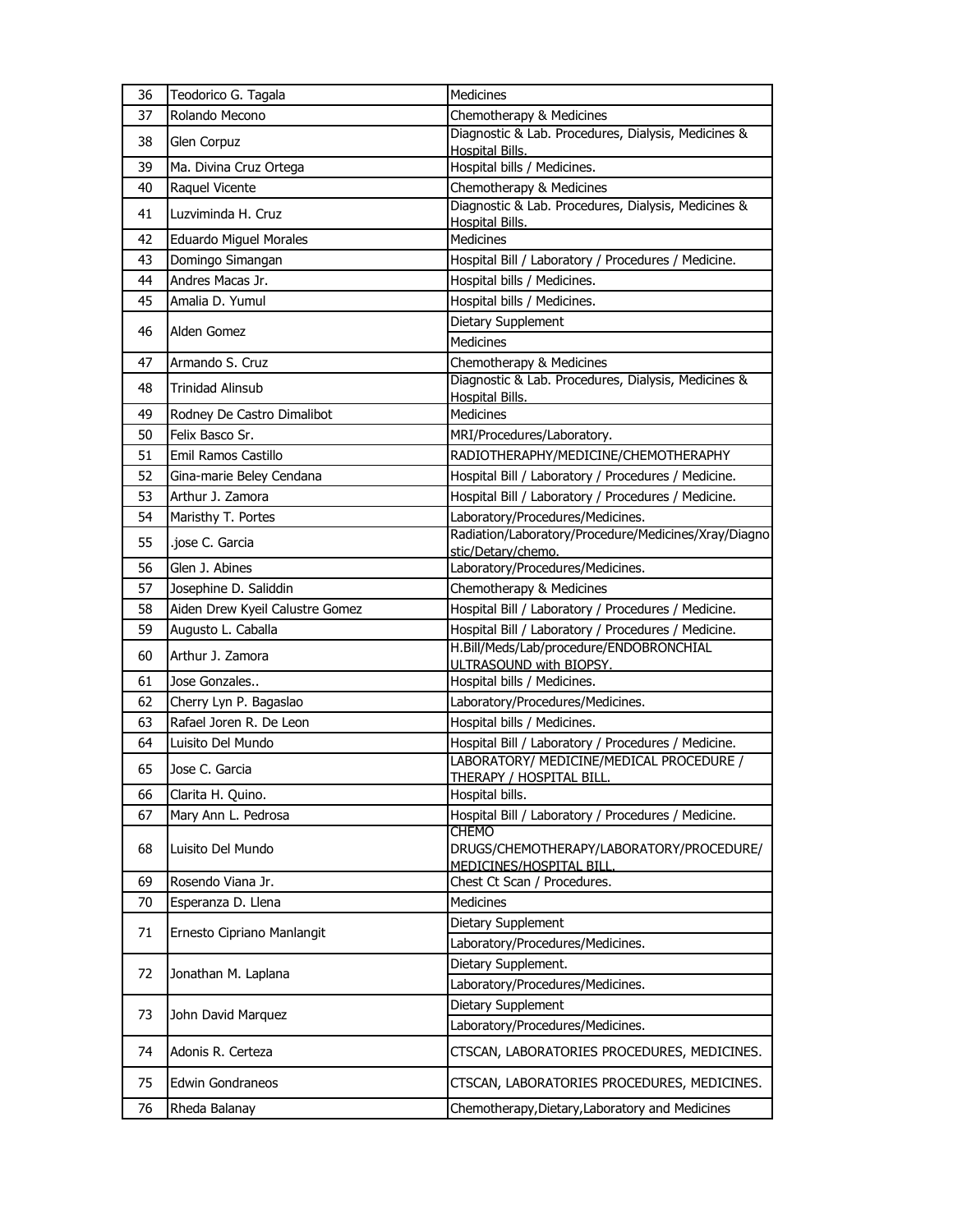| 77  | Alejandro A. Pascual      | Hospital bills.                                                                    |
|-----|---------------------------|------------------------------------------------------------------------------------|
| 78  | Rodolfo T. Escala         | Dietary Supplement and Medicines.                                                  |
| 79  | Ryan Reyes,.,             | FNAB/X-RAY/UTZ.                                                                    |
| 80  | Marifer D. De Guzman      | Hospital Bill / Laboratory / Procedures / Medicine.                                |
| 81  | Onofre G. Tiongson        | Dietary Supplement and Medicines.                                                  |
| 82  | Amelia M. Buenaventura    | Hospital Bill / Laboratory / Procedures / Medicine.                                |
| 83  | Ricardo A. Galang,        | Hospital Bill / Laboratory / Procedures / Medicine.                                |
| 84  | Marina San Roman Nacabuan | CT-Scan.                                                                           |
| 85  | Siemon G. Mercines        | CT SCAN/PROCEDURE/HOSPITAL BILL.                                                   |
| 86  | Rolando Torte Lapastora   | Hospital bills.                                                                    |
| 87  | Mary Ann L. Pedrosa       | Hospital bills.                                                                    |
| 88  | Jose L. Platella          | Medical Supplies/Medicines.                                                        |
| 89  | Rosie N. Cruz.            | Hospital Bill / Laboratory / Procedures / Medicine.                                |
| 90  | Mary Ann L. Pedrosa       | Hospital bills.                                                                    |
| 91  | Mary Ann L. Pedrosa       | Hospital bills.                                                                    |
| 92  | Carina Perez Litonjua     | 3. Chemotherapy / Hospital Bill / Laboratory /<br>Procedures / Medicines.          |
| 93  | Veronica Panergo Madarang | Medicines / Dialysis.                                                              |
| 94  | Ricardo Angel Bernardo    | Laboratory/Procedures/Medicines.                                                   |
| 95  | Stevenson Eugenio         | Biopsy / Hospital Bills / Medicines / Laboratory.                                  |
| 96  | Mary Ann L. Pedrosa       | Hospital bills.                                                                    |
| 97  | Roger Tayam Corral        | Dietary Supplement and Medicines.                                                  |
| 98  | Joy Angelie L. Samson     | HOSPITAL BILL/LABORATORY/SUPPLIES.                                                 |
| 99  | Carlito R. Villena        | <b>Medicines</b>                                                                   |
| 100 | Roberto F. Isidro Jr.     | Diagnostic & Lab. Procedures, Dialysis, Medicines &<br>Hospital Bills.             |
|     |                           |                                                                                    |
| 101 | Virgilio P. Cabuenas      | Hospital Bill / Laboratory / Procedures / Medicine.                                |
| 102 | Rodolfo Oliver Dela Cruz  | Hospital Bill / Laboratory / Procedures / Medicine.                                |
|     |                           | Dietary Supplement                                                                 |
| 103 | Marlon J. Jandusay        | CT-Scan.                                                                           |
| 104 | Arthur J. Zamora          | Hospital bills.                                                                    |
| 105 | Josephine D. Saliddin     | Ultrasound, Diagnostic, Lab. Proc., Dialysis, Medicines,<br><b>Hospital Bills.</b> |
| 106 | Antonio Fajardo           | Medicines                                                                          |
| 107 | Apollo Gamotea Narciso    | CT GUIDED BIOPSY/HOSPITAL BILLS.                                                   |
| 108 | Evelyn A. Benamir         | Dietary/Hospital bills/Laboratory/Medicines.                                       |
| 109 | Alegria Reyes             | Hospital bills.                                                                    |
| 110 | Evelyn A. Benamir         | Chemotheraphy/Hospital Bills/Procedures/Lab.<br>Procedures.                        |
| 111 | Arthur J. Zamora          | Hospital bills.                                                                    |
| 112 | Isagani Santos Contreras  | Hospital Bill / Laboratory / Procedures / Medicine.                                |
| 113 | Vilper Palmerola          | Dieatry Supplements / Laboratory / Medicines.                                      |
| 114 | Vilper Palmerola          | Dietary Supplement                                                                 |
| 115 | Vilper Palmerola          | Dietary Supplement                                                                 |
| 116 | Vilper Palmerola          | Dietary Supplement                                                                 |
| 117 | Vilper Palmerola          | Dietary Supplement                                                                 |
| 118 | Vilper Palmerola          | Dietary Supplement                                                                 |
| 119 | Vilper Palmerola          | Dietary Supplement                                                                 |
| 120 | Vilper Palmerola          | Dietary Supplement                                                                 |
| 121 | Vilper Palmerola          | Dietary Supplement                                                                 |
| 122 | Vilper Palmerola          | Dietary Supplement                                                                 |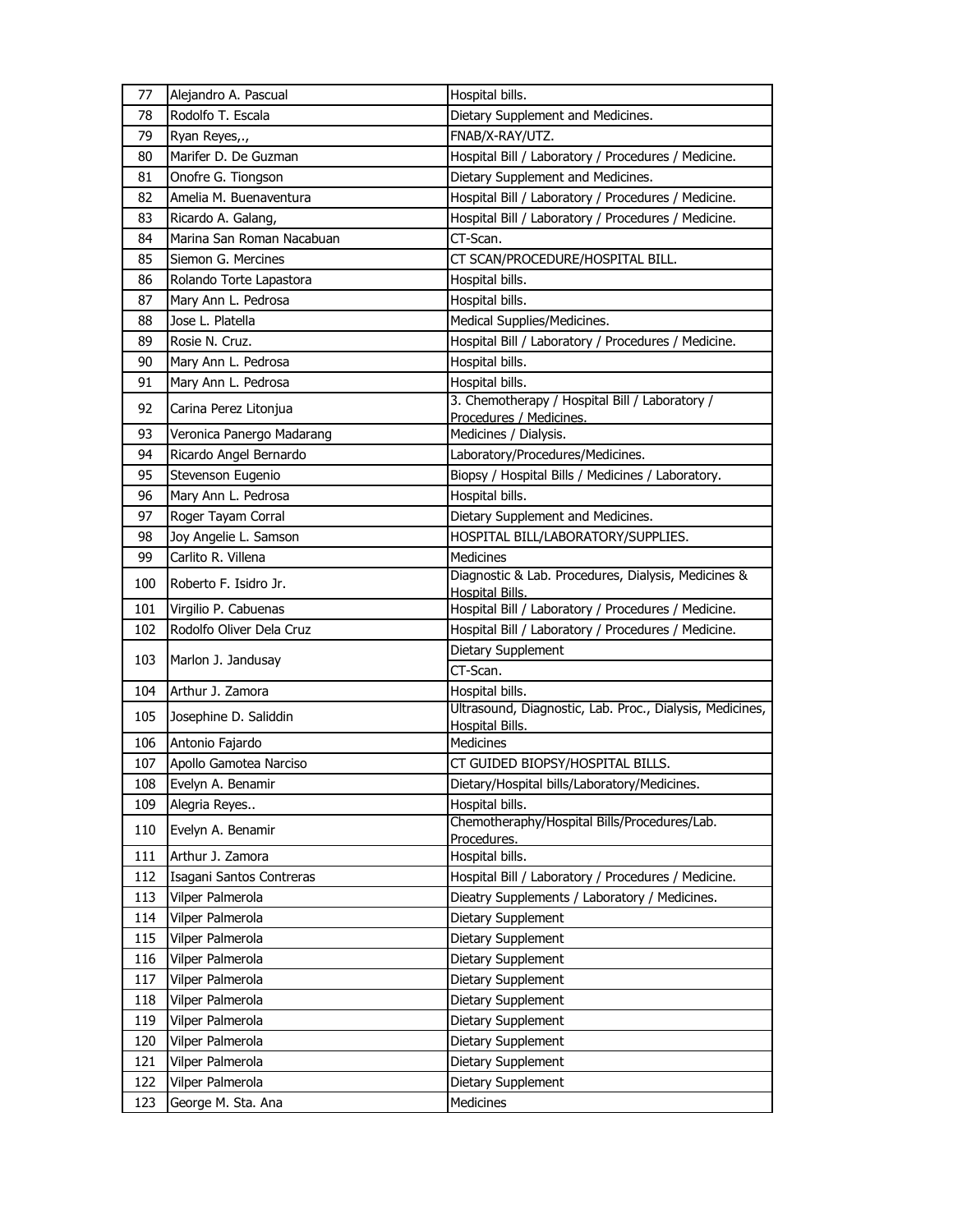| 124 | Morito S. Estante            | Medicines                                                              |
|-----|------------------------------|------------------------------------------------------------------------|
| 125 | Alfredo Bayaga Sevilla       | Dietary Supplement / Hospital Bill / Laboratories                      |
| 126 | Arthur J. Zamora             | Hospital bills / Medicines.                                            |
| 127 | Lolita C. Bonifacio          | Chemotherapy & Medicines                                               |
| 128 | Miguela P. Navarro           | Chemotherapy & Medicines                                               |
| 129 | Ronnie Tulagan               | Hospital Bill / Laboratory / Procedures / Medicine.                    |
| 130 | Evelyn A. Benamir            | Chemotherapy & Medicines                                               |
| 131 | <b>Trinidad Alinsub</b>      | Diagnostic & Lab. Procedures, Dialysis, Medicines &<br>Hospital Bills. |
| 132 | Clarice Aura O. Baena        | Hospital bills.                                                        |
| 133 | Alteresito P. Gorres         | Hospital bills.                                                        |
| 134 | German Makimkim Rodriguez    | Hospital Bill / Laboratory / Procedures / Medicine.                    |
| 135 | Ma. Evangeline R. Ditoito    | CHEMOTHRAPY/MEDICINE/LABORATORY.                                       |
| 136 | Louise Jean Severino De Leon | Hospital Bill / Laboratory / Procedures / Medicine.                    |
| 137 | Lolita C. Bonifacio          | Chemotherapy & Medicines                                               |
| 138 | Miguela P. Navarro,          | Chemotherapy & Medicines                                               |
| 139 | Ronnie Tulagan               | Hospital Bill / Laboratory / Procedures / Medicine.                    |
| 140 | Edmond S. Macasero           | Chemotherapy & Medicines                                               |
| 141 | Andrea Camille N. Dela Cruz  | Hospital Bill / Laboratory / Procedures / Medicine.                    |
| 142 | Jaypee S. Morelos            | Hospital Bill / Laboratory / Procedures / Medicine.                    |
| 143 | Carina Perez Litonjua        | Diagnostic & Lab. Procedures, Dialysis, Medicines &                    |
|     |                              | Hospital Bills.                                                        |
| 144 | Carina Perez Litonjua        | Chemotherapy & Medicines                                               |
| 145 | Josephine D. Saliddin        | Chemotherapy & Medicines                                               |
| 146 | Trinidad Alinsub             | Laboratory/Procedures/Medicines.<br>Diagnostic Procedure/Laboratory    |
| 147 | Christian L. Donguines       | Procedure/Medicine/2D-ECHO/ECG/X-RAY.                                  |
| 148 | Ma. Divina Cruz Ortega       | Hospital bills / Medicines.                                            |
| 149 | Rodolfo Oliver Dela Cruz     | Hospital Bill / Laboratory / Procedures / Medicine.                    |
| 150 | Elena Sumaguinsing Bernal.   | Hospital Bill / Laboratory / Procedures / Medicine.                    |
| 151 | Edmond S. Macasero           | Chemotherapy / Hospital Bills / Medicines.                             |
| 152 | Evangeline C. Bantayaon      | Laboratory/Procedures/Medicines.                                       |
| 153 | Norma G. Rabang              | Hospital bills.                                                        |
| 154 | Jaime H. Cailon              | Chemotherapy Medicines/Hospital Bills.                                 |
| 155 | Marie Jade Del Rosario       |                                                                        |
| 156 |                              | Hospital Bills/Medicines.                                              |
|     | Micheal Charles Hartland     | Hospital bills.                                                        |
| 157 | Ma. Divina Cruz Ortega       | Hospital bills.                                                        |
| 158 | Gemma S. Jauculan            | Hospital bill/Laboratory/Diagnostic                                    |
|     |                              | Procedure/Medicines/chemo/PETscan/Xray.<br>HOSPITAL                    |
| 159 | Shirley B. Miranda           | BILL/SUPPLIES/AMBULATORY/LABORATORY                                    |
|     |                              | PROCEDURE/MEDICINE                                                     |
| 160 | Arielito Mandin Cajandab     | Hospital bills.                                                        |
| 161 | Eric Felix Esquibel          | Radiation Therapy.                                                     |
| 162 | Carina Perez Litonjua        | H.Bills/CT-<br>SCAN/Laboratory/Medicines/Chemotheraphy.                |
| 163 | Ryan Reyes,.,                | FNAB CT SCAN GUIDED BIOPSY.                                            |
| 164 | Ma. Divina Cruz Ortega       | Hospital bills.                                                        |
|     |                              | Dietary Supplement                                                     |
| 165 | Gina G. Apostol,             | Hospital Bill / Laboratory / Procedures / Medicine.                    |
| 166 | Michael Charles Hartland     | Hospital bills.                                                        |
| 167 | Emma M. Arboleda             | Hospital Bill / Laboratory / Procedures / Medicine.                    |
| 168 | Tomasa Mariano Camasis       | Hospital bills.<br>Dietary Supplement                                  |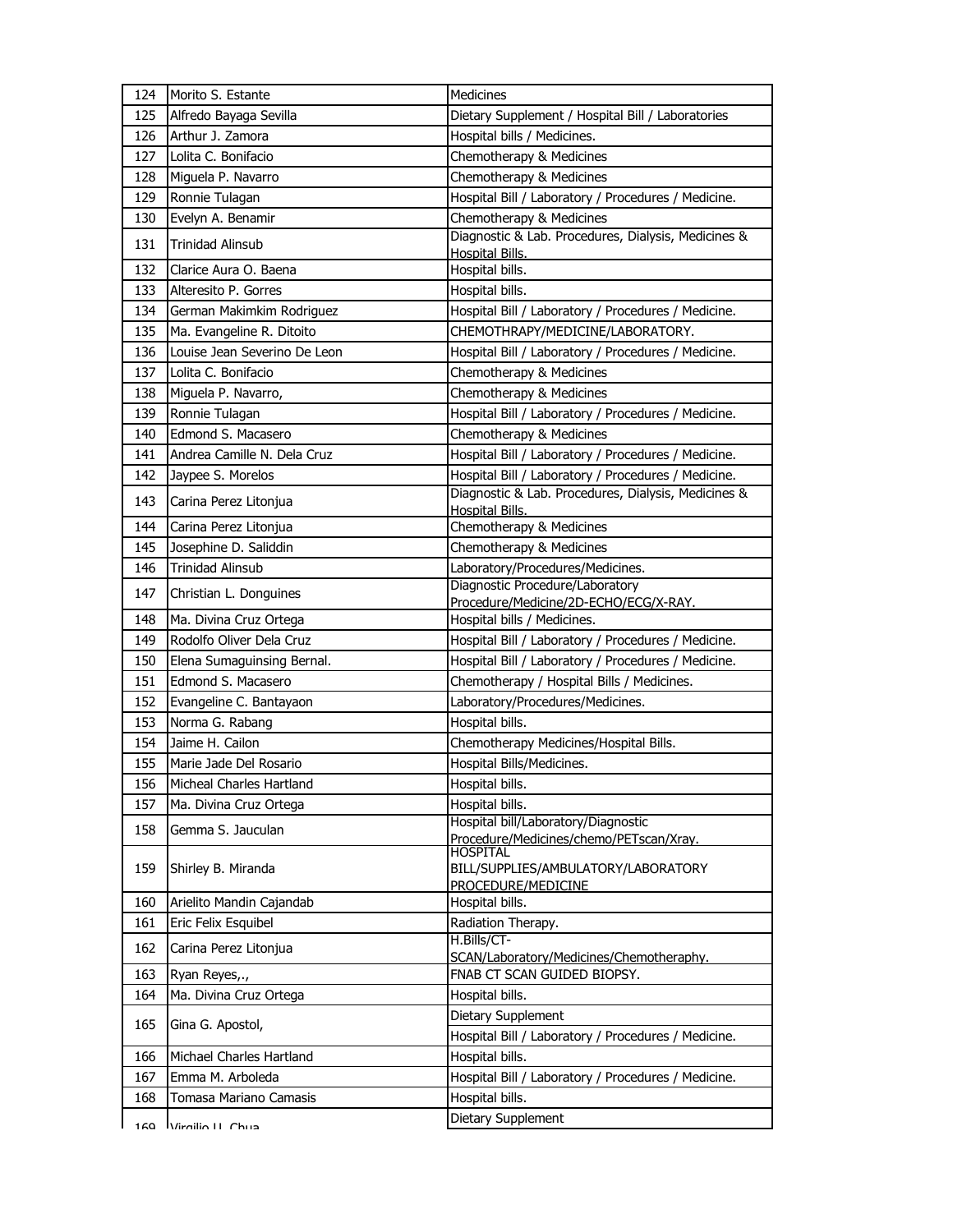|     | VII YIIIU U. CHUA<br>エリン | MEDICAL SUPPLY/LAB.PROCEDURES/MEDICINES.    |
|-----|--------------------------|---------------------------------------------|
| 170 | Rosalinda U. Chua        | Dietary Supplement                          |
|     |                          | MEDICAL SUPPLY/LAB.PROCEDURES/MEDICINES.    |
| 171 | Angela L. Sanqui         | Hospital bills.                             |
| 172 | Evelyn A. Benamir        | Laboratory/Procedures/Medicines.            |
| 173 | Lilia A. Cerdena         | <b>Medicines</b>                            |
| 174 | Stevenson Eugenio        | BIOPSY/ HOSPITAL BILL/ LABORATORY/ MEDICINE |
| 175 | Eric Felix Esquibel      | Radiation.                                  |
|     |                          |                                             |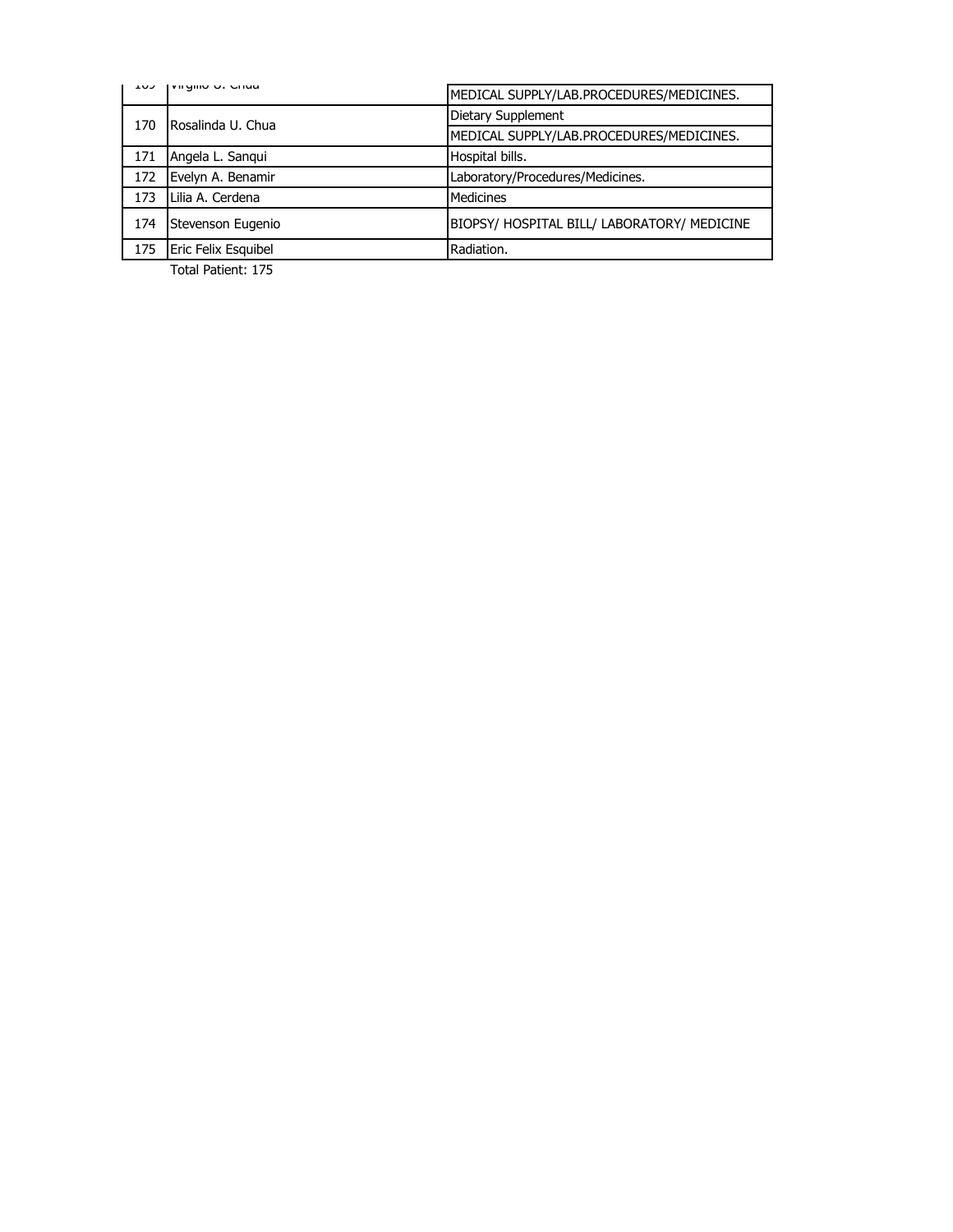

LUNG CENTER OF THE PHILIPPINES For the month of July year 2020

| No #           | <b>Name of Patient</b>        | <b>Assistance</b>                                                             |
|----------------|-------------------------------|-------------------------------------------------------------------------------|
| $\mathbf{1}$   | Danilo Delos Santos Francisco | Hospital bills / Medicines.                                                   |
| $\overline{2}$ | Josephine D. Saliddin         | Chemotherapy & Medicines                                                      |
| 3              | Jayson Mananquil Reyes        | Supplies/MRI/Laboratory/Medicines.                                            |
| 4              | Felix Basco Sr.               | Laboratory/Procedures/Medicines.                                              |
| 5              | Jennilyn Aragoza              | Laboratory/Procedures/Medicines.                                              |
| 6              | Junard Del Rosario            | Hospital bills.                                                               |
| 7              | Enrico F. Aldana              | Hospital bills.                                                               |
| 8              | Louise Jean Severino De Leon  | Hospital Bill / Laboratory / Procedures / Medicine.                           |
| 9              | Teresita B. Albano            | CHEST CT SCAN INCLUDING UPPER ABDOMEN.                                        |
| 10             | Elizabeth O. Villanueva       | 3. Chemotherapy / Hospital Bill / Laboratory /<br>Procedures / Medicines.     |
| 11             | Josephine D. Saliddin         | 3. Chemotherapy / Hospital Bill / Laboratory /<br>Procedures / Medicines.     |
| 12             | Carina Perez Litonjua         | 3. Chemotherapy / Hospital Bill / Laboratory /<br>Procedures / Medicines.     |
| 13             | Arvin Varon Ibanez            | Hospital Bill / Laboratory / Procedures / Medicine.                           |
| 14             | Paul Anthony Antonio Borja    | <b>Medicines</b>                                                              |
| 15             | Julio P. Agluba               | <b>Medicines</b>                                                              |
| 16             | Manuel Abayon Ampuan Jr.      | Medicines                                                                     |
| 17             | Rody C. Vargas                | <b>Medicines</b>                                                              |
| 18             | Nelson R. Dela Cruz,.         | Laboratory/Procedures/Medicines.                                              |
| 19             | Rody C. Vargas                | Laboratory/Procedures/Medicines.                                              |
| 20             | Cherry Lyn P. Bagaslao        | Laboratory/Procedures/Medicines.                                              |
| 21             | Zoilo Navalez Buenaventura    | Laboratory/Procedures/Medicines.                                              |
| 22             | Emilie S. Gonzales            | <b>Medicines</b>                                                              |
| 23             | Nelson Luna Jacob             | Laboratory/Procedures/Medicines.                                              |
| 24             | Zenaida N. Valencia           | RADIOTHERAPY/LABORATORY<br>PROCEDURES/MEDICINE.                               |
| 25             | Arthur J. Zamora              | Hospital Bill / Laboratory / Procedures / Medicine.                           |
| 26             | Jayson M. Delos Reyes         | chemotherapy, hospital bills and medicines                                    |
| 27             | Ma. Evangeline R. Ditoito     | 3. Chemotherapy / Hospital Bill / Laboratory /<br>Procedures / Medicines.     |
| 28             | Evelyn A. Benamir             | Diagnostic & Lab. Procedures, Dialysis, Medicines &<br><b>Hospital Bills.</b> |
| 29             | Vilper Palmerola              | Dietary Supplement                                                            |
| 30             | Vilper Palmerola              | Dietary Supplement                                                            |
| 31             | Vilper Palmerola              | Dietary Supplement                                                            |
| 32             | Vilper Palmerola              | Dietary Supplement                                                            |
| 33             | Vilper Palmerola              | Dietary Supplement                                                            |
| 34             | Vilper Palmerola              | Dietary Supplement                                                            |
| 35             | Vilper Palmerola              | Dietary Supplement                                                            |
| 36             | Siemon G. Mercines            | Hospital bill, Chemotherapy medicines, laboratory,<br>diagnostic procedures.  |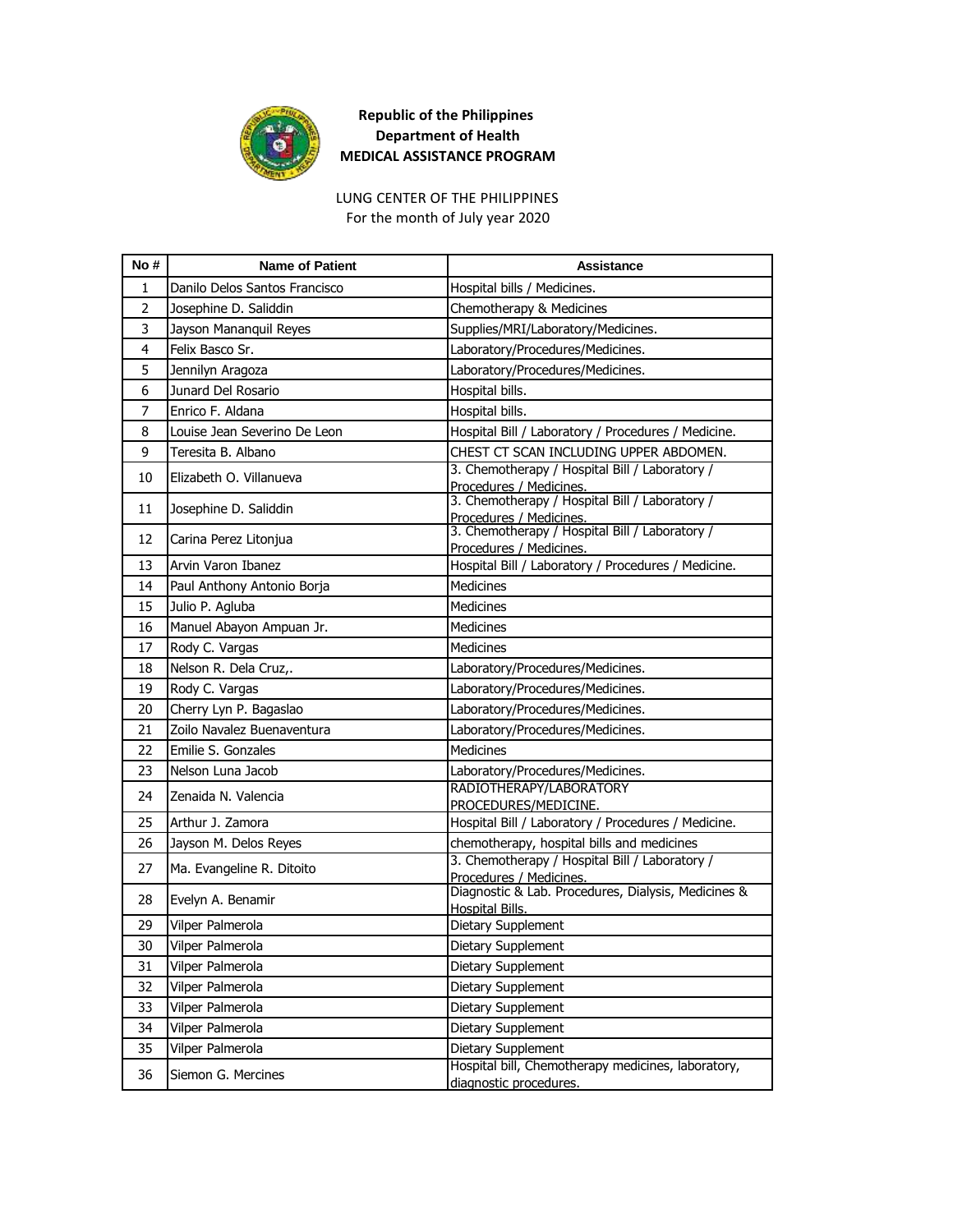| 37 | Louise Jean Severino De Leon  | CT SCAN, MEDICINES, LABORATORY/DIAGNOSTIC<br>PROCEDURE, HOSPITAL BILL.                  |
|----|-------------------------------|-----------------------------------------------------------------------------------------|
| 38 | Josephine D. Saliddin         | CHEMOTHRAPY/MEDICINE/LABORATORY.                                                        |
| 39 | Ma. Divina Cruz Ortega        | Hospital bills / Medicines.                                                             |
| 40 | Lolita B. Bangayan            | 2D Echo, Laboratory, Medicines.                                                         |
| 41 | Segundina Ipong Orsal         | Hopspital Bills/Procedures/Lab. Procedures/Medicines.                                   |
| 42 | Reynaldo Delmar Cruz Jr.      | Laboratory/Procedures/Medicines.                                                        |
| 43 | Silvina C. Tecson             | Laboratory/Procedures/Medicines.                                                        |
| 44 | Anita Estanislao              | Dialysis/Procedure/Medicines.                                                           |
| 45 | John Carl G. Sicat            | Hospital bills / Medicines.                                                             |
| 46 | Jonnah C. Placido             | TB PCR U(URINE) LABORATORY/ PROCEDURE.                                                  |
| 47 | Lolita C. Bonifacio           | Chemotherapy & Medicines                                                                |
| 48 | Teresita B. Albano            | CHEST/UPPER ABDOMINAL CT SCAN.                                                          |
| 49 |                               | Dietary Supplement                                                                      |
|    | Eduardo M. Viray              | Hospital Bill / Laboratory / Procedures / Medicine.                                     |
| 50 | Rogelio C. Nepalis            | Hospital Bill / Laboratory / Procedures / Medicine.                                     |
|    |                               | Dietary Supplement                                                                      |
| 51 | Des Rozcenlij Daguman         | Hospital Bill / Laboratory / Procedures / Medicine.                                     |
|    |                               | Dietary Supplement                                                                      |
| 52 | Emerenciana Natividad Reyes   | Hospital Bill / Laboratory / Procedures / Medicine.                                     |
| 53 | Michael Charles Hartland      | Hospital bills / Medicines.                                                             |
| 54 | Rosalinda Mallorca Luna       | Hopspital Bills/Procedures/Lab. Procedures/Medicines.                                   |
| 55 | John Carl G. Sicat            | Hospital bills / Medicines.                                                             |
| 56 | Arthur J. Zamora              | Hospital bills.                                                                         |
| 57 | Myra Centeno                  | Biopsy / Hospital Bill / Laboratory                                                     |
| 58 | Danilo Delos Santos Francisco | Hospital bills.                                                                         |
| 59 | Evelyn Baliwag                | Hospital Bill / Laboratory / Procedures / Medicine.                                     |
| 60 | Isagani R. Ramos,             | Laboratory/Procedures/Medicines.                                                        |
| 61 | Liza M. Ramos                 | Laboratory/Procedures/Medicines.                                                        |
| 62 | Fortibillar Z. Zapues         | Laboratory/Procedures/Medicines.                                                        |
| 63 | Gene Eugenio M. Mijares       | THERAPY/HOSPITAL BILL/LABORATORY/MEDICINES                                              |
| 64 | Jaime S. Trinidad.            | Laboratory/Procedures/Medicines.                                                        |
| 65 | Marlon J. Jandusay            | Laboratory/Procedures/Medicines.                                                        |
| 66 | Alicia Bringas Buenavista     | Hospital Bill / Laboratory / Procedures / Medicine.                                     |
| 67 | Florencio Pagulayan Jr.       | Dietary Supplement                                                                      |
|    |                               | Laboratory/Procedures/Medicines.                                                        |
| 68 | Arthur J. Zamora              | Hospital bills.                                                                         |
| 69 | Rolando V. Bula.              | RADIOTHERAPY/LABORATORY/PROCEDURES/MEDICI<br>NES.                                       |
| 70 | Mario A. Pier                 | Ct-Scan / Laboratory / Medicines / Diagnostic<br>Procedures.                            |
| 71 | Anita Ong Alejandria          | Hospital Bill / Laboratory / Procedures / Medicine.                                     |
| 72 | Rodolfo Oliver Dela Cruz      | Hospital bills.                                                                         |
| 73 | Raymundo Dela Cruz,           | Hospital Bill / Laboratory / Procedures / Medicine.                                     |
| 74 | Regulo D. Eusebio             | Laboratory/Procedures/Medicines.                                                        |
| 75 | Julio P. Agluba               | Laboratory/Procedures/Medicines.                                                        |
| 76 | Jayson Mananquil Reyes        | <b>HOSPITAL BIIL/RADIATION</b><br>PLANNING/PROCEDURE/LABORATORY/MEDICINES/SU<br>PPLIES. |
| 77 | Edgar Cledera Garganta Jr.    | Hospital bills.                                                                         |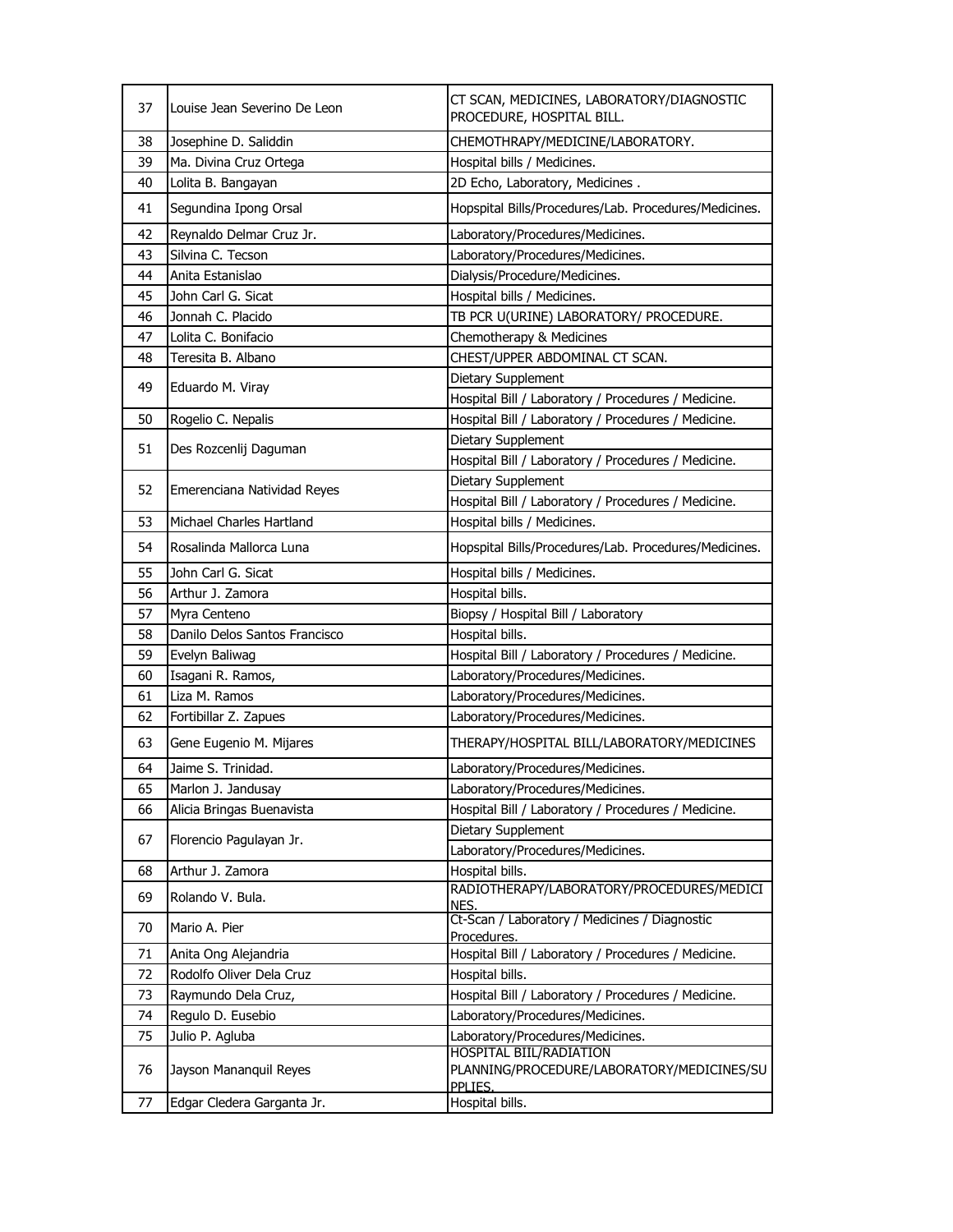| 78  | Michael Charles Hartland  | Hospital bills.                                                                              |
|-----|---------------------------|----------------------------------------------------------------------------------------------|
| 79  | Erica Guarano Estrella,   | Hospital bills.                                                                              |
| 80  | Arthur J. Zamora          | Hospital Bill / Laboratory / Procedures / Medicine.                                          |
| 81  | Ferry Toliao              | Hospital Bill / Laboratory / Procedures / Medicine.                                          |
| 82  | Carolina David            | Hospital Bill / Laboratory / Procedures / Medicine.                                          |
| 83  | Letica C. Cedeno          | Hospital bills.                                                                              |
| 84  | Cecilia Z. Sauiso         | Hospital Bill / Laboratory / Procedures / Medicine.                                          |
| 85  | Michael Charles Hartland  | Hospital Bill / Laboratory / Procedures / Medicine.                                          |
| 86  | Allen Pagsanghan Mantos   | CT SCAN/PROCEDURE/HOSPITAL BILL.                                                             |
| 87  | Editha E. Saligumba       | <b>Medicines</b>                                                                             |
| 88  | Crisostomo Bulanier       | <b>Medicines</b>                                                                             |
| 89  | Helen Rosello             | Hospital bills / Medicines.                                                                  |
| 90  | John Clyod Lamusao Salen  | Laboratory/Procedures/Medicines.                                                             |
| 91  | Ma. Evangeline R. Ditoito | Chemotherapy & Medicines                                                                     |
| 92  | Lilia A. Cerdena          | Dietary Supplement                                                                           |
|     |                           | 2D Echo with Doppler / Laboratory / Medicines.                                               |
|     |                           | Dietary Supplement                                                                           |
| 93  | <b>Nestor Balmoris</b>    | CHEST CT-SCAN / WAB UTZ / 2D ECHO W/ DOPPLER /<br>SPIROMETRY PRE AND POST W/ LV MEASUREMENT. |
| 94  | Arthur J. Zamora          | Hospital Bills/Diagnostic                                                                    |
|     |                           | Procedures/Medicines/Laboratory.                                                             |
| 95  | Arthur J. Zamora          | CHEMOTHERAPY/HOSPITALL BILL.                                                                 |
| 96  | Rogelio A. Talde          | CHEMOTHERAPY / RADIOTHERAPY / PROCEDURES.                                                    |
| 97  | Gina-marie Beley Cendana  | Hospital bills / Medicines.                                                                  |
| 98  | Christian L. Donguines    | Hospital<br>Bill/Laboratory/Diagnostic/Procedures/Medicines/Hemo                             |
|     |                           | dialysis/Chemotheraphy.                                                                      |
|     |                           | Hospital                                                                                     |
| 99  | Josephine D. Saliddin     | Bill/Laboratory/Diagnostic/Procedures/Medicines/Hemo<br>dialysis/Chemotheraphy.              |
|     |                           | Hospital                                                                                     |
| 100 | Siemon G. Mercines        | Bill/Laboratory/Diagnostic/Procedures/Medicines/Hemo                                         |
|     |                           | dialysis/Chemotheraphy.<br>Diagnostic Procedure/ Laboratory Procedures/                      |
| 101 | Renefredo S. Joaquino     | Medicines/ Hospital Bill.                                                                    |
| 102 | Gliceria C. Sinajonon     | XPERT MTB / PROCEDURES.                                                                      |
| 103 | Rogelio C. Nepalis        | Diagnostic & Lab. Procedures, Dialysis, Medicines &                                          |
| 104 | Rolando Davila            | <b>Hospital Bills.</b><br>Hospital Bill / Laboratory / Procedures / Medicine.                |
| 105 | Maximo Lansang Cortez Jr. | Hospital bills.                                                                              |
| 106 | Clarice Aura O. Baena     | Hospital bills / Medicines.                                                                  |
|     |                           | Hospital Bill / Laboratory / Procedures / Medicine.                                          |
| 107 | Ed Patrick Quinto         | Dietary Supplement                                                                           |
| 108 | Edmundo E. Escobido       | Radiation.                                                                                   |
| 109 | Zenaida Villaruel,        | Hospital bills.                                                                              |
|     |                           | <b>HOSPITAL</b>                                                                              |
| 110 | Gemma S. Jauculan         | BII/MEDICINES/PROCEDURE/OPERATION/LABORATO                                                   |
| 111 | Maximo Lansang Cortez Jr. | RY/DIALYSIS.<br>Hospital Bill / Laboratory Procedures / Medicines                            |
|     |                           | chemotherapy/radiation therapy/medicines/procedures                                          |
| 112 | Esar C. Ubaldo            |                                                                                              |
| 113 | Jan Mark R. Castillo      | <b>HOSPITAL BILLS/BLOOD</b><br>TRANSFUSSION/PROCEDURES/MEDICINES/LAB.PROC                    |
|     |                           | EDURES/PROCEDURES.                                                                           |
| 114 | Gemma S. Jauculan         | Hospital Bill / Laboratory / Procedures / Medicine.                                          |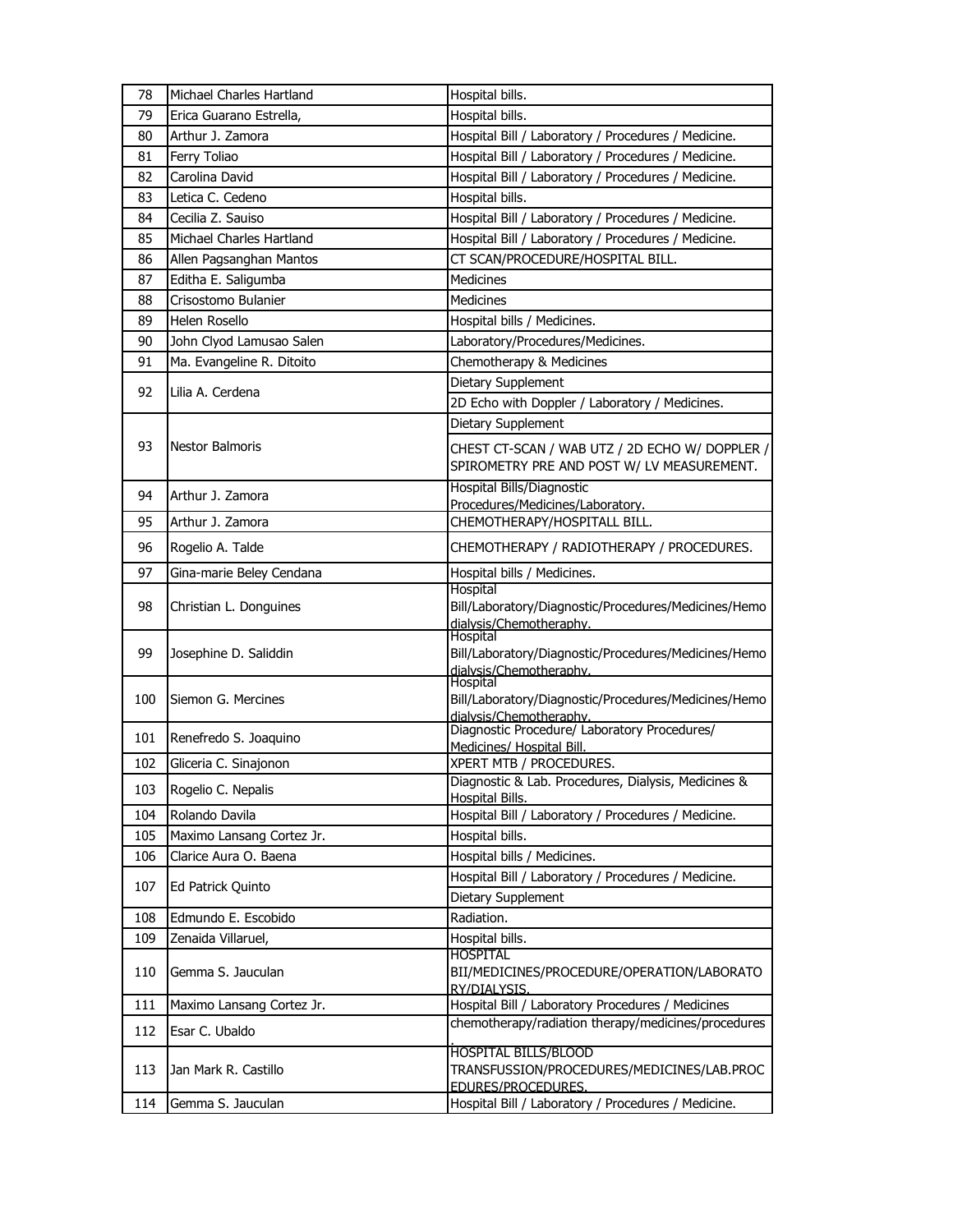| 115 | Genoveva M. Hipol            | Diagnostic & Lab. Procedures, Dialysis, Medicines &<br><b>Hospital Bills.</b> |
|-----|------------------------------|-------------------------------------------------------------------------------|
| 116 | Edmundo E. Escobido          | chemotherapy/radiation therapy/medicines/procedures                           |
| 117 | Arthur J. Zamora             | Hospital Bill / Laboratory / Procedures / Medicine.                           |
| 118 | Elma V. Kaw                  | Hospital Bill / Laboratory / Procedures / Medicine.                           |
| 119 | Aquilino G. Rolusta          | Hospital Bill / Laboratory / Procedures / Medicine.                           |
| 120 | Anita D. Rolusta.            | Hospital Bill / Laboratory / Procedures / Medicine.                           |
| 121 | Aldwin Villanueva Cabanganan | <b>Medicines</b>                                                              |
| 122 | Jessie Ventinilla            | Medicines                                                                     |
| 123 | Edmundo E. Escobido          | Medicines                                                                     |
| 124 | Eleanor Dupaya               | Hospital Bill / Laboratory / Procedures / Medicine.                           |
| 125 | Oliver Poblete               | Hospital bills.                                                               |
| 126 | Oliver C. Bernardino         | Hospital bills.                                                               |
| 127 | Carina Perez Litonjua        | Chemotherapy & Medicines                                                      |
| 128 | Rosana Wang                  | CT SCAN/MEDICINES/LABORATORIES.                                               |
| 129 | Vilper Palmerola             | Dietary Supplement                                                            |
| 130 | Renato Celestial             | Laboratory/Procedures/Medicines.                                              |
|     |                              | Dietary Supplement                                                            |
| 131 | <b>Teresita Celestial</b>    | Laboratory/Procedures/Medicines.                                              |
| 132 | Marissa De Leon San Pedro    | Hospital bills / Medicines.                                                   |
| 133 | Rosalinda Mallari            | Hospital bills / Medicines.                                                   |
| 134 | Danilo Lavarias Miranda      | Supplies / Radiotherapy / Laboratory / Medicines.                             |
| 135 | Anita Ong Alejandria         | Hospital Bill / Laboratory / Procedures / Medicine.                           |
| 136 | Jan Mark R. Castillo         | Diagnostic Procedure/ Laboratory Procedures/<br>Medicines/ Hospital Bill.     |
| 137 | Jan Mark R. Castillo         | Hospital bills.                                                               |
| 138 | Pablo S. Magat               | Hospital bills / Medicines.                                                   |
| 139 | Rodel Arabe                  | Hospital Bill / Laboratory / Procedures / Medicine.                           |
| 140 | Benjamin Bandal Jr           | Hospital bills.                                                               |
| 141 | Zenaida Villaruel,           | Hospital bills.                                                               |
| 142 | Jan Mark R. Castillo         | Hospital bills.                                                               |
| 143 | Evelyn A. Benamir            | Chemotherapy & Medicines                                                      |
| 144 | Eleanor Dupaya               | Medicines                                                                     |
| 145 | Maximo Lansang Cortez Jr.    | Hospital bills / Medicines.                                                   |
| 146 | Evelyn A. Benamir            | Hospital Bill / Laboratory / Procedures / Medicine.                           |
| 147 | Giselle Eliza F. Soriano     | SWAB TESTING / PROCEDURES.                                                    |
| 148 | Xabrinne Greylyn F. Soriano  | SWAB TESTING / PROCEDURES.                                                    |
| 149 | Mark Martin S. Soriano       | SWAB TESTING / PROCEDURES.                                                    |
| 150 | Marvin G. Padrique           | <b>Biopsy</b>                                                                 |
| 151 | Alfonso T. Sy                | Dialysis / Medicines / Laboratory Procedures.                                 |
| 152 | Carolina Cruz David          | Hospital bills.                                                               |
| 153 | Romeo Auro                   | CT Guided Biopsy / Laboratory.                                                |
| 154 | Villamor G. Batangan         | <b>Medicines</b>                                                              |
| 155 | Marialita B. Borbe           | <b>Medicines</b>                                                              |
| 156 | Erlinda Chua Natividad,      | Hospital bills.                                                               |
| 157 | Erlinda Chua Natividad,      | Hospital Bill / Laboratory / Procedures / Medicine.                           |
| 158 | Evelyn A. Benamir            | PROCEDURES/CHEMOTHERAPY MEDICINES.                                            |
| 159 | Josephine D. Saliddin        | Chemotherapy & Medicines                                                      |
| 160 | Vivian Morillo               | Hospital Bill / Laboratory / Procedures / Medicine.                           |
| 161 | Jayson Mananquil Reyes       | HOSPITAL BILL / RADIOTHERAPY / CHEMOTHERAPY /<br>MEDICINES.                   |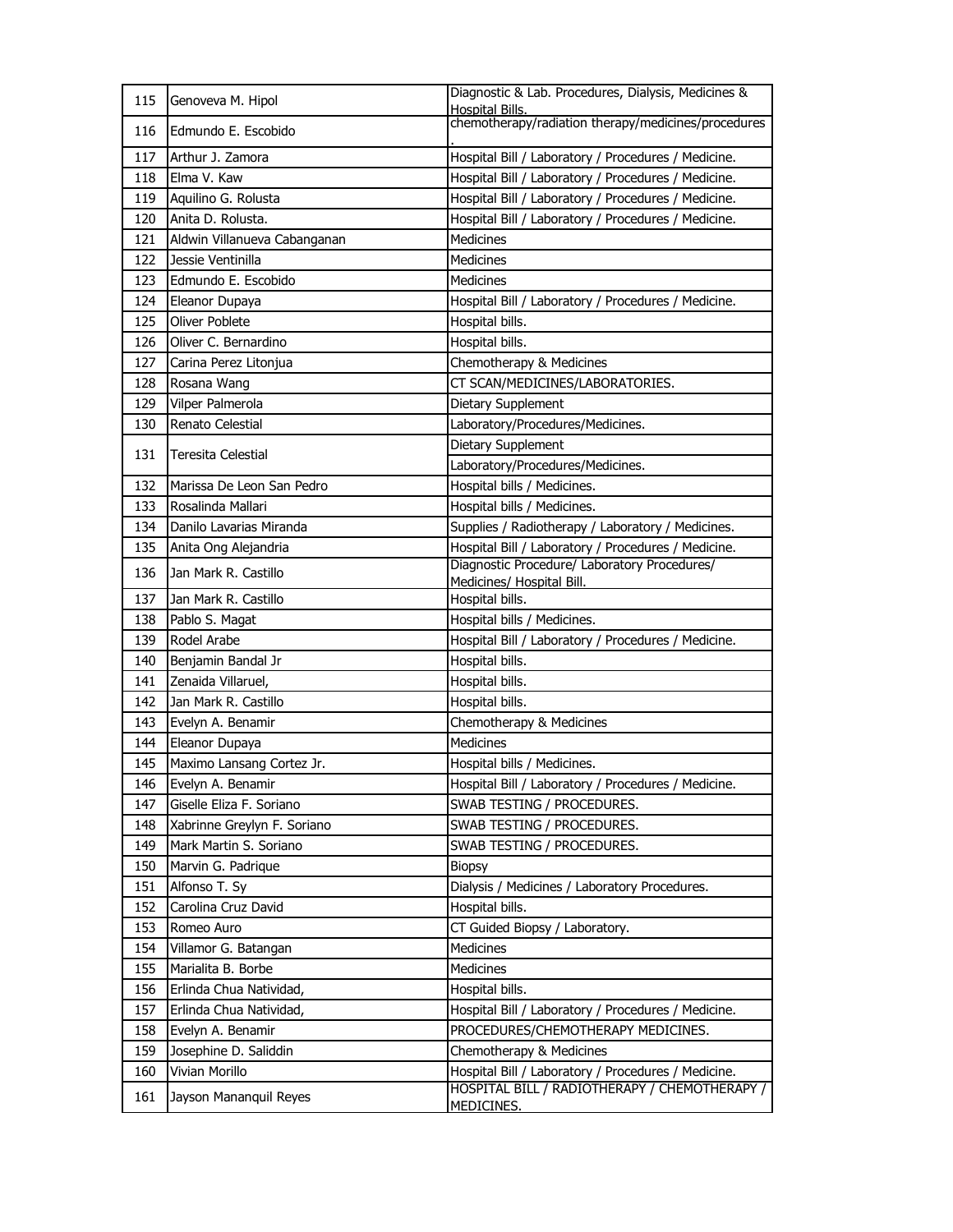| 162        | Vivian Morillo                                       | Hospital bills / Medicines.                                                        |
|------------|------------------------------------------------------|------------------------------------------------------------------------------------|
| 163        | Edmundo E. Escobido                                  | Radiation/Hospital bills.                                                          |
| 164        | Arthur J. Zamora                                     | <b>CHEMOTHERAPY</b><br>MEDICINES/SUPPLIES/LAB.PROCEDURES/HOSPITAL<br><b>BILLS.</b> |
| 165        | Benjamin Manaog Bandal Jr.                           | Hospital Bill / Laboratory / Procedures / Medicine.                                |
| 166        | Raleen Galit Corong                                  | Hospital Bill / Laboratory / Procedures / Medicine.                                |
|            |                                                      | <b>Medicines</b>                                                                   |
| 167        | Rosalinda U. Chua                                    | Dietary Supplement                                                                 |
| 168        | Rodelio R. Toca                                      | Laboratory/Procedures/Medicines.                                                   |
| 169        | Maria Isabelita F. Tolentino                         | Dietary Supplement                                                                 |
|            |                                                      | Laboratory/Procedures/Medicines.                                                   |
| 170        | Jesus M. Inzon Jr.                                   | Laboratory/Procedures/Medicines.                                                   |
| 171        | Julio P. Agluba                                      | Laboratory/Procedures/Medicines.                                                   |
| 172        | Joyce Angeles Espenida                               | Laboratory/Procedures/Medicines.                                                   |
| 173        | Orlando T. Domingo Sr.                               | Hospital Bill / Laboratory / Procedures / Medicine.                                |
| 174        | Ligaya T. De Guzman.                                 | Hospital Bill / Laboratory / Procedures / Medicine.                                |
| 175        | Mariano F. Avellana                                  | Laboratory/Procedures/Medicines.                                                   |
| 176        | Agnes Legaspi Latoja                                 | Laboratory/Procedures/Medicines.                                                   |
| 177        | Gaudencio S. Dimasuhid                               | Laboratory/Procedures/Medicines.                                                   |
| 178        | Edmundo Flores Jr.                                   | Biopsy.                                                                            |
| 179        | Justino Bellen Dugan                                 | Laboratory/Procedures/Medicines.                                                   |
| 180        | Alexander Alerre Nunez                               | Laboratory/Procedures/Medicines.                                                   |
| 181        | Teresita F. Limos                                    | Dietary Supplement                                                                 |
|            |                                                      | Laboratory/Procedures/Medicines.                                                   |
| 182        | Angeline J. Pugoy                                    | Laboratory/Procedures/Medicines.                                                   |
| 183        | Reynaldo A. Nunez                                    | Hospital Bill / Laboratory / Procedures / Medicine.                                |
| 184        | Edgardo F. Tolentino                                 | Laboratory/Procedures/Medicines.                                                   |
| 185        | <b>Consolacion Manaog</b>                            | Laboratory/Procedures/Medicines.                                                   |
| 186        | Belinda B. Celestial                                 | Laboratory/Procedures/Medicines.                                                   |
| 187        | Leah R. Obligacion                                   | Dietary Supplement                                                                 |
|            |                                                      | <b>Medicines</b>                                                                   |
| 188<br>189 | Michaeljay Jimenez Cabarles<br>Clarice Aura O. Baena | Hospital bills.<br>Hospital bills.                                                 |
| 190        | Raleen Galit Corong                                  |                                                                                    |
| 191        | Francisco Regullano                                  | Hospital bills / Medicines.<br>Hospital bills / Medicines.                         |
| 192        | Edmundo E. Escobido                                  | Hospital Bill / Laboratory / Procedures / Medicine.                                |
| 193        | Fortunato Campo                                      | temporal bone ct scan                                                              |
| 194        | Jaime Mendoza                                        | Hospital Bill / Laboratory / Procedures / Medicine.                                |
| 195        | James Arsenio Ovila Ponce                            | Hospital Bill / Laboratory / Procedures / Medicine.                                |
| 196        | Roseanna C. Mendoza                                  | Hospital Bill / Laboratory / Procedures / Medicine.                                |
| 197        | Anita Ong Alejandria                                 | Hospital Bill / Laboratory / Procedures / Medicine.                                |
| 198        | Onassis G. Alvarado                                  | Laboratory/Procedures/Medicines.                                                   |
| 199        | Krisna Delfin                                        | Hospital bills.                                                                    |
| 200        | Domingo H. Uson                                      | Treatment Protocol, Medicines & Hospital Bill.                                     |
| 201        | Jervy Joseph A. Mallari                              | Diagnostic & Lab. Procedures, Dialysis, Medicines &<br><b>Hospital Bills.</b>      |
| 202        | Carolina Cruz David                                  | Hospital bills.                                                                    |
| 203        | Carolina Cruz David                                  | Hospital Bill / Laboratory / Procedures / Medicine.                                |
| 204        | Rodney De Castro Dimalibot                           | CHEMOTHERAPY/LABORATORY/DIAGNOSTIC<br>PROCEDURE/MEDICINES/Hosp.Bill.               |
| 205        | <b>Trinidad Alinsub</b>                              | Chemotherapy / Hospital Bills/ Medicines / Laboratory<br>Procedures.               |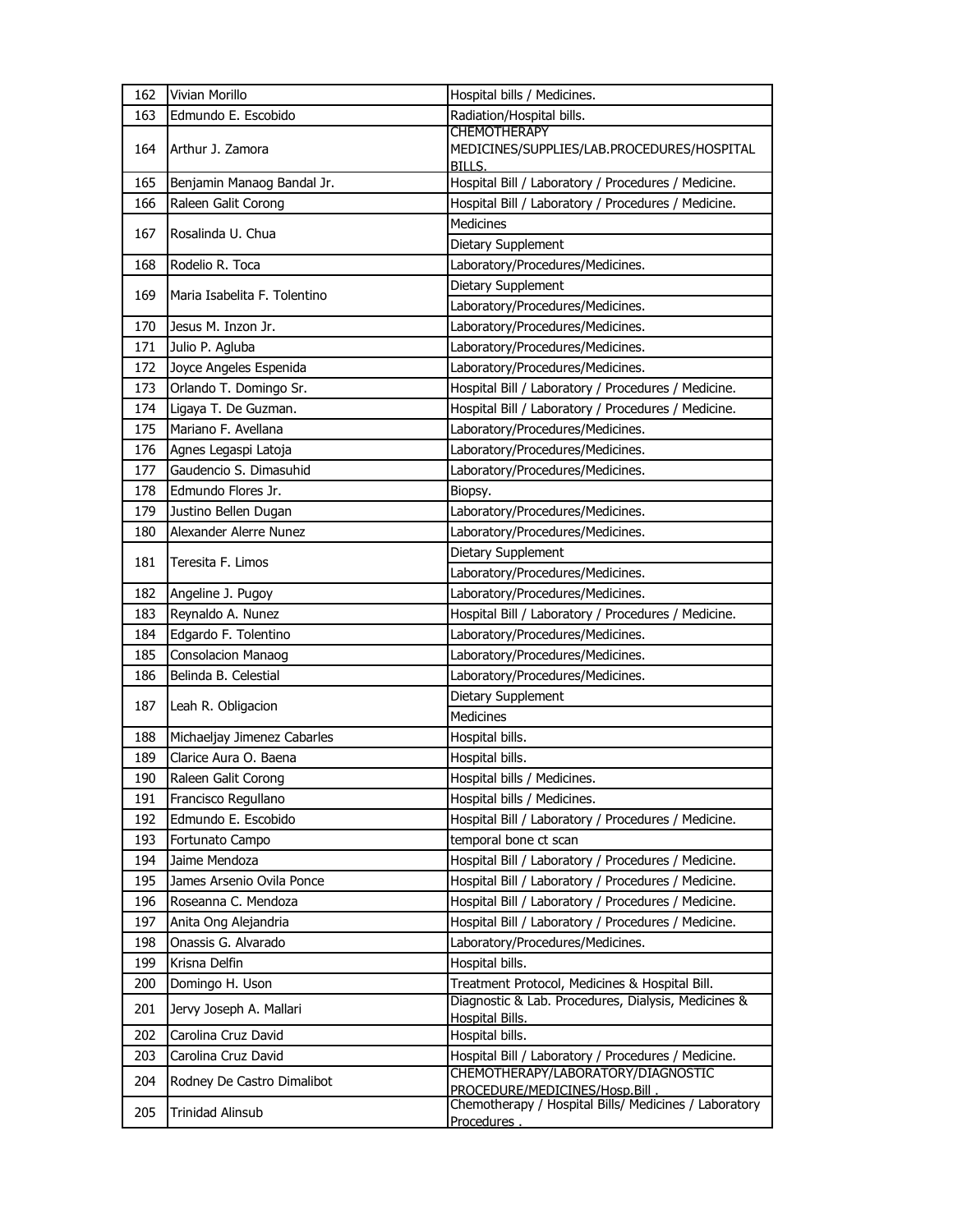| 206 | Marife Q. Hernandez          | Hospital bills / Medicines.                                                   |
|-----|------------------------------|-------------------------------------------------------------------------------|
| 207 | Edgardo Banaga               | Hospital bills / Medicines.                                                   |
| 208 | <b>Nestor Balmoris</b>       | <b>Medicines</b>                                                              |
| 209 | <b>Erick Marco Flores</b>    | Hospital Bills/Laboratory/Procedures.                                         |
| 210 | Donato D. Dangeros           | Hospital bills.                                                               |
| 211 | Ferdinand B. Bristol         | Hospital bills.                                                               |
| 212 | Edmundo E. Escobido          | Hospital Bill, Radiation/Chemotherapy, Medicine &<br>Laboratory.              |
| 213 | Christopher B. Batacan       | Hospital Bill / Laboratory / Procedures / Medicine.                           |
| 214 | Edmond S. Macasero           | 3. Chemotherapy / Hospital Bill / Laboratory /<br>Procedures / Medicines.     |
| 215 | Alfonso T. Sy                | Laboratory/Procedures/Medicines.                                              |
| 216 | Carolina Cruz David          | Hospital Bill / Laboratory / Procedures / Medicine.                           |
| 217 | Edmond S. Macasero           | 3. Chemotherapy / Hospital Bill / Laboratory /<br>Procedures / Medicines.     |
| 218 | Lydia Calma Sy               | Laboratory/Procedures/Medicines.                                              |
| 219 | Marialita B. Borbe           | <b>Medicines</b>                                                              |
| 220 | Villamor G. Batangan         | Medicines                                                                     |
| 221 | Pilita Julio                 | <b>Medicines</b>                                                              |
|     |                              | Dietary Supplement                                                            |
| 222 | Leonora Mandapat Silvino     | Laboratory/Procedures/Medicines.                                              |
| 223 | Edmond S. Macasero           | Chemotherapy & Medicines                                                      |
| 224 | Carolina Cruz David          | Hospital bills.                                                               |
|     |                              | Dietary Supplement                                                            |
| 225 | Nenita S. Madriaga           | Laboratory/Procedures/Medicines.                                              |
| 226 | Arthur J. Zamora             | MEDICAL SUPPLY / CHEMOTHERAPY / LABORATORY /<br>PROCEDURE / MEDICINE.         |
| 227 | Edmond S. Macasero           | CHEMOTHERAPY/MEDICINES/OPERATION/HOSPITAL<br>BILLS/LAB.PROCEDURES.            |
| 228 | Maxine Rhaine Limbo          | SUPPLIES/HOSPITAL<br>BILLS/MEDICINES/LAB.PROCEDURES.                          |
| 229 | Pauline Mercado Dela Fuente  | Hospital Bill / Laboratory / Procedures / Medicine.                           |
| 230 | James Arsenio Ovila Ponce    | Hospital Bill / Laboratory / Procedures / Medicine.                           |
| 231 | Edmundo E. Escobido          | hospital bills/radiation/chemotherapy/lab procedures.                         |
| 232 | Donato D. Dangeros           | Hospital Bill / Laboratory / Procedures / Medicine.                           |
| 233 | Norman Ituralde Tesoro       | Laboratory/Procedures/Medicines.                                              |
| 234 | Linda G. Cuizon.             | Chemotherapy & Medicines                                                      |
| 235 | Xydale Ajesta Zaldivar       | Hospital Bill / Laboratory / Procedures / Medicine.                           |
| 236 | Alfredo P. Villanueva        | Hospital bills.                                                               |
|     |                              | Dietary Supplement                                                            |
| 237 | Aldwin Villanueva Cabanganan | Laboratory/Procedures/Medicines.                                              |
| 238 | Kate Gwynette C. Besol       | Hospital Bill / Laboratory / Procedures / Medicine.                           |
| 239 | Emilia S. Garcia             | Laboratory/Procedures/Medicines.                                              |
| 240 | Pauline Mercado Dela Fuente  | Hospital Bill / Laboratory / Procedures / Medicine.                           |
| 241 | Rola C. Urmaza               | Hospital bills / Medicines.                                                   |
| 242 | Jaime Mendoza                | LABORATORY/DIAGNOSTIC PROCEDURE, MEDICINES,<br><b>HOSPITAL BILL,.</b>         |
| 243 | Clemente Dino Jr             | Hospital bills.                                                               |
| 244 | Des Rozcenlij Daguman        | Diagnostic & Lab. Procedures, Dialysis, Medicines &<br><b>Hospital Bills.</b> |
| 245 | Evelyn A. Benamir            | Chemo Drugs/Medicines.                                                        |
| 246 | Elma V. Kaw                  | Diagnostic procedures/Laboratory/Medicines/Hospital<br>bills/Dialysis         |
| 247 | Fatima Mae Amano             | Hospital Bill / Laboratory / Procedures / Medicine.                           |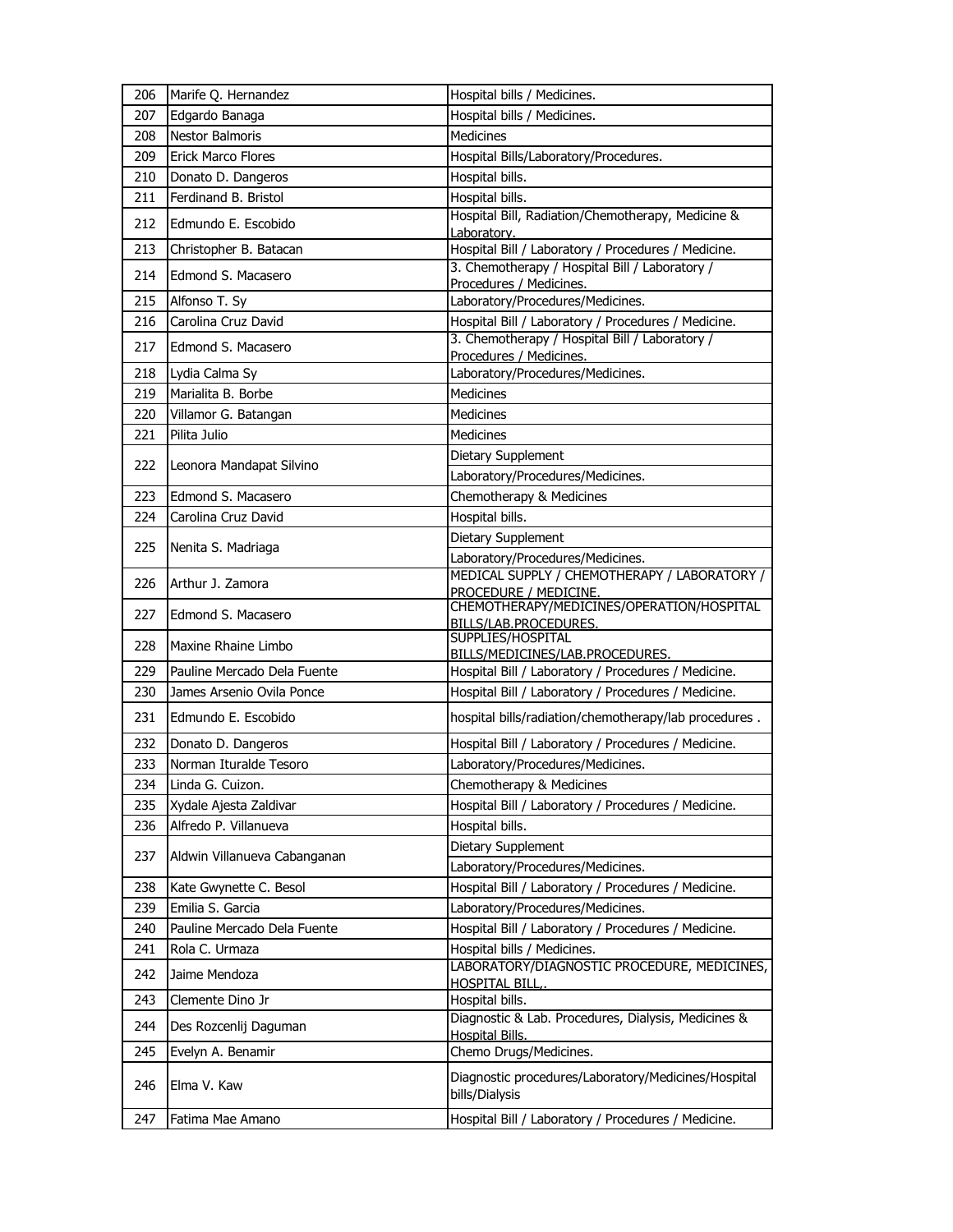| 248        | Carolina Cruz David                  | Hospital Bill / Laboratory / Procedures / Medicine.                                                        |
|------------|--------------------------------------|------------------------------------------------------------------------------------------------------------|
| 249        | Pablo S. Magat                       | Hospital bills / Medicines.                                                                                |
| 250        | Renato C. Sagum                      | <b>Medicines</b>                                                                                           |
| 251        | Carina Perez Litonjua                | Chemotherapy / Medicines.                                                                                  |
| 252        | Gina-marie Beley Cendana             | Hospital Bill / Laboratory / Procedures / Medicine.                                                        |
| 253        | Remia Rogano                         | Medicines                                                                                                  |
| 254        | Teresita Magno Soriano               | Medicines                                                                                                  |
| 255        | Jerron O. Jubilo                     | Laboratory Procedures.                                                                                     |
| 256        | Hannah Grace V. Estrada              | CHEMOTHERAPY MEDICINES/ CHEST CT SCAN WITH                                                                 |
| 257        | Edmond S. Macasero                   | CONTRAST.<br>Chemotherapy & Medicines                                                                      |
| 258        | Marilyn V. Valiente                  |                                                                                                            |
| 259        | Hilario Llanes Jr.                   | Hospital Bill / Laboratory / Procedures / Medicine.<br>Hospital Bill / Laboratory / Procedures / Medicine. |
| 260        | Gloria Cueto Esguerra                | Hospital Bill / Laboratory / Procedures / Medicine.                                                        |
|            |                                      |                                                                                                            |
| 261<br>262 | Vilper Palmerola<br>Vilper Palmerola | Dietary Supplement                                                                                         |
|            |                                      | Dietary Supplement                                                                                         |
| 263        | Vilper Palmerola                     | Dietary Supplement                                                                                         |
| 264        | Vilper Palmerola                     | Dietary Supplement                                                                                         |
| 265        | Vilper Palmerola                     | Dietary Supplement                                                                                         |
| 266        | Vilper Palmerola                     | Dietary Supplement                                                                                         |
| 267        | Vilper Palmerola                     | Dietary Supplement                                                                                         |
| 268        | Nerissa Tiongson                     | Medicines                                                                                                  |
| 269        | Onofre G. Tiongson                   | Medicines                                                                                                  |
| 270        | Vilper Palmerola                     | Dietary Supplement.                                                                                        |
| 271        | Vilper Palmerola                     | Dietary Supplement                                                                                         |
| 272        | Lydia Nazareno Dela Torre            | Hospital Bill / Laboratory / Procedures / Medicine.                                                        |
| 273        | Vilper Palmerola                     | Dietary Supplement                                                                                         |
| 274        | Nelson Luna Jacob                    | Hospital Bill / Laboratory / Procedures / Medicine.                                                        |
| 275        | Josephine D. Saliddin                | CHEMOTHRAPY/MEDICINE/LABORATORY.                                                                           |
| 276        | Leonardo Villaruz                    | Hospital Bill / Laboratory / Procedures / Medicine.                                                        |
| 277        | Celemente Janeo Dino Jr.             | Hospital bills.                                                                                            |
| 278        | Mario B. Lasic                       | Medicines                                                                                                  |
| 279        | Eric Arandia                         | <b>Medicines</b>                                                                                           |
| 280        | Leodegario Celis                     | Laboratory/Procedures/Medicines.                                                                           |
| 281        | Alfredo M. Espiritu                  | MRI / X-Ray / Medicines                                                                                    |
| 282        | <b>Simeon Mercines</b>               | CT Scan.                                                                                                   |
| 283        | Arthur J. Zamora                     | Hospital Bill / Laboratory / Procedures / Medicine.                                                        |
| 284        | .rodolfo C. Dela Cruz                | Hospital Bill / Laboratory / Procedures / Medicine.                                                        |
| 285        | Alfredo M. Espiritu                  | XRAY / MEDICINES / LABORATORY PROCEDURE /<br><b>HOSPITAL BILL</b>                                          |
| 286        | Pablo S. Magat                       | Hospital bills / Medicines.                                                                                |
| 287        | Michael Jay Jimenez Cabarles         | Hospital bills / Medicines.                                                                                |
| 288        | Porsha V. Binibini                   | Hospital Bill / Laboratory / Procedures / Medicine.                                                        |
| 289        | Florita S. Dayao                     | Hospital bills / Medicines.                                                                                |
| 290        | Irish C. Rosello                     | Hospital Bill / Laboratory / Procedures / Medicine.                                                        |
| 291        | Rayza Venus A. Sabino                | Hospital Bill / Laboratory / Procedures / Medicine.                                                        |
| 292        | William D. France                    | Hospital Bill / Laboratory / Procedures / Medicine.                                                        |
| 293        | Elizabeth O. Villanueva              | Hospital Bill / Laboratory / Procedures / Medicine.                                                        |
| 294        | Josephine D. Saliddin                | Hospital Bill / Laboratory / Procedures / Medicine.                                                        |
| 295        | Ronaldo Rendon                       | Hospital Bill / Laboratory / Procedures / Medicine.                                                        |
| 296        | Joahnabel P. Delos Santos            | BIOPSY/LABORATORY                                                                                          |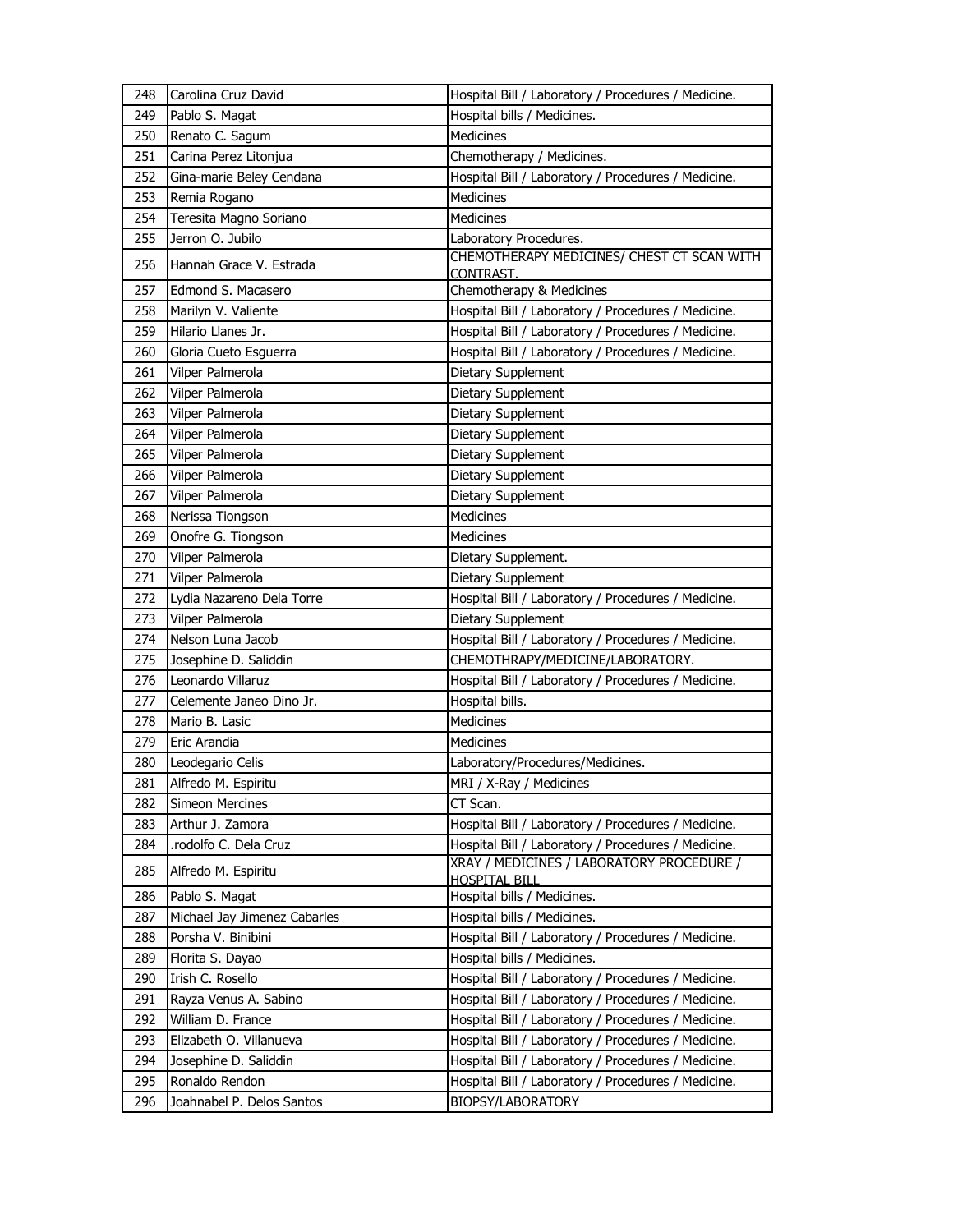| 297 | Maria Monica Ponce Rodriguez    | SWAB TESTING / PROCEDURES.                                                  |
|-----|---------------------------------|-----------------------------------------------------------------------------|
| 298 | Nida Calaminos Cruz,.           | SWAB TESTING / PROCEDURES.                                                  |
| 299 | Jully Anne Ibe Bagnes           | SWAB TESTING / PROCEDURES.                                                  |
| 300 | Luzviminda Tingson Davalos      | SWAB TESTING / PROCEDURES.                                                  |
| 301 | Marvin Garcia Ibanez            | SWAB TESTING / PROCEDURES.                                                  |
| 302 | Minerva Castillo Bernales       | SWAB TESTING / PROCEDURES.                                                  |
| 303 | Leonides Roxas Punzal           | SWAB TESTING / PROCEDURES.                                                  |
| 304 | Aaron Velasco Onate             | SWAB TESTING / PROCEDURES.                                                  |
| 305 | Annaliza Insigne                | SWAB TESTING / PROCEDURES.                                                  |
| 306 | Cherryl Liberato Billones       | SWAB TESTING / PROCEDURES.                                                  |
| 307 | Jay Ramos Tamayo,.              | SWAB TESTING / PROCEDURES.                                                  |
| 308 | Hannah Grace V. Estrada         | CHEST CT-SCAN W/ CONTRAST/CHEMOTHERAPY<br>MEDICINES.                        |
| 309 | Danilo Delos Santos Francisco   | Hospital bills.                                                             |
| 310 | Domingo H. Uson                 | Hospital bills.                                                             |
| 311 | rodolfo C. Dela Cruz            | Procedures/Hospital Bills.                                                  |
| 312 | Marieta P. Umali                | Hospital bills.                                                             |
| 313 | Sonny Salientes Valencia        | Hospital bills.                                                             |
| 314 | Pilar Fatima Cruz               | Hospital Bill / Laboratory / Procedures / Medicine.                         |
|     |                                 | <b>Medicines</b>                                                            |
| 315 | Ed Patrick Oredo Quinto         | Dietary Supplement                                                          |
| 316 | Danilo Delos Santos Francisco   | Hospital bills.                                                             |
| 317 | Maria Cerlita L. Estampador     | Hospital bills / Medicines.                                                 |
| 318 | Hazel Marie Arboleda Dado       | Hospital Bill / Laboratory / Procedures / Medicine.                         |
| 319 | Mario P. Bernardo               | Diagnostic Procedure/ Laboratory Procedures/<br>Medicines/ Hospital Bill.   |
| 320 | Lani F. Nopre.                  | Laboratory/Procedures/Medicines.                                            |
| 321 | Neil Christian Dela Cruz Mario  | SWAB TESTING / PROCEDURES.                                                  |
| 322 | Editha Donasco Cam,             | SWAB TESTING / PROCEDURES.                                                  |
| 323 | Jonathan P. Alcala,             | SWAB TESTING / PROCEDURES.                                                  |
| 324 | Ernie E. Valdez                 | SWAB TESTING / PROCEDURES.                                                  |
| 325 | Deniel Costorio Davocol         | SWAB TESTING / PROCEDURES.                                                  |
| 326 | Michael S. Canceran             | SWAB TESTING / PROCEDURES.                                                  |
| 327 | Almer Dumagat Madayos           | Laboratory/Procedures/Medicines.                                            |
| 328 | Jose Sajorda                    | Medicines                                                                   |
| 329 | Maria Antenor Lovedorial        | Medicines                                                                   |
| 330 | Nolyn Tablate                   | Medicines                                                                   |
| 331 | Gilbert H. Soco                 | Medicines                                                                   |
| 332 | Leodegario Celis                | Medicines                                                                   |
| 333 | Ed Patrick Oredo Quinto         | Dietary Supplement<br>Medicines                                             |
| 334 | Arthur J. Zamora                | LABORATORY/DIAGNOSTIC PROCEDURE, MEDICINES,<br>HOSPITAL BILL, Chemotherapy. |
| 335 | Aldrin Dc. Singalawa            | Chemotherapy Medicines.                                                     |
| 336 | Ma. Luisa Sanvictores Francisco | Hospital Bill / Laboratory / Procedures / Medicine.                         |
| 337 | Alfredo M. Espiritu             | MRI With Contrast/PROCEDURES.                                               |
| 338 | Gina Parcon Malaga              | Hospital bills / Medicines.                                                 |
| 339 | Felix Marvin Panilan            | Hospital Bill / Laboratory / Procedures / Medicine.                         |
| 340 | Evelyn A. Benamir               | Chemotherapy/Laboratory Procedure/Medicine.                                 |
| 341 | .rodolfo C. Dela Cruz           | Hospital Bill / Laboratory / Procedures / Medicine.                         |
| 342 | Carolina Cruz David             | Hospital Bill / Laboratory / Procedures / Medicine.                         |
| 343 | Shirley B. Miranda              | Supply/Medicines/Procedure/Hospital Bill.                                   |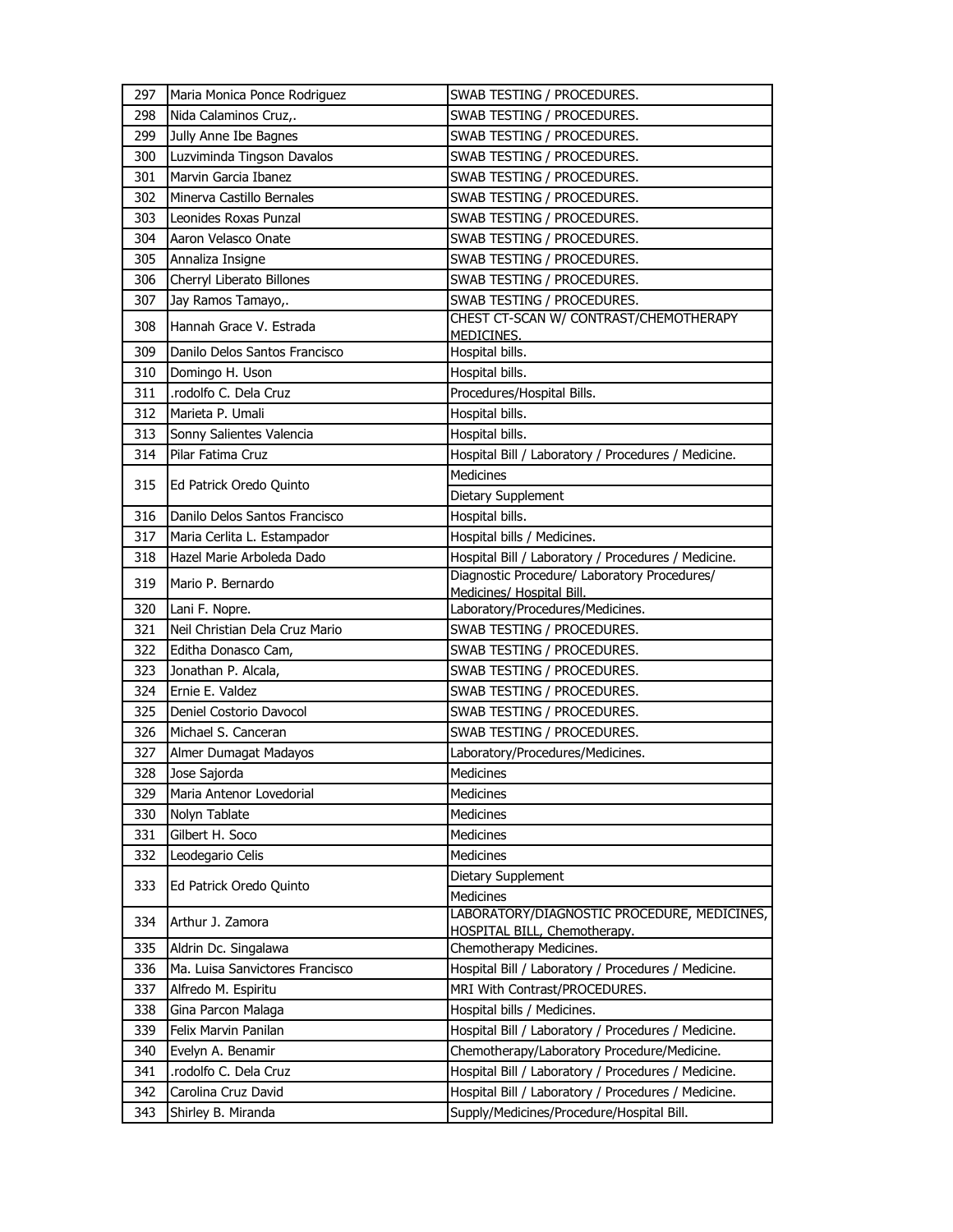|     | 344 Marilyn V. Valiente | Hospital Bill / Laboratory / Procedures / Medicine.                           |
|-----|-------------------------|-------------------------------------------------------------------------------|
| 345 | Hilario Llanes Jr.      | Hospital Bill / Laboratory / Procedures / Medicine.                           |
| 346 | Gloria C. Esguerra      | Hospital Bill / Laboratory / Procedures / Medicine.                           |
| 347 | Aileen Fransisco        | Hospital Bill / Laboratory / Procedures / Medicine.                           |
| 348 | Hadji Jamil B. Picarat  | Diagnostic & Lab. Procedures, Dialysis, Medicines &<br><b>Hospital Bills.</b> |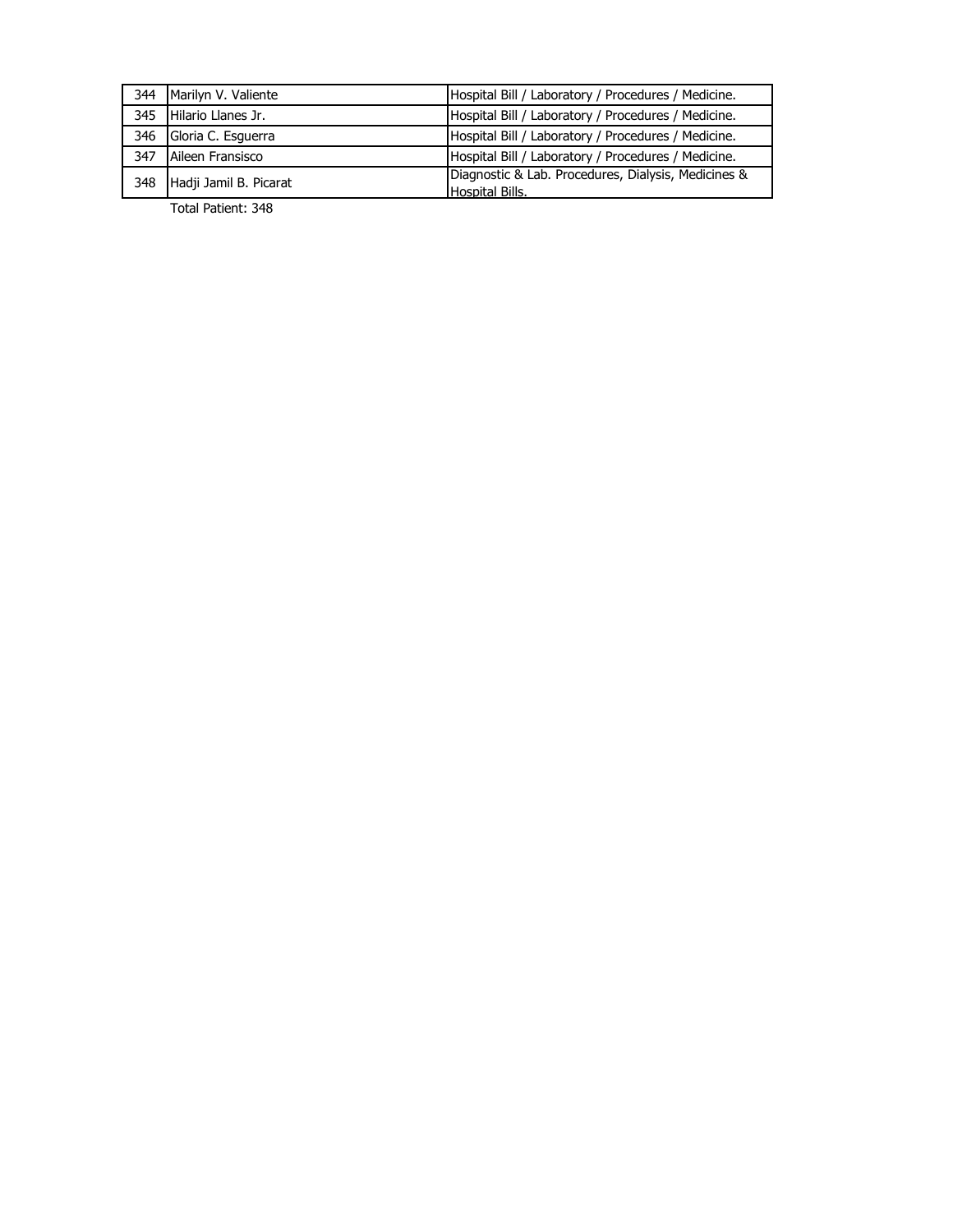

LUNG CENTER OF THE PHILIPPINES For the month of August year 2020

| No #           | <b>Name of Patient</b>          | Assistance                                                              |
|----------------|---------------------------------|-------------------------------------------------------------------------|
| 1              | Imelda Baccay Taguiam,          | Laboratory/Procedures.                                                  |
| $\overline{2}$ | Edhessa David Jose              | Laboratory/Procedures.                                                  |
| 3              | Cynthia Padilla Salvador,       | Laboratory/Procedures.                                                  |
| 4              | Nieves Fangonilo Remorque       | Laboratory/Procedures.                                                  |
| 5              | Maria Luz Mayola Buba           | Laboratory/Procedures.                                                  |
| 6              | John Lerry Fruto Santiago       | Laboratory/Procedures.                                                  |
| 7              | Rose Sharon Geonanga Alcantara  | Laboratory/Procedures/Medicines.                                        |
| 8              | Maribel Pascual Tiglao          | SWAB TESTING / PROCEDURES.                                              |
| 9              | Aprelhesly Sombreno Laririt     | Laboratory/Procedures.                                                  |
| 10             | John Joshua Diaz Largado        | Laboratory/Procedures.                                                  |
| 11             | Judith Ralla Escarilla          | SWAB TESTING / PROCEDURES.                                              |
| 12             | Jean Louise Baguidudol Baltazar | SWAB TESTING / PROCEDURES.                                              |
| 13             | <b>Emmanuel Cesar Pineda</b>    | Laboratory/Procedures.                                                  |
| 14             | Jeremy Sevilla Berona           | Laboratory/Procedures.                                                  |
| 15             | Vien Kenneth Manzal Flores      | Laboratory/Procedures.                                                  |
| 16             | April L. Porcalla               | Laboratory/Procedures.                                                  |
| 17             | Naty S. Bainto                  | Laboratory/Procedures/Medicines.                                        |
| 18             | Albert D. Sangalang             | Hospital bills.                                                         |
| 19             | Virgilio C. Estrope             | <b>Medicines</b>                                                        |
| 20             | Alladin Gerilla Billones        | Laboratory/Procedures.                                                  |
| 21             | Mario P. Bernardo               | Hospital bills.                                                         |
| 22             | <b>Adoracion Clarino</b>        | 2d Echo/Ct-Scan/Laboratory.                                             |
| 23             | Lydia Nazareno Dela Torre       | Chemotherapy/ChemoMedicines/H.Bills.                                    |
| 24             | Michael Jay Jimenez Cabarles    | Hospital Bill / Laboratory / Procedures / Medicine.                     |
| 25             | Ed Patrick Quinto               | Dialysis, Dialyzer, PD Solution, Procedures, Medicines<br>& Laboratory. |
| 26             | Mary Loraine Natividad          | 2. Dialysis/Dialyzer/Medicines/Laboratory/Hospital Bill.                |
| 27             | Lydia Nazareno Dela Torre       | Chemotherapy & Medicines                                                |
| 28             | Josephine C. Millena            | Radiotherapy.                                                           |
| 29             | Danilo Almario                  | Hospital Bill / Laboratory / Procedures / Medicine.                     |
| 30             | Gerson Mangune                  | Laboratory/Procedures/Medicines.                                        |
| 31             | Allan Rivero Eugenio            | Operation / Hospital Bill / Medicine / Laboratory<br>Procedure.         |
| 32             | Ricardo C. Ricardo              | CT SCAN GUIDED BIOPSY/ULTRASOUND.                                       |
| 33             | Lydia Nazareno Dela Torre       | Chemotherapy / Medicines.                                               |
| 34             | Michael Jay Cabarles            | Hospital Bill / Laboratory / Procedures / Medicine.                     |
| 35             | Luzviminda C. Papna             | Laboratory/Procedures/Medicines.                                        |
| 36             | Fernando C. Conales             | Laboratory/Procedures/Medicines.                                        |
| 37             | Jesus E. Tolentino              | Laboratory/Procedures/Medicines.                                        |
| 38             | Bueno M. Jopia                  | Laboratory/Procedures/Medicines.                                        |
| 39             | Jane Karla B. Baldostamo        | Laboratory/Procedures/Medicines.                                        |
| 40             | Ricardo B. Butalid              | Laboratory/Procedures/Medicines.                                        |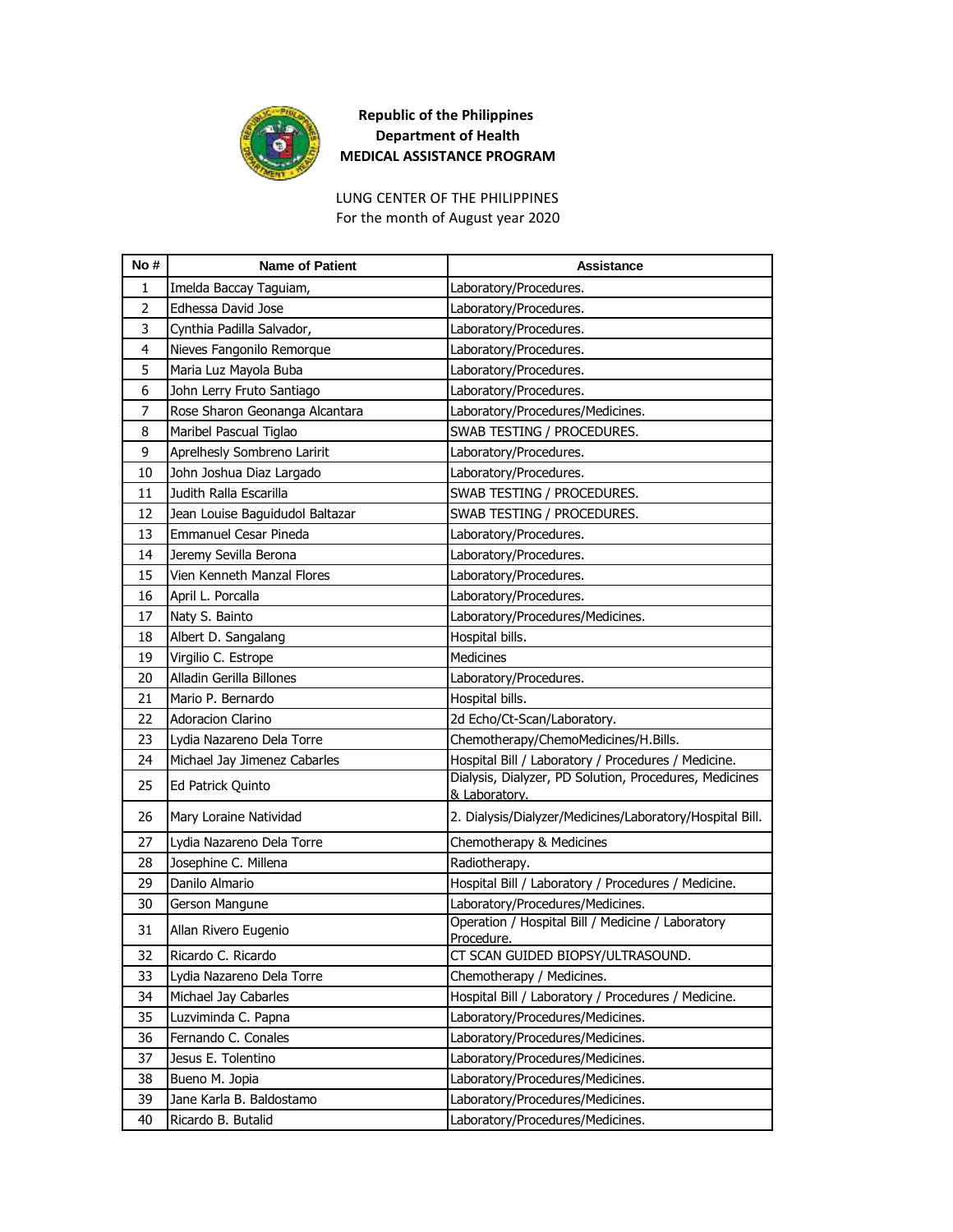| 41 | Violeta Paguio Ocson         | Laboratory/Procedures/Medicines.                                          |
|----|------------------------------|---------------------------------------------------------------------------|
| 42 | Ismael E. Baracas            | Laboratory/Procedures/Medicines.                                          |
| 43 | Adelina Dilao Letada         | Laboratory/Procedures/Medicines.                                          |
| 44 | Angel Miko R. Sollesta       | Laboratory/Procedures/Medicines.                                          |
| 45 | Hazel Marie Arboleda Dado    | Hospital Bill / Laboratory / Procedures / Medicine.                       |
| 46 | Patricio B. Vanzuela         | Laboratory/Procedures/Medicines.                                          |
| 47 | rodolfo C. Dela Cruz         | Hospital Bill / Laboratory / Procedures / Medicine.                       |
| 48 | .rodolfo C. Dela Cruz        | Diagnostic Procedure/ Laboratory Procedures/                              |
|    |                              | Medicines/ Hospital Bill.<br><b>DIAGNOSTIC</b>                            |
| 49 | Lorie John Bali-ong          | PROCEDURES/LABORATORY/SUPPLIES/HOSPITAL<br>BILLS.                         |
| 50 | Evelyn Isorena               | Medicines                                                                 |
| 51 | .rodolfo C. Dela Cruz        | Hospital bills.                                                           |
| 52 | Dominga Raagas               | <b>Medicines</b>                                                          |
| 53 | Antonio Fajardo              | <b>Medicines</b>                                                          |
| 54 | Carlos P. Belardo            | Laboratory/Procedures/Medicines.                                          |
| 55 | Dennis Madalang              | Hospital Bill / Laboratory / Procedures / Medicine.                       |
| 56 | Lydia Nazareno Dela Torre    | Laboratory/Procedures/Medicines.                                          |
| 57 | Joan G. Peraan               | Laboratory/Procedures/Medicines.                                          |
| 58 | Dyna M. Tolentino            | Laboratory/Procedures/Medicines.                                          |
| 59 | Dionisia Mallari             | Laboratory/Procedures/Medicines.                                          |
| 60 | Jose Faustino                | Laboratory/Procedures/Medicines.                                          |
| 61 | al M. Parong,                | Hospital Bill / Laboratory / Procedures / Medicine.                       |
|    |                              | <b>HOSPITAL</b>                                                           |
| 62 | Jayson Mananquil Reyes       | BILL/RADIOTHERAPY/LABORATORY/MEDICINES/PROC<br>EDURE.                     |
| 63 | Alfredo M. Espiritu          | <b>MRI with Contrast</b>                                                  |
| 64 | Eric Arandia                 | CHEMOTHERAPY MEDICINES/HOSPITAL                                           |
|    |                              | <b>BILLS/LABORATORY PROCEDURES</b>                                        |
| 65 | Elsa Mariano Marigsa         | Hospital bills / Medicines.                                               |
| 66 | Maria Cerlita L. Estampador  | Hospital bills / Medicines.                                               |
| 67 | Lony Gois                    | Hospital Bill / Laboratory / Procedures / Medicine.                       |
| 68 | Minerva Isubol               | Chemotherapy & Medicines                                                  |
| 69 | <b>Adoracion Clarino</b>     | CT SCAN / 2D ECHO / LABORATORY.                                           |
| 70 | Joannes O. Ablog             | Diagnostic Procedure/ Laboratory Procedures/<br>Medicines/ Hospital Bill. |
| 71 | Hazel Marie Arboleda Dado    | Diagnostic Procedure/ Laboratory Procedures/                              |
|    |                              | Medicines/ Hospital Bill.                                                 |
| 72 | Paul Albert C. Chenilla      | Hospital bills.<br>LABORATORY/DIAGNOSTIC PROCEDURE, MEDICINES,            |
| 73 | Michael Jay Jimenez Cabarles | HOSPITAL BILL, Chemotherapy.                                              |
| 74 | Michael Jay Cabarles         | Hospital bills / Medicines.                                               |
|    |                              | χ-                                                                        |
| 75 | Liezl Olivar                 | RAY/ULTRASOUND/MEDICINES/LABORATORY/PROCE<br>DURES/HOSPITAL BILL.         |
| 76 | Joel Flores Falculan         | Medicines                                                                 |
| 77 | Joey P. Baquiran             | Medicines                                                                 |
| 78 | Carolina Cruz David          | Hospital bills.                                                           |
| 79 | Rodolfo. Cuales Dela Cruz    | Hospital bills.                                                           |
| 80 | Lydia Della Torre            | CHEMOTHERAPY/HOSPITAL                                                     |
| 81 | Mark Lester H. Delos Reyes   | BILL/LABORATORY/MEDICINES.<br>Hospital bills / Medicines.                 |
| 82 | Carolina Cruz David          | Hospital Bill / Laboratory / Procedures / Medicine.                       |
| 83 | Carolina Cruz David          | Hospital Bill / Laboratory / Procedures / Medicine.                       |
| 84 | Carolina Cruz David          | Laboratory/Procedures/Medicines.                                          |
|    |                              |                                                                           |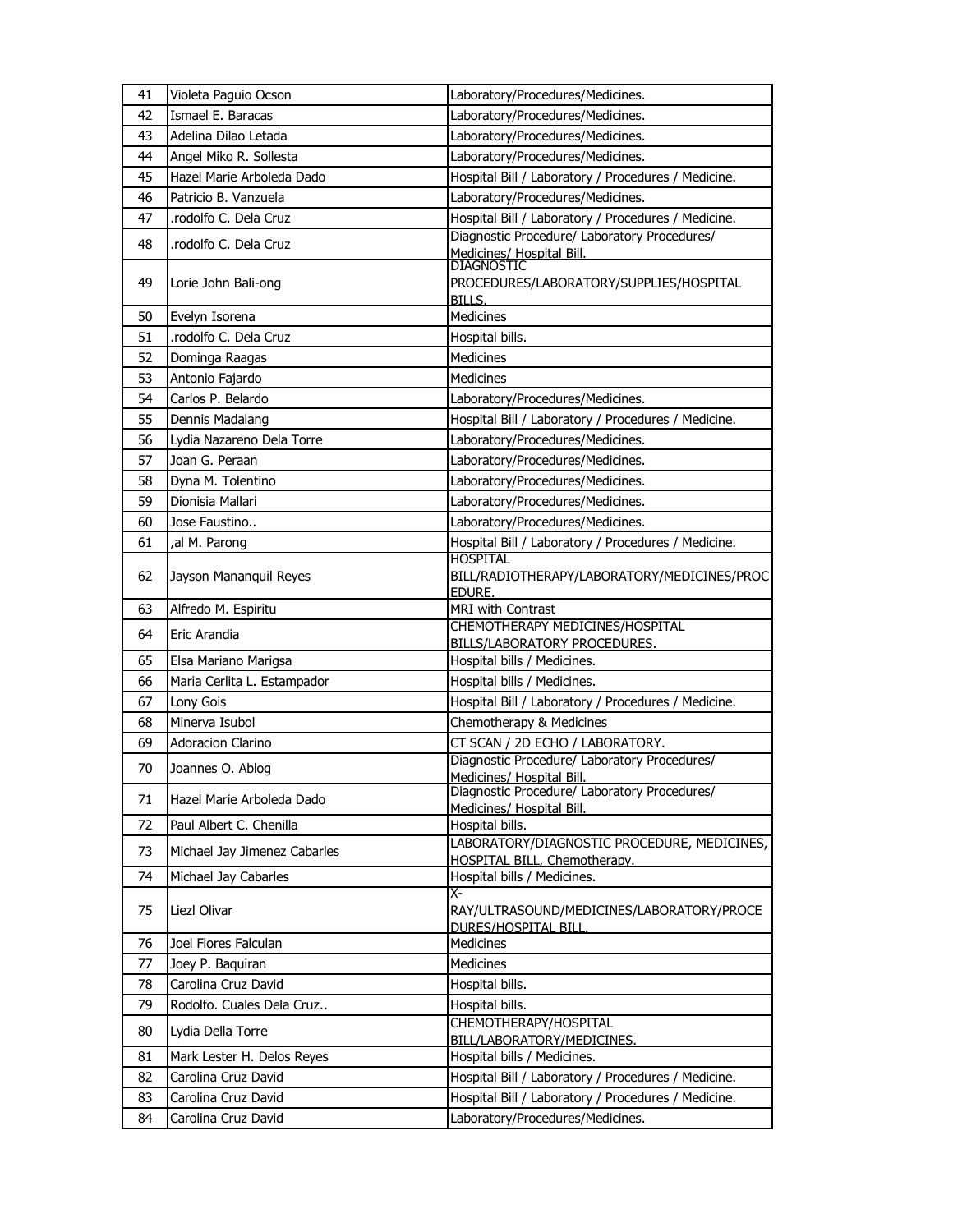| 85  | Carolina David                | Hospital Bill / Laboratory / Procedures / Medicine.                            |
|-----|-------------------------------|--------------------------------------------------------------------------------|
| 86  | Alfonso Sy,                   | CHEMOTHERAPY/MEDICINES/HOSPITAL<br><b>BILL/LABORATORY PROCEDURES.</b>          |
| 87  | Edmond S. Macasero            | Hospital bills / Medicines.                                                    |
| 88  | Arthur Jimenez Zamora         | Hospital Bill / Laboratory / Procedures / Medicine.                            |
| 89  | Lydia Nazareno Dela Torre     | Hospital Bill / Laboratory / Procedures / Medicine.                            |
| 90  | Danilo Lavarias Miranda       | Laboratory/Procedures/Medicines.                                               |
|     |                               | CHEMOTHERAPY/HOSPITAL                                                          |
| 91  | Evelyn A. Benamir             | BILL/LABORATORY/MEDICINES/PROCEDURES.<br>MEDICINES/HOSPITAL BILLS/UTZ/CT-      |
|     |                               | SCAN/DIALYZER/DIALYSIS/SUPPLIES/DIAGNOSTIC                                     |
| 92  | Gilbert H. Soco               | PROCEDURES/LABORATORY.                                                         |
|     |                               | Dietary Supplement                                                             |
| 93  | Shirley B. Miranda            | Hospital Bill / Laboratory / Procedures / Medicine.                            |
| 94  | Carolina Cruz David           | Hospital Bill / Laboratory / Procedures / Medicine.                            |
| 95  | Carolina Cruz David           | Hospital Bill / Laboratory / Procedures / Medicine.                            |
| 96  | Hazel Marie Arboleda Dado     | Hospital bills / Medicines.                                                    |
| 97  | Elma V. Kaw                   | Hospital Bill / Laboratory / Procedures / Medicine.                            |
| 98  | Sarina Genova                 | Diagnostic Procedure/ Laboratory Procedures/                                   |
| 99  | Manuel C. Aranas              | Medicines/ Hospital Bill.                                                      |
|     |                               | Therapy / Medicines.                                                           |
| 100 | Alfonso Tan Sy                | CT SCAN/HOSPITAL<br>BILLS/MEDICINES/LAB.PROCEDURES/PROCEDURES.                 |
| 101 | Michael Jay Jimenez Cabarles  | Hospital bills.                                                                |
| 102 | Ma. Evangeline R. Ditoito     | Hospital bills / Medicines.                                                    |
| 103 | Nenita S. Madriaga            | Medicines                                                                      |
| 104 | Arthur Jimenez Zamora         | Hospital bills.                                                                |
|     |                               |                                                                                |
| 105 | Antoniette Carbona Villaceran | Hospital bills.                                                                |
| 106 | Luzviminda C. Cayabyab        | Hospital Bills/Laboratory/Procedures.                                          |
| 107 | Carolina Cruz David           | Hospital bills / Medicines.                                                    |
| 108 | Ernesto V. Cruz Jr.           | Laboratory/Procedures.                                                         |
| 109 | Erlinda M. Morillo            | Hospital bills / Medicines.                                                    |
| 110 | Hazel Marie Arboleda Dado     | Hospital Bill / Laboratory / Procedures / Medicine.                            |
| 111 | William B. Maamo              | Hospital bills / Medicines.                                                    |
| 112 | Carolina Cruz David           | Hospital bills.                                                                |
| 113 | Efren Capalad Francsico       | Medicines                                                                      |
| 114 | Ma. Evangeline R. Ditoito     | Surgery/Hospital Bill / Laboratory Procedure /<br>Medicine.                    |
| 115 | Deolito T. Tud                | Hospital bills / Medicines.                                                    |
| 116 | Josephine Olegario Saliddin   | 3. Chemotherapy / Hospital Bill / Laboratory /                                 |
| 117 | Ma. Evangeline R. Ditoito     | Procedures / Medicines.<br>Hospital Bill / Laboratory / Procedures / Medicine. |
| 118 | Rita Ricamara                 | Chemotherapy Medicines/Hospital Bills.                                         |
| 119 | Danilo Lavarias Miranda       | Supplies/Lab. Procedures/Medicines/Hospital Bills.                             |
| 120 | Arnel Pablo Ayala             | Theraphy/Medicines/Laboratory/Procedure.                                       |
| 121 | Michael Jay Jimenez Cabarles  | 3. Chemotherapy / Hospital Bill / Laboratory /<br>Procedures / Medicines.      |
| 122 | Hadji Jamil Picarat           | 2. Dialysis/Dialyzer/Medicines/Laboratory/Hospital Bill.                       |
| 123 | Hadji Jamil Picarat           | 2. Dialysis/Dialyzer/Medicines/Laboratory/Hospital Bill.                       |
| 124 | Jayson Mananquil Reyes        | Chemotherapy / Medicines / Laboratory / Hospital Bills.                        |
| 125 | Sarina Genova                 | Laboratory Procedures.                                                         |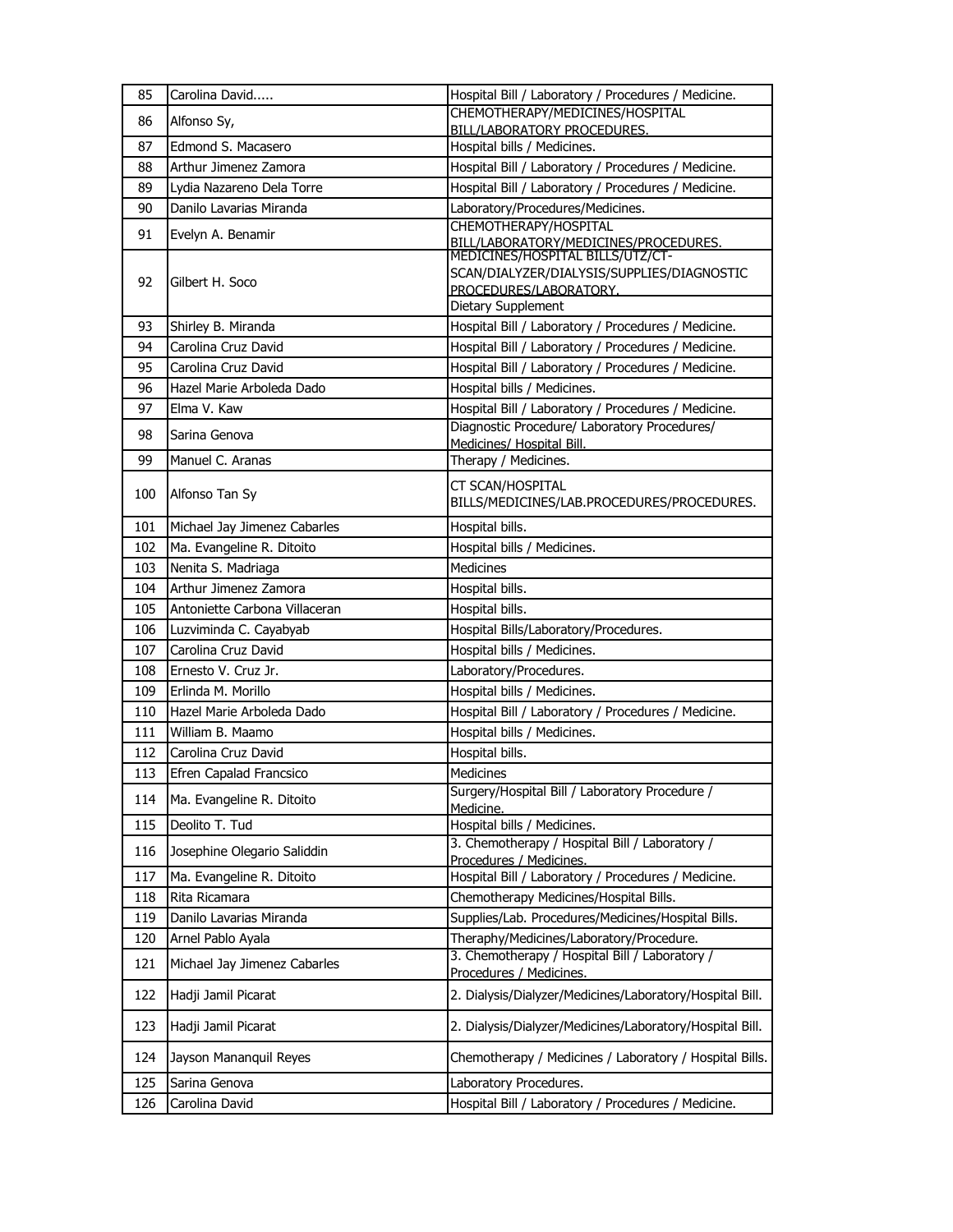| 127 | Hazel Marie Arboleda Dado     | Hospital bills / Medicines.                                                        |
|-----|-------------------------------|------------------------------------------------------------------------------------|
| 128 | Claire Uriarte Paden          | Hospital Bill / Laboratory / Procedures / Medicine.                                |
| 129 | Josephine F. Bayran           | Chest Ct-Scan.                                                                     |
| 130 | Arthur Jimenez Zamora         | Hospital Bill / Laboratory / Procedures / Medicine.                                |
| 131 | Onofre Ramos                  | Hospital bills.                                                                    |
| 132 | Maria Editha Espinoza         | Hospital Bill / Laboratory / Procedures / Medicine.                                |
| 133 | Carolina Cruz David           | Hospital Bill / Laboratory / Procedures / Medicine.                                |
| 134 | Damaso F. Dioniso             | Medicines                                                                          |
| 135 | Ferelyn Jimenez Sinag         | Hospital bills / Medicines.                                                        |
| 136 | Mark Lester H. Delos Reyes    | Hospital bills / Medicines.                                                        |
| 137 | Michael Jay Cabarles          | Hospital bills / Medicines.                                                        |
| 138 | Marc Idol Matuguinas Balolong | Hospital Bill / Laboratory / Procedures / Medicine.                                |
| 139 | Michael Jay Cabarles          | Hospital Bill / Laboratory / Procedures / Medicine.                                |
| 140 | Alfonso T. Sy                 | CT SCAN/LABORATORY/MEDICINES                                                       |
| 141 | Reynaldo R. Dela Cruz         | Laboratory/Procedures/Medicines.                                                   |
| 142 | Olivia F. Santos              | MRI/LABORATORY/MEDICINES                                                           |
| 143 | Carolina Cruz David           | Hospital Bill / Laboratory / Procedures / Medicine.                                |
| 144 | Emilyn Tianwa Lachica         | SWAB TESTING / PROCEDURES.                                                         |
| 145 | Lucita V. Villaruel           | Hospital bills.                                                                    |
| 146 | Hazel Marie Arboleda Dado     | Hospital bills / Medicines.                                                        |
| 147 | Ma. Evangeline R. Ditoito     | Hospital bills / Medicines.                                                        |
| 148 | Cristina Masim Dumaquita      | Ct-Scan/Procedures/Laboratory Procedures.                                          |
| 149 | Joselito Jime Ortega          | <b>Medicines</b>                                                                   |
| 150 | Arthur Jimenez Zamora         | Hospital Bill / Laboratory / Procedures / Medicine.                                |
| 151 | Hazel Marie Arboleda Dado     | Hospital Bill / Laboratory / Procedures / Medicine.                                |
|     |                               |                                                                                    |
| 152 | Edlynn Gines Fundemera        | Chemotherapy / Medicines / Laboratory / Hospital Bills.                            |
| 153 | Arthur Jimenez Zamora         | Hospital Bill / Laboratory / Procedures / Medicine.                                |
| 154 | Renato Matute Pambid          | Hospital bills.                                                                    |
|     |                               | Hospital bills.                                                                    |
| 155 | Arthur Jimenez Zamora         | Laboratory Procedures                                                              |
|     |                               | Chemotherapy                                                                       |
| 156 | Catherine P. Cortez           | Hospital bills / Medicines.                                                        |
| 157 | Angelo Lorenzo                | Hospital Bill / Laboratory / Procedures / Medicine.                                |
| 158 | Hazel Marie Arboleda Dado     | Hemodialysis/Hospital Bills/Medicine.                                              |
| 159 | Jayson Mananquil Reyes        | Radiotheraphy/Laboratory/Medicines.                                                |
| 160 | Ofelia Montealto Mondeja      | Hospital Bill / Laboratory / Procedures / Medicine.                                |
| 161 | Ma. Evangeline R. Ditoito     | Hospital Bill / Laboratory / Procedures / Medicine.                                |
| 162 | <b>Trinidad Alinsub</b>       | CHEMOTHRAPY/MEDICINE/LABORATORY.                                                   |
| 163 | Alfonso T. Sy                 | Radiotherapy / Laboratory / Medicines / Diagnostic<br>Procedures / Hopsital Bills. |
|     |                               | Laboratory/Procedures/Medicines.                                                   |
| 164 | Virgilio U. Chua              | Dietary Supplement                                                                 |
| 165 | Virgilio U. Chua              | Laboratory/Procedures/Medicines.                                                   |
|     |                               | Dietary Supplement                                                                 |
| 166 | Roger Tayam Corral            | <b>Medicines</b>                                                                   |
|     |                               | Dietary Supplement                                                                 |
| 167 | Aaron Velasco Onate           | Laboratory/Procedures.                                                             |
| 168 | Eduardo Castro                | Laboratory/Procedures/Medicines.                                                   |
| 169 | Ed Patrick Quinto             | Laboratory/Procedures/Medicines.<br>Dietary Supplement                             |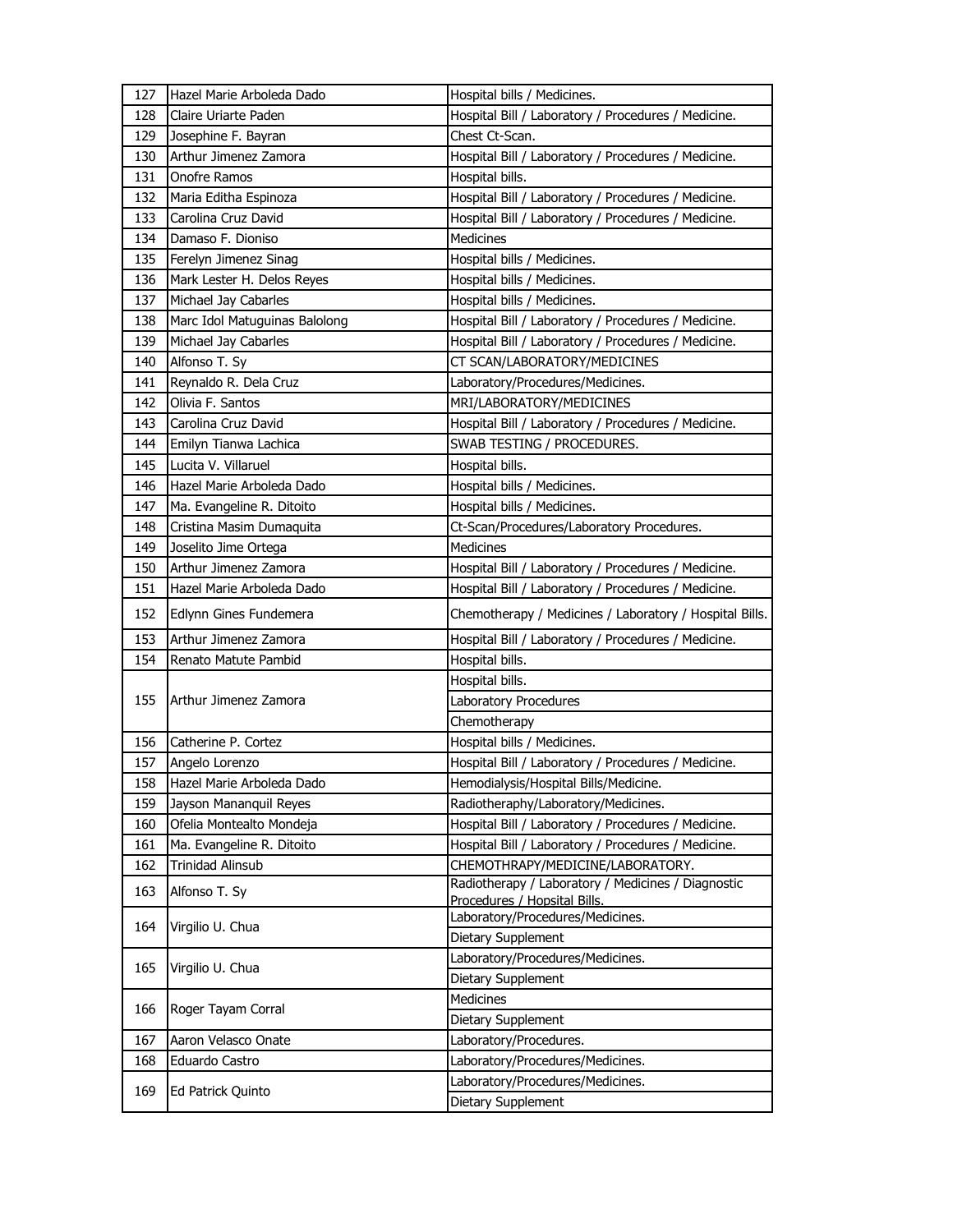| 170 | Ma. Evangeline R. Ditoito   | LABORATORY TESTS, DIAGNOSTIC PROCEDRUES,<br>HOSPITAL BILLS, MEDICINES. |
|-----|-----------------------------|------------------------------------------------------------------------|
| 171 | Renato Matute Pambid        | Hospital Bill / Laboratory / Procedures / Medicine.                    |
| 172 | Evelyn A. Benamir           | Diagnostic Procedure/ Laboratory Procedures/                           |
|     |                             | Medicines/ Hospital Bill.                                              |
| 173 | Melchar Beldad              | Laboratory/Procedures/Medicines.                                       |
| 174 | Filmore G. Rull             | Laboratory/Procedures/Medicines.                                       |
| 175 | Von Rio Padsico Tayab       | Laboratory/Procedures/Medicines.                                       |
| 176 | Herminio R. Fernandez       | Laboratory/Procedures/Medicines.                                       |
| 177 | Oliver L. Pataray           | Laboratory/Procedures/Medicines.                                       |
| 178 | Marck Cristian Camani       | Laboratory/Procedures/Medicines.                                       |
| 179 | Fernando Pacardo            | Laboratory/Procedures/Medicines.                                       |
| 180 | Arnel V. Capuno             | Laboratory/Procedures/Medicines.                                       |
| 181 | Dexter Julia                | Laboratory/Procedures/Medicines.                                       |
| 182 | Dandreb J. Ato              | Laboratory/Procedures/Medicines.                                       |
| 183 | Michael H. Pag-ong          | Laboratory/Procedures/Medicines.                                       |
| 184 | Jayveeh Macarubbo           | Laboratory/Procedures/Medicines.                                       |
| 185 | Samsudin T. Lintongan.      | Laboratory/Procedures/Medicines.                                       |
| 186 | Luisito Mandapat            | Hospital bills.                                                        |
| 187 | Gina-marie Beley Cendana    | Hospital Bill / Laboratory / Procedures / Medicine.                    |
| 188 | Veronica Panergo Madarang   | Chemotherapy & Medicines                                               |
| 189 | Larry R. Luciano            | Hospital Bill / Laboratory / Procedures / Medicine.                    |
| 190 | Luisito Mandapat            | <b>Medicines</b>                                                       |
| 191 | Marivic Correa Eugenio      | Laboratory/Procedures.                                                 |
|     |                             | <b>Medicines</b>                                                       |
| 192 | Angeli Anne Garcia Gonzales | Hospital bills.                                                        |
| 193 | Raleen Galit Corong         | CHEMOTHERAPY/DIAGNOSTIC                                                |
|     |                             | PROCEDURES/MEDICINES/LABORATORY                                        |
| 194 | Michael Jay Cabarles        | 2. Dialysis/Dialyzer/Medicines/Laboratory/Hospital Bill.               |
| 195 | Terese Edward P. Nolasco    | Laboratory/Procedures/Medicines.                                       |
| 196 | Jonnel Sangalang            | Hospital Bill / Laboratory / Procedures / Medicine.                    |
| 197 | Arthur J. Zamora            | Supplies/Hospital Bills/Lab. Procedures/Medicines.                     |
| 198 | Norberto Santiago Jr.       | Hospital Bill / Laboratory / Procedures / Medicine.                    |
| 199 | Salvador C. Amansec         | 2. Dialysis/Dialyzer/Medicines/Laboratory/Hospital Bill.               |
| 200 | Roberto Marko Tingzon       | Hospital Bill / Laboratory / Procedures / Medicine.                    |
| 201 | Jesus M. Inzon Jr.          | Medicines                                                              |
| 202 | Chayle Mardon Santiago      | Laboratory/Procedures/Medicines.                                       |
| 203 | Roberto Daep Jaucian        | Hospital bills.                                                        |
| 204 | Joel Manio Adornado         | Hospital bills.                                                        |
| 205 | Chile Marie Santiago        | Laboratory/Procedures/Medicines.                                       |
| 206 | Vandulph L. Geraldez        | Laboratory/Procedures/Medicines.                                       |
| 207 | Rustico Sotto Rivera Jr.    | Laboratory/Procedures/Medicines.                                       |
| 208 | Roberto Francisco Jr.       | Laboratory/Procedures/Medicines.                                       |
| 209 | Arthur Jimenez Zamora       | Hospital bills.                                                        |
| 210 | Francis Jhun Calpis         | Diagnostic & Lab. Procedures, Dialysis, Medicines &<br>Hospital Bills. |
| 211 | <b>Frank Calpis</b>         | Diagnostic & Lab. Procedures, Dialysis, Medicines &<br>Hospital Bills. |
| 212 | Melboy C. Celestial         | Diagnostic & Lab. Procedures, Dialysis, Medicines &<br>Hospital Bills. |
| 213 | <b>Arnel Lapiz</b>          | Diagnostic & Lab. Procedures, Dialysis, Medicines &<br>Hospital Bills. |
|     | 714 Halan Tany Adiar        | Hospital Bill / Laboratory / Procedures / Medicine.                    |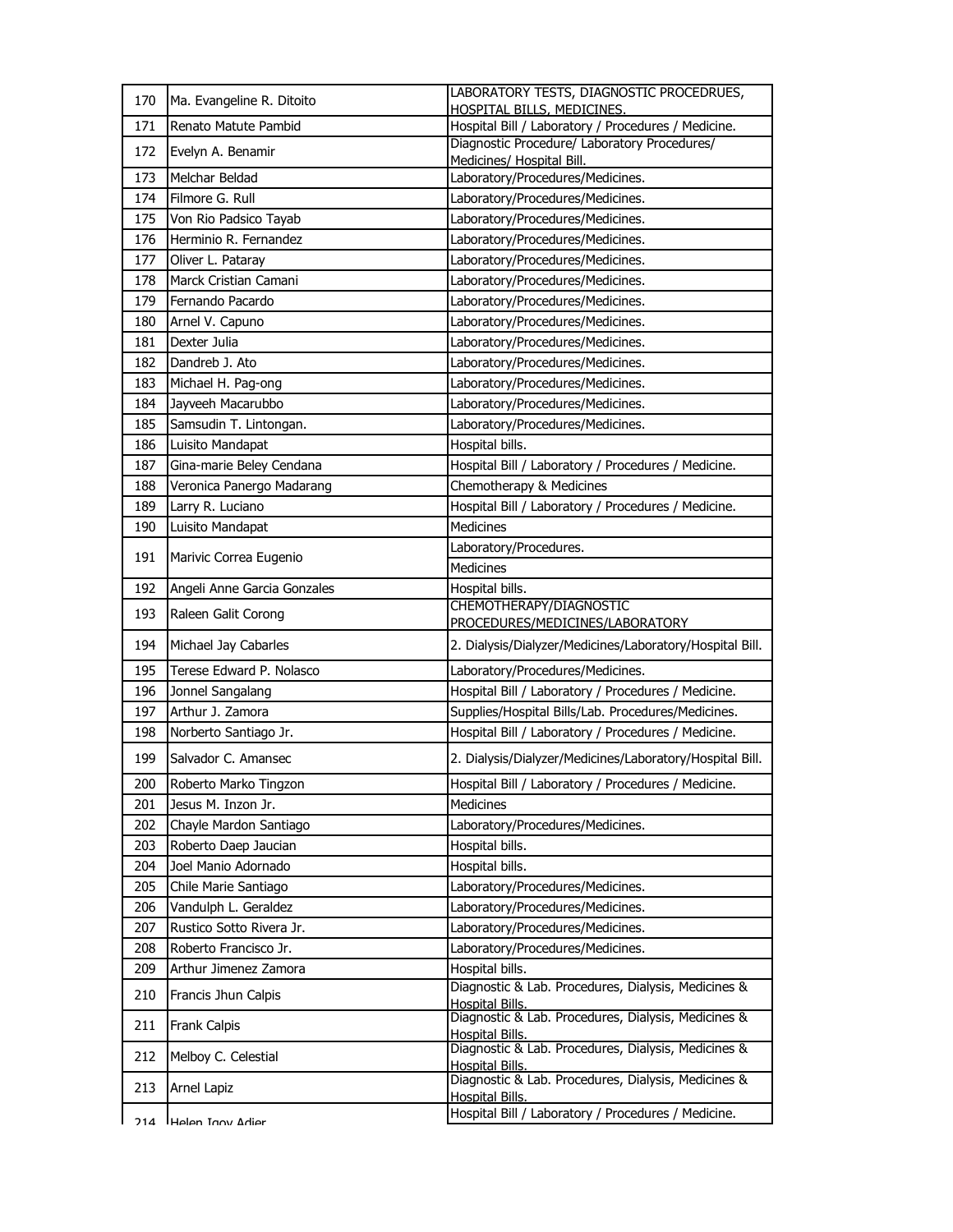|     | <b>LIT   IICICII LYUY MUICI</b> | Dietary Supplement                                                            |
|-----|---------------------------------|-------------------------------------------------------------------------------|
|     |                                 | Medicines                                                                     |
| 215 | Ed Patrick Oredo Quinto         | Dietary Supplement                                                            |
| 216 | Raleen Galit Corong             | hospital bills/laboratotry/medicine/central supplies.                         |
| 217 | Paul Albert C. Chenilla         | Hospital Bill / Laboratory / Procedures / Medicine.                           |
| 218 | Cecilia Canonigo                | Hospital Bill / Laboratory / Procedures / Medicine.                           |
|     |                                 | Hospital bills.                                                               |
|     |                                 | LABORATORY.                                                                   |
| 219 | Raymundo Dela Cruz,             | Medical Supply.                                                               |
|     |                                 | <b>Medicines</b>                                                              |
|     |                                 | Chemotherapy.                                                                 |
| 220 | Salvador C. Amansec             | Hospital Bill / Laboratory / Procedures / Medicine.                           |
| 221 | Alladin Gerilla Billones        | Laboratory/Procedures.                                                        |
| 222 | Cherryl Liberato Billones       | Laboratory/Procedures.                                                        |
| 223 | Larry R. Luciano                | Biopsy/Laboratory/Procedures/Medicines.                                       |
| 224 | Jose Gerardo S. Laurora         | Hospital Bill / Laboratory / Procedures / Medicine.                           |
| 225 | Pablo S. Magat                  | Hospital bills / Medicines.                                                   |
| 226 | Carolina Cruz David             | Hospital bills / Medicines.                                                   |
| 227 | Leany Jean P. Acuna             | Hospital bills.                                                               |
| 228 | Salvita Garcia Lozano           | Laboratory/Procedures.                                                        |
| 229 | Jose Gerardo S. Laurora         | Hospital Bill / Laboratory / Procedures / Medicine.                           |
| 230 | Almario Pineda                  | Hospital bills.                                                               |
| 231 | Wilma Bolo.                     | Diagnostic & Lab. Procedures, Dialysis, Medicines &<br>Hospital Bills.        |
| 232 | Roveline Bolo                   | Diagnostic & Lab. Procedures, Dialysis, Medicines &<br>Hospital Bills.        |
| 233 | Rowen Bolo                      | Diagnostic & Lab. Procedures, Dialysis, Medicines &<br>Hospital Bills.        |
| 234 | Arlyn Amarante                  | Diagnostic & Lab. Procedures, Dialysis, Medicines &<br><b>Hospital Bills.</b> |
| 235 | Liwanag P. Alino                | chemotherapy/hospitalbill/laboratoryprocedure/medicin                         |
| 236 | Ma.evangeline Ditoito           | chemotherapy/hospitalbill/laboratoryprocedure/medicin                         |
| 237 | Adamson Bong Bong V. Veridiano  | Hospital Bill / Laboratory / Procedures / Medicine.                           |
| 238 | Eduardo F. Alfonso              | Diagnostic Procedure/ Laboratory Procedures/<br>Medicines/ Hospital Bill.     |
| 239 | Elisa Fernando                  | Diagnostic Procedure/ Laboratory Procedures/<br>Medicines/ Hospital Bill.     |
| 240 | Michel D. Celiz                 | Radiation theraphy/Radiation oncology.                                        |
| 241 | Adamson Bongbong Veridiano      | Medicines                                                                     |
| 242 | Ofelia Montealto Mondeja        | Hospital bills.                                                               |
| 243 | Henry Sigara Suarez             | Hospital Bill / Laboratory / Procedures / Medicine.                           |
| 244 | Donato D. Dangeros              | Chemotherapy & Medicines                                                      |
| 245 | Manuel C. Aranas                | Laboratory/Procedures/Medicines.                                              |
| 246 | Lorenzo Hapal                   | Medicines                                                                     |
| 247 | Josephine Natividad             | Hospital Bill / Laboratory / Procedures / Medicine.                           |
| 248 | Lucita V. Villaruel             | Hospital Bill / Laboratory / Procedures / Medicine.                           |
| 249 | Evelyn A. Benamir               | Medicines                                                                     |
| 250 | Michael Jay Jimenez Cabarles    | Hospital bills / Medicines.                                                   |
| 251 | Michael Jay Cabarles            | Diagnostic & Lab. Procedures, Dialysis, Medicines &<br><b>Hospital Bills.</b> |
| 252 | Jeffrey De Castro               | SURGERY/LABORATORY/MEDICINES/OPERATION/HOS                                    |
|     |                                 | PITAL BILL.                                                                   |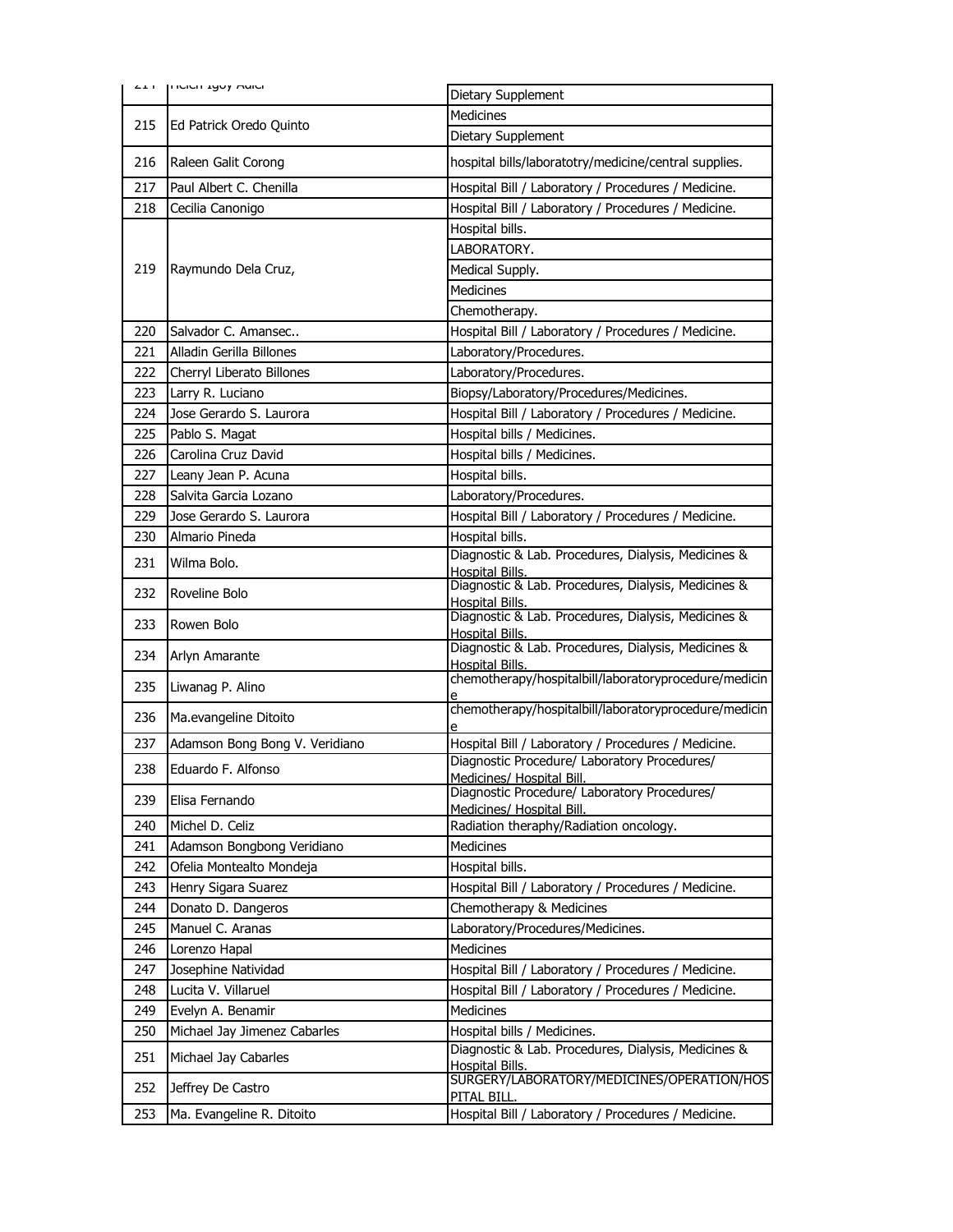| 254                         | Vilper Sangalang Palmerola      | Dietary Supplement                                  |
|-----------------------------|---------------------------------|-----------------------------------------------------|
| 255                         | Vilper Sangalang Palmerola      | Dietary Supplement                                  |
| Angel Rose C. Isidro<br>256 | Dietary Supplement              |                                                     |
|                             |                                 | Laboratory/Procedures/Medicines.                    |
| 257                         | Virgilio U. Chua                | Dietary Supplement                                  |
|                             |                                 | Laboratory/Procedures/Medicines.                    |
| 258                         | Rosalinda U. Chua               | Dietary Supplement                                  |
|                             |                                 | Laboratory/Procedures/Medicines.                    |
| 259                         | Noel Mag Abo                    | Hospital Bill / Laboratory / Procedures / Medicine. |
| 260                         | Josefina Co                     | Laboratory/Procedures.                              |
| 261                         | Januario Co                     | Laboratory/Procedures.                              |
| 262                         | Renato C. Sagum                 | Dietary Supplement                                  |
|                             |                                 | Laboratory/Procedures/Medicines.                    |
| 263                         | Mira Lopez Torio                | SURGERY/HOSPITAL BILLS.                             |
| 264                         | Concepcion Lopez Amazona        | Laboratories Procedures/Medicines/Dietary/Supplies. |
| 265                         | Emmanuel Crisostomo Jabican     | PET CT-Scan.                                        |
| 266                         | Ma. Luisa Sanvictores Francisco | Hospital Bill / Laboratory / Procedures / Medicine. |
| 267                         | Renato Matute Pambid            | Hospital bills / Medicines.                         |
| 268                         | Marites G. Cabilete             | Chemotherapy & Medicines                            |
| 269                         | Romualdo Francisco Del Rosario  | <b>Medicines</b>                                    |
| 270                         | Vilper Sangalang Palmerola      | Dietary Supplement                                  |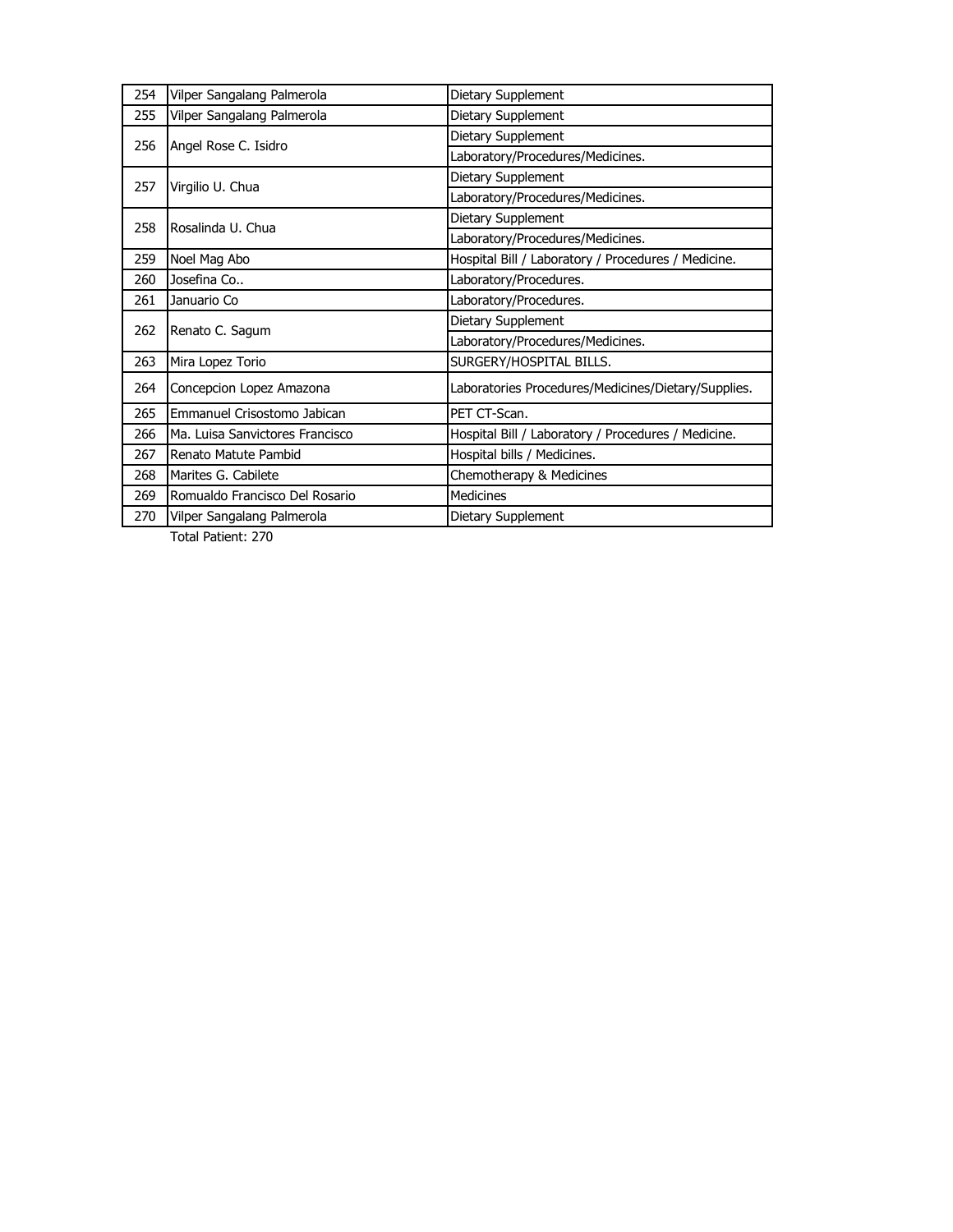

LUNG CENTER OF THE PHILIPPINES For the month of September year 2020

| No# | <b>Name of Patient</b>              | <b>Assistance</b>                                        |
|-----|-------------------------------------|----------------------------------------------------------|
| 1   | Cleto E. Santos                     | 2. Dialysis/Dialyzer/Medicines/Laboratory/Hospital Bill. |
| 2   | Judith Salinay Cordero              | Hospital bills.                                          |
| 3   | Jhoanna Paulene Furto Co            | Laboratory/Procedures.                                   |
| 4   | Jerome Paulo Furto Co               | Laboratory/Procedures.                                   |
| 5   | Justin Paulo Furto Co               | Laboratory/Procedures.                                   |
| 6   | Jaisen Paulo Furto Co               | Laboratory/Procedures.                                   |
| 7   | Jose Christopher Jerusalem Clemente | Laboratory/Procedures.                                   |
| 8   | Leodegario Celis                    | <b>Medicines</b>                                         |
| 9   | Danilo Anchillo Salaysay            | Medicines                                                |
| 10  | Patricia Quinto                     | Laboratory/Procedures/Medicines.                         |
|     |                                     | Dietary Supplement                                       |
| 11  | Rizalino A. Bertes                  | Hospital bills.                                          |
| 12  | Ramon Siazon                        | Hospital bills.                                          |
| 13  | Norman Spencer Binsted Oya-oy Lo    | Laboratory/Procedures/Medicines.                         |
| 14  | Christopher P. Orongan              | Laboratory/Procedures/Medicines.                         |
| 15  | Aires C. Orongan                    | Laboratory/Procedures/Medicines.                         |
| 16  | Airean Charisse Orongan             | Laboratory Procedures                                    |
| 17  | Dian Charisse C. Orongan            | Laboratory/Procedures/Medicines.                         |
| 18  | Christopher C. Orongan Jr.          | Laboratory/Procedures/Medicines.                         |
| 19  | Jenielyn Aguilar                    | Hospital Bill / Laboratory / Procedures / Medicine.      |
| 20  | Romualdo Francisco Del Rosario      | Chemotherapy & Medicines                                 |
| 21  | Victoriana Zuniega                  | Hospital Bill / Laboratory / Procedures / Medicine.      |
| 22  | Vilper Sangalang Palmerola          | Dietary Supplement                                       |
| 23  | Elsa Mariano Marigsa                | Hospital bills.                                          |
| 24  | Rodolfo Trecero                     | Hospital bills.                                          |
|     |                                     | Medicines                                                |
| 25  | Terese Edward P. Nolasco            | Procedures.                                              |
|     |                                     | Laboratory Procedures.                                   |
| 26  | Cleto E. Santos                     | Hospital Bill / Laboratory / Procedures / Medicine.      |
| 27  | Jenielyn Aguilar                    | Hospital bills / Medicines.                              |
| 28  | Vilper Sangalang Palmerola          | Dietary Supplement                                       |
| 29  | Edmond S. Macasero                  | Chemotherapy.                                            |
| 30  | Emilyn Tianwa Lachica               | Laboratory/Procedures.                                   |
| 31  | Jayson Mananquil Reyes              | Radiotheraphy/Medicines/Hospital bills.                  |
| 32  | Romualdo Francisco Del Rosario      | Chemotherapy.                                            |
| 33  | Ma. Lourdes Tiogson Tiobas          | Medicines                                                |
| 34  | Romualdo Francisco Del Rosario      | Chemotherapy                                             |
|     |                                     | Medicines                                                |
| 35  | Benilda D. Santos                   | Procedures.                                              |
| 36  | Ernesto Guardian Macapinlac Jr.     | Hospital bills.                                          |
| 37  | Raleen Galit Corong                 | Hospital Bill / Laboratory / Procedures / Medicine.      |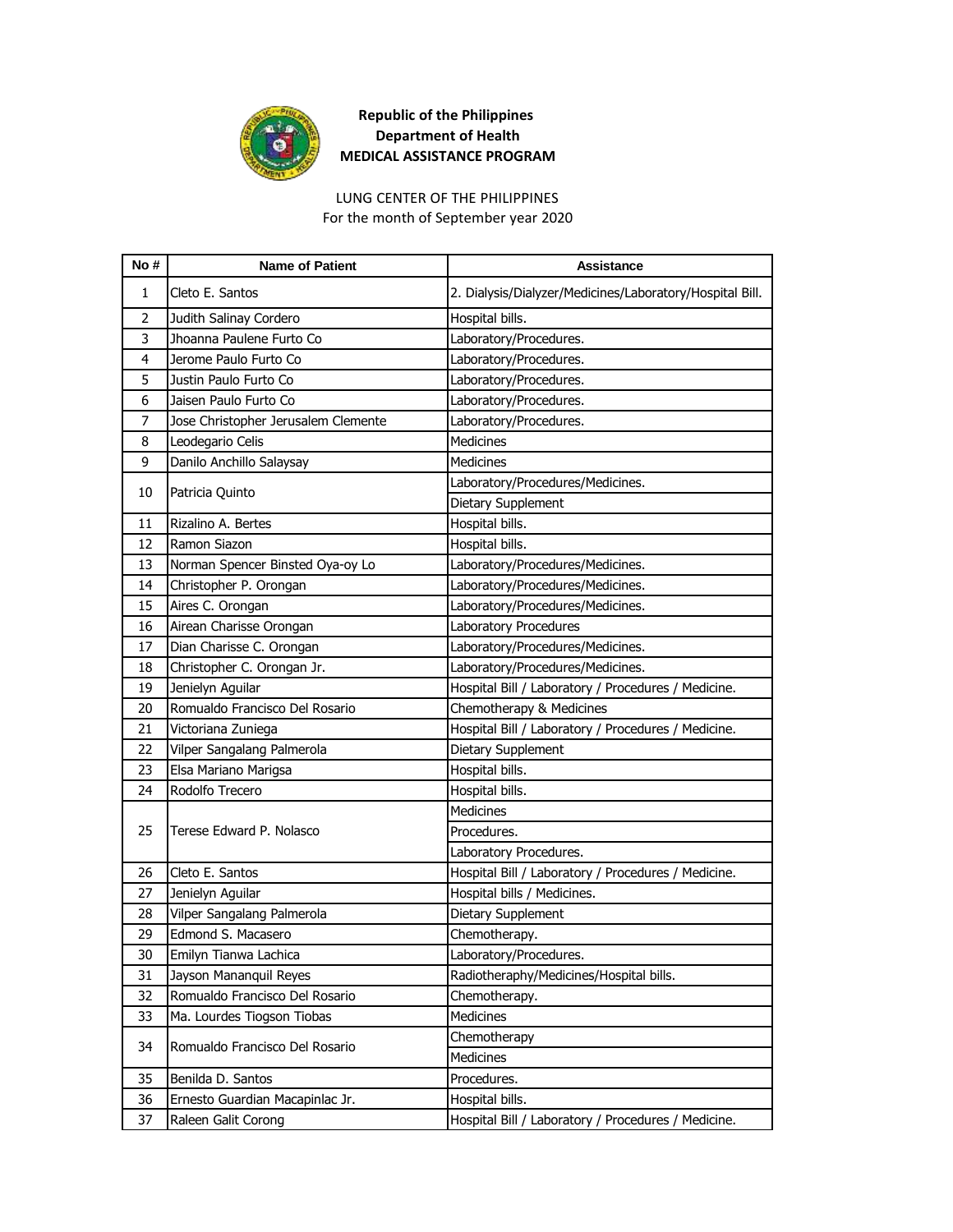| 38       | Raleen Galit Corong                                   | Radiotherapy                                                                      |
|----------|-------------------------------------------------------|-----------------------------------------------------------------------------------|
| 39       | Boylane Fabruada                                      | Diagnostic & Lab. Procedures, Dialysis, Medicines &<br>Hospital Bills.            |
| 40       | Wendie Fabruada                                       | Diagnostic & Lab. Procedures, Dialysis, Medicines &<br><b>Hospital Bills.</b>     |
| 41       | Erlinda D. Gallenero                                  | LABORATORY.<br>Medicines                                                          |
| 42       | Reynaldo G. Gallenero                                 | LABORATORY.                                                                       |
|          |                                                       | Medicines                                                                         |
| 43       | Erlinda Capatan Vidal                                 | Hospital bills.                                                                   |
| 44       | Norieta Bianes Macasero                               | Laboratory/Procedures.                                                            |
| 45       | Ma. Lourdes Tiogson Tiobas                            | <b>Medicines</b>                                                                  |
| 46       | Evelyn A. Benamir                                     | CHEMOTHERAPY MEDICINES/LABORATORY<br>PROCEDURES.                                  |
| 47       | Cleto E. Santos                                       | Medicines / Dialysis.                                                             |
| 48       | Michael Jay Jimenez Cabarles                          | Hospital bills.                                                                   |
|          |                                                       | <b>Medicines</b>                                                                  |
| 49       | Lilia Alonso Cerdena                                  | LABORATORY.                                                                       |
|          |                                                       | Procedures.                                                                       |
|          |                                                       | <b>CENTRAL SUPPLY</b>                                                             |
|          |                                                       | Medicines                                                                         |
| 50       | Nestor Dela Paz Balmoris                              | LABORATORY.                                                                       |
|          |                                                       | Procedures.                                                                       |
|          |                                                       | Dietary Supplement                                                                |
| 51       | Ma. Evangeline R. Ditoito                             | Med, Dialysis, Lab, Hosp Bill, PF, Diagnostic Procedure,                          |
| 52       | Maria Editha Espinoza                                 | Operation.<br>Hospital bills.                                                     |
| 53       | Roger T. Corral                                       | Dietary/Lab/Procedures/Diagnostic/Meds/HB/Chemo.                                  |
|          |                                                       |                                                                                   |
|          |                                                       |                                                                                   |
| 54       | Bueno M. Jopia<br>Claire Uriarte Paden                | Chemo Drugs/Chemotherapy/ Hospital Bills.                                         |
| 55       |                                                       | Hospital bills.                                                                   |
| 56       | Zoilo Degolto Legaspino Jr<br>Victoria Faldas Bantolo | Hospital bills.                                                                   |
| 57       |                                                       | Hospital bills.                                                                   |
| 58       | Alfredo M. Espiritu                                   | Laboratory/Procedures/Medicines.                                                  |
| 59<br>60 | Michael Jay Jimenez Cabarles                          | HOSPITAL BILL/MEDICINES/LABORATORY.                                               |
|          | Mark Lester Pagsanhan Delos Reyes.                    | Laboratory/Procedures/Medicines.                                                  |
| 61       | Ed Patrick Oredo Quinto                               | Laboratory/Procedures/Medicines.                                                  |
| 62<br>63 | Ma. Lourdes T. Tobias                                 | Medicines                                                                         |
| 64       | Nielsen Paul Laquian Gonzales                         | SWAB TESTING / PROCEDURES.                                                        |
| 65       | Jenelyn Bercades Laureta<br>Mercedes Librason         | SWAB TESTING / PROCEDURES.<br>Hospital bills, medicines, laboratory, diagnostics, |
| 66       | Rizalino A. Bertes                                    | professional fees.                                                                |
| 67       | Danilo Lavarias Miranda                               | Chemotherapy/Hospital bill/Medicines.                                             |
|          |                                                       | Dietary Supplement<br><b>Medicines</b>                                            |
| 68       | Angel Rose C. Isidro                                  | Laboratory Procedures                                                             |
|          |                                                       | Dietary Supplement                                                                |
|          |                                                       | Laboratory Procedures                                                             |
| 69       | Jeffrey C. Onato                                      | Hospital bills.                                                                   |
|          |                                                       | <b>Medicines</b>                                                                  |
| 70       | Rosalinda U. Chua                                     | Dietary Supplement                                                                |
|          |                                                       | Laboratory Procedures                                                             |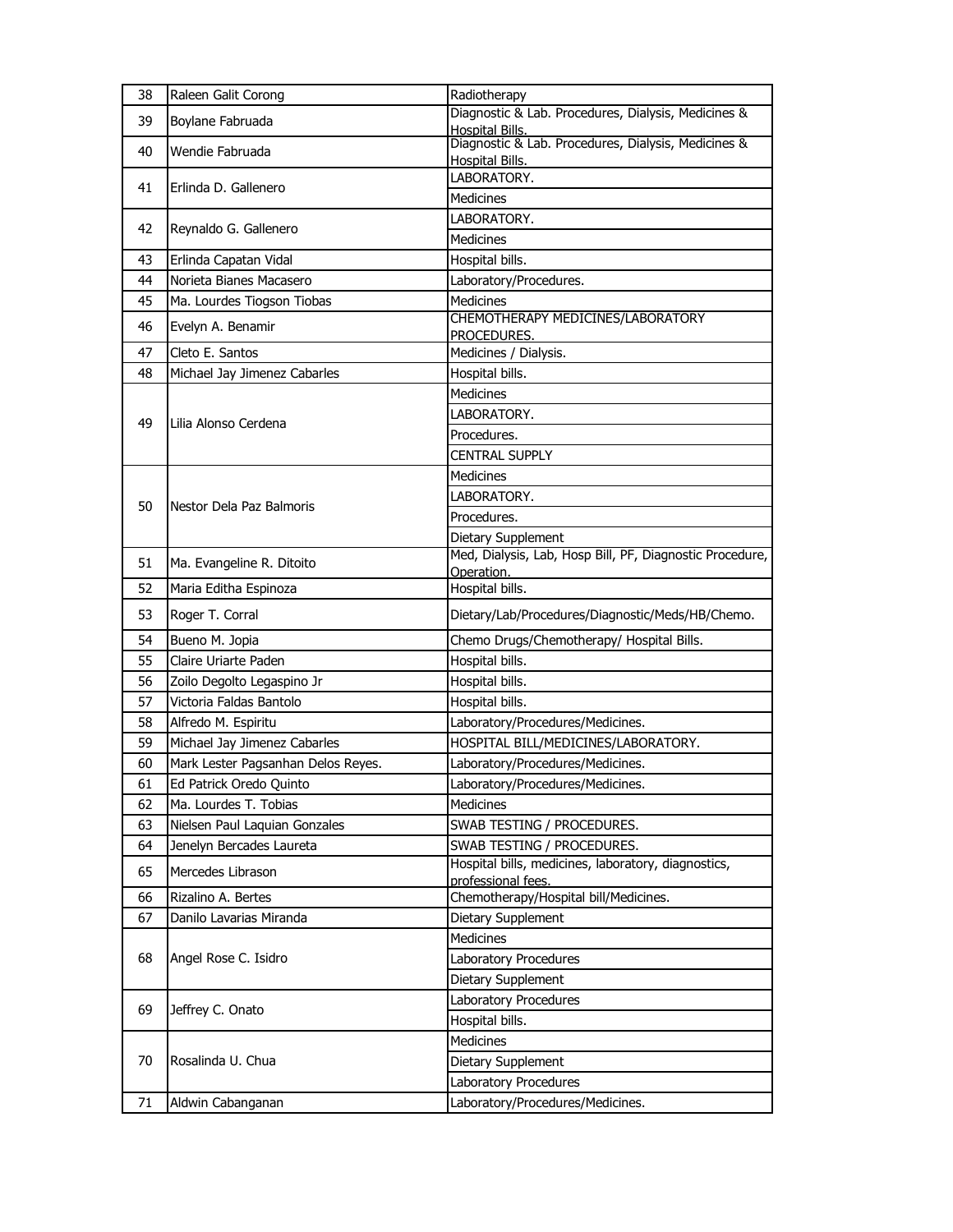| 72  | Robert Jake Francisco           | Hospital bills.                                        |
|-----|---------------------------------|--------------------------------------------------------|
|     |                                 | Hospital bills.                                        |
| 73  | Maria Editha Tan Alcantara      | Laboratory Procedures                                  |
|     |                                 | <b>Medicines</b>                                       |
| 74  | Rowena Macapar Elpedes          | Radiation Therapy.                                     |
| 75  | Leonard Navarette Galang        | SWAB TESTING / PROCEDURES.                             |
| 76  | Cesar Piezas Calaminos          | SWAB TESTING / PROCEDURES.                             |
| 77  | Zoilo Degolto Legaspino Jr      | Hospital bills.                                        |
| 78  | Claire Uriarte Paden            | Hospital bills.                                        |
| 79  | Romualdo Francisco Del Rosario  | Chemotherapy                                           |
| 80  | Raleen Galit Corong             | Hospital bills.                                        |
| 81  | Rosalie Dela Pisa Rebese        | chemotherapy/laboratory/medicines.                     |
| 82  | Jhei Generie A. Gallardo        | Hospital Bill / Laboratory / Procedures / Medicine.    |
| 83  | Cleto E. Santos                 | Dialysis, Dialyzer, PD Solution, Procedures, Medicines |
| 84  | Adamson Bong Bong V. Veridiano  | & Laboratory.<br>Hospital Bills / Medicines            |
| 85  | Rebecca G. Neri                 | Laboratory/Procedures/Medicines.                       |
| 86  | Felly Cris Mondragon            | Chemotherapy/Hospital bill/Medicines.                  |
| 87  | Aljen Grace O. Almonia          | Chemotherapy.                                          |
| 88  | Esperanza D. Llena              | <b>Medicines</b>                                       |
| 89  | Florita Ramos Enriquez,         | Hospital bills.                                        |
| 90  | Melvin Mabini Laguna            | Hospital bills.                                        |
| 91  | John Dave Solis                 | Hospital Bill / Laboratory / Procedures / Medicine.    |
|     |                                 | Laboratory/Procedures.                                 |
| 92  | Jose Uy Masigan                 | <b>Medicines</b>                                       |
| 93  | Maria Editha Tan Alcantara      | Hospital bills.                                        |
| 94  | Maria Editha Tan Alcantara      | Hospital bills.                                        |
| 95  | Melvin Mabini Laguna            | Hospital bills.                                        |
| 96  | Maria Editha Tan Alcantara      | Hospital bills.                                        |
| 97  | Vilper Sangalang Palmerola      | Dietary Supplement                                     |
| 98  | Emilio Tecson Masangkay Iii     | Hospital bills.                                        |
| 99  | John Kyle Arcega Capili         | Hospital Bill / Laboratory / Procedures / Medicine.    |
| 100 | Edmond S. Macasero              | Hospital bills.                                        |
| 101 | Virginia Longaza                | Hospital bills.                                        |
| 102 | Jeffrey C. Onato                | Hospital bills.                                        |
| 103 | Zenaida Florentino Crisostomo,  | Laboratory/Procedures.                                 |
| 104 | Maria Glenda Cabral Paez        | Laboratory/Procedures.                                 |
| 105 | Angelito Tizon Vergara          | Laboratory/Procedures.                                 |
| 106 | Paulo Suba Omero,               | Laboratory/Procedures.                                 |
| 107 | May Mauricio Reyes,             | Laboratory/Procedures.                                 |
| 108 | Rongino V. Pioneta              | Hospital bills.                                        |
| 109 | Reynaldo Fernandez              | HEMOPERFUSION/MEDICINES/PROCEDURES.                    |
| 110 | Pablo S. Magat                  | Hospital bills.                                        |
| 111 | Ernesto Guardian Macapinlac Jr. | Hospital bills.                                        |
| 112 | Patricia Quinto                 | Medicines                                              |
| 113 | Romeo Abanto                    | Hospital Bills/Biopsy/Lab. Procedures/Medicines.       |
| 114 | Florita Ramos Enriquez,         | Hospital bills.                                        |
| 115 | Gina Rose Aguilar Ruiz          | ECG/Ultrasound/X-ray/2D Echo/Laboratory/Procedure.     |
| 116 | Crisente Vaquilar Molina        | Hospital Bill / Laboratory / Procedures / Medicine.    |
| 117 | Rizalino A. Bertes              | Hospital bills / Medicines.                            |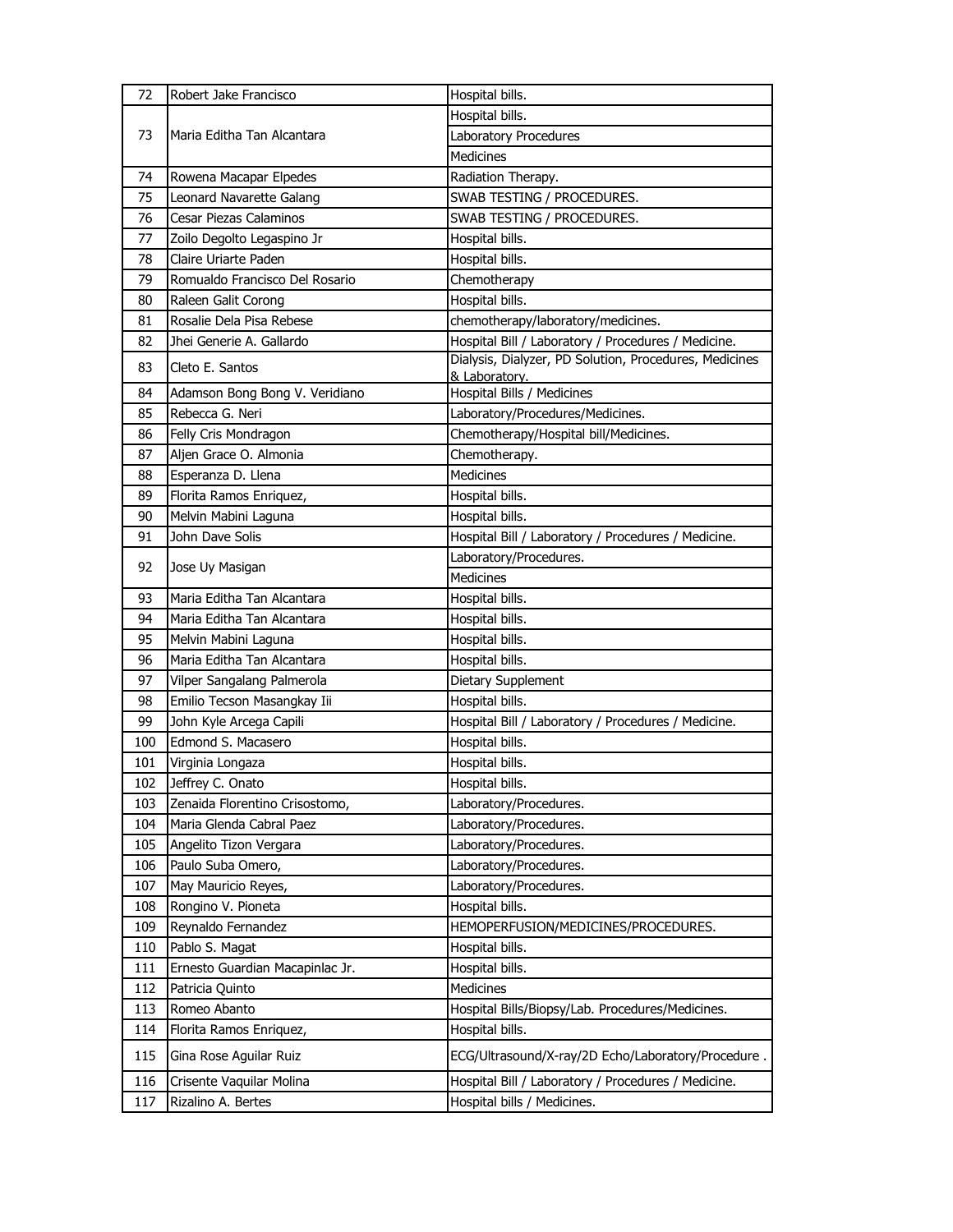| 118 | Cristine Joy Carullo             | Operation.                                                                |
|-----|----------------------------------|---------------------------------------------------------------------------|
| 119 | Myrna Siatan                     | Bone scan/CT scan.                                                        |
| 120 | Virginia Longaza                 | Hospital bills.                                                           |
| 121 | Marie Joy Vargas                 | Laboratory/Procedures/Medicines.                                          |
| 122 | Reynaldo Fernandez               | HEMOPERFUSION/MEDICINES/PROCEDURES.                                       |
| 123 | Azura Codoy                      | Hospital bills.                                                           |
| 124 | Fely Cris Mondragon              | Hospital bills.                                                           |
| 125 | Geneva Aira Lou Buenviaje        | Laboratory Procedures.                                                    |
| 126 | Alexis Padayao                   | <b>Medicines</b>                                                          |
| 127 | Josephine J. Kimpo               | Hospital bills.                                                           |
| 128 | Rebecca Tamayo Dalupan           | Laboratory / Procedures.                                                  |
| 129 | Benjie Garduce Roga              | Laboratory / Procedures.                                                  |
| 130 | Jolito Archival Casana           | Laboratory/Procedures/Medicines.                                          |
| 131 | Jenel Abella Laudit              | Laboratory / Procedures.                                                  |
| 132 | Zyron Abalos Clemente            | Laboratory / Procedures.                                                  |
| 133 | Clarita Sangcal                  | Hospital bills.                                                           |
| 134 | Remedios G. Ignacio              | Hospital bills.                                                           |
| 135 | Corazon Avillanoza               | Laboratory Procedures/Biopsy/Medicines/Hospital Bills.                    |
| 136 | Rinalyn J. Delos Santos.         | Chemotherapy Medicines/Hospital Bills.                                    |
| 137 | Patricia Quinto                  | Medicines                                                                 |
| 138 | Carmen G. Balaquid               | Diagnostic Procedures.                                                    |
|     |                                  | Chest Ct-Scan With Contrast.                                              |
| 139 | Joji Quizmundo                   | Laboratory / Procedures.                                                  |
|     |                                  | <b>Medicines</b>                                                          |
| 140 | Ricarte Bacuac Wagan             | Laboratory / Procedures.                                                  |
| 141 | Crisente Vaquilar Molina         | Hospital Bill / Laboratory / Procedures / Medicine.                       |
| 142 | Crisente Vaquilar Molina         | Hospital Bill / Laboratory / Procedures / Medicine.                       |
| 143 | Josephine Olegario Saliddin      | Chemotherapy.                                                             |
| 144 | Cecilio Predilla Valdez          | Hospital Bill / Laboratory / Procedures / Medicine.                       |
|     |                                  | Dietary Supplement                                                        |
| 145 | Jaypee S. Morelos                | Supplies, medicines. Laboratory Procedures, dialysis.                     |
|     |                                  | Dietary Supplement.                                                       |
| 146 | Andrea Camille Navarro Dela Cruz | Supplies/ Laboratory/ Diagnostic Procedure / Medicines                    |
| 147 | Josephine Cupla                  | CT Scan/Medicines.                                                        |
| 148 | Ernesto Guardian Macapinlac Jr.  | Hospital Bill / Laboratory / Procedures / Medicine.                       |
| 149 | Priscilla T. Natividad           | Medicines                                                                 |
| 150 | Soledad Santos Aquino            | Hospital Bill / Laboratory / Procedures / Medicine.                       |
| 151 | Virginia Longaza                 | Hospital Bill / Laboratory / Procedures / Medicine.                       |
| 152 | Leonardo Aggasid Baria           | Hospital Bill / Laboratory / Procedures / Medicine.                       |
| 153 | Edmond S. Macasero               | Chemotherapy & Medicines                                                  |
| 154 | Ivan Tuibeo                      | Laboratory / Procedures.                                                  |
| 155 | Crisente Vaquilar Molina         | Hospital bills.                                                           |
| 156 | Jhei Generie A. Gallardo         | 3. Chemotherapy / Hospital Bill / Laboratory /<br>Procedures / Medicines. |
| 157 | Abhram Varca                     | 2. Dialysis/Dialyzer/Medicines/Laboratory/Hospital Bill.                  |
| 158 | Demetrio Anonuevo Alday          | Medicines                                                                 |
| 159 | Leodegario Celis                 | Medicines                                                                 |
| 160 | Joselito Jime Ortega             | Laboratory/Procedures/Medicines.                                          |
| 161 | Glenn D. Corpuz                  | Laboratory/Procedures/Medicines.                                          |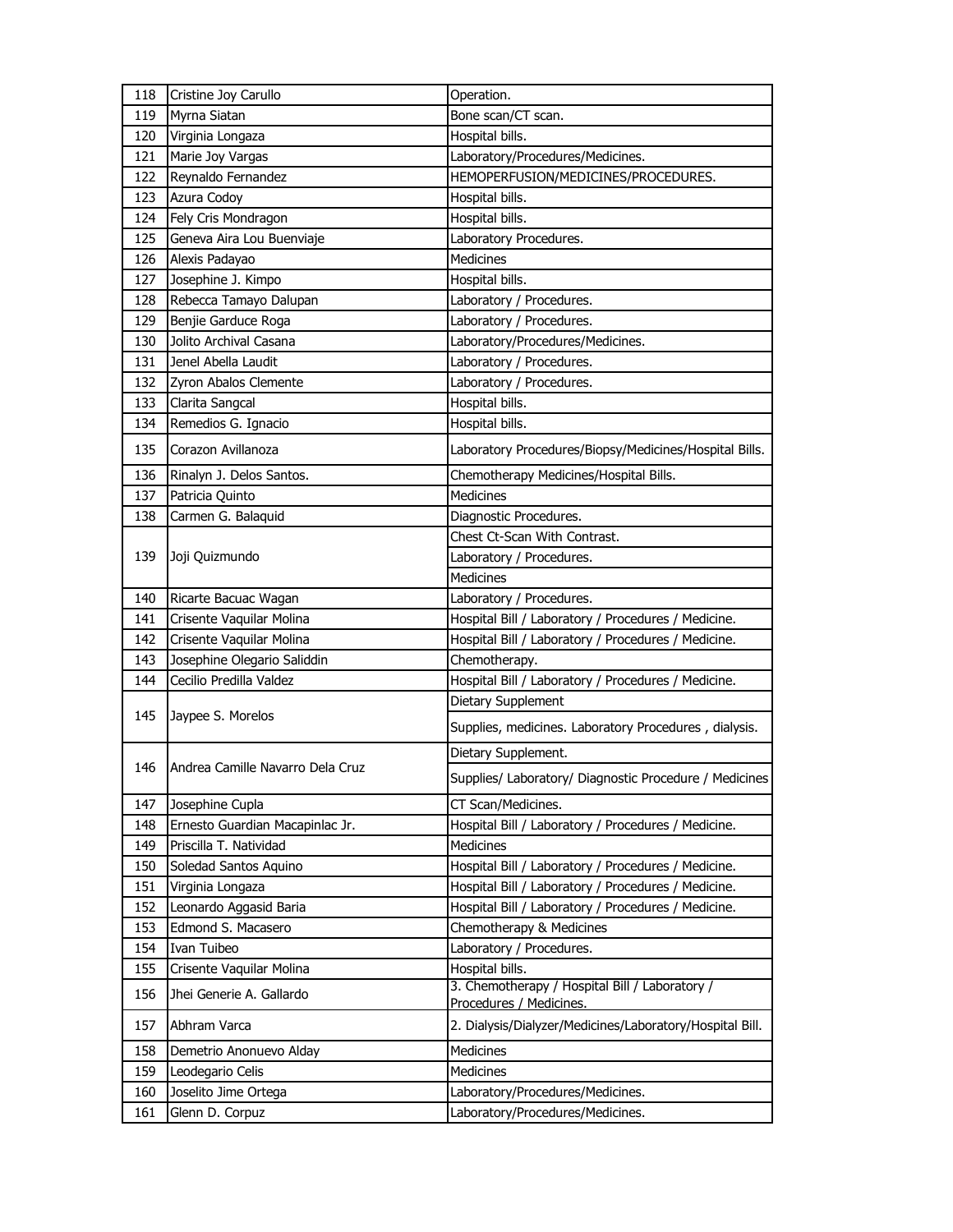| 162 | Vilper Sangalang Palmerola       | Dietary Supplement                                                            |
|-----|----------------------------------|-------------------------------------------------------------------------------|
| 163 | Frances D. Bermejo               | Hospital Bill / Laboratory / Procedures / Medicine.                           |
| 164 | Elizabeth Vergara Villafranca    | Laboratory/Procedures/Medicines.                                              |
| 165 | Raleen Galit Corong              | Hospital Bill / Laboratory / Procedures / Medicine.                           |
| 166 | Emil Ramos Castillo              | Hospital bills.                                                               |
| 167 | Mary Ellaine U. Marasigan        | Radiation/Hospital bills.                                                     |
| 168 | Elsa Mariano Marigsa             | Hospital bills / Medicines.                                                   |
| 169 | Luzviminda Tabunda Centeno       | Hospital bills.                                                               |
| 170 | Laureto Almendarez Inocencio     | CT-Scan.                                                                      |
| 171 | Rolando De Guzman Hortizuela     | Laboratory Procedures.                                                        |
|     |                                  | <b>Medicines</b>                                                              |
| 172 | Rodolfo T. Escala                | Dietary Supplement                                                            |
|     |                                  | <b>Medicines</b>                                                              |
| 173 | Cleto E. Santos                  | Hospital Bill / Laboratory / Procedures / Medicine.                           |
| 174 | Luzviminda Tabunda Centeno       | Hospital bills.                                                               |
| 175 | Ma. Ysabelle Dalupan             | Laboratory / Procedures.                                                      |
| 176 | Joseph Nathaniel Dalupan         | Laboratory / Procedures.                                                      |
| 177 | German Makimkim Rodriguez        | Hospital bills / Medicines.                                                   |
| 178 | Vincent Jayson Hilario Suarez    | Laboratory / Procedures.                                                      |
| 179 | Joshua Mendoza Lubin             | Laboratory / Procedures.                                                      |
| 180 | Romy Nacuray Clemente            | Laboratory / Procedures.                                                      |
| 181 | Domingo Valencia Gargallo        | CT-Scan.                                                                      |
|     |                                  | Laboratory / Procedures.                                                      |
|     |                                  | LABORATORY.                                                                   |
| 182 | Renata Gutay Santander           | Procedures.                                                                   |
|     |                                  | Medicines                                                                     |
| 183 | Jemima Onas Mortel               | Chemotherapy & Medicines                                                      |
| 184 | Raleen Galit Corong              | Hospital Bill / Laboratory / Procedures / Medicine.                           |
| 185 | Donato D. Dangeros               | Chemotherapy & Medicines                                                      |
| 186 | Michel D. Celiz                  | WAB CT SCAN.                                                                  |
| 187 | Cherryl O. Aguilar               | LAB/DIAGNOSTIC PROCEDURES/MEDICINE/HOSPITAL<br><b>BILLS</b>                   |
| 188 | Gina Rose Aguilar Ruiz           | Diagnostic & Lab. Procedures, Dialysis, Medicines &<br><b>Hospital Bills.</b> |
| 189 | Vilper Sangalang Palmerola       | Dietary Supplement                                                            |
| 190 | Vilper Sangalang Palmerola       | Dietary Supplement                                                            |
| 191 | Vilper Sangalang Palmerola       | Dietary Supplement                                                            |
| 192 | Vilper Sangalang Palmerola       | Dietary Supplement                                                            |
| 193 | Vilper Sangalang Palmerola       | Dietary Supplement                                                            |
| 194 | Vilper Sangalang Palmerola       | Dietary Supplement                                                            |
| 195 | Vilper Sangalang Palmerola       | Dietary Supplement                                                            |
| 196 | Vilper Sangalang Palmerola       | Dietary Supplement                                                            |
| 197 | Vilper Sangalang Palmerola       | Dietary Supplement                                                            |
| 198 | Vilper Sangalang Palmerola       | Dietary Supplement                                                            |
| 199 | Vilper Sangalang Palmerola       | Dietary Supplement                                                            |
| 200 | Romualdo Francisco Del Rosario   | Chemotherapy & Medicines                                                      |
| 201 | Angelina Dizon Alday             | Ct Scan with Contrast.                                                        |
| 202 |                                  |                                                                               |
|     | Vilper Sangalang Palmerola       | Dialysis, Dialyzer, PD Solution, Procedures, Medicines                        |
| 203 | John Albert Grabulan Villafranca | & Laboratory.<br>RADIATION PROCEDURES.                                        |
| 204 | Luzviminda Tabunda Centeno       | Hospital bills / Medicines.                                                   |
| ገበፍ | IFA Datrick Arado Auinto         | Dietary Supplement                                                            |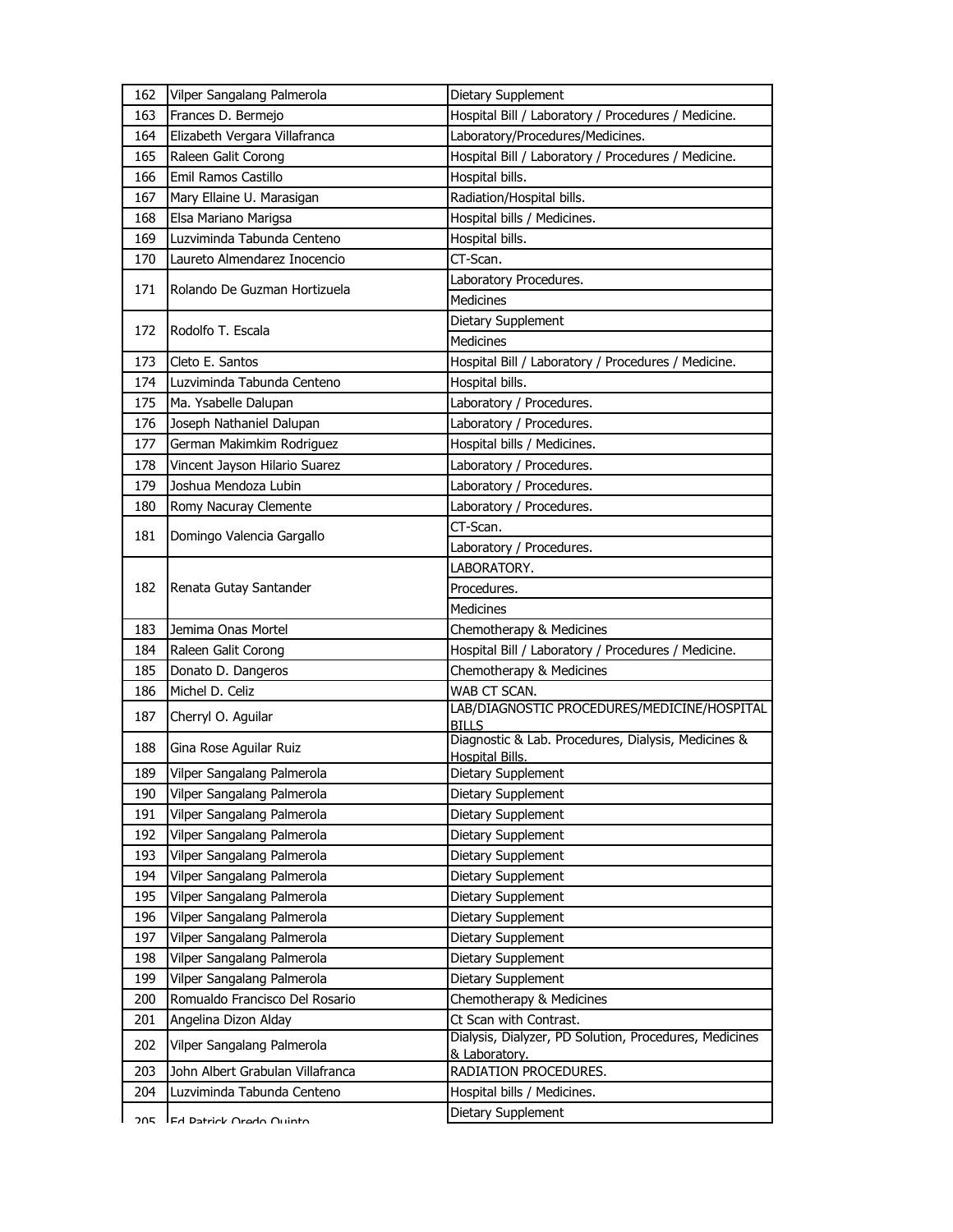| د∪∠ | <b>LU FOUIUN VICUU QUIFILU</b>     | <b>Medicines</b>                                                              |
|-----|------------------------------------|-------------------------------------------------------------------------------|
| 206 | Jerry Georsua Ponio                | Chemotherapy & Medicines                                                      |
| 207 | George Adina Mesina                | Chemotherapy & Medicines                                                      |
| 208 | Raileen G. Corong                  | Hospital bills / Medicines.                                                   |
| 209 | Myka Bongga                        | Laboratory/Procedures/Medicines.                                              |
| 210 | Sigeric John Calub                 | Hospital bills.                                                               |
| 211 | Marites G. Cabilete                | Medicines                                                                     |
| 212 | Mario P. Bernardo                  | Hospital bills.                                                               |
| 213 | Mary Ellaine U. Marasigan          | Hospital bills.                                                               |
| 214 | Clarita Sangcal                    | Hospital bills.                                                               |
| 215 | Mark Lester Pagsanhan Delos Reyes. | LAB/DIAGNOSTIC PROCEDURES/MEDICINE/HOSPITAL<br><b>BILLS</b>                   |
| 216 | Armstrong Samson                   | Laboratory/Procedures/Medicines.                                              |
| 217 | Jhei Generie Gallardo              | Chemotherapy & Medicines                                                      |
| 218 | Ma. Bella Condecion                | COLOSTOMY/PROCEDURES/RADIATION/MEDICINES.                                     |
| 219 | Jemima Onas Mortel                 | chemo/lab/medicine/hospital bill                                              |
| 220 | Virginia Longaza                   | Hospital bills.                                                               |
| 221 | Alfredo M. Espiritu                | Chemotherapy / Hospital Bills/ Medicines / Laboratory<br>Procedures           |
| 222 | Jhei Generie A. Gallardo           | chemotherapy/hospitalbill/laboratoryprocedure/medicin                         |
| 223 | Mario B. Lasic                     | <b>Medicines</b>                                                              |
| 224 | Danilo Lavarias Miranda            | Dietary Supplement                                                            |
|     |                                    | <b>Medicines</b>                                                              |
| 225 | Virginia Longaza                   | Hospital Bill / Laboratory / Procedures / Medicine.                           |
| 226 | Paul Albert C. Chenilla            | Diagnostic & Lab. Procedures, Dialysis, Medicines &<br><b>Hospital Bills.</b> |
| 227 | Jhei Generie Gallardo              | Chemotherapy & Medicines                                                      |
| 228 | Jenielyn Aguilar                   | Hospital Bill / Laboratory / Procedures / Medicine.                           |
| 229 | Virgilio U. Chua                   | <b>Medicines</b>                                                              |
| 230 | Angel Rose C. Isidro               | <b>Medicines</b>                                                              |
| 231 | Raul Estan Espejon                 | Diagnostic & Lab. Procedures, Dialysis, Medicines &<br><b>Hospital Bills.</b> |
| 232 | Reynaldo Fernandez                 | Neurology                                                                     |
|     |                                    | Hospital bills.                                                               |
| 233 | Erick Marco De Los Reyes Flores    | Hospital bills.                                                               |
| 234 | Salvador C. Amansec                | Dialysis/Medicine.                                                            |
| 235 | Gina Marie B. Cendaoa              | Hospital Bill / Laboratory / Procedures / Medicine.                           |
| 236 | Franklin Serviano Santarin Jr      | Hospital bills.                                                               |
| 237 | Jhei Generie Anderson Gallarso     | Chemotherapy & Medicines                                                      |
| 238 | Rodolfo Florin Chavez, Jr.         | Hospital Bill / Laboratory / Procedures / Medicine.                           |
| 239 | Luzviminda Tabunda Centeno         | Hospital bills.                                                               |
| 240 | Roger Corocoto Militar             | Hospital bills.                                                               |
| 241 | Lito P. Morada                     | Medicines                                                                     |
| 242 | Fely Cris Mondragon                | Dialysis, Dialyzer, PD Solution, Procedures, Medicines<br>& Laboratory.       |
| 243 | Jhei Generie Gallardo              | 3. Chemotherapy / Hospital Bill / Laboratory /<br>Procedures / Medicines.     |
| 244 | Elizabeth O. Villanueva            | Chemotherapy & Medicines                                                      |
| 245 | Kitch Althel De Gono Balagosa      | Chest Ctscan w/ Contrast, Rt-Pcr (conventional),<br>creatinine.               |
| 246 | Rita Pavo Ricamara                 | Hospital bills.                                                               |
| 247 | Rosalinda Agcaoili                 | Hospital bills / Medicines.                                                   |
| 248 | Michael Jay Cabarles               | Hospital bills / Medicines.                                                   |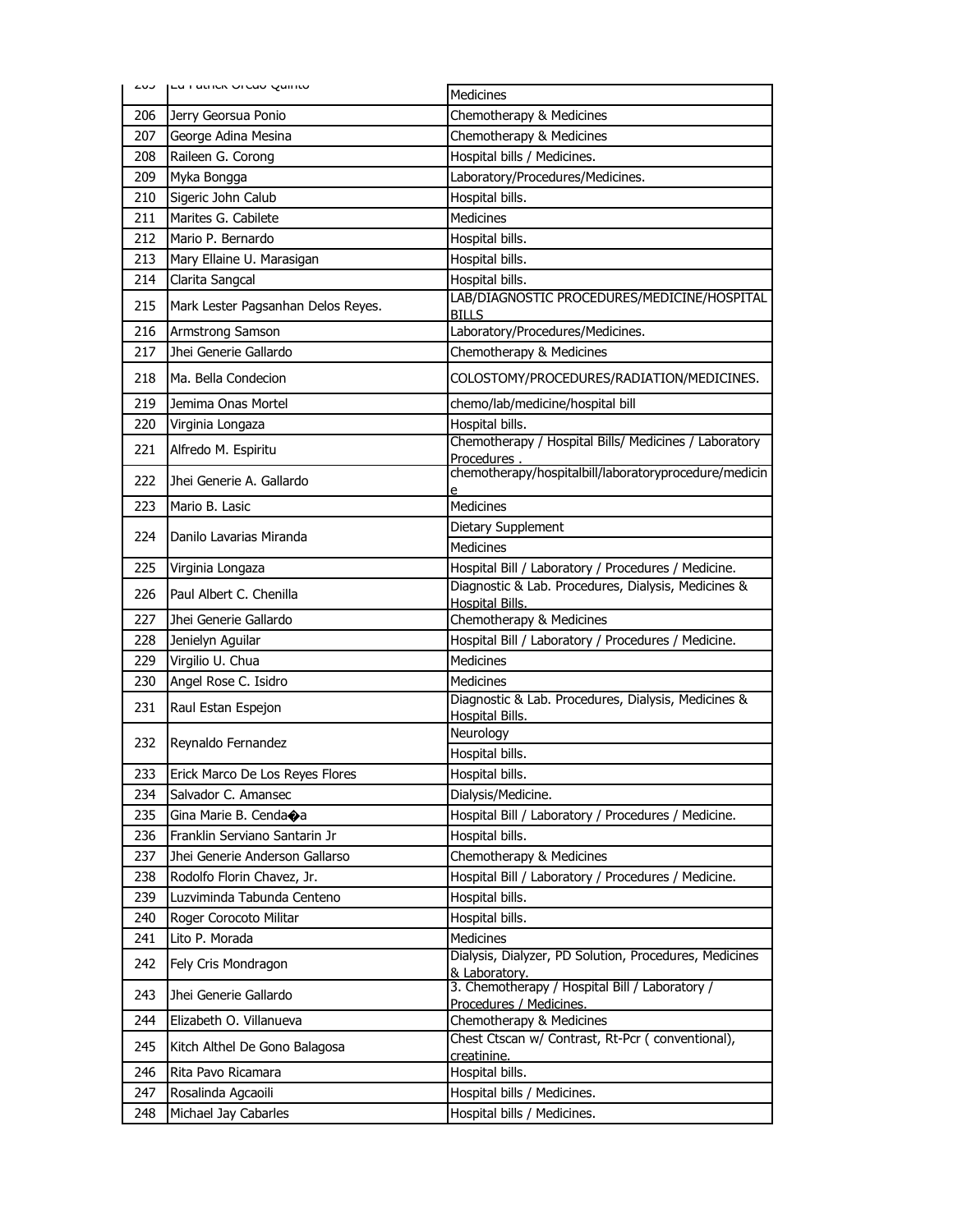| 249 | Allan Caballa                 | Hospital Bill / Laboratory / Procedures / Medicine.                     |
|-----|-------------------------------|-------------------------------------------------------------------------|
| 250 | David B. Santos               | Hospital Bill / Laboratory / Procedures / Medicine.                     |
| 251 | Fely Eris Mondragon           | Chemotherapy & Medicines                                                |
| 252 | Mario P. Bernardo             | Hospital bills.                                                         |
| 253 | Getulio P. Fuster Iii         | Hospital bills / Medicines.                                             |
| 254 | Ramon Juan Susano Sr.         | Hospital Bill / Laboratory / Procedures / Medicine.                     |
| 255 | Elvira Ferrer Gutierrez,      | Radiotherapy.                                                           |
| 256 | Jhei Generie Gallardo         | Laboratory/Procedures/Medicines.                                        |
| 257 | Jenny Balderama Bronzal       | Hospital bills.                                                         |
| 258 | Micheal V. Ramos              | Diagnostic Procedures.                                                  |
| 259 | Ma. Lourdes T. Tobias         | CT-Scan.                                                                |
|     |                               | Medicines                                                               |
| 260 | Marvin D. Olazo               | Bone Scan.                                                              |
| 261 | Getulio P. Fuster Iii         | Hospital Bill / Laboratory / Procedures / Medicine.                     |
| 262 | Rizalino A. Bertes            | Hospital Bill / Laboratory / Procedures / Medicine.                     |
| 263 | Cleto E. Santos               | Hospital bills.                                                         |
| 264 | Elvira Ferrer Gutierrez,      | Radiotherapy.                                                           |
| 265 | Jhei Generie A. Gallardo      | Laboratory/Procedures/Medicines.                                        |
| 266 | Lolita C. Bonifacio           | Hospital bills.                                                         |
| 267 | Alejandro Pineda Tagorda Jr.  | Hospital bills.                                                         |
| 268 | Virginia Nacion Lonzaga       | Hospital bills.                                                         |
| 269 | Carolina Cruz David           | Hospital Bill / Laboratory Procedures / Medicines                       |
| 270 | Marites G. Cabilete           | Chemotherapy.                                                           |
| 271 | Elsa Mariano Marigsa          | Hospital bills / Medicines.                                             |
| 272 | Crisente Vaquilar Molina      | Hospital bills / Medicines.                                             |
| 273 | Henry Sigara Suarez           | CYTOLOGY/HISTOPATH/PROCEDURE.                                           |
| 274 | Fely Cris Mondragon           | Dialysis, Dialyzer, PD Solution, Procedures, Medicines<br>& Laboratory. |
| 275 | Kitch Althel De Gono Balagosa | CHEST CT SCAN WITH CONTRAST/PROCEDURES.                                 |
| 276 | Virgilio U. Chua              | <b>Medicines</b>                                                        |
| 277 | Angel Rose C. Isidro          | Medicines                                                               |
| 278 | Luzviminda Tabunda Centeno    | Hospital bills.                                                         |
| 279 | Marites G. Cabilete           | Chemotherapy                                                            |
| 280 | Efren R. Reyes                | Laboratory / Procedures.                                                |
|     |                               | Medicines                                                               |
| 281 | Rody C. Vargas                | Medicines                                                               |
| 282 | Emil Ramos Castillo           | Chemotherapy & Medicines                                                |
| 283 | Getulio P. Fuster Iii         | Hospital bills / Medicines.                                             |
| 284 | Maria Teresa Hurtado Ramirez  | Laboratory / Procedures.                                                |
| 285 | Michael Jay Cabarles          | Hospital bills / Medicines.                                             |
| 286 | Lorna Trespeces Atillaga      | Hospital bills.                                                         |
|     |                               |                                                                         |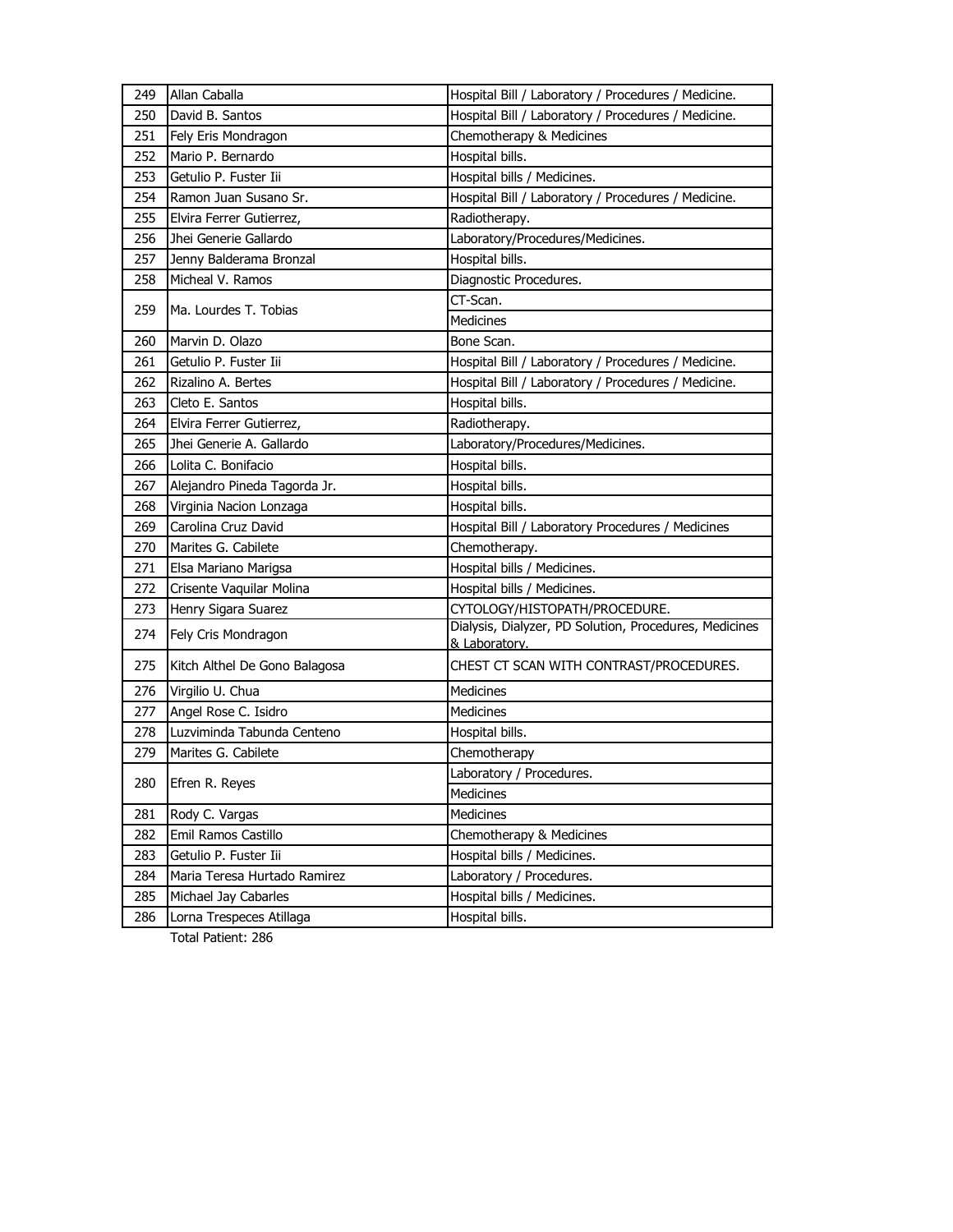

LUNG CENTER OF THE PHILIPPINES For the month of October year 2020

| No#            | <b>Name of Patient</b>             | <b>Assistance</b>                                                         |
|----------------|------------------------------------|---------------------------------------------------------------------------|
| 1              | Getulio Iii Penafuerte Fuster      | Hospital Bill / Laboratory / Procedures / Medicine.                       |
| $\overline{2}$ | Luzviminda Tabunda Centeno         | Hospital bills.                                                           |
| 3              | <b>Edelfonso Flores</b>            | <b>Medicines</b>                                                          |
| 4              | Crisente Vaquilar Molina           | Hospital bills.                                                           |
| 5              | Michael Jay Jimenez Cabarles       | Hospital bills.                                                           |
| 6              | Fely Cris Mondragon                | chemotherapy/hospitalbill/laboratoryprocedure/medicin                     |
| $\overline{7}$ | Albert Soriano Avelina             | Chemotherapy Medicines/Hospital Bills.                                    |
| 8              | <b>Manuel Cadalin Aranas</b>       | Physical Theraphy/Medicines.                                              |
| 9              | Maria Editha Tan Alcantara         | Hospital bills.                                                           |
| 10             | Janet L. Lugtu                     | Laboratory/Procedures/Medicines.                                          |
| 11             | Crisente Vaquilar Molina           | Hospital Bill / Laboratory / Procedures / Medicine.                       |
| 12             | Catherine Agrao                    | Laboratory/Procedures/Medicines.                                          |
| 13             | Crisente Vaquilar Molina           | Hospital Bill / Laboratory / Procedures / Medicine.                       |
| 14             | Ana Margarita Perez Miranda        | Biopsy/Hospital Bills.                                                    |
| 15             | Gina-marie Beley Cendana           | Laboratory/Procedures/Medicines.                                          |
| 16             | Teresita B. Albano                 | MRI.                                                                      |
| 17             | Emil Ramos Castillo                | Chemotherapy & Medicines                                                  |
| 18             | Maria Nannette Arcilla Torrente Jr | Hospital Bill / Laboratory / Procedures / Medicine.                       |
| 19             | Leticia Clerigo Torrente           | Hospital Bill / Laboratory / Procedures / Medicine.                       |
| 20             | Lilibeth Lim Soriente              | Hospital Bill / Laboratory / Procedures / Medicine.                       |
| 21             | Ricardo Manlapaz Sangcal           | Medical Supplies and Medicines                                            |
| 22             | Donald Siggaoat Apostol            | Hospital bills.                                                           |
|                |                                    | Medicines                                                                 |
| 23             | Mario Ayuson Santos                | 3. Chemotherapy / Hospital Bill / Laboratory /<br>Procedures / Medicines. |
| 24             | Wilfredo Jusay Peleno              | Medicines                                                                 |
| 25             | Virginia Longaza                   | Hospital bills / Medicines.                                               |
| 26             | Francisco Regullano Sr.            | Hospital Bill / Laboratory / Procedures / Medicine.                       |
| 27             | Rizalino A. Bertes                 | Hospital Bill / Laboratory / Procedures / Medicine.                       |
| 28             | Luzviminda Briones Maniebo         | <b>Medicines</b>                                                          |
| 29             | Villamor G. Batangan               | <b>Medicines</b>                                                          |
| 30             | Marialita B. Borbe                 | Medicines                                                                 |
| 31             | Roger Corocoto Militar             | Hospital bills / Medicines.                                               |
| 32             | Corazon Avillanoza                 | Laboratory Procedures/Biopsy/Medicines/Hospital Bills.                    |
| 33             | Rinalyn J. Delos Santos.           | Hospital Bills/Chemotherapy Drugs.                                        |
| 34             | Roberto Ido Brillo Jr.             | Laboratory / Procedures.                                                  |
| 35             | Emil Ramos Castillo                | Chemotherapy & Medicines                                                  |
| 36             | Getulio Iii Penafuerte Fuster      | Hospital bills / Medicines.                                               |
| 37             | Jemima Onas Mortel                 | Chemotherapy & Medicines                                                  |
| 38             | Rowena Macapar Elpedes             | Radiotherapy                                                              |
| 39             | Rocaya B. Inidal                   | Laboratory/Procedures/Medicines.                                          |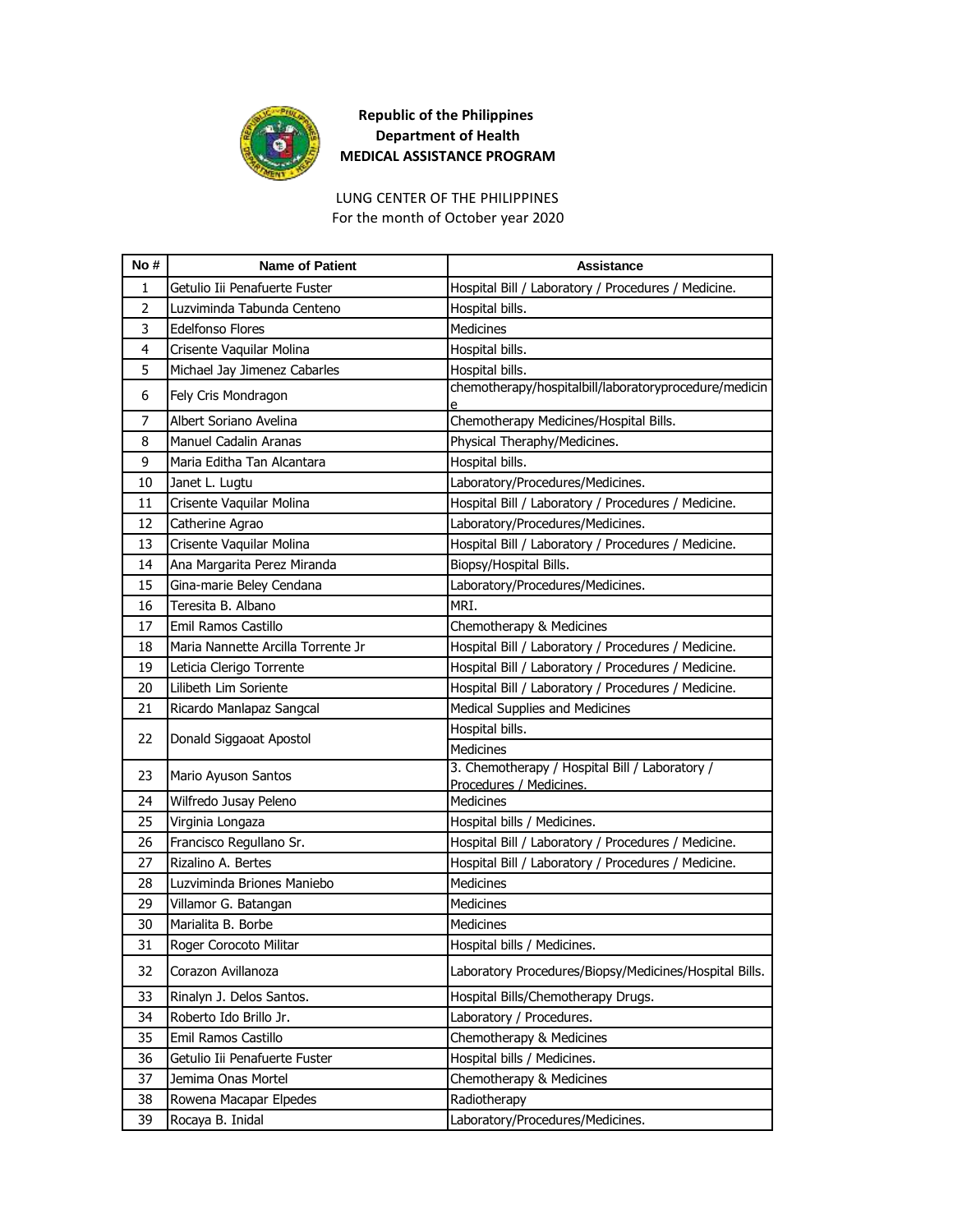|          |                                                                | <b>Medicines</b>                                                                                           |
|----------|----------------------------------------------------------------|------------------------------------------------------------------------------------------------------------|
| 40       | Onofre Galang Tiongson                                         | Dietary Supplement                                                                                         |
|          |                                                                | <b>Medicines</b>                                                                                           |
| 41       | Nerissa Galang Tiongson                                        | Dietary Supplement                                                                                         |
| 42       | <b>Edmond Salvalleon Macasero</b>                              | Chemotherapy & Medicines                                                                                   |
| 43       | Jesica A. Atal                                                 | Hospital Bill / Laboratory / Procedures / Medicine.                                                        |
| 44       | Ana Margarita Perez Miranda                                    | Laboratory/Procedures/Medicines.                                                                           |
| 45       | Alfredo Bayaga Sevilla                                         | Medicines                                                                                                  |
| 46       | Mario P. Bernardo                                              | OPERATION/HOSPITAL BILLS/MEDICINES                                                                         |
| 47       | Luzviminda Tabunda Centeno                                     | OPERATION/HOSPITAL BILLS                                                                                   |
| 48       | Joselito Galang Sacdalan                                       | <b>OPERATION/HOSPITAL BILLS</b>                                                                            |
| 49       | Getulio P. Fuster Iii                                          | Hospital bills / Medicines.                                                                                |
| 50       | Shirley B. Miranda                                             | Laboratory/Procedures/Medicines.                                                                           |
| 51       | Conrado Alquero Panlaqui Sr.                                   | Hospital bills / Medicines.                                                                                |
| 52       | George Pena Abellano                                           | Hospital bills / Medicines.                                                                                |
| 53       | Ma. Nanette E. Carlos                                          | Radiotherapy                                                                                               |
|          |                                                                | Dietary Supplement                                                                                         |
| 54       | Ed Patrick Oredo Quinto                                        | Laboratory/Procedures/Medicines.                                                                           |
| 55       | Melvin Mabini Laguna                                           | Hospital bills / Medicines.                                                                                |
| 56       | Elizabeth Pineda Diacono                                       | Hospital bills.                                                                                            |
| 57       | Eduardo Cruz Amistoso                                          | Biopsy.                                                                                                    |
| 58       | Rizalino A. Bertes                                             | Hospital Bill / Laboratory / Procedures / Medicine.                                                        |
|          |                                                                | CT SCAN OF CHEST & UPPER ABDOMEN W/ IV                                                                     |
| 59       | Marites Bilaro Bio,                                            | CONTRAST.                                                                                                  |
|          |                                                                | BREAST UTZ.                                                                                                |
| 60       | Jean Ilare Andrade,                                            | Laboratory / Procedures.                                                                                   |
|          |                                                                |                                                                                                            |
| 61       | Melanie Preadillo Selgas                                       | Laboratory / Procedures.                                                                                   |
| 62       | Susan Romero Amero                                             | Laboratory / Procedures.                                                                                   |
| 63       | Ricardo Tabanda Abano                                          | Laboratory / Procedures.                                                                                   |
| 64       | Romy Nacuray Clemente                                          | Laboratory / Procedures.                                                                                   |
| 65       | Edgar Cahilig Miguel,                                          | Laboratory / Procedures.                                                                                   |
| 66       | Mario P. Bernardo                                              | CHEMOTHERAPY/DIAGNOSTIC                                                                                    |
|          |                                                                | PROCEDURES/MEDICINES/LABORATORY                                                                            |
| 67       | Francisco Alburo                                               | Laboratory / Procedures.                                                                                   |
| 68       | Florencejay Robiso Romero                                      | Laboratory / Procedures.                                                                                   |
| 69       | Ernie Yecla                                                    | Laboratory / Procedures.                                                                                   |
| 70       | Cristal Bodino Gonzales                                        | Laboratory / Procedures.                                                                                   |
|          |                                                                | CT-Scan.                                                                                                   |
| 71       | John Ryan Gidoc Guelas                                         | CT-Scan.                                                                                                   |
| 72       | Villamor G. Batangan                                           | <b>Medicines</b>                                                                                           |
| 73       | Marialita B. Borbe                                             | Medicines                                                                                                  |
| 74       | Julian Cabillo Morales.                                        | Hospital Bill / Laboratory / Procedures / Medicine.                                                        |
| 75<br>76 | Renato C. Sagum<br>Aljur Calumba Tapayan                       | Laboratory / Procedures.<br>DIAGNOSTIC/LABORATORY PROCEDURES, HOSPITAL                                     |
| 77       | Luzviminda P. Reloj                                            | <b>BILLS, MEDICINES.</b><br>Hospital bills / Medicines.                                                    |
| 78       | Carlita Saing Aguilar                                          | Hospital bills.                                                                                            |
|          |                                                                | Diagnostic & Lab. Procedures, Dialysis, Medicines &                                                        |
| 79       | Rito Pagao Cabanag                                             | <b>Hospital Bills.</b>                                                                                     |
| 80<br>81 | Conrado Alquero Panlaqui Sr.<br>Adamson Bong Bong V. Veridiano | Hospital Bill / Laboratory / Procedures / Medicine.<br>Hospital Bill / Laboratory / Procedures / Medicine. |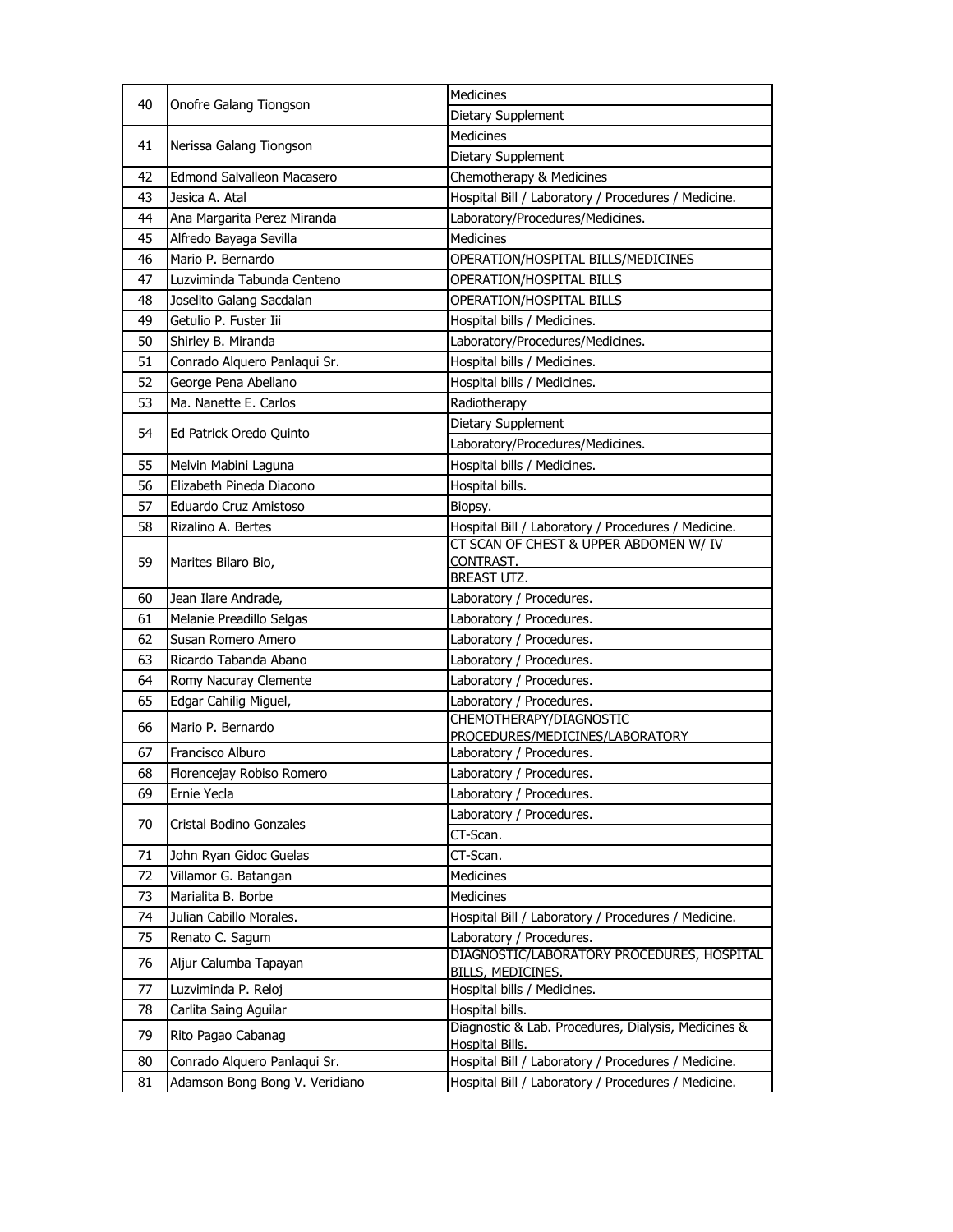|            |                                                               | Hospital                                                                  |
|------------|---------------------------------------------------------------|---------------------------------------------------------------------------|
| 82         | Jennifer Roldan Lumbo                                         | Bills/Medicines/Laboratory/Procedures/Ultrasound, X-<br>rav.              |
| 83         | Ma. Theresa Madrigal Aguilar                                  | CT Guided Biopsy.                                                         |
|            |                                                               | Hospital                                                                  |
| 84         | Girly Roldan Lumbo                                            | Bills/Medicines/Laboratory/Procedures/Ultrasound, X-<br>rav.              |
| 85         | Luzviminda Briones Maniebo                                    | Medicines                                                                 |
| 86         | Betsy Emperado Calumba                                        | Diagnostic Procedure/ Laboratory Procedures/<br>Medicines/ Hospital Bill. |
| 87         | Jerry Georsua Ponio                                           | Chemotherapy / Hospital Bills/ Medicines / Laboratory                     |
| 88         | Danilo Lavarias Miranda                                       | Procedures.<br>Dietary Supplement                                         |
| 89         | Alma Villaroya Ladroma                                        | Hospital Bill / Laboratory / Procedures / Medicine.                       |
| 90         | Jerico Moya Lingamen                                          | Laboratory Procedures.                                                    |
| 91         | Emil Ramos Castillo                                           | Hospital bills.                                                           |
|            |                                                               | 3. Chemotherapy / Hospital Bill / Laboratory /                            |
| 92         | Raleen Galit Corong                                           | Procedures / Medicines.                                                   |
| 93         | Nerisa G. Tiongson                                            | Dietary Supplement                                                        |
|            |                                                               | Medicines                                                                 |
| 94         |                                                               | Dietary Supplement                                                        |
|            | Onofre Galang Tiongson                                        | Medicines                                                                 |
| 95         | Librada Gampon Malabanan                                      | Hospital bills / Medicines.                                               |
| 96         | Carlita Saing Aguilar                                         | Hospital bills.                                                           |
| 97         | Edmond S. Macasero                                            | Chemotherapy & Medicines                                                  |
| 98         | Conrado Alquero Panlaqui Sr.                                  | Hospital bills / Medicines.                                               |
| 99         | Renato C. Sagum                                               | Laboratory/Procedures/Medicines.                                          |
| 100        | Rizalino A. Bertes                                            | Hospital Bill / Laboratory / Procedures / Medicine.                       |
| 101        | Maritess Gutierrez Cabilete                                   | Medicines                                                                 |
| 102        | Angelita Flores Garcia,.                                      | CT-SCAN WITH CONTRAST.                                                    |
|            |                                                               |                                                                           |
| 103        | Romeo R. Tanedo                                               | CT-Scan.                                                                  |
| 104        |                                                               |                                                                           |
|            | Gemma Magtrayo                                                | Hospital Bill / Laboratory / Procedures / Medicine.<br>Chest Ct-Scan.     |
| 105        | Hulda L. Cabida                                               | Bone Scan.                                                                |
|            |                                                               | 2D ECHO.                                                                  |
| 106        |                                                               |                                                                           |
|            | Maria Nannette A. Torrente Jr.                                | Hospital bills.<br>Dialysis, Dialyzer, PD Solution, Procedures, Medicines |
| 107        | Adamson Bongbong Veridiano                                    | & Laboratory.                                                             |
| 108        | Eduardo M. Viray                                              | Hospital Bill / Laboratory / Procedures / Medicine.                       |
| 109        | Ma. Luisa Sanvictores Francisco                               | 2d echo with doppler/chest x ray/bone scan/ultrasound<br>whole abdomen.   |
| 110        | Mario P. Bernardo                                             | Hospital bills / Medicines.                                               |
| 111        | Josephine Olegario Saliddin                                   | Laboratory / Procedures.                                                  |
|            |                                                               | Medicines                                                                 |
| 112        | Raleen Galit Corong                                           | Hospital Bill / Laboratory / Procedures / Medicine.                       |
| 113        | Teresita Magno Soriano                                        | Medicines                                                                 |
| 114        | Vhervic Jeff Henson Islo                                      | Laboratory / Procedures.                                                  |
| 115        | Mark Lester Pagsanhan Delos Reyes.                            | Hospital bills / Medicines.                                               |
| 116        | Amalia Planco Busico                                          | Radiotherapy.                                                             |
| 117        | Ma. Nanette E. Carlos                                         | Hospital bills.                                                           |
| 118        | Cleto E. Santos                                               | Hospital Bill / Laboratory / Procedures / Medicine.                       |
| 119        | Pauline Mae Fagaragan Villanueva                              | Hospital Bill / Laboratory / Procedures / Medicine.                       |
| 120<br>121 | Raymond Vincent Gonzales Samson<br>Vilper Sangalang Palmerola | Hospital bills.<br>Dietary Supplement                                     |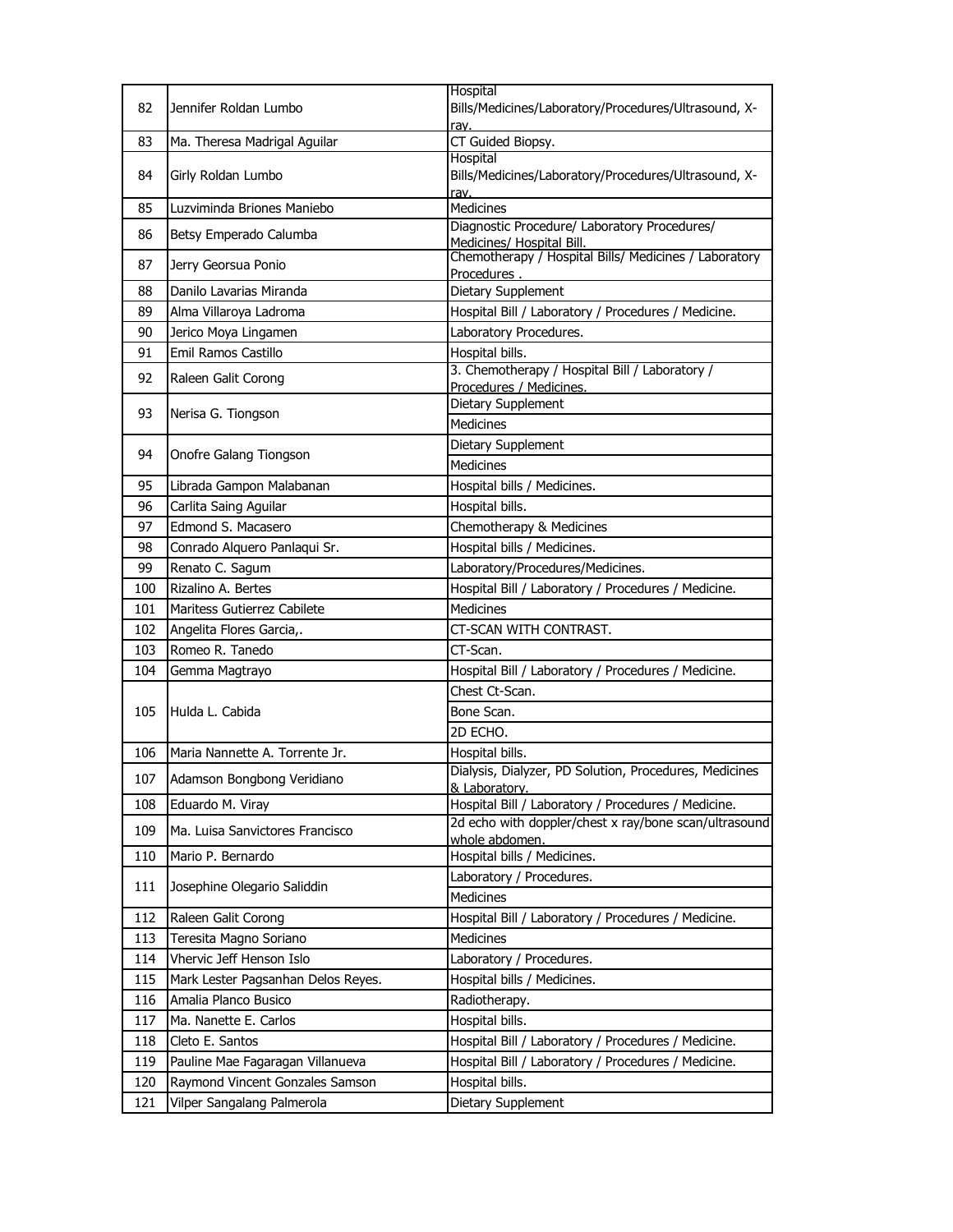| 122 | Angelito M. Flores           | Hospital bills.                                                 |
|-----|------------------------------|-----------------------------------------------------------------|
|     |                              | <b>Medicines</b>                                                |
| 123 | Charlotte Tecson Masangkay   | Hospital bills.                                                 |
| 124 | Luis C. De Guzman            | Hospital Bill / Laboratory / Procedures / Medicine.             |
| 125 | <b>Edward Cruz Santos</b>    | Operation / Hospital Bill / Medicine / Laboratory<br>Procedure. |
| 126 | Noel Marquez Vergara         | <b>Medicines</b>                                                |
| 127 | Edward Ameen Capanpan        | Hospital bills.                                                 |
| 128 | Salvador C. Amansec          | <b>Medicines</b>                                                |
| 129 | Marilyn Gojo,                | Laboratory / Procedures.                                        |
| 130 | Yolanda Gojo                 | Laboratory / Procedures.                                        |
| 131 | Joey Barrera Mendoza         | Hospital Bill / Laboratory / Procedures / Medicine.             |
|     | Ludivinia D. Roque           | Diagnostic Procedures                                           |
| 132 |                              | <b>Medicines</b>                                                |
| 133 | Ed Patrick Oredo Quinto      | Laboratory/Procedures/Medicines.                                |
| 134 | Margarita Cabatauando Esposo | Laboratory / Procedures.                                        |
| 135 | David B. Santos              | Laboratory/Procedures/Medicines.                                |
| 136 | Raleen Galit Corong          | Hospital bills / Medicines.                                     |
| 137 | Ma. Evangeline R. Ditoito    | Hospital Bill / Laboratory / Procedures / Medicine.             |
| 138 | Julius Ermitanio             | Hospital Bill / Laboratory / Procedures / Medicine.             |
| 139 | Joselito Galang Sacdalan     | 2. Dialysis/Dialyzer/Medicines/Laboratory/Hospital Bill.        |
|     |                              | Dietary Supplement                                              |
| 140 | Vilper Sangalang Palmerola   | <b>Medicines</b>                                                |
|     | Danilo Lavarias Miranda      | Dietary Supplement                                              |
| 141 |                              | <b>Medicines</b>                                                |
| 142 | Librada Gampon Malabanan     | Hospital bills / Medicines.                                     |
| 143 | Merlinda Taladtad Fadriquela | Laboratory / Procedures.                                        |
| 144 | Lolita B. Bangayan           | Laboratory/Procedures/Medicines.                                |
| 145 | Irene Blase Nunez            | Laboratory/Procedures/Medicines.                                |
| 146 | Michelle Arcilla Diaz        | Radiotherapy                                                    |
| 147 | Elisa Blase Nunez            | Laboratory/Procedures/Medicines.                                |
| 148 | Edmond S. Macasero           | Chemotherapy & Medicines                                        |
| 149 | Josephine Olegario Saliddin  | ChemoDrugs/Chemotheraphy/Medicines                              |
| 150 | Henry Caingoy Baleyos        | Laboratory / Procedures.                                        |
| 151 | Yolanda M. Baniqued          | Hospital Bill / Laboratory / Procedures / Medicine.             |
| 152 | Joselito Galang Sacdalan     | Hemodialysis/Medicines/Lab. Procedures.                         |
| 153 | Librada Gampon Malabanan     | Hospital Bill / Laboratory / Procedures / Medicine.             |
| 154 | Robert Manalo,.              | Diagnostic Procedures.                                          |
|     | Derma S. Lalata              | Laboratory / Procedures.                                        |
| 155 |                              | <b>Medicines</b>                                                |
|     |                              | Dietary Supplement                                              |
| 156 | Vilper Sangalang Palmerola   | Dietary Supplement                                              |
| 157 | Yolanda M. Baniqued          | Laboratory/Procedures/Medicines.                                |
|     | Teresita Magno Soriano       | Laboratory/Procedures/Medicines.                                |
| 158 |                              | Dietary Supplement                                              |
| 159 | Alma Biscocho Antonio        | CHEST CT-SCAN with Contrast, Hospital Bill,                     |
|     |                              | Medicines, Laboratory & Procedures.                             |
| 160 | Amie Garingan Tiam           | Hospital Bill / Laboratory / Procedures / Medicine.             |
| 161 | Roland Pronto Garcia         | Hospital Bill / Laboratory / Procedures / Medicine.             |
|     |                              | Dietary Supplement                                              |
| 162 | Frida S. Tumbaga             | PET SCAN/LABORATORY PROCEDURES.                                 |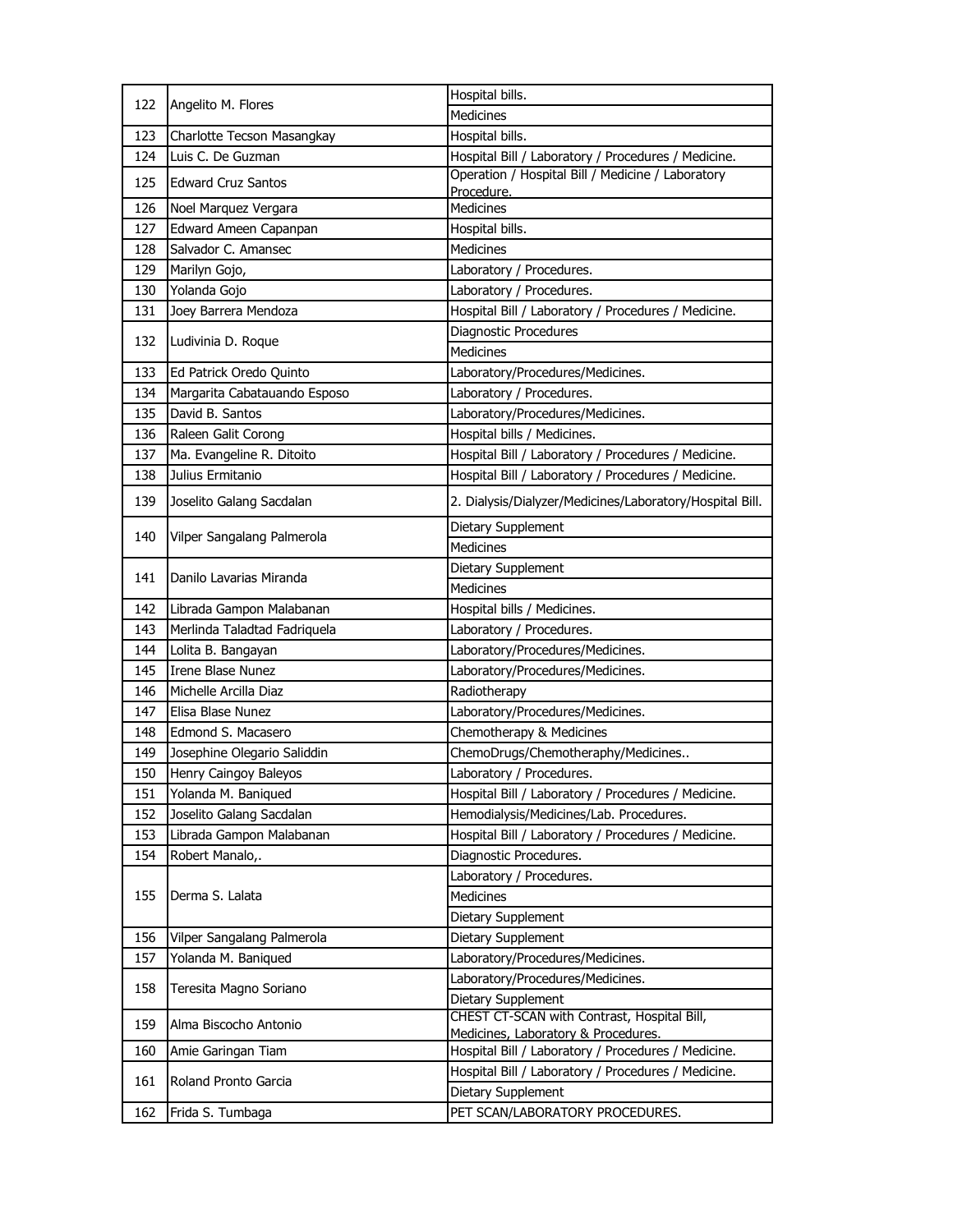| 163 | Emil Ramos Castillo                               | Hospital Bill / Laboratory / Procedures / Medicine.                    |
|-----|---------------------------------------------------|------------------------------------------------------------------------|
| 164 | Gina-marie Beley Cendana                          | Hospital Bill / Laboratory / Procedures / Medicine.                    |
| 165 | Shairah Javen Sevilla Penano                      | <b>Medicines</b>                                                       |
| 166 | Arlene Hugo Sacopon                               | Laboratory/Procedures/Medicines.                                       |
| 167 | Manuel Ignacio.                                   | Laboratory Procedures/X-RAY                                            |
| 168 | Victor C. Fullon                                  | MEDICINES/SUPPLIES                                                     |
| 169 | Alberto Bernabe Balmores                          | 2D CONVENTIONAL.                                                       |
| 170 | Crisente Vaquilar Molina                          | Hospital Bill / Laboratory / Procedures / Medicine.                    |
| 171 | Kristel Mae Casayap Fallurin                      | Hospital bills / Medicines.                                            |
| 172 | Jemely Rae Q. Biz                                 | Radiotherapy                                                           |
| 173 | Salvita Garcia Lozano                             | Laboratory/Procedures/Medicines.                                       |
| 174 | Edna Ferrer Ancheta                               | Hospital bills.                                                        |
| 175 | Jerry Georsua Ponio                               | Diagnostic & Lab. Procedures, Dialysis, Medicines &                    |
| 176 | <b>Trinidad Alinsub</b>                           | Hospital Bills.<br>Diagnostic & Lab. Procedures, Dialysis, Medicines & |
| 177 | Rizalino A. Bertes                                | Hospital Bills.<br>Hospital bills / Medicines.                         |
| 178 |                                                   |                                                                        |
| 179 | Kristel Mae Casayap Fallurin<br>Simplicio T. Cruz | Hospital bills / Medicines.<br>Hospital bills / Medicines.             |
|     |                                                   | <b>Medicines</b>                                                       |
| 180 | Evelyn A. Benamir                                 | Laboratory / Procedures.                                               |
| 181 | Cleto E. Santos                                   | Laboratory / Procedures.                                               |
| 182 | Roland Pronto Garcia                              | Hospital Bill / Laboratory / Procedures / Medicine.                    |
| 183 | Anita D. Rolusta.                                 | Laboratory/Procedures/Medicines.                                       |
| 184 | Raymond Vincent Gonzales Samson                   | Hospital bills.                                                        |
| 185 | Raymond Vincent Gonzales Samson                   | Hospital bills.                                                        |
| 186 | Leticia Clerigo Torrente                          | Hospital bills / Medicines.                                            |
| 187 | Leticia Clerigo Torrente                          | Hospital bills.                                                        |
| 188 | Leticia C Torrente                                | Hospital Bill / Laboratory / Procedures / Medicine.                    |
| 189 | Clarice Aura O. Baena                             | Hospital bills.                                                        |
| 190 | Getulio P. Fuster Iii                             | Hospital bills / Medicines.                                            |
| 191 | Armstrong Samson                                  | Laboratory/Procedures/Medicines.                                       |
| 192 | Jhei Generie A. Gallardo                          | Chemotherapy & Medicines                                               |
| 193 | Marvin De Guzman Ocampo                           | Hospital bills / Medicines.                                            |
| 194 | Ma. Bella Condecion                               | Radiation / Laboratory Procedure / Medicines.                          |
| 195 | Ramon Juan Susano Sr.                             | Medicines                                                              |
| 196 | Jhei Generie A. Gallardo                          | Laboratory/Procedures/Medicines.                                       |
| 197 | Marites G. Cabilete                               | Chemotherapy & Medicines                                               |
|     |                                                   | Chemotherapy.                                                          |
| 198 | Evelyn A. Benamir                                 | Laboratory/Procedures/Medicines.                                       |
|     | Jocelyn D. Junsay                                 | Laboratory / Procedures.                                               |
| 199 |                                                   | Medicines                                                              |
|     |                                                   | 2D ECHO.                                                               |
|     |                                                   | RADIOLOGY.                                                             |
| 200 | Emil Ramos Castillo                               | Chemotherapy/Hospital Bills                                            |
| 201 | Josephine Torres Duremdes                         | Hospital bills.                                                        |
| 202 | Teresita Magno Soriano                            | Laboratory/Procedures/Medicines.                                       |
|     |                                                   | Dietary Supplement                                                     |
| 203 | Bernabe Kasing Almirol                            | Hospital bills / Medicines.                                            |
| 204 | Agnes Vicente Gapasen                             | CT SCAN/MEDICINES/LAB.PROCEDURES/UTZ.                                  |
| 205 | Josephine Torres Duremdes                         | Hospital bills / Medicines.                                            |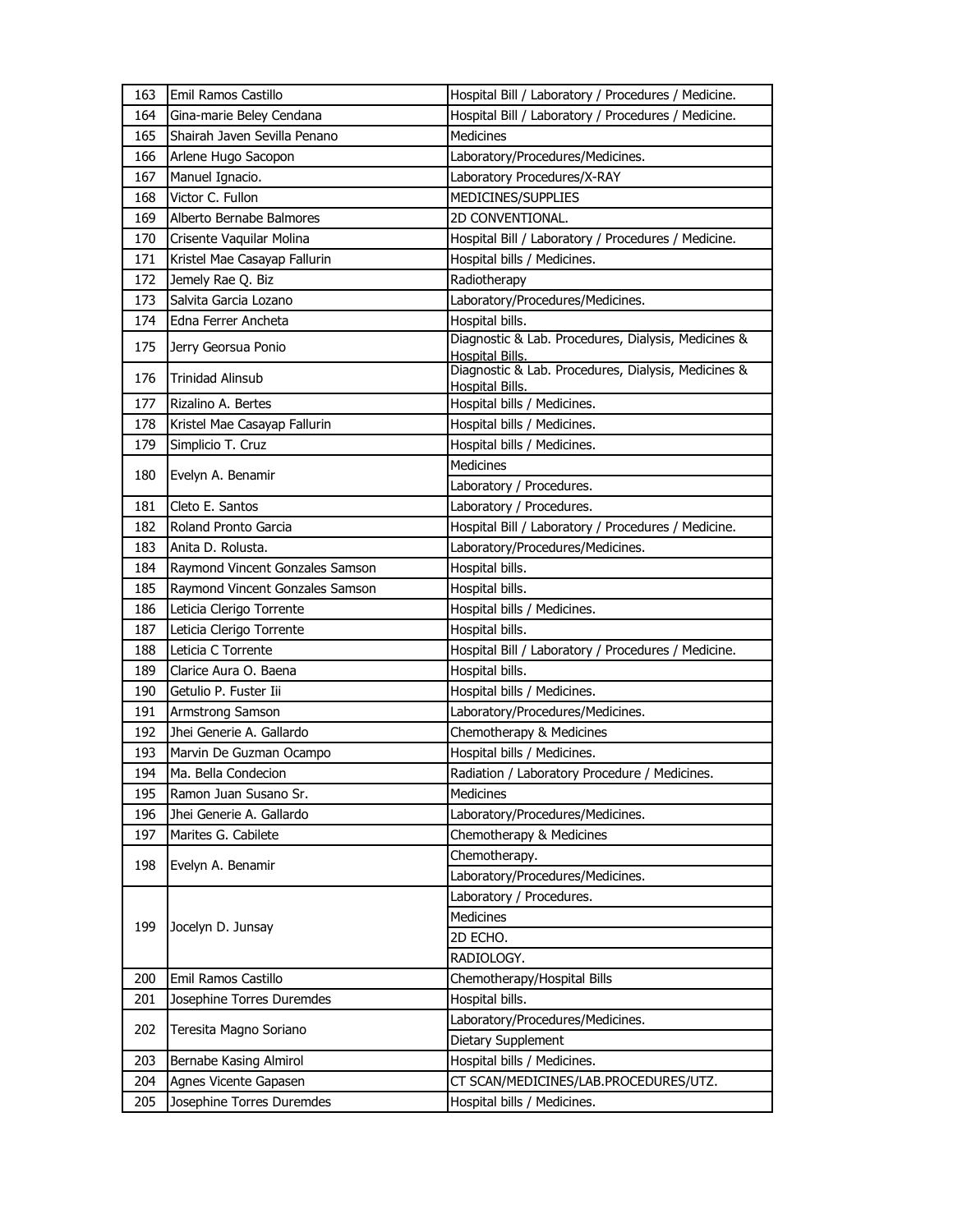| 206 | Ma. Luisa D. Valera                                  | Hospital Bill / Laboratory / Procedures / Medicine.                           |
|-----|------------------------------------------------------|-------------------------------------------------------------------------------|
| 207 | Carlita Saing Aguilar                                | Hospital Bill / Laboratory / Procedures / Medicine.                           |
| 208 | Roland Pronto Garcia                                 | Hospital Bill / Laboratory / Procedures / Medicine.                           |
| 209 | Mario P. Bernardo                                    | Hospital bills.                                                               |
| 210 | Evelyn A. Benamir                                    | Chemotherapy & Medicines                                                      |
| 211 | Edna Ferrer Ancheta                                  | Hospital Bill / Laboratory / Procedures / Medicine.                           |
| 212 | Ma. Luisa D. Valera                                  | Laboratory/Procedures/Medicines.                                              |
| 213 | Jubert C. Ella                                       | Hospital Bill / Laboratory / Procedures / Medicine.                           |
| 214 | Robinson D. Ella                                     | Diagnostic & Lab. Procedures, Dialysis, Medicines &                           |
|     |                                                      | Hospital Bills.<br>Hospital Bill / Laboratory / Procedures / Medicine.        |
| 215 | Raleen Galit Corong                                  | 3. Chemotherapy / Hospital Bill / Laboratory /                                |
| 216 | Marites G. Cabilete                                  | Procedures / Medicines.                                                       |
| 217 | Louie Prado Valera                                   | Hospital Bill / Laboratory / Procedures / Medicine.                           |
| 218 | Mario P. Bernardo                                    | Hospital bills / Medicines.                                                   |
| 219 | Miguel Calamba Jimenez                               | <b>Hospital Bills</b>                                                         |
| 220 | Vilper Sangalang Palmerola                           | Dietary Supplement                                                            |
| 221 | Ma. Rellie Sanchez De Jesus                          | Laboratory / Procedures.                                                      |
| 222 | Adamson Bong Bong V. Veridiano                       | Diagnostic & Lab. Procedures, Dialysis, Medicines &                           |
|     |                                                      | Hospital Bills.                                                               |
| 223 | Leticia Clerigo Torrente<br>Elvira Ferrer Gutierrez, | Hospital bills.                                                               |
| 224 |                                                      | Radiotherapy.                                                                 |
| 225 | Miguel Calamba Jimenez                               | Hospital Bill / Laboratory / Procedures / Medicine.<br>Hospital bills.        |
| 226 | Joselito Galang Sacdalan                             |                                                                               |
| 227 | <b>Edward Cruz Santos</b>                            | chemotherapy / Hospital bills / Medicines / Laboratory.                       |
| 228 | Reggienald Chapoco Mocling                           | Hospital Bill / Laboratory / Procedures / Medicine.                           |
| 229 | Crisente Vaquilar Molina                             | Hospital bills / Medicines.                                                   |
| 230 | Elsa Mariano Marigsa                                 | Hospital bills / Medicines.                                                   |
| 231 | Jenielyn Aguilar                                     | Hospital bills / Medicines.                                                   |
| 232 | Jenny Balderama Bronzal                              | Hospital bills / Medicines.                                                   |
| 233 | Juditha Echica Kadusale                              | DIAGNOSTIC/LABORATORY PROCEDURES, HOSPITAL<br><b>BILLS, MEDICINES.</b>        |
| 234 | Marphy Diego Luat                                    | Chemotherapy & Medicines                                                      |
| 235 | Jonathan Caluscusan Kadusale                         | DIAGNOSTIC/LABORATORY PROCEDURES, HOSPITAL<br>BILLS, MEDICINES.               |
| 236 | Jhei Generie Gallardo                                | CT Scan.                                                                      |
| 237 | Luis C. De Guzman                                    | Hemodialysis/Medicines/Lab. Procedures.                                       |
| 238 | Maritess Gutierrez Cabilete                          | Chemotherapy & Medicines                                                      |
| 239 | Mario P. Bernardo                                    | Hospital bills / Medicines.                                                   |
| 240 | Myra B. San Luis                                     | Hospital Bill / Laboratory / Procedures / Medicine.                           |
| 241 | Ofelia Estipano Sialsa                               | Biopsy.                                                                       |
| 242 | Nerissa Galang Tiongson                              | Medicines                                                                     |
| 243 | Onofre Galang Tiongson                               | Medicines                                                                     |
| 244 | Roland Pronto Garcia                                 | Diagnostic & Lab. Procedures, Dialysis, Medicines &<br><b>Hospital Bills.</b> |
| 245 | Carolina C. David                                    | Hospital Bill / Laboratory / Procedures / Medicine.                           |
| 246 | Evelyn A. Benamir                                    | Laboratory/Procedures/Medicines.                                              |
| 247 | Leticia Clerigo Torrente                             | <b>Hospital Bills</b>                                                         |
| 248 | Librada Gampon Malabanan                             | Hospital bills / Medicines.                                                   |
| 249 | Jemely Rae Q. Biz Jr.                                | Procedures / Radiotheraphy.                                                   |
| 250 | Nilo Cortez Afable                                   | Hospital Bill / Laboratory / Procedures / Medicine.                           |
|     |                                                      | Medicines                                                                     |
| 251 | Silverio Santos                                      | Dietary Supplement                                                            |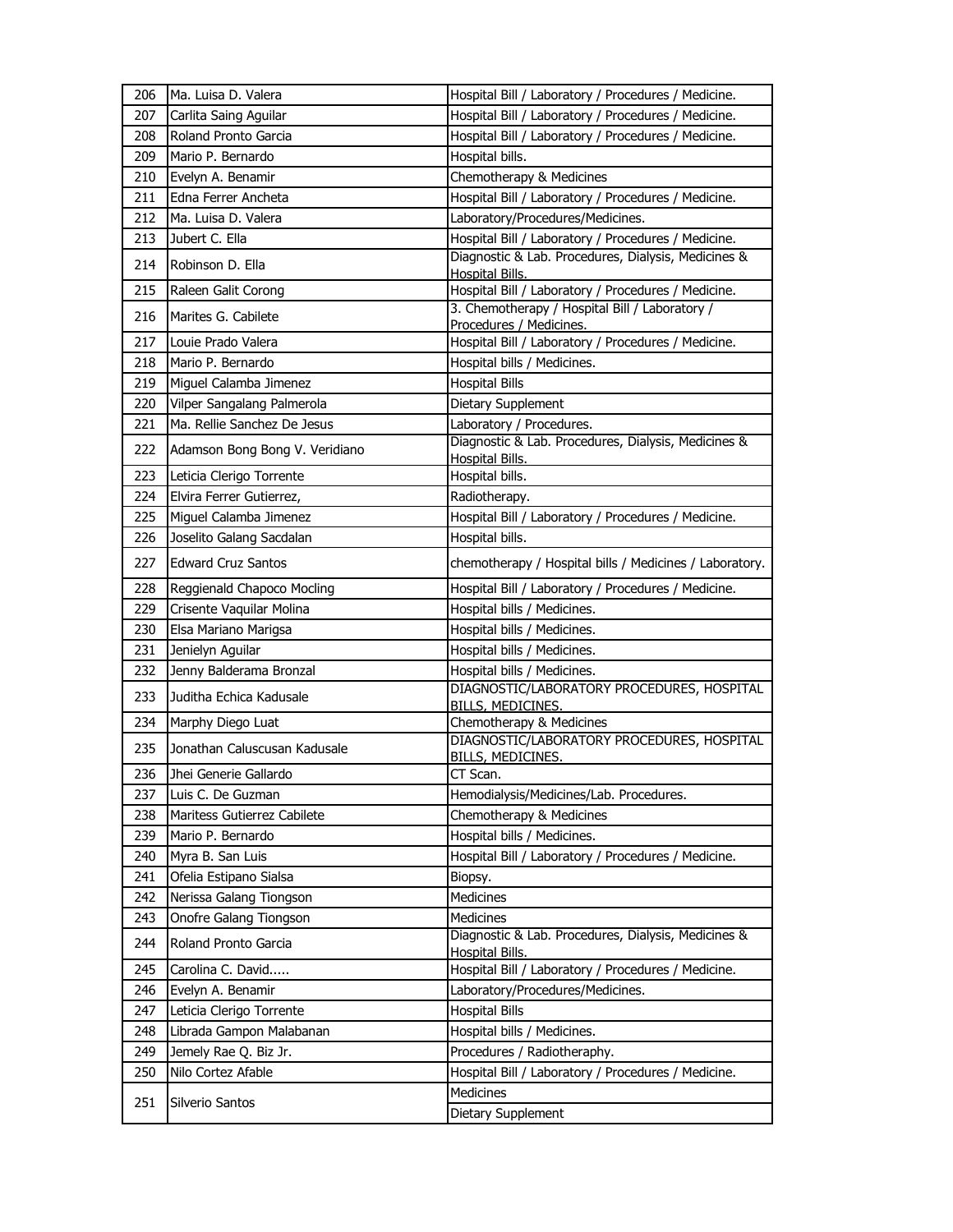| 252        | Crisente Vaquilar Molina                        | Hospital Bill / Laboratory / Procedures / Medicine.  |
|------------|-------------------------------------------------|------------------------------------------------------|
| 253        | Estafania Balucas Bacud                         | Laboratory/Procedures/Medicines.                     |
| 254        | Vilma Magno Morgado                             | Hospital Bill / Laboratory / Procedures / Medicine.  |
| 255        | Eduardo Destura Ecal                            | Laboratory/Procedures.                               |
| 256        | Rudy G. Dimson                                  | Hospital bills.                                      |
| 257        | Francisco Rumay Dacula Jr.                      | AV DUPLEX SCAN OF LOWER                              |
|            |                                                 | EXTREMETIES/LABORATORY.                              |
| 258        | Danilo Lavarias Miranda                         | Medicines                                            |
|            | Alberto A. Golez                                | Dietary Supplement<br><b>Medicines</b>               |
| 259<br>260 | Marina S. Casimiro.                             | Medicines                                            |
|            | Antonia Santos,                                 | MRI.                                                 |
| 261        |                                                 |                                                      |
| 262<br>263 | George Delos Trinos Gilbuena<br>Adela A. Valida | Hospital Bill / Laboratory / Procedures / Medicine.  |
|            | Lito P. Morada                                  | Laboratory/Procedures/Medicines.<br>Medicines        |
| 264        |                                                 |                                                      |
| 265        | Leticia Clerigo Torrente                        | Hospital Bill / Laboratory / Procedures / Medicine.  |
| 266        | Jenny Balderama Bronzal<br>Rhonie Martelino     | Chemotherapy/Radiation Therapy                       |
| 267        |                                                 | Hospital Bill / Laboratory / Procedures / Medicine.  |
| 268        | Vilper Sangalang Palmerola                      | Dietary Supplement                                   |
| 269        | Crisente Vaquilar Molina                        | Hospital Bill / Laboratory / Procedures / Medicine.  |
| 270        | Mercy Manuel Cagunda                            | Laboratory / Procedures.                             |
| 271        | Rodolfo Balanon Ramos                           | Hospital bills.                                      |
| 272        | Rosalinda Samson Santos,                        | Laboratory / Procedures.                             |
| 273        | Myra B. San Luis                                | CT-SCAN/BIOPSY.                                      |
| 274        | Eilemia M. Janda                                | Diagnostic Procedures, Laboratory Test and Medicines |
|            |                                                 |                                                      |
| 275        | Edgardo D. Dante                                | Medicines                                            |
| 276        | Catherine Pimentel,                             | Diagnostic Procedures, Laboratory Test and Medicines |
| 277        | Charlie Pacauro Trogue                          | MRI.                                                 |
| 278        | Jaime Honasan Morales                           | Ultrasound.                                          |
| 279        | Ma. Lourdes Domasian Garde                      | ct stonogram/medicines.                              |
| 280        | Lilibeth Asingua                                | UTZ & KUB                                            |
| 281        | Cesar Almario Punsalan Jr.                      | MRT.                                                 |
| 282        | Carlita Saing Aguilar                           | Hospital Bill / Laboratory / Procedures / Medicine.  |
| 283        | Enrique Torres Fuentes.                         | Medicines                                            |
| 284        | Joseph Estanislao Ciriaco                       | Hemodialysis/Medicines.                              |
| 285        | Rogelio Sta. Ana                                | Hemodialysis/Medicines.                              |
| 286        | Ma. Cristina Pason Jusayan                      | LABORATORY PROCEDURES/CHEMOTHERAPY<br>MEDICINES.     |
| 287        | Leni Labayne Naboya                             | Hemodialysis/Medicines.                              |
| 288        | Rodolfo T. Escala                               | Dietary Supplement                                   |
|            |                                                 | Medicines                                            |
| 289        | Mario C. Mago                                   | Medicines                                            |
| 290        | Danilo G. Hecto                                 | Medicines                                            |
| 291        | Corazon A Lozano                                | CT Scan.                                             |
| 292        | Evelyn A. Benamir                               | Medicines                                            |
|            |                                                 | Laboratory / Procedures.                             |
| 293        | Leticia Clerigo Torrente                        | <b>Hospital Bills</b>                                |
| 294        | Romualdo Francisco Del Rosario                  | Hospital bills.                                      |
| 295        | Marites G. Cabilete                             | Medicines<br>CHEMOTHERAPY DRUGS                      |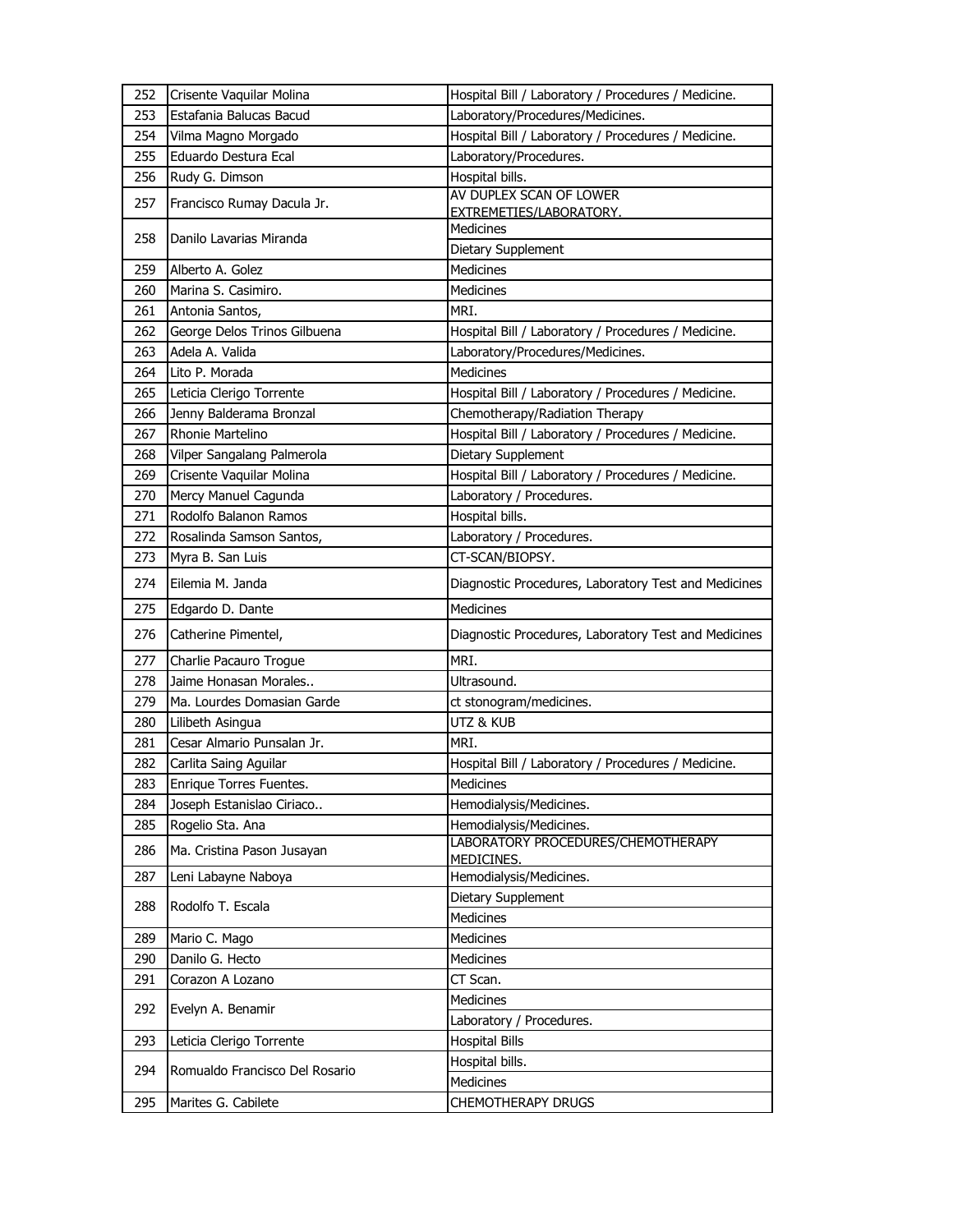| 296        | Melvin Mabini Laguna            | Hospital Bill / Laboratory / Procedures / Medicine.                                |
|------------|---------------------------------|------------------------------------------------------------------------------------|
| 297        | Joey Barrera Mendoza            | Hospital Bill / Laboratory / Procedures / Medicine.                                |
| 298        | Mario P. Bernardo               | Hospital Bill / Laboratory / Procedures / Medicine.                                |
| 299        | Mario P. Bernardo               | Hospital bills / Medicines.                                                        |
| 300        | Luisito Santos Ignacio          | Radiotheraphy/Chemotheraphy.                                                       |
| 301        | Emma Manalang Ng                | Laboratory/Procedures/Medicines.                                                   |
| 302        | Jovelyn Basas Rollorata         | Laboratory/Procedures/Medicines.                                                   |
| 303        | Juanito B. Julio                | Hospital Bill / Laboratory / Procedures / Medicine.                                |
| 304        | Cristopher Bustarde Cayaga Jr   | CT-Scan.                                                                           |
| 305        | Arnold De Jesus                 | <b>Medicines</b>                                                                   |
| 306        | Louie Prado Valera              | Hospital bills / Medicines.                                                        |
| 307        | Corazon A Lozano                | Ct Scan/Laboratories.                                                              |
| 308        | Edmond S. Macasero              | Chemotherapy & Medicines                                                           |
| 309        | Noralyn Dela Luna Llamoso       | Laboratory Procedures.                                                             |
| 310        | Raymond Vincent Gonzales Samson | Chemotherapy/Hospital Bills                                                        |
| 311        | Michael Jay Cabarles            | Hospital Bill / Laboratory / Procedures / Medicine.                                |
| 312        | <b>Trinidad Alinsub</b>         | CHEMOTHERAPY/CHEMODRUGS/LABORATORY                                                 |
|            |                                 | PROCEDURE/DIAGNOSTIC PROCEDURE.                                                    |
| 313        | Josephine Torres Duremdes.      | Hospital Bill / Laboratory / Procedures / Medicine.<br><b>RADIATION THERAPY/CT</b> |
| 314        | Marie Joy Cabrera Vargas        | SCAN//LAB.PROCEDURES/MEDICINES.                                                    |
|            |                                 | Dietary Supplement                                                                 |
| 315        |                                 | 2D ECHO.                                                                           |
|            | Jocelyn Ortega Gamban           | Laboratory/Procedures/Medicines.                                                   |
| 316        | Felimon Luca Cabalan, Jr        | <b>Medicines</b>                                                                   |
| 317        | Rasheda Pintes Cabading         | Laboratory / Procedures.                                                           |
|            |                                 |                                                                                    |
| 318        | Josephine Torres Duremdes       | Hospital Bill / Laboratory / Procedures / Medicine.                                |
| 319        | Lorna Lebrilla                  | Laboratory/Procedures/Medicines.                                                   |
| 320        | Henry Cruz Geloso               | CT Guided Biopsy.                                                                  |
| 321        | Miquel Calamba Jimenez          | Hospital bills.                                                                    |
| 322        | Emmanuel Crisostomo Jabican     | PET Scan.                                                                          |
| 323        | Ricardo Sta. Ana Reyes,.        | Hospital Bills/Laboratory.                                                         |
| 324        | Rodolfo M. Trecero              | Hospital Bill / Laboratory / Procedures / Medicine.                                |
| 325        | Ramon Juan Susano Sr.           | <b>Medicines</b>                                                                   |
| 326        | Crisente Vaquilar Molina        | <b>Hospital Bills</b>                                                              |
| 327        | Juan Miguel Wisco Santos        | Laboratory/Procedures/Medicines.                                                   |
| 328        | Evelyn Gaylan Deauna            | Hospital Bill / Laboratory / Procedures / Medicine.                                |
| 329        | Michael Hernandez Jeremillo     | Hospital Bill / Laboratory / Procedures / Medicine.                                |
| 330        | Jorge Arado Tabuco Sr.          | Hospital Bill / Laboratory / Procedures / Medicine.                                |
| 331        | Jorge Depillo Tabuco Jr.        | Hospital Bill / Laboratory / Procedures / Medicine.                                |
| 332        | Vernaliza Magbanua Dayuday      | Hospital Bill / Laboratory / Procedures / Medicine.                                |
| 333        | Hanzel Casilao Indonilla        | Hospital Bill / Laboratory / Procedures / Medicine.                                |
| 334        | Crisente Vaquilar Molina        | Hospital Bill / Laboratory / Procedures / Medicine.                                |
| 335        | Fred Sillero Castro             | MRI.                                                                               |
| 336        | Danilo Apolinar Albao           | Laboratory/Procedures/Medicines.                                                   |
| 337        | Rodolfo M. Trecero              | Hospital Bill / Laboratory / Procedures / Medicine.                                |
| 338        | Rudy G. Dimson                  | Hospital bills.                                                                    |
| 339        | Edna Ferrer Ancheta             | Hospital bills.                                                                    |
| 340        | Joselito Jime Ortega            | Medicines                                                                          |
| 341<br>342 | Ailene San Jose Taganas         | Laboratory / Procedures.                                                           |